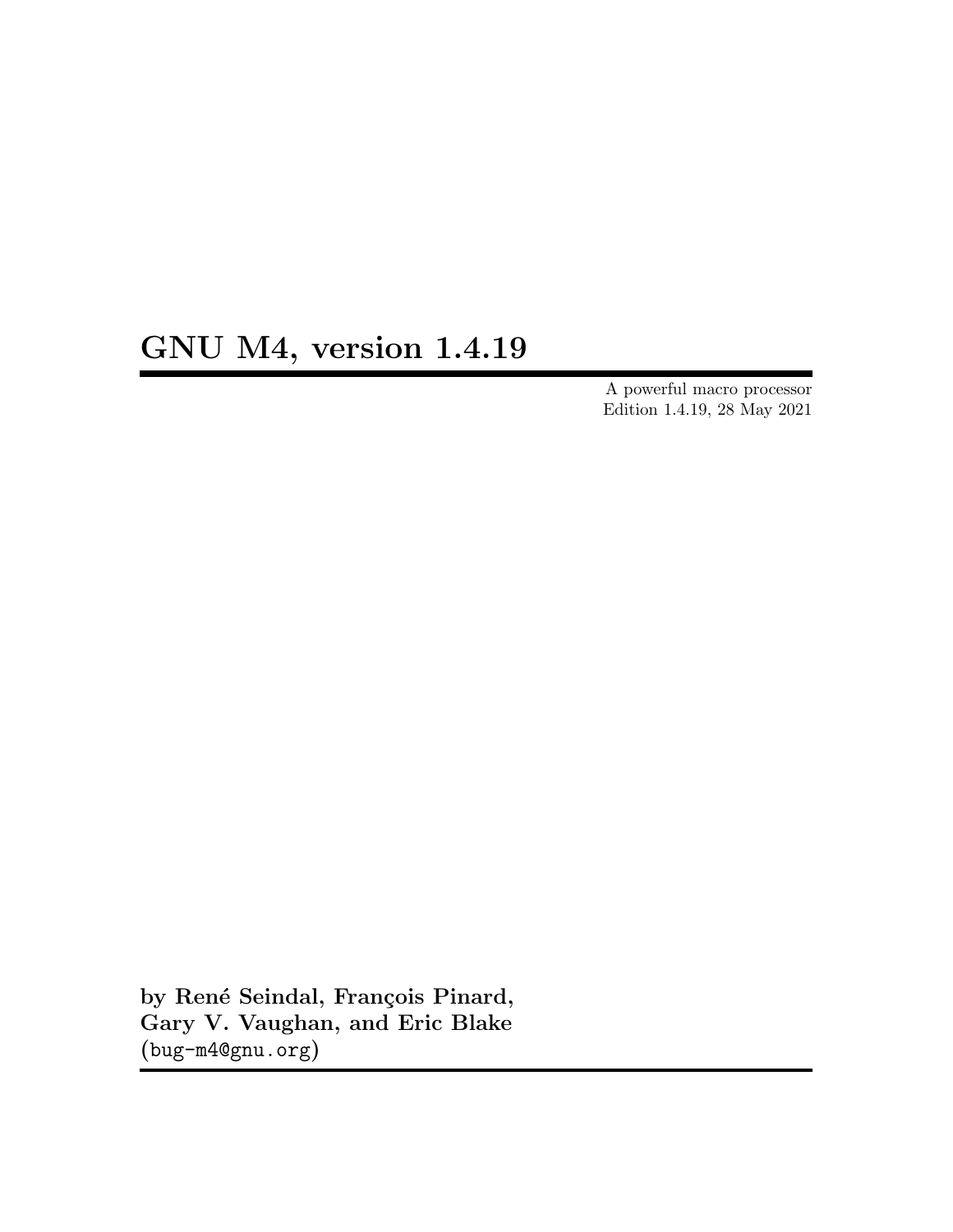This manual (28 May 2021) is for GNU M4 (version 1.4.19), a package containing an implementation of the m4 macro language.

Copyright c 1989–1994, 2004–2014, 2016–2017, 2020–2021 Free Software Foundation, Inc. Permission is granted to copy, distribute and/or modify this document under the terms of the GNU Free Documentation License, Version 1.3 or any later version published by the Free Software Foundation; with no Invariant Sections, no Front-Cover Texts, and no Back-Cover Texts. A copy of the license is included in the section entitled "GNU Free Documentation License."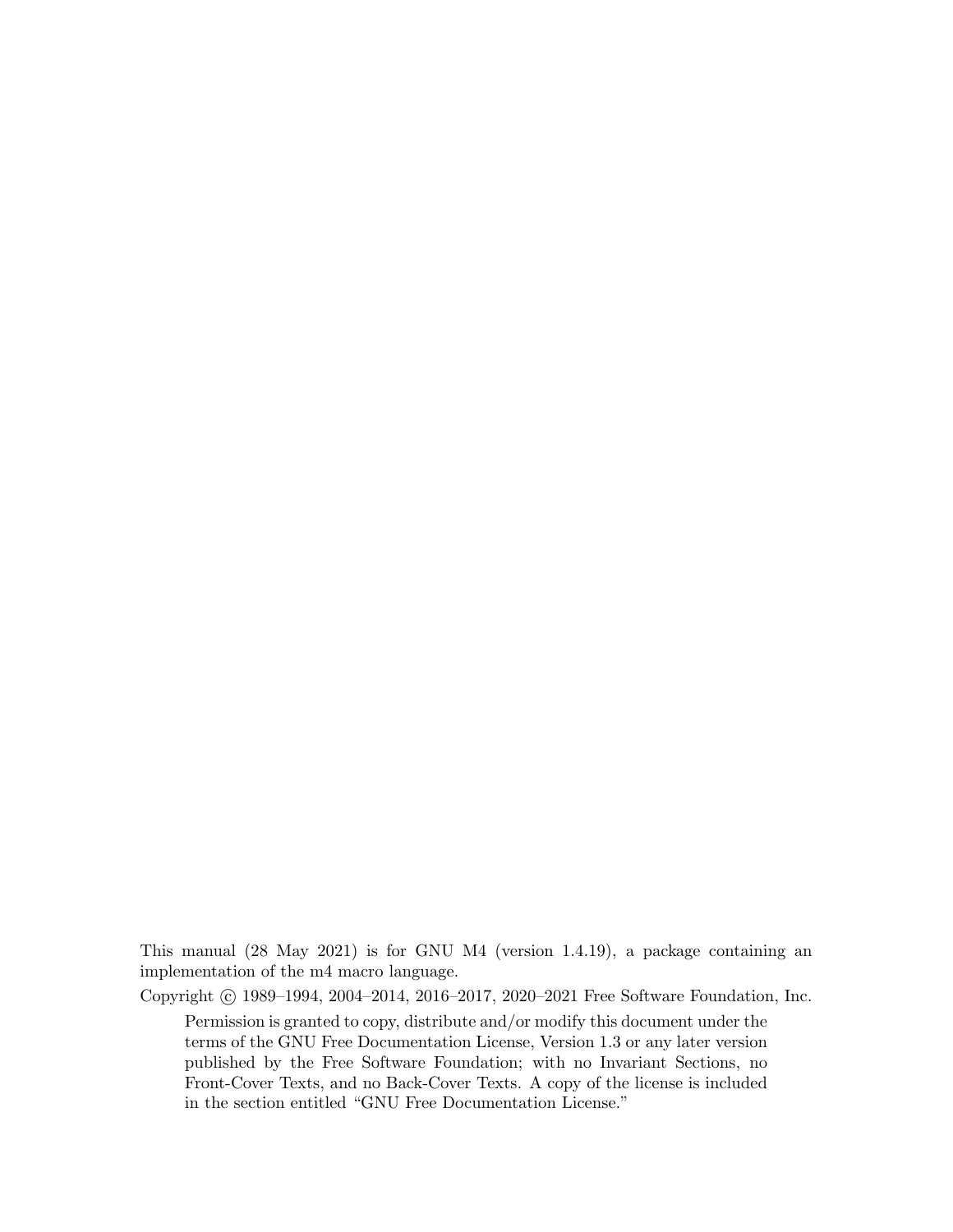# Table of Contents

| $\mathbf 1$              |         |                                                              |
|--------------------------|---------|--------------------------------------------------------------|
|                          | 1.1     |                                                              |
|                          | 1.2     |                                                              |
|                          | 1.3     |                                                              |
|                          | 1.4     |                                                              |
| $\overline{2}$           |         |                                                              |
|                          | 2.1     |                                                              |
|                          | 2.2     |                                                              |
|                          | 2.3     |                                                              |
|                          | 2.4     |                                                              |
|                          | 2.5     |                                                              |
|                          | 2.6     |                                                              |
| 3                        |         |                                                              |
|                          | 3.1     |                                                              |
|                          | 3.2     |                                                              |
|                          | 3.3     |                                                              |
|                          | 3.4     |                                                              |
|                          | 3.5     |                                                              |
| $\overline{\mathcal{A}}$ |         |                                                              |
|                          | 4.1     |                                                              |
|                          | 4.2     |                                                              |
|                          |         |                                                              |
|                          | 4.3     |                                                              |
|                          | 4.4     |                                                              |
|                          | 4.5     |                                                              |
| 5                        |         |                                                              |
|                          | 5.1     |                                                              |
|                          | 5.2     |                                                              |
|                          | $5.3\,$ |                                                              |
|                          | 5.4     |                                                              |
|                          | 5.5     |                                                              |
|                          | 5.6     |                                                              |
|                          | 5.7     |                                                              |
|                          | 5.8     |                                                              |
| 6                        |         | Conditionals, loops, and recursion $\ldots \ldots \ldots 39$ |
|                          | 6.1     |                                                              |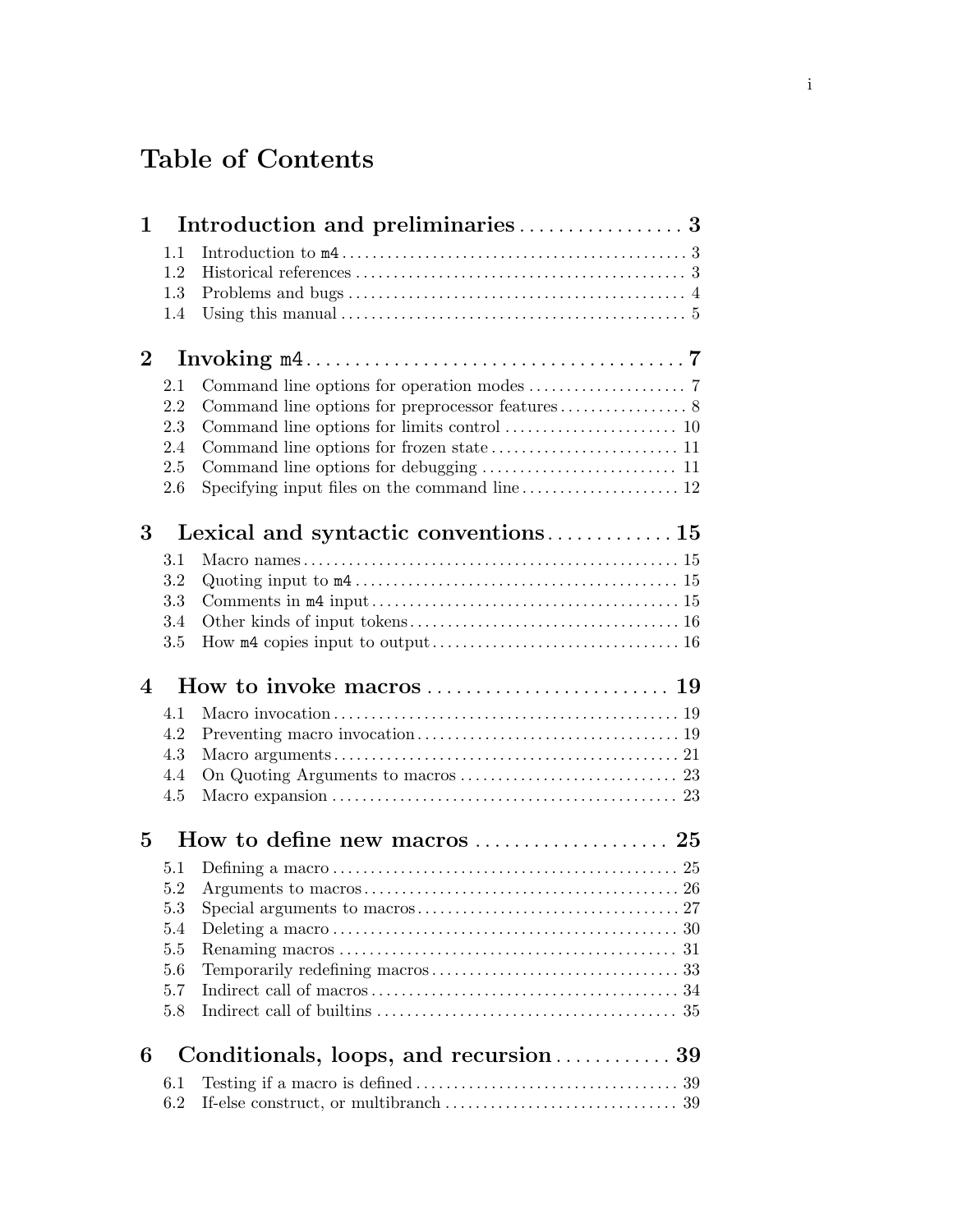|                | 6.3  |                                                                |  |
|----------------|------|----------------------------------------------------------------|--|
|                | 6.4  |                                                                |  |
|                | 6.5  |                                                                |  |
|                | 6.6  |                                                                |  |
|                | 6.7  |                                                                |  |
| $\overline{7}$ |      | How to debug macros and input $\ldots \ldots \ldots \ldots 55$ |  |
|                | 7.1  |                                                                |  |
|                | 7.2  |                                                                |  |
|                | 7.3  |                                                                |  |
|                | 7.4  |                                                                |  |
| 8              |      |                                                                |  |
|                | 8.1  |                                                                |  |
|                | 8.2  |                                                                |  |
|                | 8.3  |                                                                |  |
|                | 8.4  |                                                                |  |
|                | 8.5  |                                                                |  |
| 9              |      |                                                                |  |
|                | 9.1  |                                                                |  |
|                | 9.2  |                                                                |  |
|                |      |                                                                |  |
| 10             |      | Diverting and undiverting output $\ldots \ldots \ldots$ 75     |  |
|                | 10.1 |                                                                |  |
|                | 10.2 |                                                                |  |
|                | 10.3 |                                                                |  |
|                | 10.4 |                                                                |  |
|                | 11   |                                                                |  |
|                |      |                                                                |  |
|                |      |                                                                |  |
|                | 11.3 |                                                                |  |
|                | 11.4 |                                                                |  |
|                | 11.5 |                                                                |  |
|                | 11.6 |                                                                |  |
|                | 11.7 |                                                                |  |
| 12             |      |                                                                |  |
|                | 12.1 |                                                                |  |
|                | 12.2 |                                                                |  |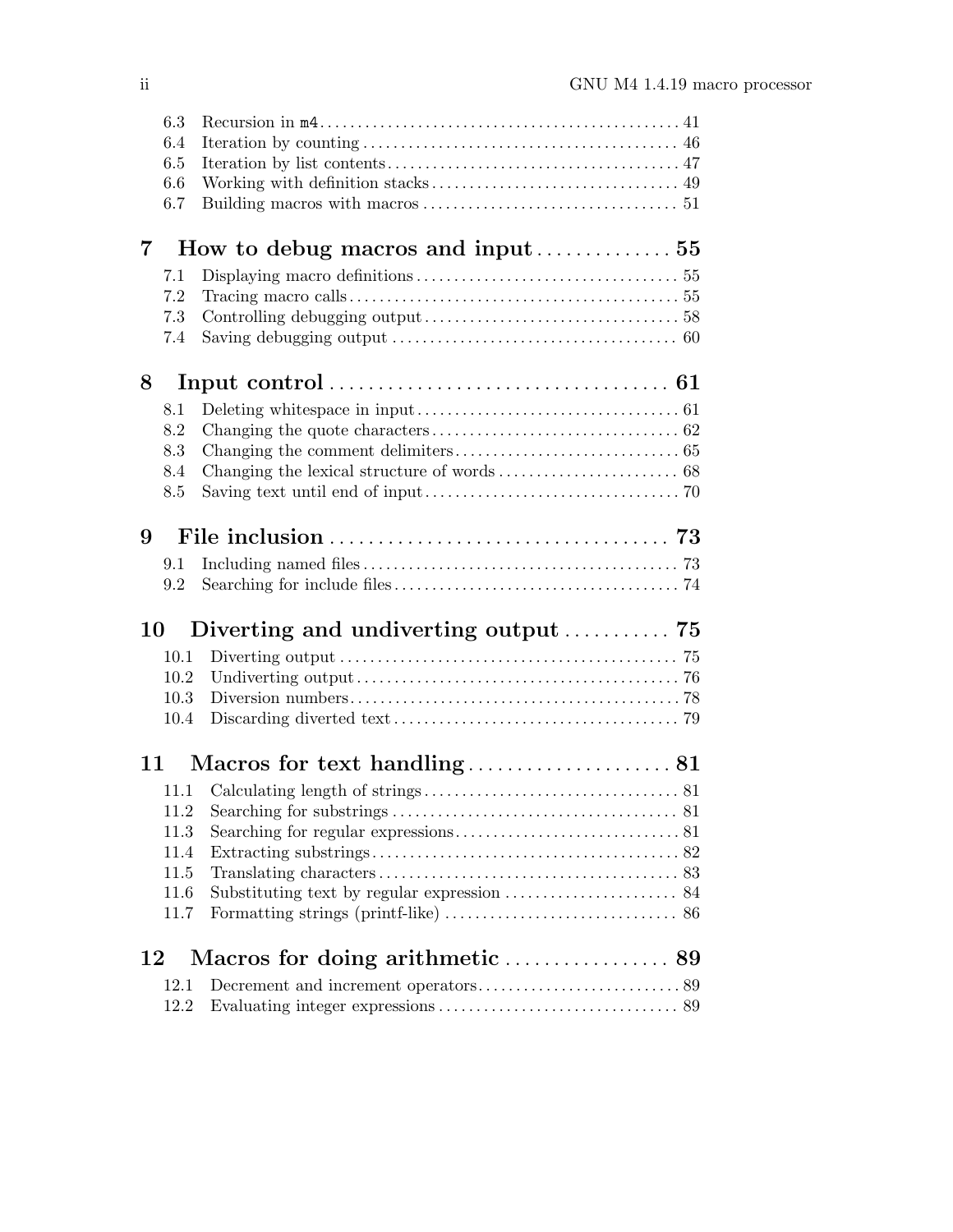| 13           |                                                 |
|--------------|-------------------------------------------------|
| 13.1         |                                                 |
| 13.2         |                                                 |
| 13.3         |                                                 |
| 13.4         |                                                 |
| 13.5         |                                                 |
| 14           |                                                 |
| 14.1         |                                                 |
| 14.2         |                                                 |
| 14.3         |                                                 |
| 15           |                                                 |
| 15.1         |                                                 |
| 15.2         |                                                 |
| 16           | Compatibility with other versions of $m4109$    |
| 16.1         |                                                 |
| 16.2         |                                                 |
| 16.3         |                                                 |
| 17           | Correct version of some examples $115$          |
| 17.1         |                                                 |
| 17.2         |                                                 |
| 17.3         |                                                 |
| 17.4         |                                                 |
| 17.5         |                                                 |
| 17.6<br>17.7 |                                                 |
| 17.8         |                                                 |
|              |                                                 |
|              | Appendix A How to make copies of the            |
|              |                                                 |
| A.1          |                                                 |
|              |                                                 |
|              | Appendix B How to make copies of this manual143 |
|              |                                                 |
|              | Appendix C Indices of concepts and macros151    |
| C.1          |                                                 |
| C.2          |                                                 |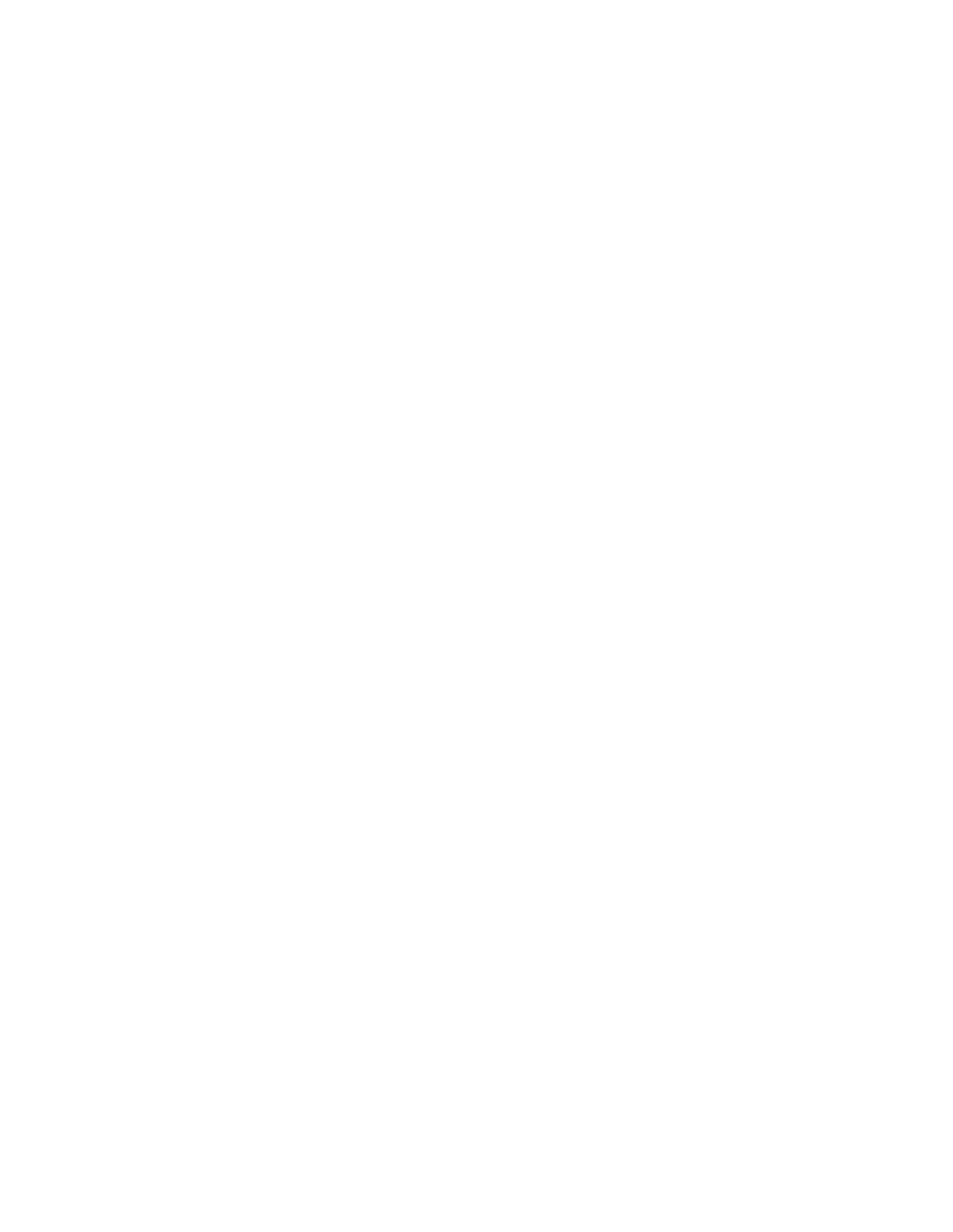GNU m4 is an implementation of the traditional UNIX macro processor. It is mostly SVR4 compatible, although it has some extensions (for example, handling more than 9 positional parameters to macros). m4 also has builtin functions for including files, running shell commands, doing arithmetic, etc. Autoconf needs GNU m4 for generating configure scripts, but not for running them.

GNU m4 was originally written by René Seindal, with subsequent changes by François Pinard and other volunteers on the Internet. All names and email addresses can be found in the files m4-1.4.19/AUTHORS and m4-1.4.19/THANKS from the GNU M4 distribution.

This is release 1.4.19. It is now considered stable: future releases in the 1.4.x series are only meant to fix bugs, increase speed, or improve documentation. However. . .

An experimental feature, which would improve m4 usefulness, allows for changing the syntax for what is a word in m4. You should use:

#### ./configure --enable-changeword

if you want this feature compiled in. The current implementation slows down m4 considerably and is hardly acceptable. In the future, m4 2.0 will come with a different set of new features that provide similar capabilities, but without the inefficiencies, so changeword will go away and you should not count on it.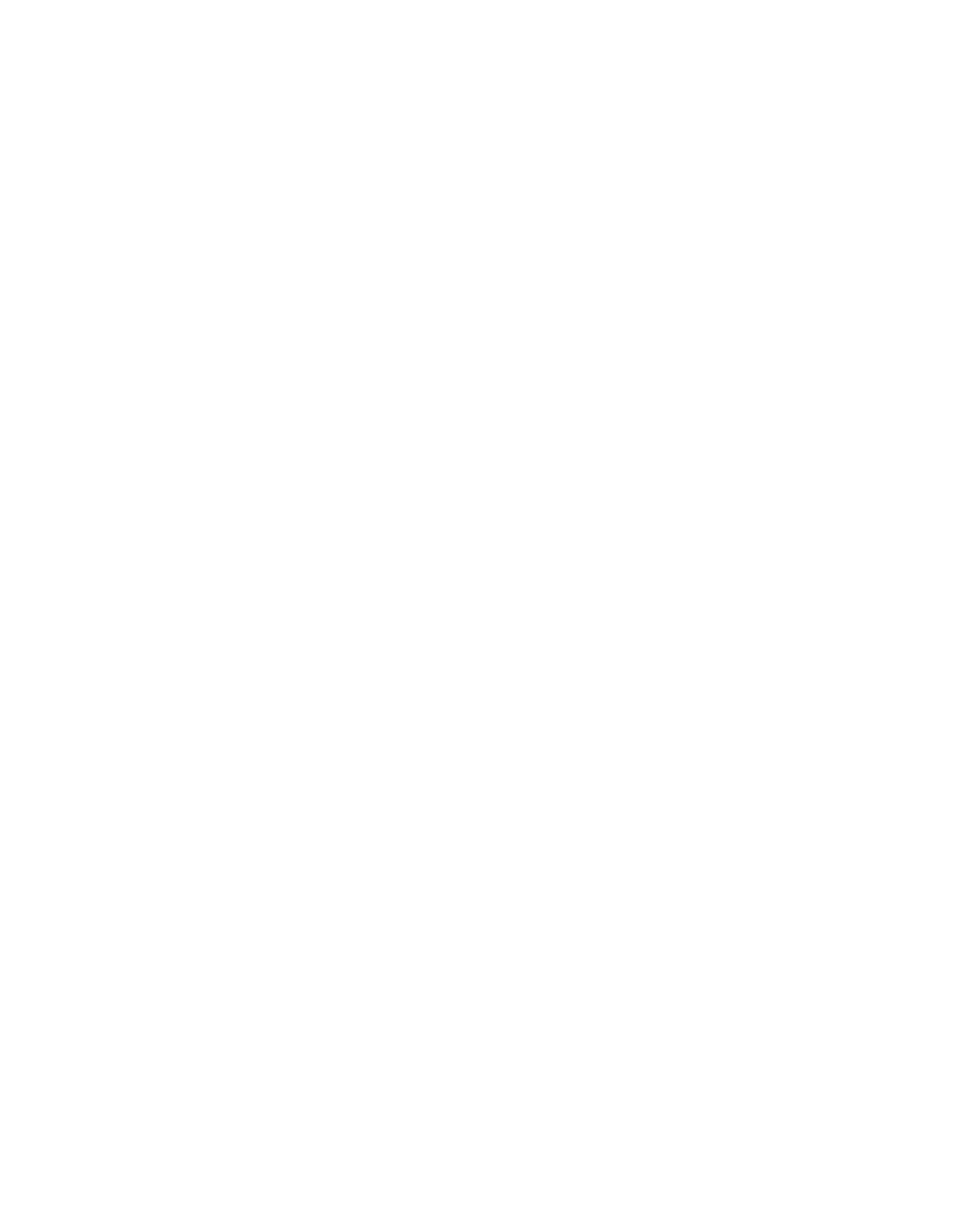# <span id="page-8-0"></span>1 Introduction and preliminaries

This first chapter explains what GNU m4 is, where m4 comes from, how to read and use this documentation, how to call the m4 program, and how to report bugs about it. It concludes by giving tips for reading the remainder of the manual.

The following chapters then detail all the features of the m4 language.

## 1.1 Introduction to m4

m4 is a macro processor, in the sense that it copies its input to the output, expanding macros as it goes. Macros are either builtin or user-defined, and can take any number of arguments. Besides just doing macro expansion, m4 has builtin functions for including named files, running shell commands, doing integer arithmetic, manipulating text in various ways, performing recursion, etc....  $m4$  can be used either as a front-end to a compiler, or as a macro processor in its own right.

The m4 macro processor is widely available on all UNIXes, and has been standardized by POSIX. Usually, only a small percentage of users are aware of its existence. However, those who find it often become committed users. The popularity of GNU Autoconf, which requires GNU m4 for *generating* configure scripts, is an incentive for many to install it, while these people will not themselves program in m4. GNU m4 is mostly compatible with the System V, Release 4 version, except for some minor differences. See [Chapter 16 \[Compatibility\],](#page-114-0) [page 109,](#page-114-0) for more details.

Some people find m4 to be fairly addictive. They first use m4 for simple problems, then take bigger and bigger challenges, learning how to write complex sets of m4 macros along the way. Once really addicted, users pursue writing of sophisticated m4 applications even to solve simple problems, devoting more time debugging their m4 scripts than doing real work. Beware that m4 may be dangerous for the health of compulsive programmers.

# 1.2 Historical references

Macro languages were invented early in the history of computing. In the 1950s Alan Perlis suggested that the macro language be independent of the language being processed. Techniques such as conditional and recursive macros, and using macros to define other macros, were described by Doug McIlroy of Bell Labs in "Macro Instruction Extensions of Compiler Languages", Communications of the ACM 3, 4 (1960), 214–20, [https://dl.acm.org/](https://dl.acm.org/doi/10.1145/367177.367223) [doi/10.1145/367177.367223](https://dl.acm.org/doi/10.1145/367177.367223).

An important precursor of m4 was GPM; see C. Strachey, "A general purpose macrogenerator", Computer Journal 8, 3 (1965), 225–41, [https://academic.oup.com/comjnl/](https://academic.oup.com/comjnl/article/8/3/225/336044) [article/8/3/225/336044](https://academic.oup.com/comjnl/article/8/3/225/336044). GPM is also succinctly described in David Gries's book Compiler Construction for Digital Computers, Wiley (1971). Strachey was a brilliant programmer: GPM fit into 250 machine instructions!

Inspired by GPM while visiting Strachey's Lab in 1968, McIlroy wrote a model preprocessor in that fit into a page of Snobol 3 code, and McIlroy and Robert Morris developed a series of further models at Bell Labs. Andrew D. Hall followed up with M6, a general purpose macro processor used to port the Fortran source code of the Altran computer algebra system; see Hall's "The M6 Macro Processor", Computing Science Technical Report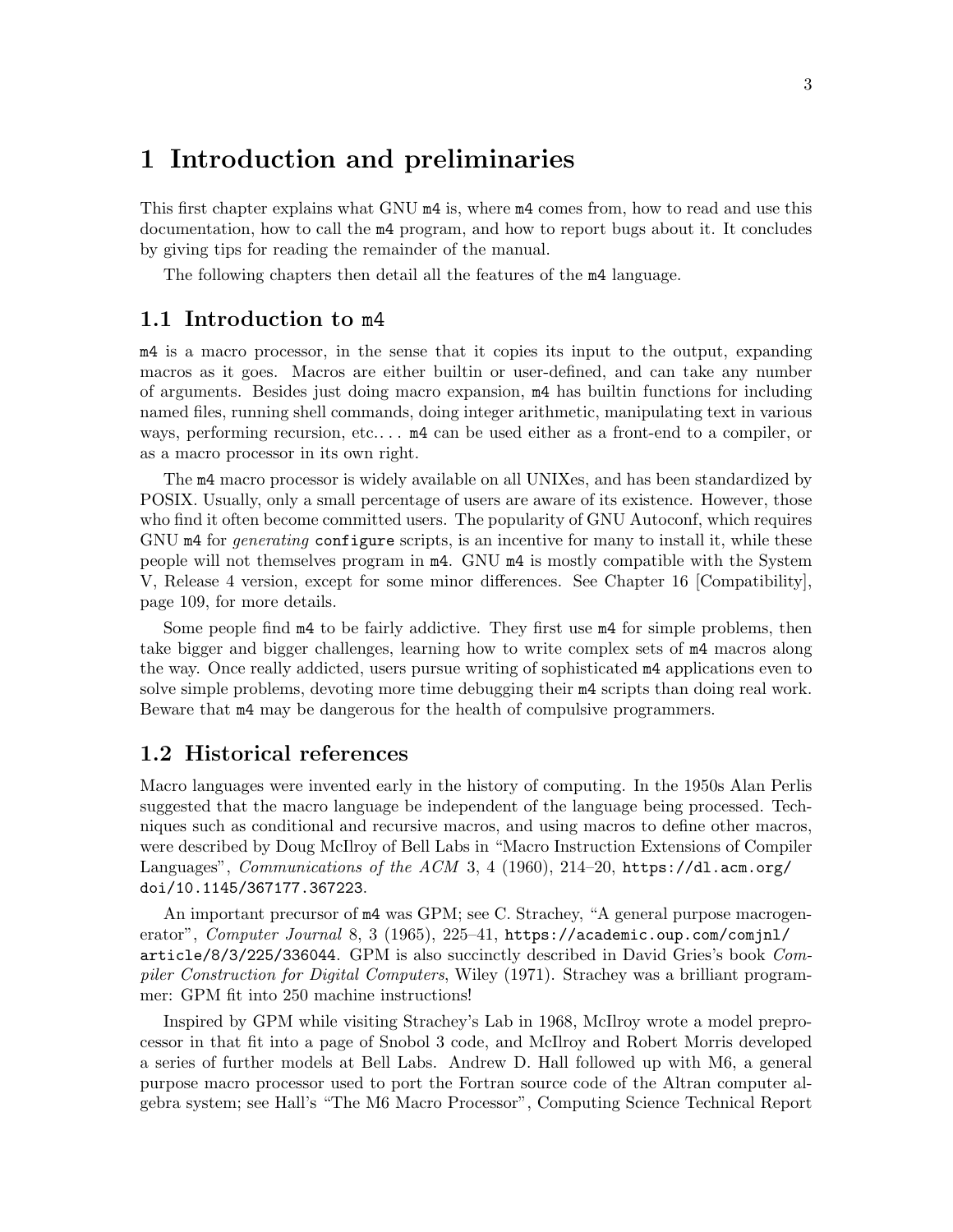<span id="page-9-0"></span>#2, Bell Labs (1972), <http://cm.bell-labs.com/cm/cs/cstr/2.pdf>. M6's source code consisted of about 600 Fortran statements. Its name was the first of the m4 line.

The Brian Kernighan and P.J. Plauger book Software Tools, Addison-Wesley (1976), describes and implements a Unix macro-processor language, which inspired Dennis Ritchie to write m3, a macro processor for the AP-3 minicomputer.

Kernighan and Ritchie then joined forces to develop the original m4, described in "The M4 Macro Processor", Bell Laboratories (1977), [https://wolfram.schneider.org/bsd/](https://wolfram.schneider.org/bsd/7thEdManVol2/m4/m4.pdf) [7thEdManVol2/m4/m4.pdf](https://wolfram.schneider.org/bsd/7thEdManVol2/m4/m4.pdf). It had only 21 builtin macros.

While GPM was more *pure*,  $m4$  is meant to deal with the true intricacies of real life: macros can be recognized without being pre-announced, skipping whitespace or end-of-lines is easier, more constructs are builtin instead of derived, etc.

Originally, the Kernighan and Plauger macro-processor, and then m3, formed the engine for the Rational FORTRAN preprocessor, that is, the Ratfor equivalent of cpp. Later, m4 was used as a front-end for Ratfor, C and Cobol.

René Seindal released his implementation of  $m4$ , GNU  $m4$ , in 1990, with the aim of removing the artificial limitations in many of the traditional m4 implementations, such as maximum line length, macro size, or number of macros.

The late Professor A. Dain Samples described and implemented a further evolution in the form of M5: "User's Guide to the M5 Macro Language: 2nd edition", Electronic Announcement on comp.compilers newsgroup (1992).

François Pinard took over maintenance of GNU  $m4$  in 1992, until 1994 when he released GNU m4 1.4, which was the stable release for 10 years. It was at this time that GNU Autoconf decided to require GNU m4 as its underlying engine, since all other implementations of m4 had too many limitations.

More recently, in 2004, Paul Eggert released 1.4.1 and 1.4.2 which addressed some long standing bugs in the venerable 1.4 release. Then in 2005, Gary V. Vaughan collected together the many patches to GNU m4 1.4 that were floating around the net and released 1.4.3 and 1.4.4. And in 2006, Eric Blake joined the team and prepared patches for the release of 1.4.5, with subsequent releases through intervening years, as recent as 1.4.18 in 2016.

Meanwhile, development has continued on new features for m4, such as dynamic module loading and additional builtins. When complete, GNU  $m4$  2.0 will start a new series of releases.

# 1.3 Problems and bugs

If you have problems with GNU M4 or think you've found a bug, please report it. Before reporting a bug, make sure you've actually found a real bug. Carefully reread the documentation and see if it really says you can do what you're trying to do. If it's not clear whether you should be able to do something or not, report that too; it's a bug in the documentation!

Before reporting a bug or trying to fix it yourself, try to isolate it to the smallest possible input file that reproduces the problem. Then send us the input file and the exact results m4 gave you. Also say what you expected to occur; this will help us decide whether the problem was really in the documentation.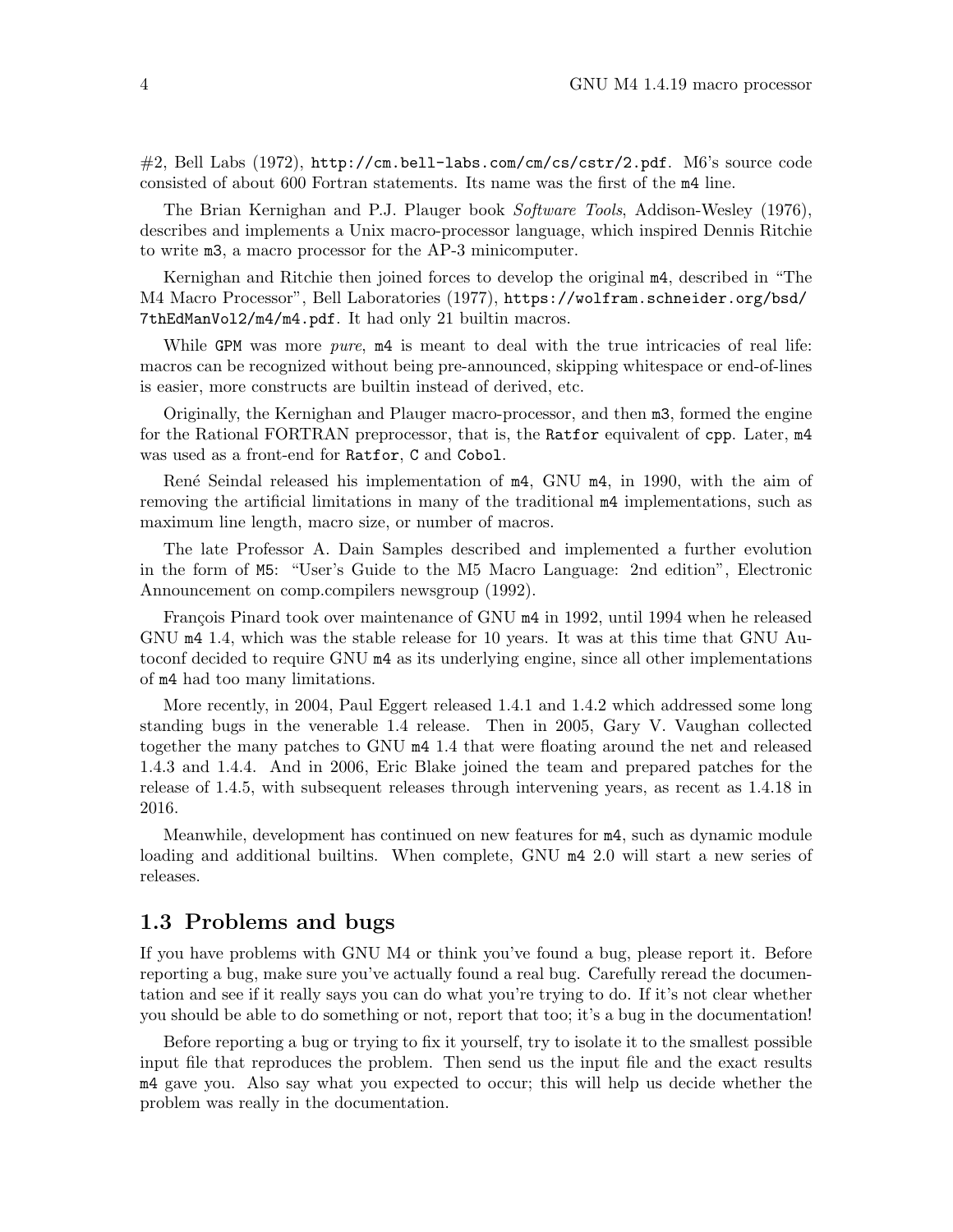<span id="page-10-0"></span>Once you've got a precise problem, send e-mail to [bug-m4@gnu.org](mailto:bug-m4@gnu.org). Please include the version number of m4 you are using. You can get this information with the command m4 --version. Also provide details about the platform you are executing on.

Non-bug suggestions are always welcome as well. If you have questions about things that are unclear in the documentation or are just obscure features, please report them too.

# 1.4 Using this manual

This manual contains a number of examples of m4 input and output, and a simple notation is used to distinguish input, output and error messages from m4. Examples are set out from the normal text, and shown in a fixed width font, like this

```
This is an example of an example!
```
To distinguish input from output, all output from  $m4$  is prefixed by the string ' $\Rightarrow$ ', and all error messages by the string  $\sqrt{\epsilon}$  error  $\sqrt{\epsilon}$ . When showing how command line options affect matters, the command line is shown with a prompt '\$ like this', otherwise, you can assume that a simple m4 invocation will work. Thus:

```
$ command line to invoke m4
Example of input line
⇒Output line from m4
error and an error message
```
The sequence  $\mathbf{L}^{\prime}$  in an example indicates the end of the input file. The sequence  $\mathbf{L}^{\prime}$ refers to the newline character. The majority of these examples are self-contained, and you can run them with similar results by invoking  $m4 - d$ . In fact, the testsuite that is bundled in the GNU M4 package consists of the examples in this document! Some of the examples assume that your current directory is located where you unpacked the installation, so if you plan on following along, you may find it helpful to do this now:

```
$ cd m4-1.4.19
```
As each of the predefined macros in  $m4$  is described, a prototype call of the macro will be shown, giving descriptive names to the arguments, e.g.,

example (string,  $[count = '1']$ ,  $[argument] \dots$ ) [Composite] This is a sample prototype. There is not really a macro named example, but this documents that if there were, it would be a Composite macro, rather than a Builtin. It requires at least one argument, string. Remember that in m4, there must not be a space between the macro name and the opening parenthesis, unless it was intended to call the macro without any arguments. The brackets around count and argument show that these arguments are optional. If count is omitted, the macro behaves as if count were '1', whereas if argument is omitted, the macro behaves as if it were the empty string. A blank argument is not the same as an omitted argument. For example, 'example(`a')', 'example(`a',`1')', and 'example(`a',`1',)' would behave identically with count set to '1'; while 'example(`a',)' and 'example(`a',`')' would explicitly pass the empty string for *count*. The ellipses  $(., ..)$  show that the macro processes additional arguments after argument, rather than ignoring them.

All macro arguments in m4 are strings, but some are given special interpretation, e.g., as numbers, file names, regular expressions, etc. The documentation for each macro will state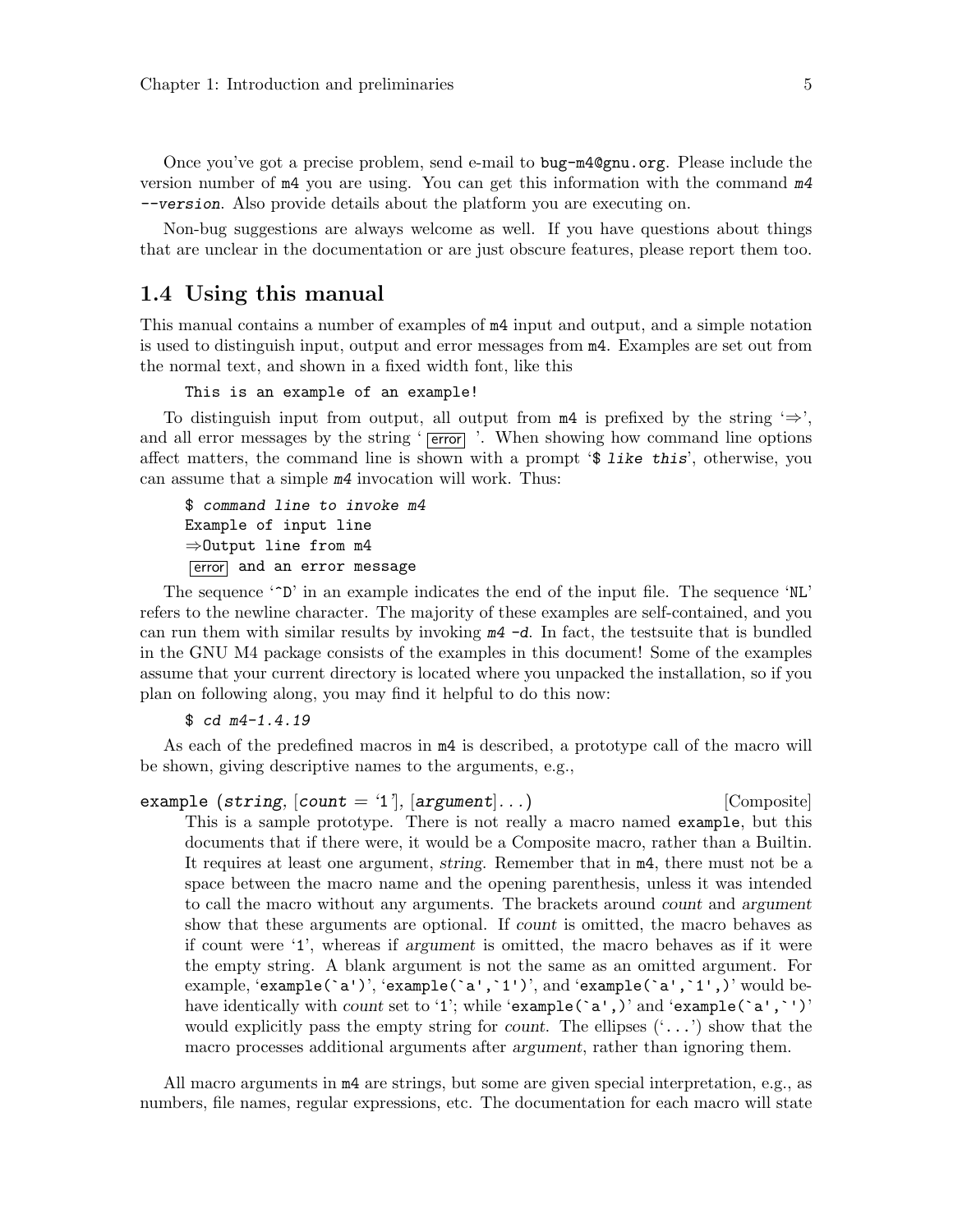how the parameters are interpreted, and what happens if the argument cannot be parsed according to the desired interpretation. Unless specified otherwise, a parameter specified to be a number is parsed as a decimal, even if the argument has leading zeros; and parsing the empty string as a number results in 0 rather than an error, although a warning will be issued.

This document consistently writes and uses builtin, without a hyphen, as if it were an English word. This is how the builtin primitive is spelled within m4.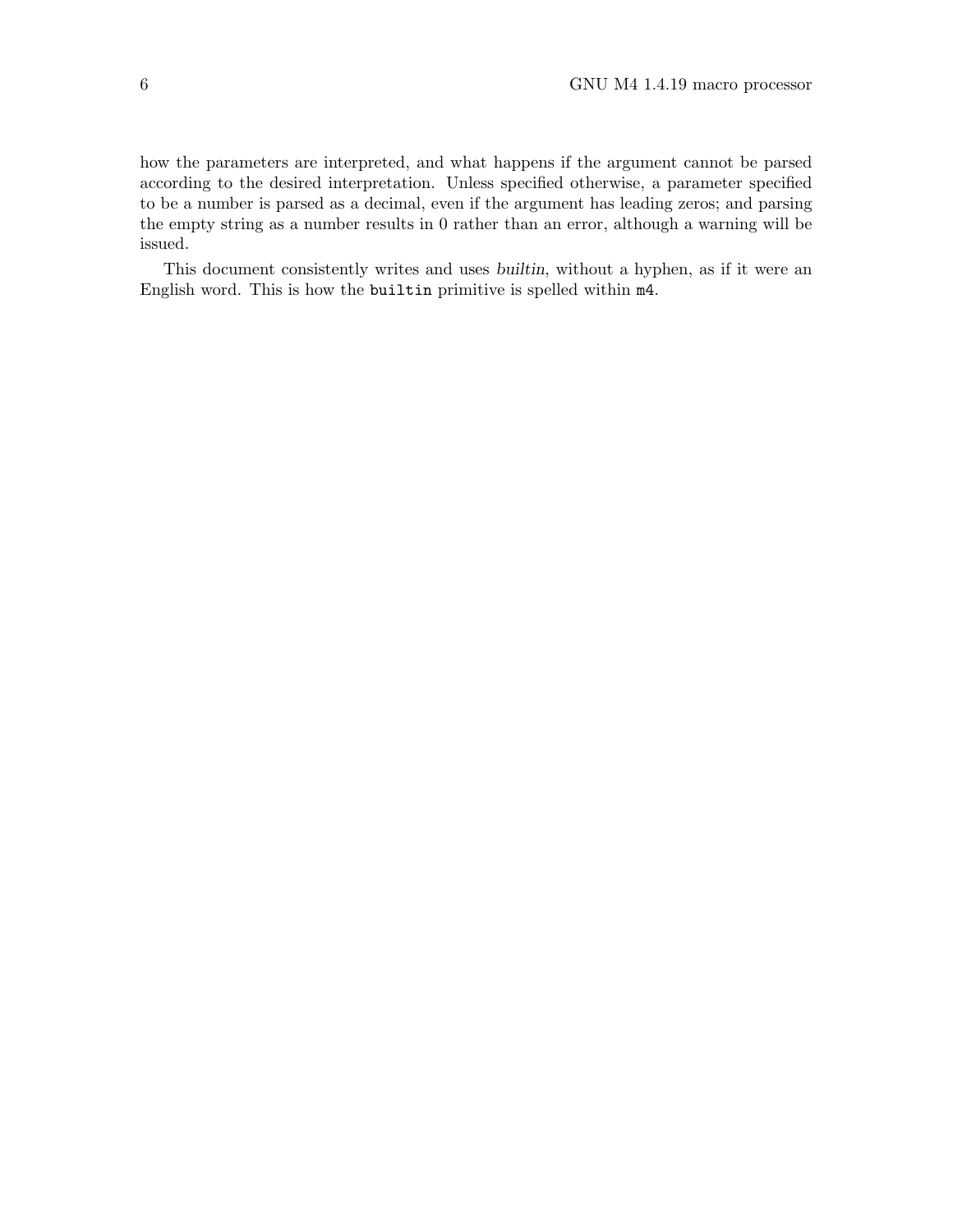# <span id="page-12-0"></span>2 Invoking m4

The format of the m4 command is:

 $m4$  [option...]  $[file...]$ 

All options begin with  $-$ , or if long option names are used, with  $-$ . A long option name need not be written completely, any unambiguous prefix is sufficient. POSIX requires m4 to recognize arguments intermixed with files, even when POSIXLY\_CORRECT is set in the environment. Most options take effect at startup regardless of their position, but some are documented below as taking effect after any files that occurred earlier in the command line. The argument  $-$  is a marker to denote the end of options.

With short options, options that do not take arguments may be combined into a single command line argument with subsequent options, options with mandatory arguments may be provided either as a single command line argument or as two arguments, and options with optional arguments must be provided as a single argument. In other words,  $m4$  -QPDfoo -d a -df is equivalent to  $m4$  -Q -P -D foo -d -df -- ./a, although the latter form is considered canonical.

With long options, options with mandatory arguments may be provided with an equal sign  $(4)$  in a single argument, or as two arguments, and options with optional arguments must be provided as a single argument. In other words,  $m4$  --def foo --debug a is equivalent to  $m4$  --define=foo --debug= -- ./a, although the latter form is considered canonical (not to mention more robust, in case a future version of m4 introduces an option named --default).

m4 understands the following options, grouped by functionality.

# <span id="page-12-1"></span>2.1 Command line options for operation modes

Several options control the overall operation of m4:

- $-\text{help}$  Print a help summary on standard output, then immediately exit  $m4$  without reading any input files or performing any other actions.
- --version

Print the version number of the program on standard output, then immediately exit m4 without reading any input files or performing any other actions.

 $-E$ 

#### --fatal-warnings

Controls the effect of warnings. If unspecified, then execution continues and exit status is unaffected when a warning is printed. If specified exactly once, warnings become fatal; when one is issued, execution continues, but the exit status will be non-zero. If specified multiple times, then execution halts with non-zero status the first time a warning is issued. The introduction of behavior levels is new to M4 1.4.9; for behavior consistent with earlier versions, you should specify -E twice.

-i

#### --interactive

-e Makes this invocation of m4 interactive. This means that all output will be unbuffered, and interrupts will be ignored. The spelling -e exists for compati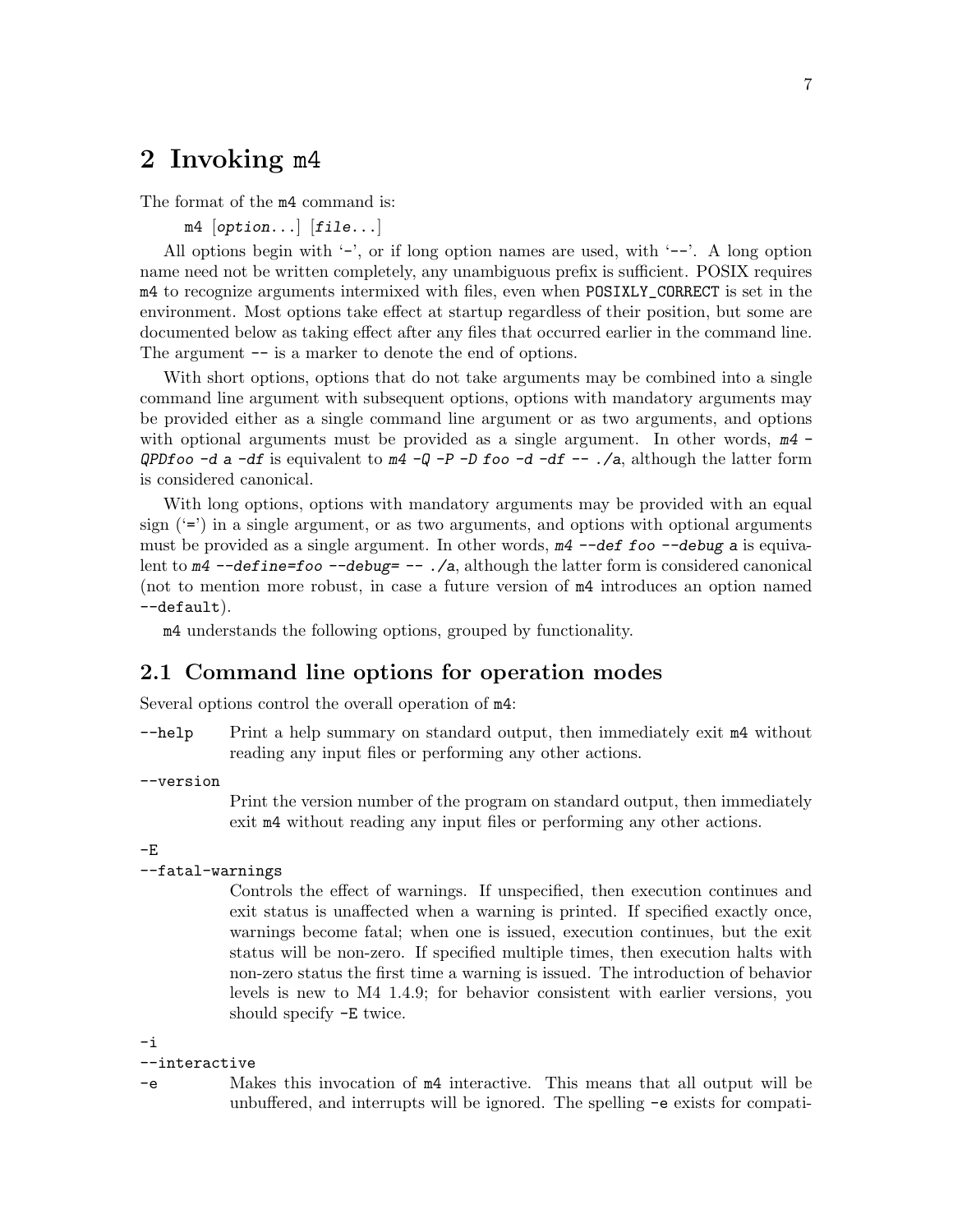<span id="page-13-0"></span>bility with other m4 implementations, and issues a warning because it may be withdrawn in a future version of GNU M4.

-P

#### --prefix-builtins

Internally modify *all* builtin macro names so they all start with the prefix 'm4\_'. For example, using this option, one should write 'm4\_define' instead of 'define', and 'm4\_\_\_file\_\_' instead of '\_\_file\_\_'. This option has no effect if -R is also specified.

-Q

--quiet

--silent Suppress warnings, such as missing or superfluous arguments in macro calls, or treating the empty string as zero.

#### --warn-macro-sequence[=regexp]

Issue a warning if the regular expression regexp has a non-empty match in any macro definition (either by define or pushdef). Empty matches are ignored; therefore, supplying the empty string as regexp disables any warning. If the optional regexp is not supplied, then the default regular expression is '\\$\({[^}]\*}\|[0-9][0-9]+\)' (a literal '\$' followed by multiple digits or by an open brace), since these sequences will change semantics in the default operation of GNU M4 2.0 (due to a change in how more than 9 arguments in a macro definition will be handled, see [Section 5.2 \[Arguments\], page 26\)](#page-31-1). Providing an alternate regular expression can provide a useful reverse lookup feature of finding where a macro is defined to have a given definition.

#### -W regexp

#### --word-regexp=regexp

Use regexp as an alternative syntax for macro names. This experimental option will not be present in all GNU  $m4$  implementations (see [Section 8.4 \[Change](#page-73-0)[word\], page 68](#page-73-0)).

### 2.2 Command line options for preprocessor features

Several options allow m4 to behave more like a preprocessor. Macro definitions and deletions can be made on the command line, the search path can be altered, and the output file can track where the input came from. These features occur with the following options:

```
-D name =value
```
--define=name[=value]

This enters name into the symbol table. If '=value' is missing, the value is taken to be the empty string. The value can be any string, and the macro can be defined to take arguments, just as if it was defined from within the input. This option may be given more than once; order with respect to file names is significant, and redefining the same name loses the previous value.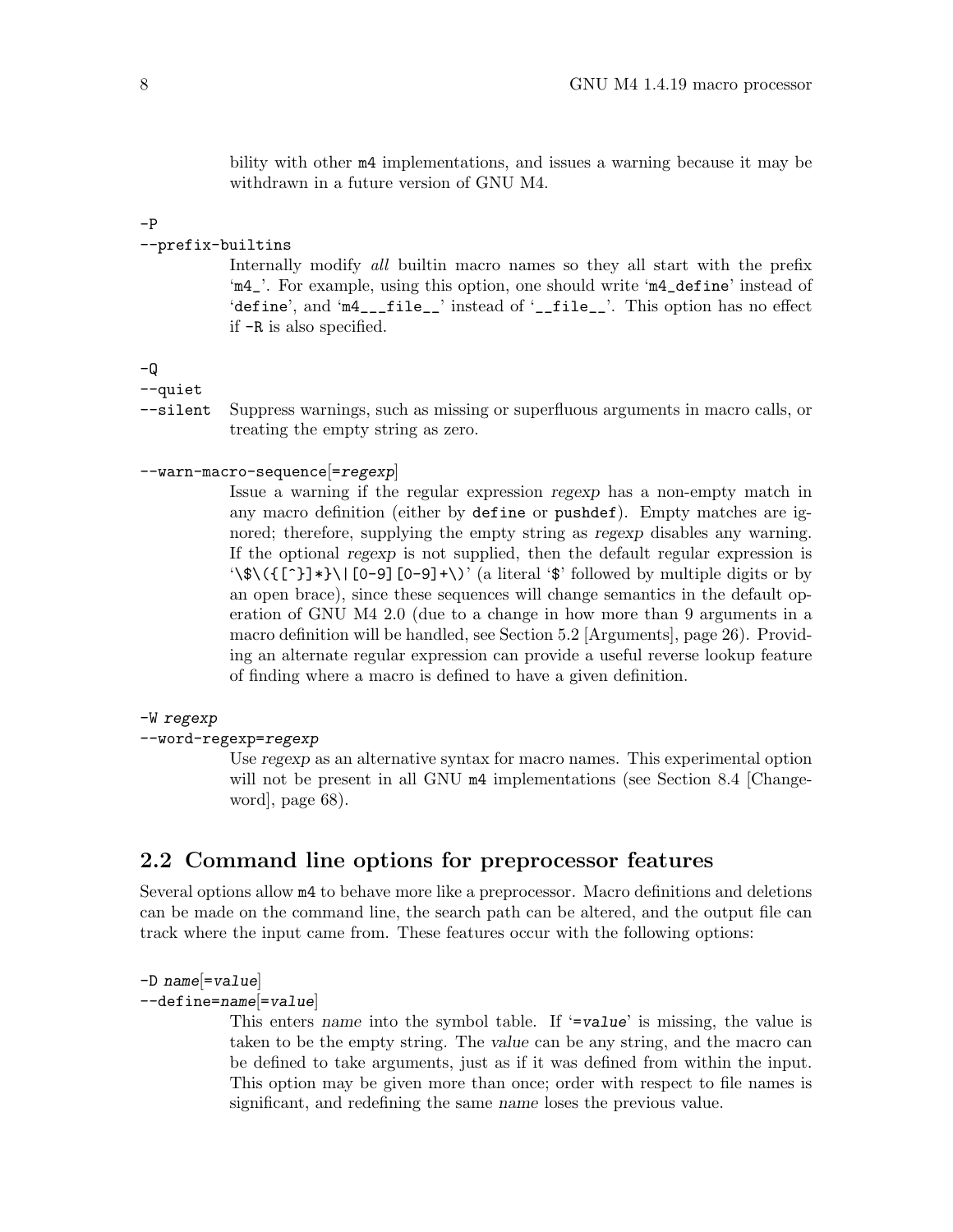#### -I directory

#### --include=directory

Make m4 search directory for included files that are not found in the current working directory. See [Section 9.2 \[Search Path\], page 74](#page-79-1), for more details. This option may be given more than once.

-s

--synclines

Generate synchronization lines, for use by the C preprocessor or other similar tools. Order is significant with respect to file names. This option is useful, for example, when m4 is used as a front end to a compiler. Source file name and line number information is conveyed by directives of the form '#line linenum "file"', which are inserted as needed into the middle of the output. Such directives mean that the following line originated or was expanded from the contents of input file file at line linenum. The '"file"' part is often omitted when the file name did not change from the previous directive.

Synchronization directives are always given on complete lines by themselves. When a synchronization discrepancy occurs in the middle of an output line, the associated synchronization directive is delayed until the next newline that does not occur in the middle of a quoted string or comment.

```
define(`twoline', `1
2')
⇒#line 2 "stdin"
⇒
changecom('/*', '*/')⇒
define(`comment', `/*1
2*/')⇒#line 5
⇒
dnl no line
hello
⇒#line 7
⇒hello
twoline
\Rightarrow 1
⇒#line 8
\Rightarrow 2
comment
⇒/*1
⇒2*/
one comment `two
three'
⇒#line 10
⇒one /*1
⇒2*/ two
⇒three
```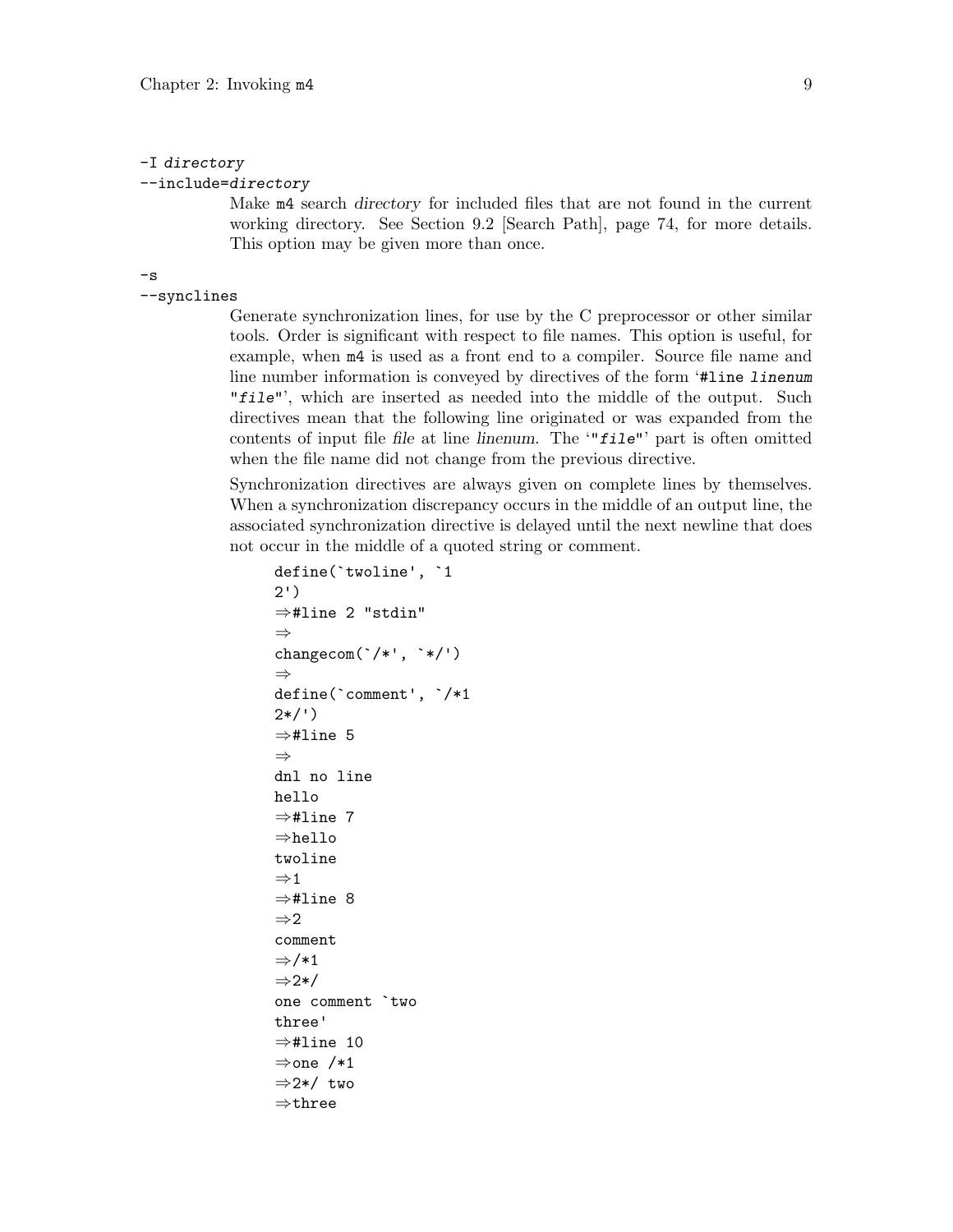goodbye ⇒#line 12 ⇒goodbye

<span id="page-15-0"></span>-U name

```
--undefine=name
```
This deletes any predefined meaning name might have. Obviously, only predefined macros can be deleted in this way. This option may be given more than once; undefining a name that does not have a definition is silently ignored. Order is significant with respect to file names.

# 2.3 Command line options for limits control

There are some limits within  $m4$  that can be tuned. For compatibility,  $m4$  also accepts some options that control limits in other implementations, but which are automatically unbounded (limited only by your hardware and operating system constraints) in GNU m4.

-g

--gnu Enable all the extensions in this implementation. In this release of M4, this option is always on by default; it is currently only useful when overriding a prior use of --traditional. However, having GNU behavior as default makes it impossible to write a strictly POSIX-compliant client that avoids all incompatible GNU M4 extensions, since such a client would have to use the non-POSIX command-line option to force full POSIX behavior. Thus, a future version of M4 will be changed to implicitly use the option --traditional if the environment variable POSIXLY\_CORRECT is set. Projects that intentionally use GNU extensions should consider using --gnu to state their intentions, so that the project will not mysteriously break if the user upgrades to a newer M4 and has POSIXLY\_CORRECT set in their environment.

#### $-G$

#### --traditional

Suppress all the extensions made in this implementation, compared to the System V version. See [Chapter 16 \[Compatibility\], page 109,](#page-114-0) for a list of these.

#### -H num

#### --hashsize=num

Make the internal hash table for symbol lookup be num entries big. For better performance, the number should be prime, but this is not checked. The default is 65537 entries. It should not be necessary to increase this value, unless you define an excessive number of macros.

#### -L num

#### --nesting-limit=num

Artificially limit the nesting of macro calls to num levels, stopping program execution if this limit is ever exceeded. When not specified, nesting defaults to unlimited on platforms that can detect stack overflow, and to 1024 levels otherwise. A value of zero means unlimited; but then heavily nested code could potentially cause a stack overflow.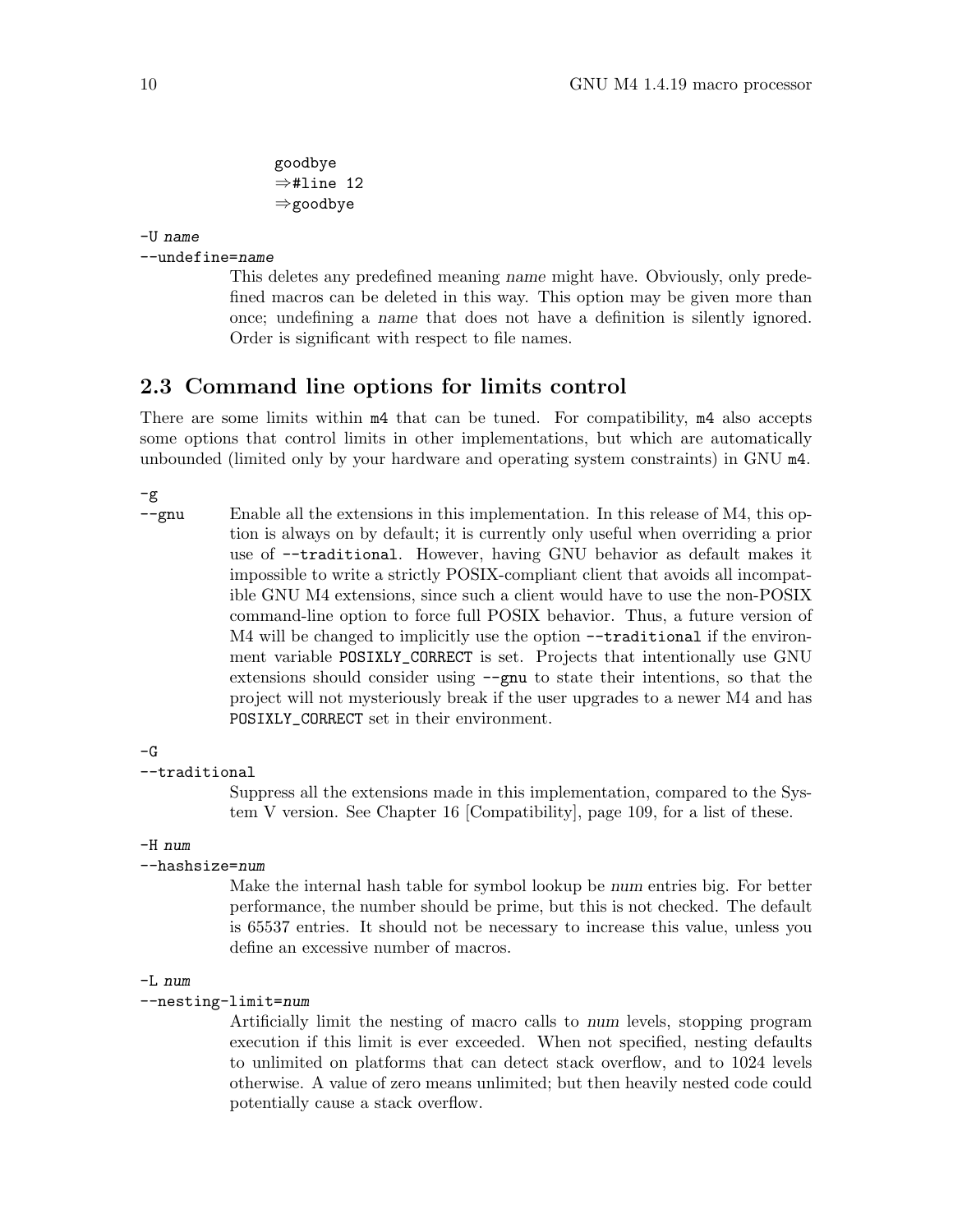<span id="page-16-0"></span>The precise effect of this option is more correctly associated with textual nesting than dynamic recursion. It has been useful when some complex m4 input was generated by mechanical means, and also in diagnosing recursive algorithms that do not scale well. Most users never need to change this option from its default.

This option does not have the ability to break endless rescanning loops, since these do not necessarily consume much memory or stack space. Through clever usage of rescanning loops, one can request complex, time-consuming computations from m4 with useful results. Putting limitations in this area would break  $m4$  power. There are many pathological cases: 'define(`a', `a')a' is only the simplest example (but see [Chapter 16 \[Compatibility\], page 109](#page-114-0)). Expecting GNU m4 to detect these would be a little like expecting a compiler system to detect and diagnose endless loops: it is a quite hard problem in general, if not undecidable!

-B num

-S num

-T num These options are present for compatibility with System V m4, but do nothing in this implementation. They may disappear in future releases, and issue a warning to that effect.

#### -N num

--diversions=num

These options are present only for compatibility with previous versions of GNU m4, and were controlling the number of possible diversions which could be used at the same time. They do nothing, because there is no fixed limit anymore. They may disappear in future releases, and issue a warning to that effect.

# 2.4 Command line options for frozen state

GNU m4 comes with a feature of freezing internal state (see [Chapter 15 \[Frozen files\],](#page-110-0) [page 105](#page-110-0)). This can be used to speed up m4 execution when reusing a common initialization script.

#### -F file

#### --freeze-state=file

Once execution is finished, write out the frozen state on the specified file. It is conventional, but not required, for file to end in '.m4f'.

```
-R file
```

```
--reload-state=file
```
Before execution starts, recover the internal state from the specified frozen file. The options -D, -U, and -t take effect after state is reloaded, but before the input files are read.

# 2.5 Command line options for debugging

Finally, there are several options for aiding in debugging m4 scripts.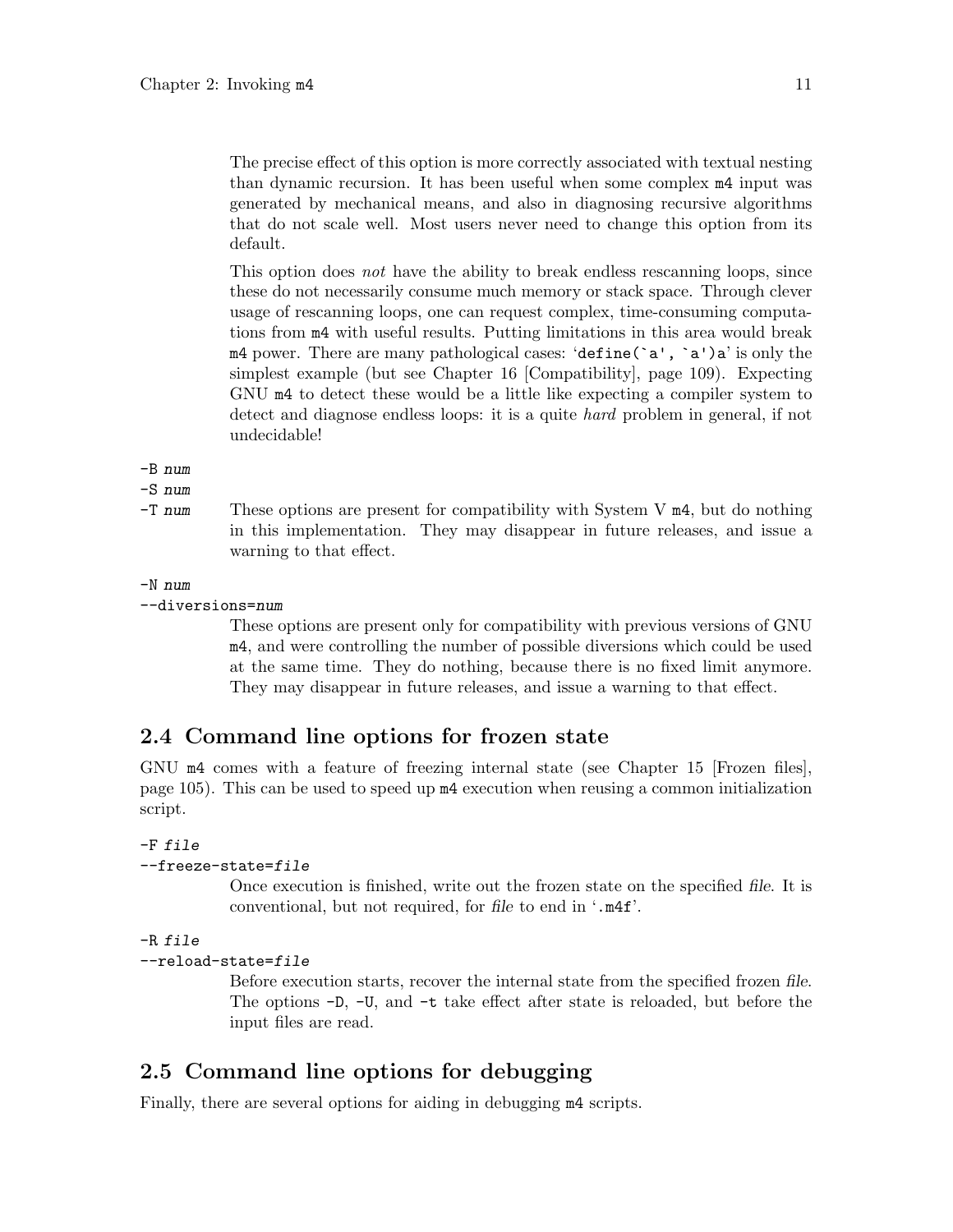#### <span id="page-17-0"></span> $-d[flags]$  $-$ debug $[$ = $flags]$

Set the debug-level according to the flags flags. The debug-level controls the format and amount of information presented by the debugging functions. See [Section 7.3 \[Debug Levels\], page 58](#page-63-1), for more details on the format and meaning of flags. If omitted, flags defaults to 'aeq'.

```
-debugfile=file|
```

```
-o file
```

```
--error-output=file
```
Redirect dumpdef output, debug messages, and trace output to the named file. Warnings, error messages, and errprint output are still printed to standard error. If these options are not used, or if file is unspecified (only possible for --debugfile), debug output goes to standard error; if file is the empty string, debug output is discarded. See [Section 7.4 \[Debug Output\], page 60,](#page-65-1) for more details. The option --debugfile may be given more than once, and order is significant with respect to file names. The spellings -o and --error-output are misleading and inconsistent with other GNU tools; for now they are silently accepted as synonyms of --debugfile and only recognized once, but in a future version of M4, using them will cause a warning to be issued.

#### -l num

#### --arglength=num

Restrict the size of the output generated by macro tracing to num characters per trace line. If unspecified or zero, output is unlimited. See [Section 7.3](#page-63-1) [\[Debug Levels\], page 58](#page-63-1), for more details.

#### -t name

```
--trace=name
```
This enables tracing for the macro name, at any point where it is defined. name need not be defined when this option is given. This option may be given more than once, and order is significant with respect to file names. See [Section 7.2](#page-60-1) [\[Trace\], page 55](#page-60-1), for more details.

# 2.6 Specifying input files on the command line

The remaining arguments on the command line are taken to be input file names. If no names are present, standard input is read. A file name of  $-$  is taken to mean standard input. It is conventional, but not required, for input files to end in '.m4'.

The input files are read in the sequence given. Standard input can be read more than once, so the file name - may appear multiple times on the command line; this makes a difference when input is from a terminal or other special file type. It is an error if an input file ends in the middle of argument collection, a comment, or a quoted string.

The options  $\neg$ -define  $(-D)$ ,  $\neg$ -undefine  $(-U)$ ,  $\neg$ -synclines  $(-s)$ , and  $\neg$ -trace  $(-t)$  only take effect after processing input from any file names that occur earlier on the command line. For example, assume the file foo contains:

\$ cat foo bar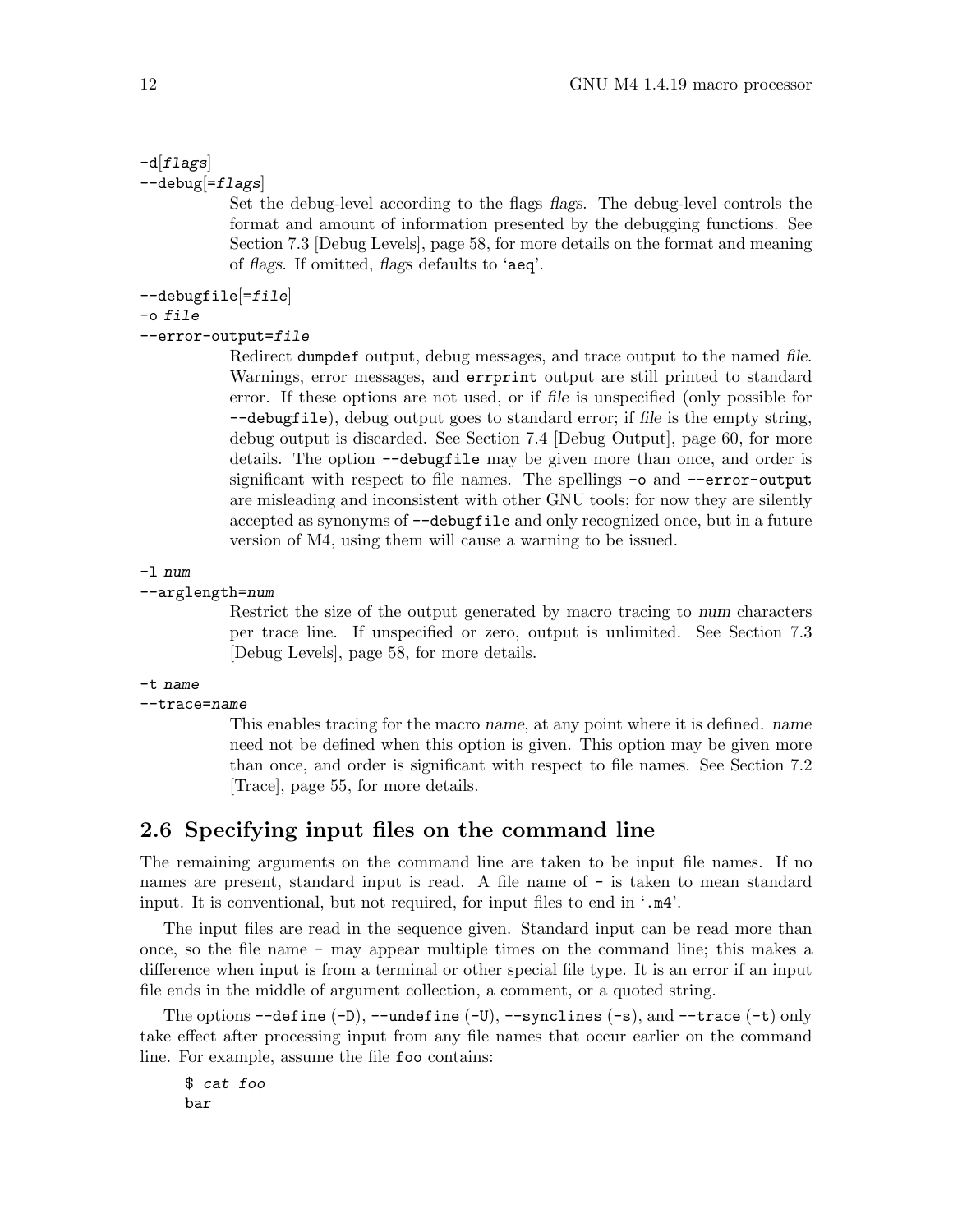The text 'bar' can then be redefined over multiple uses of foo:

```
$ m4 -Dbar=hello foo -Dbar=world foo
⇒hello
⇒world
```
If none of the input files invoked m4exit (see [Section 14.3 \[M4exit\], page 103](#page-108-1)), the exit status of m4 will be 0 for success, 1 for general failure (such as problems with reading an input file), and 63 for version mismatch (see [Section 15.1 \[Using frozen files\], page 105\)](#page-110-1).

If you need to read a file whose name starts with a -, you can specify it as './-file', or use -- to mark the end of options.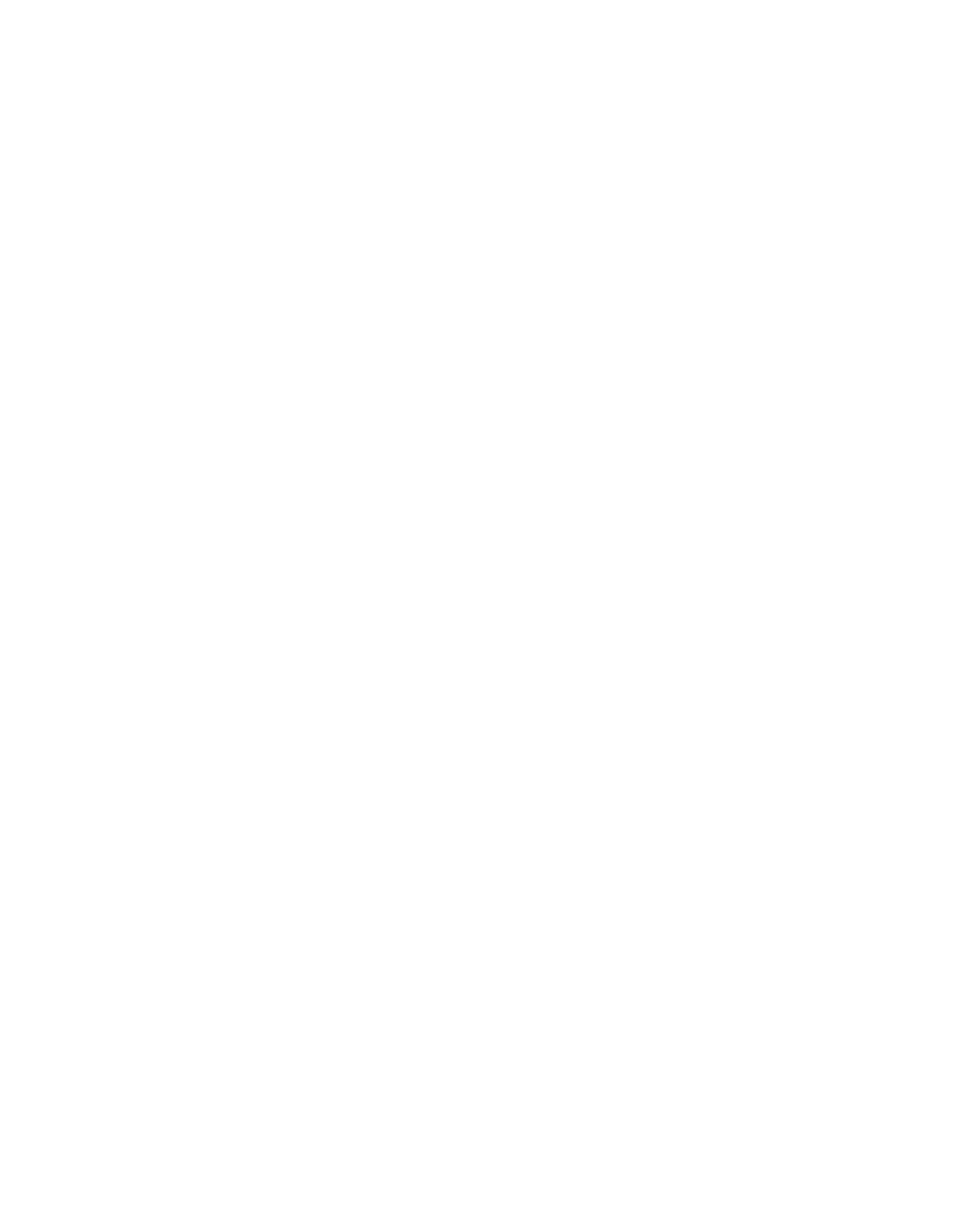# <span id="page-20-0"></span>3 Lexical and syntactic conventions

As m4 reads its input, it separates it into tokens. A token is either a name, a quoted string, or any single character, that is not a part of either a name or a string. Input to m4 can also contain comments. GNU m4 does not yet understand multibyte locales; all operations are byte-oriented rather than character-oriented (although if your locale uses a single byte encoding, such as ISO-8859-1, you will not notice a difference). However, m4 is eight-bit clean, so you can use non-ascii characters in quoted strings (see [Section 8.2](#page-67-0) [\[Changequote\], page 62](#page-67-0)), comments (see [Section 8.3 \[Changecom\], page 65\)](#page-70-1), and macro names (see [Section 5.7 \[Indir\], page 34\)](#page-39-1), with the exception of the NUL character (the zero byte ''\0'').

### 3.1 Macro names

A name is any sequence of letters, digits, and the character '\_' (underscore), where the first character is not a digit. m4 will use the longest such sequence found in the input. If a name has a macro definition, it will be subject to macro expansion (see [Chapter 4 \[Macros\],](#page-24-0) [page 19](#page-24-0)). Names are case-sensitive.

Examples of legal names are: 'foo', '\_tmp', and 'name01'.

# 3.2 Quoting input to m4

A quoted string is a sequence of characters surrounded by quote strings, defaulting to '`' and ''', where the nested begin and end quotes within the string are balanced. The value of a string token is the text, with one level of quotes stripped off. Thus

 $\sim$ ⇒

is the empty string, and double-quoting turns into single-quoting.

```
``quoted''
⇒`quoted'
```
The quote characters can be changed at any time, using the builtin macro changequote. See [Section 8.2 \[Changequote\], page 62](#page-67-0), for more information.

# 3.3 Comments in m4 input

Comments in m4 are normally delimited by the characters '#' and newline. All characters between the comment delimiters are ignored, but the entire comment (including the delimiters) is passed through to the output—comments are not discarded by m4.

Comments cannot be nested, so the first newline after a '#' ends the comment. The commenting effect of the begin-comment string can be inhibited by quoting it.

```
$ m4
`quoted text' # `commented text'
⇒quoted text # `commented text'
`quoting inhibits' `#' `comments'
⇒quoting inhibits # comments
```
The comment delimiters can be changed to any string at any time, using the builtin macro changecom. See [Section 8.3 \[Changecom\], page 65,](#page-70-1) for more information.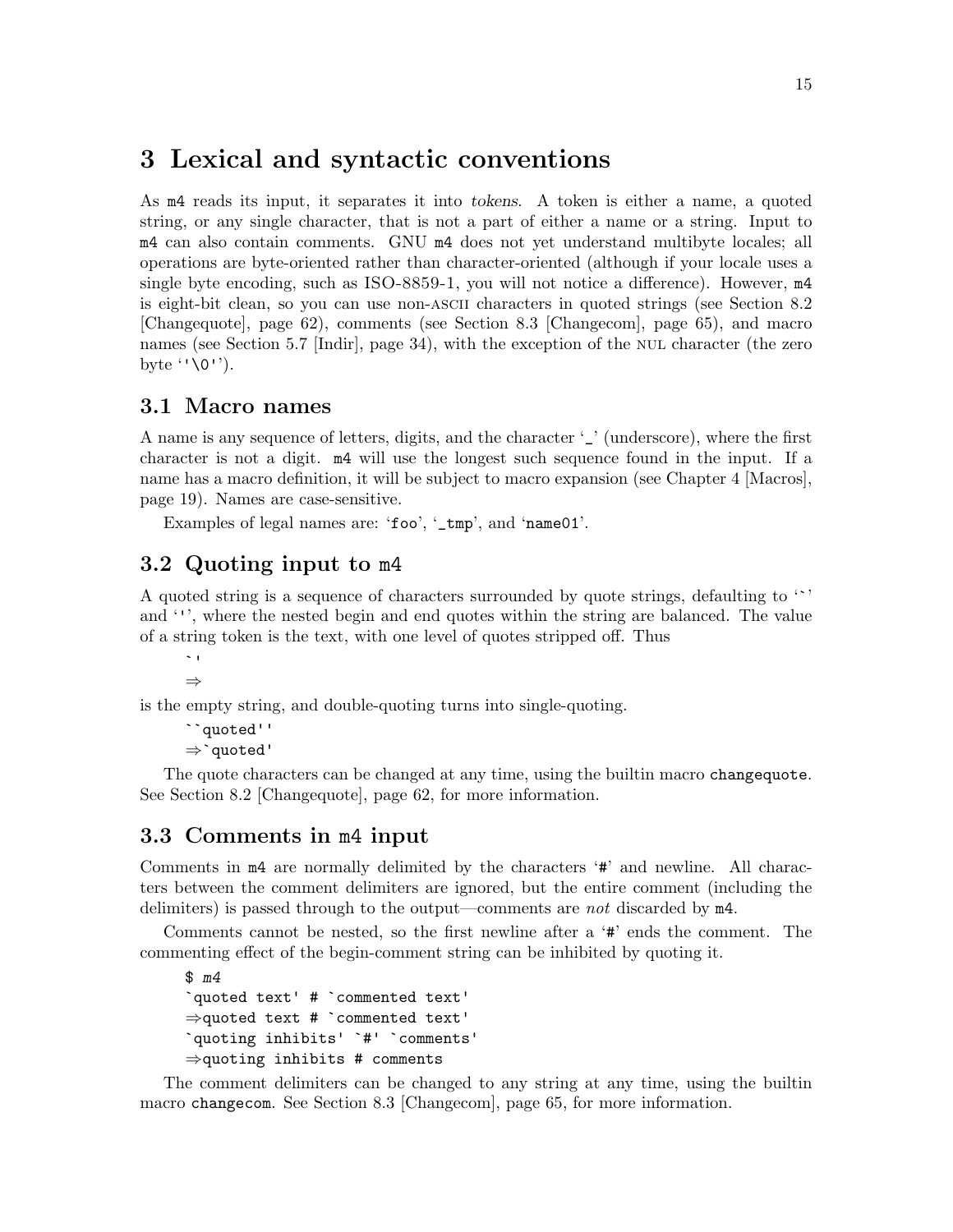### <span id="page-21-0"></span>3.4 Other kinds of input tokens

Any character, that is neither a part of a name, nor of a quoted string, nor a comment, is a token by itself. When not in the context of macro expansion, all of these tokens are just copied to output. However, during macro expansion, whitespace characters (space, tab, newline, formfeed, carriage return, vertical tab), parentheses  $('C and ')$ , comma  $(',')$ , and dollar ('\$') have additional roles, explained later.

### 3.5 How m4 copies input to output

As m4 reads the input token by token, it will copy each token directly to the output immediately.

The exception is when it finds a word with a macro definition. In that case m4 will calculate the macro's expansion, possibly reading more input to get the arguments. It then inserts the expansion in front of the remaining input. In other words, the resulting text from a macro call will be read and parsed into tokens again.

m4 expands a macro as soon as possible. If it finds a macro call when collecting the arguments to another, it will expand the second call first. This process continues until there are no more macro calls to expand and all the input has been consumed.

For a running example, examine how m4 handles this input:

```
format(`Result is %d', eval(`2**15'))
```
First,  $m4$  sees that the token 'format' is a macro name, so it collects the tokens '(', 'Result is  $\&d'$ , ',', and '', before encountering another potential macro. Sure enough, 'eval' is a macro name, so the nested argument collection picks up  $'$  (', ' $'$ 2\*\*15'', and ')', invoking the eval macro with the lone argument of '2\*\*15'. The expansion of 'eval(2\*\*15)' is '32768', which is then rescanned as the five tokens '3', '2', '7', '6', and '8'; and combined with the next ')', the format macro now has all its arguments, as if the user had typed:

format(`Result is %d', 32768)

The format macro expands to 'Result is 32768', and we have another round of scanning for the tokens 'Result', '', 'is', '', '3', '2', '7', '6', and '8'. None of these are macros, so the final output is

⇒Result is 32768

As a more complicated example, we will contrast an actual code example from the Gnulib  $project<sup>1</sup>$ , showing both a buggy approach and the desired results. The user desires to output a shell assignment statement that takes its argument and turns it into a shell variable by converting it to uppercase and prepending a prefix. The original attempt looks like this:

```
changequote([,])dnl
define([gl_STRING_MODULE_INDICATOR],
  [
    dnl comment
   GNULIB_]translit([$1],[a-z],[A-Z])[=1
  ])dnl
  gl_STRING_MODULE_INDICATOR([strcase])
```
<sup>1</sup> Derived from a patch in <https://lists.gnu.org/archive/html/bug-gnulib/2007-01/msg00389.html>, and a followup patch in <https://lists.gnu.org/archive/html/bug-gnulib/2007-02/msg00000.html>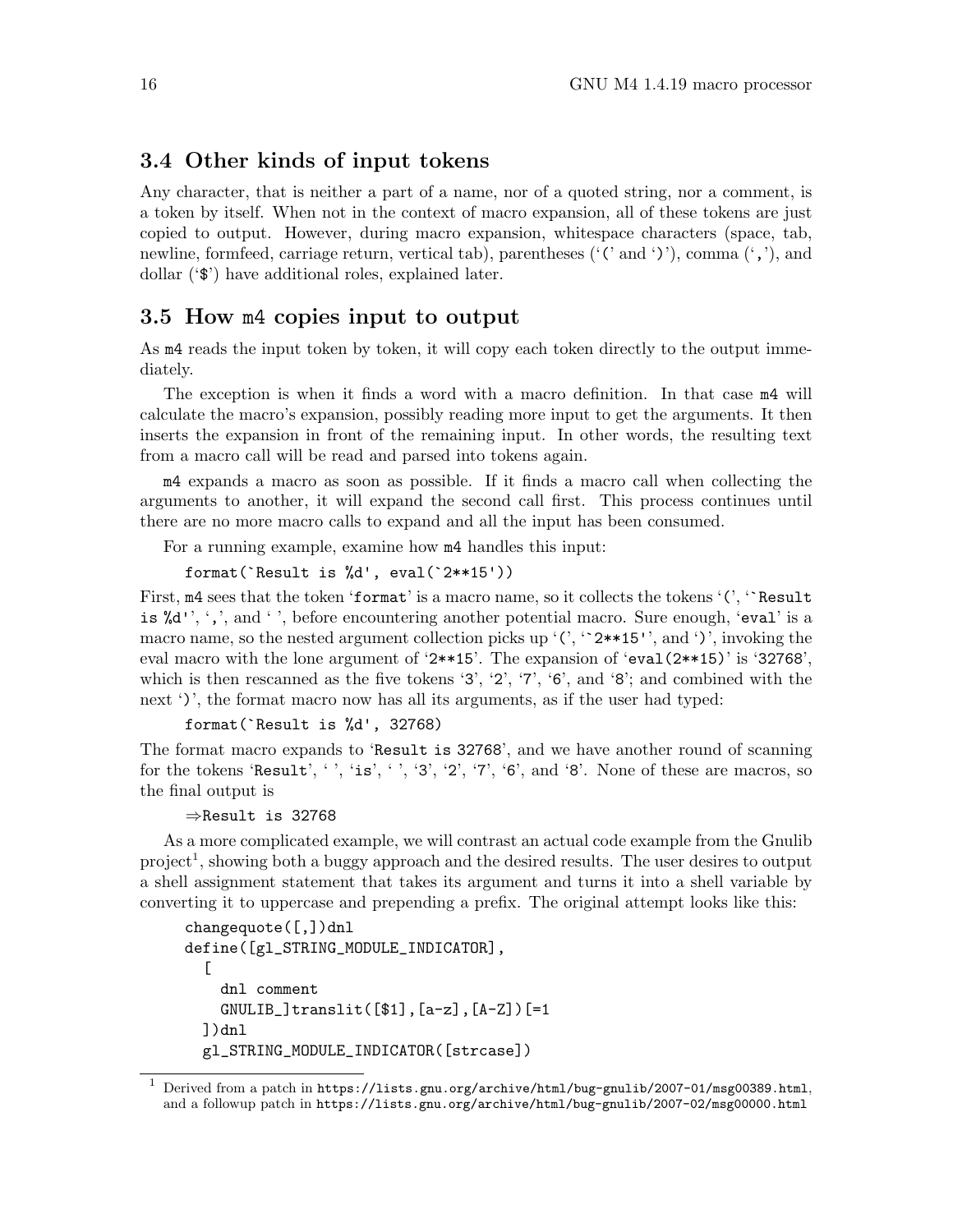⇒  $\Rightarrow$  GNULIB\_strcase=1 ⇒

Oops – the argument did not get capitalized. And although the manual is not able to easily show it, both lines that appear empty actually contain two trailing spaces. By stepping through the parse, it is easy to see what happened. First, m4 sees the token 'changequote', which it recognizes as a macro, followed by ' $(', 'l', ', 'l', and '')'$  to form the argument list. The macro expands to the empty string, but changes the quoting characters to something more useful for generating shell code (unbalanced '`' and ''' appear all the time in shell scripts, but unbalanced  $'[$ ]' tend to be rare). Also in the first line,  $m4$ sees the token 'dnl', which it recognizes as a builtin macro that consumes the rest of the line, resulting in no output for that line.

The second line starts a macro definition. m4 sees the token 'define', which it recognizes as a macro, followed by a '(', ' $[g_1]$ STRING\_MODULE\_INDICATOR]', and ','. Because an unquoted comma was encountered, the first argument is known to be the expansion of the single-quoted string token, or 'gl\_STRING\_MODULE\_INDICATOR'. Next, m4 sees 'NL', ' ', and ' ', but this whitespace is discarded as part of argument collection. Then comes a rather lengthy single-quoted string token, '[NL dnl commentNL GNULIB\_]'. This is followed by the token 'translit', which m4 recognizes as a macro name, so a nested macro expansion has started.

The arguments to the translit are found by the tokens '(', '[\$1]', ',', '[a-z]', ',', '[A-Z]', and finally ')'. All three string arguments are expanded (or in other words, the quotes are stripped), and since neither '\$' nor '1' need capitalization, the result of the macro is '\$1'. This expansion is rescanned, resulting in the two literal characters '\$' and '1'.

Scanning of the outer macro resumes, and picks up with  $\lceil =1NL \rceil$ , and finally ')'. The collected pieces of expanded text are concatenated, with the end result that the macro 'gl\_STRING\_MODULE\_INDICATOR' is now defined to be the sequence 'NL dnl commentNL GNULIB\_\$1=1NL '. Once again, 'dnl' is recognized and avoids a newline in the output.

The final line is then parsed, beginning with ' ' and ' ' that are output literally. Then 'gl\_STRING\_MODULE\_INDICATOR' is recognized as a macro name, with an argument list of '(', '[strcase]', and ')'. Since the definition of the macro contains the sequence '\$1', that sequence is replaced with the argument 'strcase' prior to starting the rescan. The rescan sees 'NL' and four spaces, which are output literally, then 'dnl', which discards the text ' commentNL'. Next comes four more spaces, also output literally, and the token 'GNULIB\_strcase', which resulted from the earlier parameter substitution. Since that is not a macro name, it is output literally, followed by the literal tokens '=', '1', 'NL', and two more spaces. Finally, the original 'NL' seen after the macro invocation is scanned and output literally.

Now for a corrected approach. This rearranges the use of newlines and whitespace so that less whitespace is output (which, although harmless to shell scripts, can be visually unappealing), and fixes the quoting issues so that the capitalization occurs when the macro 'gl\_STRING\_MODULE\_INDICATOR' is invoked, rather then when it is defined. It also adds another layer of quoting to the first argument of translit, to ensure that the output will be rescanned as a string rather than a potential uppercase macro name needing further expansion.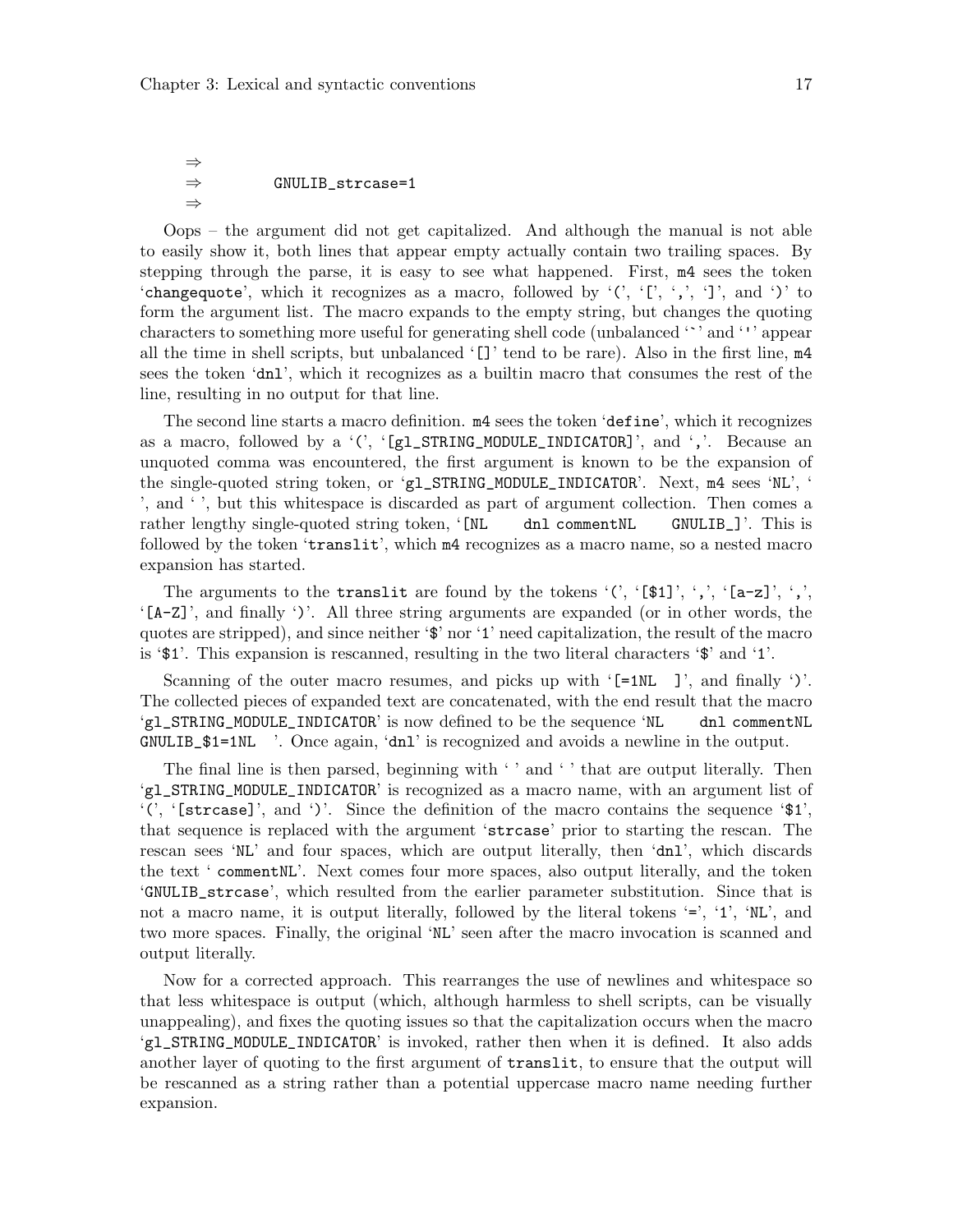```
changequote([,])dnl
define([gl_STRING_MODULE_INDICATOR],
  [dnl comment
  GNULIB_[]translit([[$1]], [a-z], [A-Z])=1dnl
])dnl
  gl_STRING_MODULE_INDICATOR([strcase])
\Rightarrow GNULIB_STRCASE=1
```
The parsing of the first line is unchanged. The second line sees the name of the macro to define, then sees the discarded 'NL' and two spaces, as before. But this time, the next token is '[dnl commentNL GNULIB\_[]translit([[\$1]], [a-z], [A-Z])=1dnlNL]', which includes nested quotes, followed by ')' to end the macro definition and 'dnl' to skip the newline. No early expansion of translit occurs, so the entire string becomes the definition of the macro.

The final line is then parsed, beginning with two spaces that are output literally, and an invocation of gl\_STRING\_MODULE\_INDICATOR with the argument 'strcase'. Again, the '\$1' in the macro definition is substituted prior to rescanning. Rescanning first encounters 'dnl', and discards ' commentNL'. Then two spaces are output literally. Next comes the token 'GNULIB\_', but that is not a macro, so it is output literally. The token '[]' is an empty string, so it does not affect output. Then the token 'translit' is encountered.

This time, the arguments to translit are parsed as '(', '[[strcase]]', ',', '', '[a-z]',  $\langle \cdot, \cdot \rangle$ ,  $\langle$  [A-Z]', and ')'. The two spaces are discarded, and the translit results in the desired result '[STRCASE]'. This is rescanned, but since it is a string, the quotes are stripped and the only output is a literal 'STRCASE'. Then the scanner sees '=' and '1', which are output literally, followed by 'dnl' which discards the rest of the definition of gl\_STRING\_MODULE\_ INDICATOR. The newline at the end of output is the literal 'NL' that appeared after the invocation of the macro.

The order in which m4 expands the macros can be further explored using the trace facilities of GNU m4 (see [Section 7.2 \[Trace\], page 55\)](#page-60-1).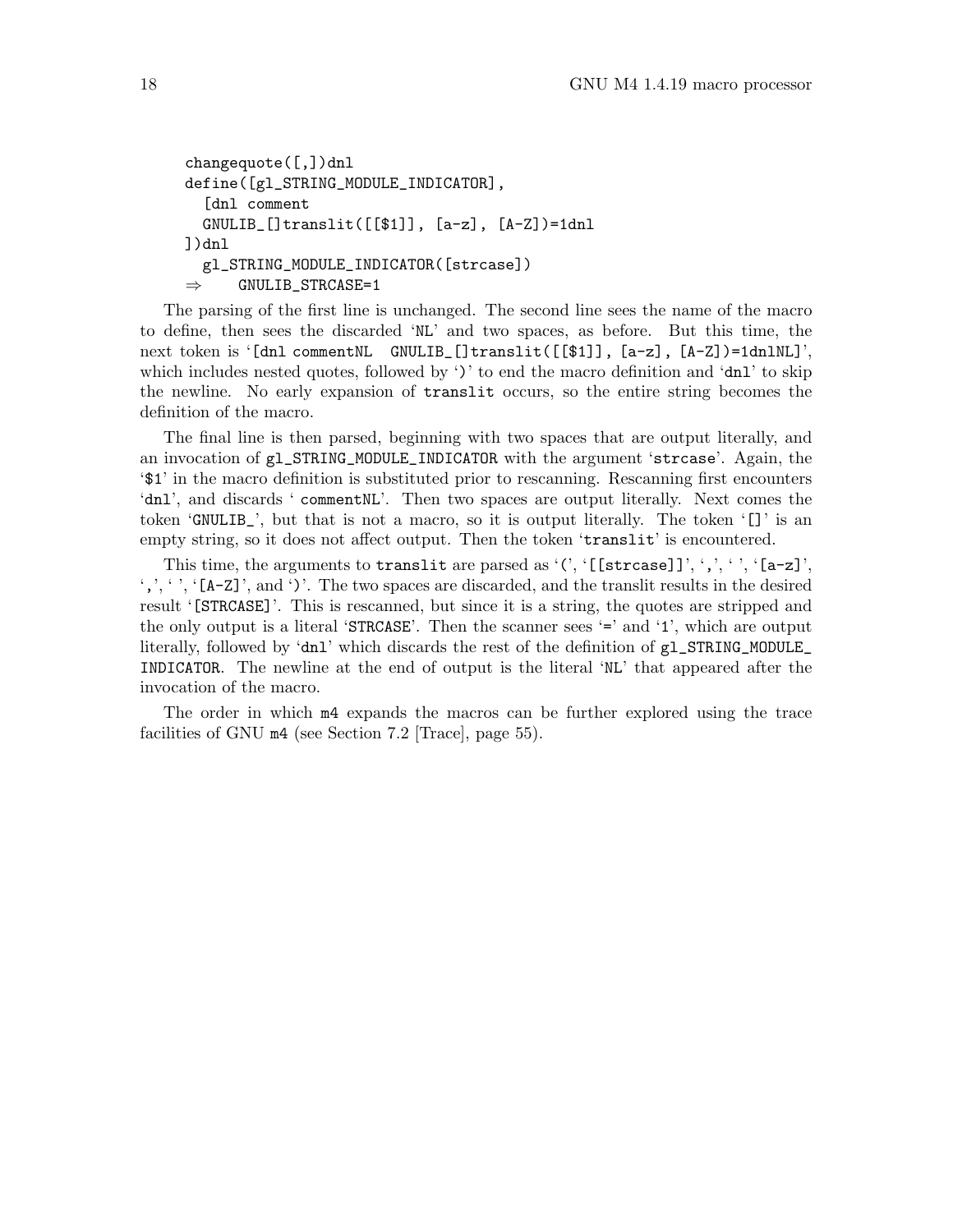# <span id="page-24-0"></span>4 How to invoke macros

This chapter covers macro invocation, macro arguments and how macro expansion is treated.

# 4.1 Macro invocation

Macro invocations has one of the forms

name

which is a macro invocation without any arguments, or

name(arg1, arg2, ..., argn)

which is a macro invocation with *n* arguments. Macros can have any number of arguments. All arguments are strings, but different macros might interpret the arguments in different ways.

The opening parenthesis *must* follow the *name* directly, with no spaces in between. If it does not, the macro is called with no arguments at all.

For a macro call to have no arguments, the parentheses must be left out. The macro call

name()

is a macro call with one argument, which is the empty string, not a call with no arguments.

# 4.2 Preventing macro invocation

An innovation of the m4 language, compared to some of its predecessors (like Strachey's GPM, for example), is the ability to recognize macro calls without resorting to any special, prefixed invocation character. While generally useful, this feature might sometimes be the source of spurious, unwanted macro calls. So, GNU m4 offers several mechanisms or techniques for inhibiting the recognition of names as macro calls.

First of all, many builtin macros cannot meaningfully be called without arguments. As a GNU extension, for any of these macros, whenever an opening parenthesis does not immediately follow their name, the builtin macro call is not triggered. This solves the most usual cases, like for 'include' or 'eval'. Later in this document, the sentence "This macro is recognized only with parameters" refers to this specific provision of GNU M4, also known as a blind builtin macro. For the builtins defined by POSIX that bear this disclaimer, POSIX specifically states that invoking those builtins without arguments is unspecified, because many other implementations simply invoke the builtin as though it were given one empty argument instead.

```
$ m4
eval
⇒eval
eval('1')\Rightarrow 1
```
There is also a command line option  $(-\text{prefix-builtins}, \text{or } -P)$ , see [Section 2.1 \[In](#page-12-1)[voking m4\], page 7](#page-12-1)) that renames all builtin macros with a prefix of 'm4\_' at startup. The option has no effect whatsoever on user defined macros. For example, with this option, one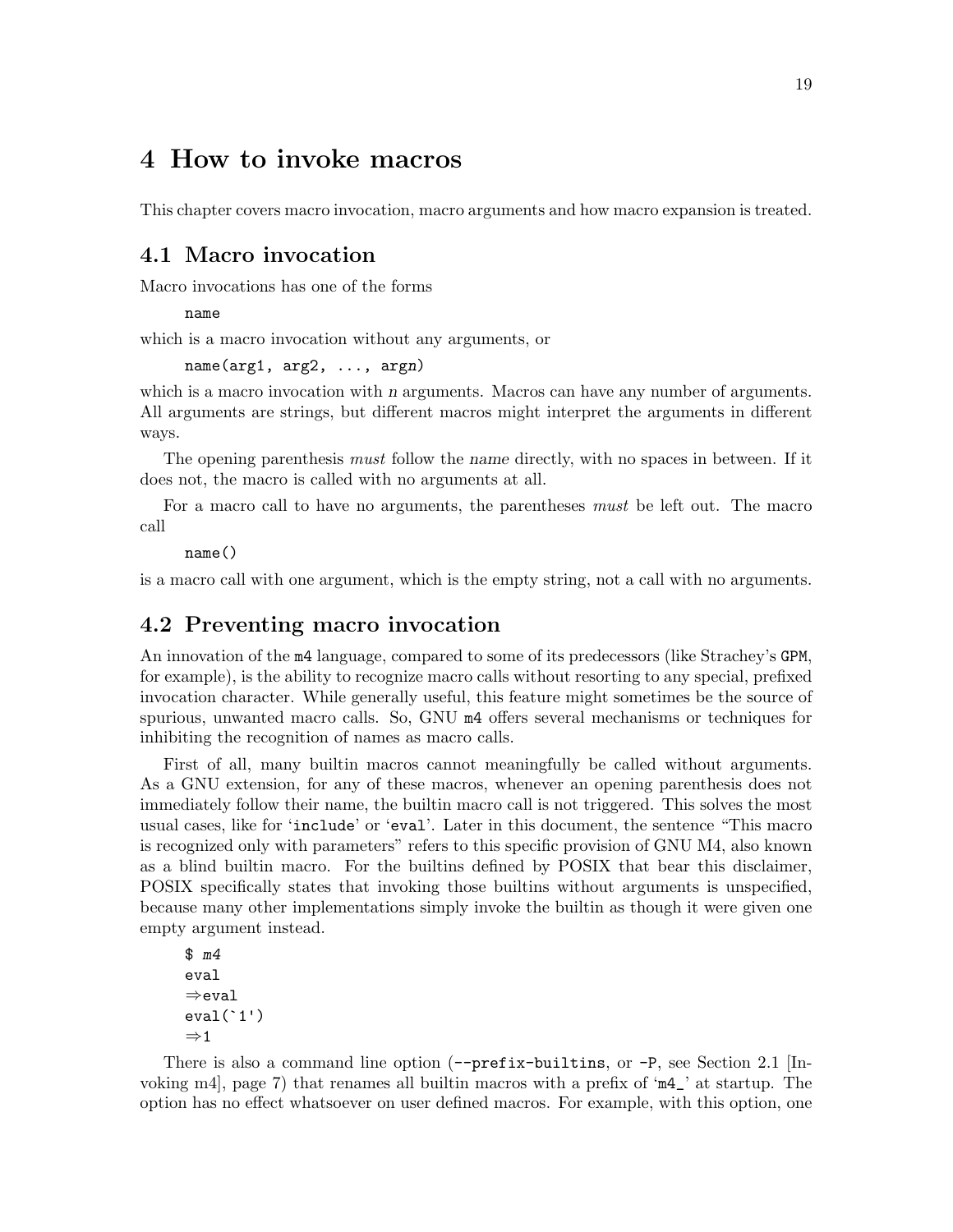has to write  $m4$ <sup>nd</sup> and even  $m4$ <sup>n</sup> $4$ exit. It also has no effect on whether a macro requires parameters.

```
$ m4 - Peval
⇒eval
eval('1')\Rightarroweval(1)
m4_eval
⇒m4_eval
m4<sup>-</sup>eval('1')
\Rightarrow 1
```
Another alternative is to redefine problematic macros to a name less likely to cause conflicts, using [Chapter 5 \[Definitions\], page 25](#page-30-0).

If your version of GNU m4 has the changeword feature compiled in, it offers far more flexibility in specifying the syntax of macro names, both builtin or user-defined. See [Section 8.4](#page-73-0) [\[Changeword\], page 68](#page-73-0), for more information on this experimental feature.

Of course, the simplest way to prevent a name from being interpreted as a call to an existing macro is to quote it. The remainder of this section studies a little more deeply how quoting affects macro invocation, and how quoting can be used to inhibit macro invocation.

Even if quoting is usually done over the whole macro name, it can also be done over only a few characters of this name (provided, of course, that the unquoted portions are not also a macro). It is also possible to quote the empty string, but this works only inside the name. For example:

```
`divert'
⇒divert
`d'ivert
⇒divert
di`ver't
⇒divert
div`'ert
⇒divert
```
all yield the string 'divert'. While in both:

```
`'divert
⇒
divert`'
⇒
```
the divert builtin macro will be called, which expands to the empty string.

The output of macro evaluations is always rescanned. In the following example, the input 'x`'y' yields the string 'bCD', exactly as if m4 has been given 'substr(ab`'cde, `1', `3')' as input:

```
define(`cde', `CDE')
⇒
define(`x', `substr(ab')
⇒
```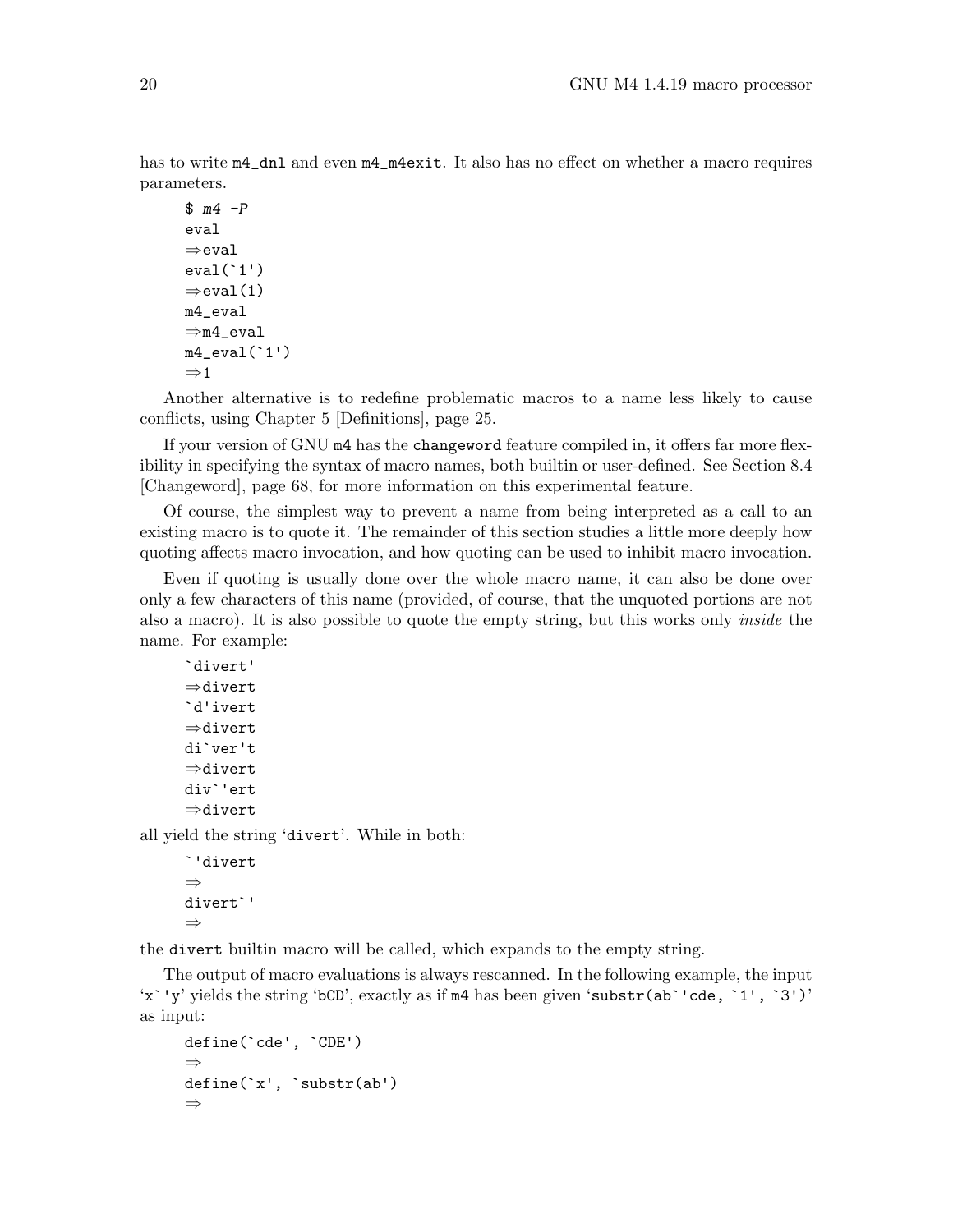```
define(`y', `cde, `1', `3')')
⇒
x`'y
⇒bCD
```
Unquoted strings on either side of a quoted string are subject to being recognized as macro names. In the following example, quoting the empty string allows for the second macro to be recognized as such:

```
define(`macro', `m')
⇒
macro(`m')macro
⇒mmacro
macro(`m')`'macro
⇒mm
```
Quoting may prevent recognizing as a macro name the concatenation of a macro expansion with the surrounding characters. In this example:

```
define(`macro', `di$1')
⇒
macro(`v')`ert'
⇒divert
macro(`v')ert
⇒
```
the input will produce the string 'divert'. When the quotes were removed, the divert builtin was called instead.

### 4.3 Macro arguments

When a name is seen, and it has a macro definition, it will be expanded as a macro.

If the name is followed by an opening parenthesis, the arguments will be collected before the macro is called. If too few arguments are supplied, the missing arguments are taken to be the empty string. However, some builtins are documented to behave differently for a missing optional argument than for an explicit empty string. If there are too many arguments, the excess arguments are ignored. Unquoted leading whitespace is stripped off all arguments, but whitespace generated by a macro expansion or occurring after a macro that expanded to an empty string remains intact. Whitespace includes space, tab, newline, carriage return, vertical tab, and formfeed.

```
define(`macro', `$1')
⇒
macro( unquoted leading space lost)
⇒unquoted leading space lost
macro(` quoted leading space kept')
⇒ quoted leading space kept
macro(
divert `unquoted space kept after expansion')
\Rightarrow unquoted space kept after expansion
macro(macro(`
')`whitespace from expansion kept')
```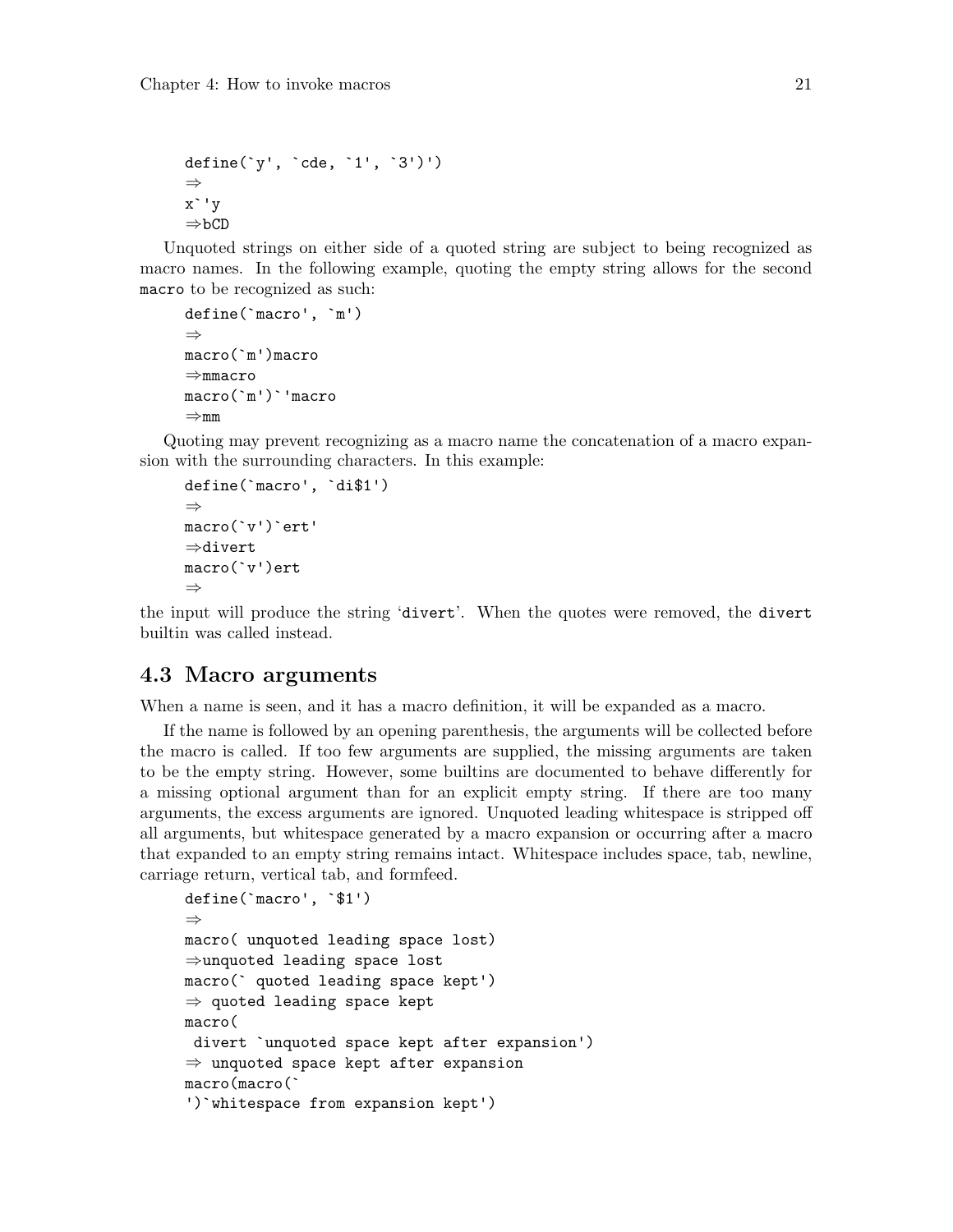```
⇒
⇒whitespace from expansion kept
macro(`unquoted trailing whitespace kept'
\lambda⇒unquoted trailing whitespace kept
⇒
```
Normally m4 will issue warnings if a builtin macro is called with an inappropriate number of arguments, but it can be suppressed with the --quiet command line option (or --silent, or -Q, see [Section 2.1 \[Invoking m4\], page 7](#page-12-1)). For user defined macros, there is no check of the number of arguments given.

```
$ m4
index(`abc')
error m4:stdin:1: Warning: too few arguments to builtin `index'
\Rightarrow 0
index(`abc',)
\Rightarrow 0
index(`abc', `b', `ignored')
error m4:stdin:3: Warning: excess arguments to builtin `index' ignored
\Rightarrow 1
$ m4 -0index(`abc')
⇒0
index(`abc',)
\Rightarrow 0
index(`abc', `b', `ignored')
⇒1
```
Macros are expanded normally during argument collection, and whatever commas, quotes and parentheses that might show up in the resulting expanded text will serve to define the arguments as well. Thus, if foo expands to ', b, c', the macro call

```
bar(a foo, d)
```
is a macro call with four arguments, which are 'a ', 'b', 'c' and 'd'. To understand why the first argument contains whitespace, remember that unquoted leading whitespace is never part of an argument, but trailing whitespace always is.

It is possible for a macro's definition to change during argument collection, in which case the expansion uses the definition that was in effect at the time the opening '(' was seen.

```
define('f', '1')⇒
f(define(`f', `2'))
\Rightarrow 1
f
⇒2
```
It is an error if the end of file occurs while collecting arguments.

```
hello world
⇒hello world
define(
```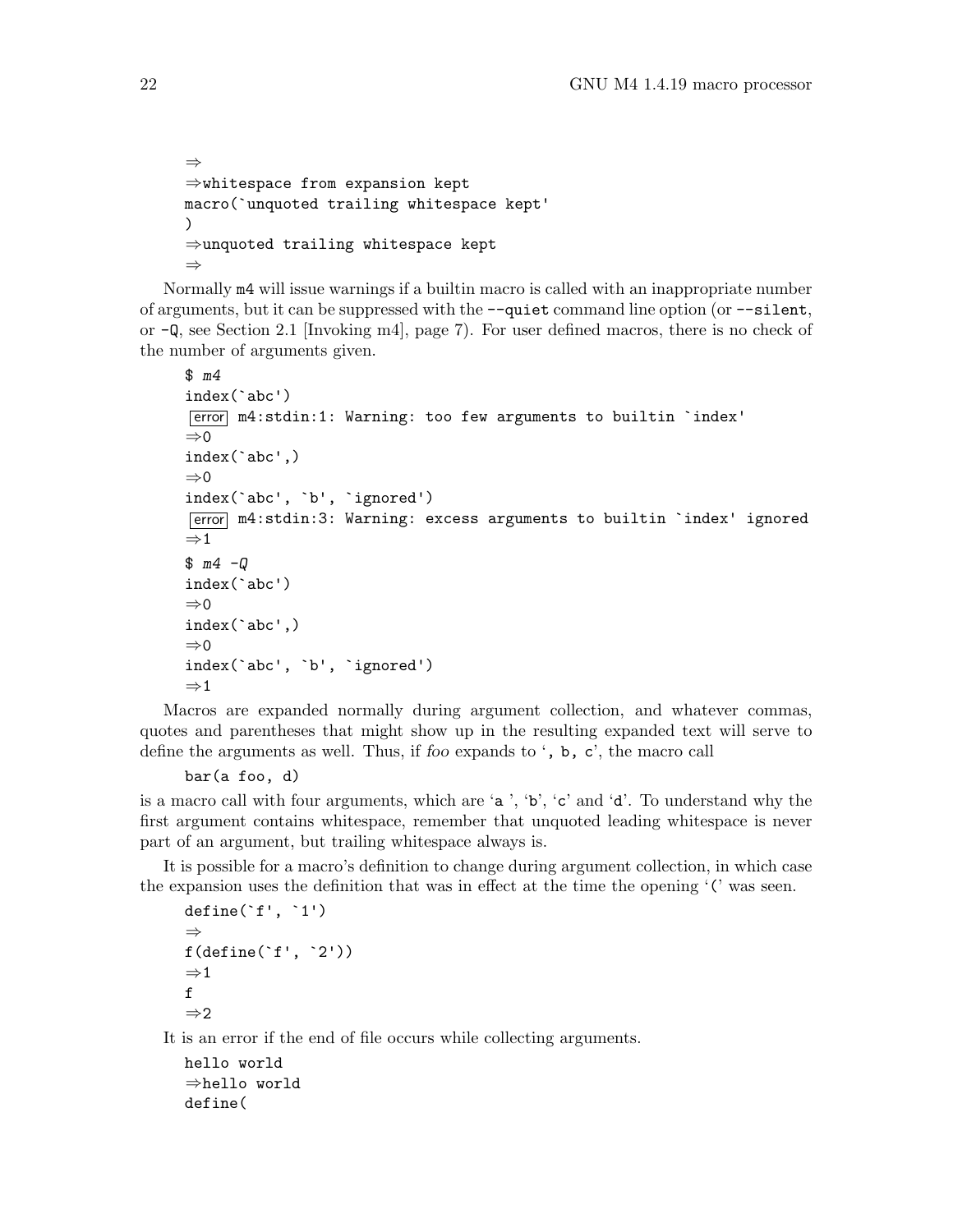<span id="page-28-0"></span>^D [error] m4:stdin:2: ERROR: end of file in argument list

### <span id="page-28-1"></span>4.4 On Quoting Arguments to macros

Each argument has unquoted leading whitespace removed. Within each argument, all unquoted parentheses must match. For example, if foo is a macro,

 $foo(()$   $(')$   $(')$   $(')$ 

is a macro call, with one argument, whose value is  $\mathcal{L}(\mathcal{L}) \mathcal{L}(\mathcal{L})$ . Commas separate arguments, except when they occur inside quotes, comments, or unquoted parentheses. See [Section 5.3](#page-32-1) [\[Pseudo Arguments\], page 27](#page-32-1), for examples.

It is common practice to quote all arguments to macros, unless you are sure you want the arguments expanded. Thus, in the above example with the parentheses, the 'right' way to do it is like this:

foo(`() (() (')

It is, however, in certain cases necessary (because nested expansion must occur to create the arguments for the outer macro) or convenient (because it uses fewer characters) to leave out quotes for some arguments, and there is nothing wrong in doing it. It just makes life a bit harder, if you are not careful to follow a consistent quoting style. For consistency, this manual follows the rule of thumb that each layer of parentheses introduces another layer of single quoting, except when showing the consequences of quoting rules. This is done even when the quoted string cannot be a macro, such as with integers when you have not changed the syntax via changeword (see [Section 8.4 \[Changeword\], page 68](#page-73-0)).

The quoting rule of thumb of one level of quoting per parentheses has a nice property: when a macro name appears inside parentheses, you can determine when it will be expanded. If it is not quoted, it will be expanded prior to the outer macro, so that its expansion becomes the argument. If it is single-quoted, it will be expanded after the outer macro. And if it is double-quoted, it will be used as literal text instead of a macro name.

```
define(`active', `ACT, IVE')
⇒
define(`show', `$1 $1')
⇒
show(active)
⇒ACT ACT
show(`active')
\Rightarrow ACT, IVE ACT, IVE
show(``active'')
⇒active active
```
# 4.5 Macro expansion

When the arguments, if any, to a macro call have been collected, the macro is expanded, and the expansion text is pushed back onto the input (unquoted), and reread. The expansion text from one macro call might therefore result in more macros being called, if the calls are included, completely or partially, in the first macro calls' expansion.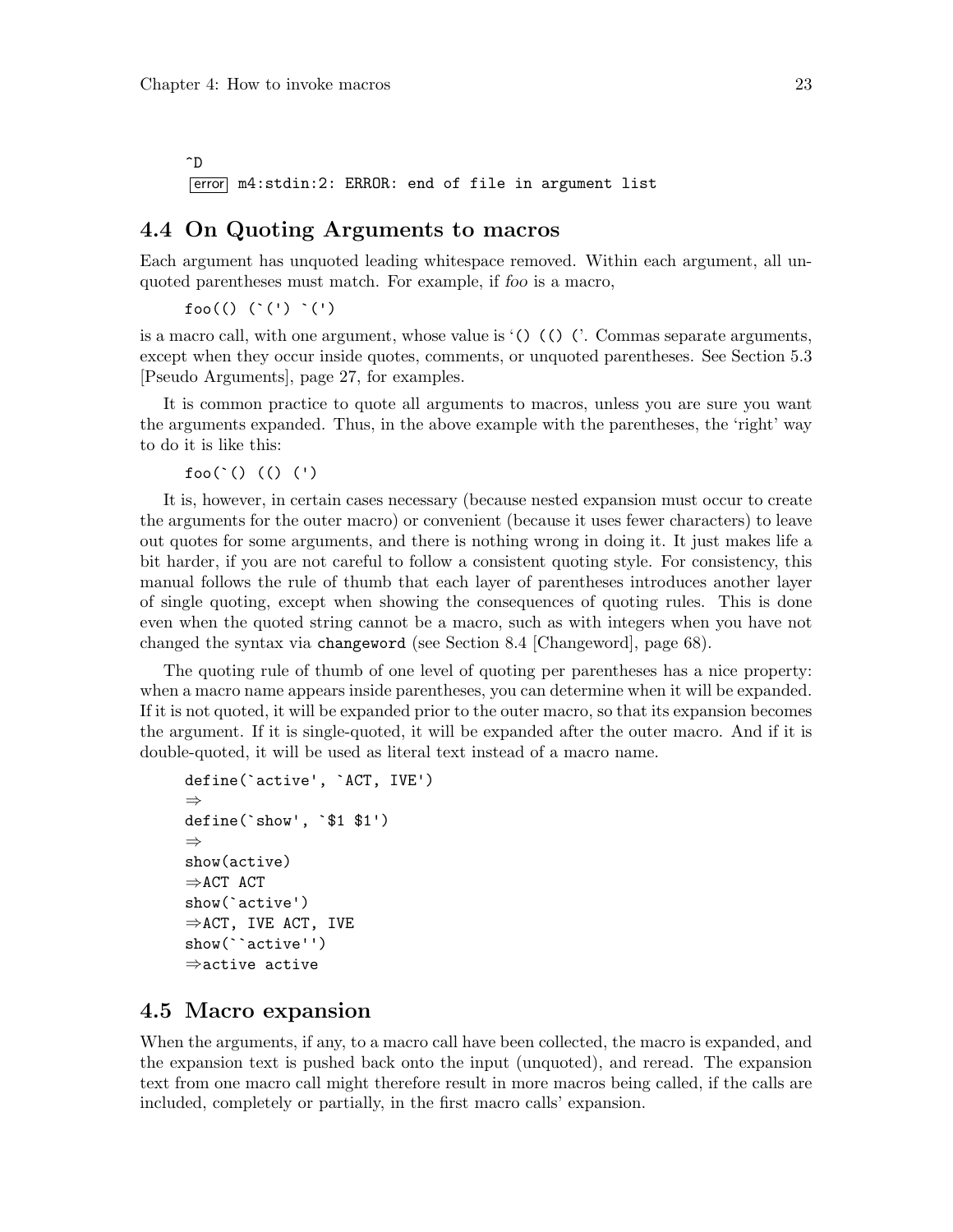Taking a very simple example, if foo expands to 'bar', and bar expands to 'Hello', the input

```
$ m4 -Dbar=Hello -Dfoo=bar
foo
⇒Hello
```
will expand first to 'bar', and when this is reread and expanded, into 'Hello'.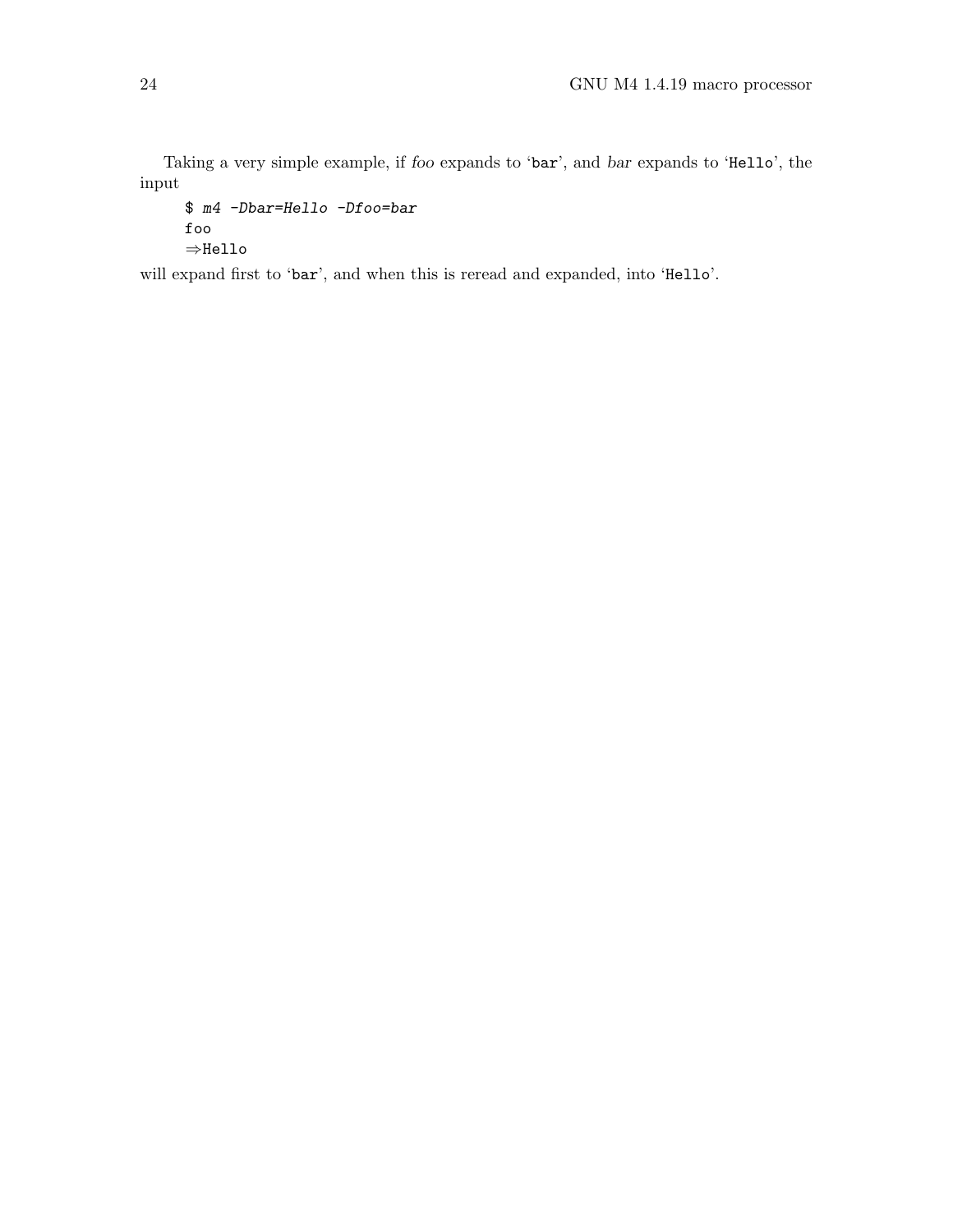# <span id="page-30-0"></span>5 How to define new macros

Macros can be defined, redefined and deleted in several different ways. Also, it is possible to redefine a macro without losing a previous value, and bring back the original value at a later time.

# 5.1 Defining a macro

The normal way to define or redefine macros is to use the builtin define:

```
define (name, [expansion]) [Builtin]
```
Defines name to expand to expansion. If expansion is not given, it is taken to be empty.

The expansion of define is void. The macro define is recognized only with parameters.

The following example defines the macro foo to expand to the text 'Hello World.'.

```
define(`foo', `Hello world.')
⇒
foo
⇒Hello world.
```
The empty line in the output is there because the newline is not a part of the macro definition, and it is consequently copied to the output. This can be avoided by use of the macro dnl. See [Section 8.1 \[Dnl\], page 61](#page-66-1), for details.

The first argument to define should be quoted; otherwise, if the macro is already defined, you will be defining a different macro. This example shows the problems with underquoting, since we did not want to redefine one:

```
define(foo, one)
⇒
define(foo, two)
⇒
one
⇒two
```
GNU m4 normally replaces only the *topmost* definition of a macro if it has several definitions from pushdef (see [Section 5.6 \[Pushdef\], page 33](#page-38-1)). Some other implementations of m4 replace all definitions of a macro with define. See [Section 16.2 \[Incompatibilities\],](#page-115-1) [page 110,](#page-115-1) for more details.

As a GNU extension, the first argument to define does not have to be a simple word. It can be any text string, even the empty string. A macro with a non-standard name cannot be invoked in the normal way, as the name is not recognized. It can only be referenced by the builtins indir (see [Section 5.7 \[Indir\], page 34\)](#page-39-1) and defn (see [Section 5.5 \[Defn\],](#page-36-0) [page 31](#page-36-0)).

Arrays and associative arrays can be simulated by using non-standard macro names.

```
array (index) [Composite]
array_set (index, [value]) [Composite]
```
Provide access to entries within an array. array reads the entry at location index, and array\_set assigns value to location index.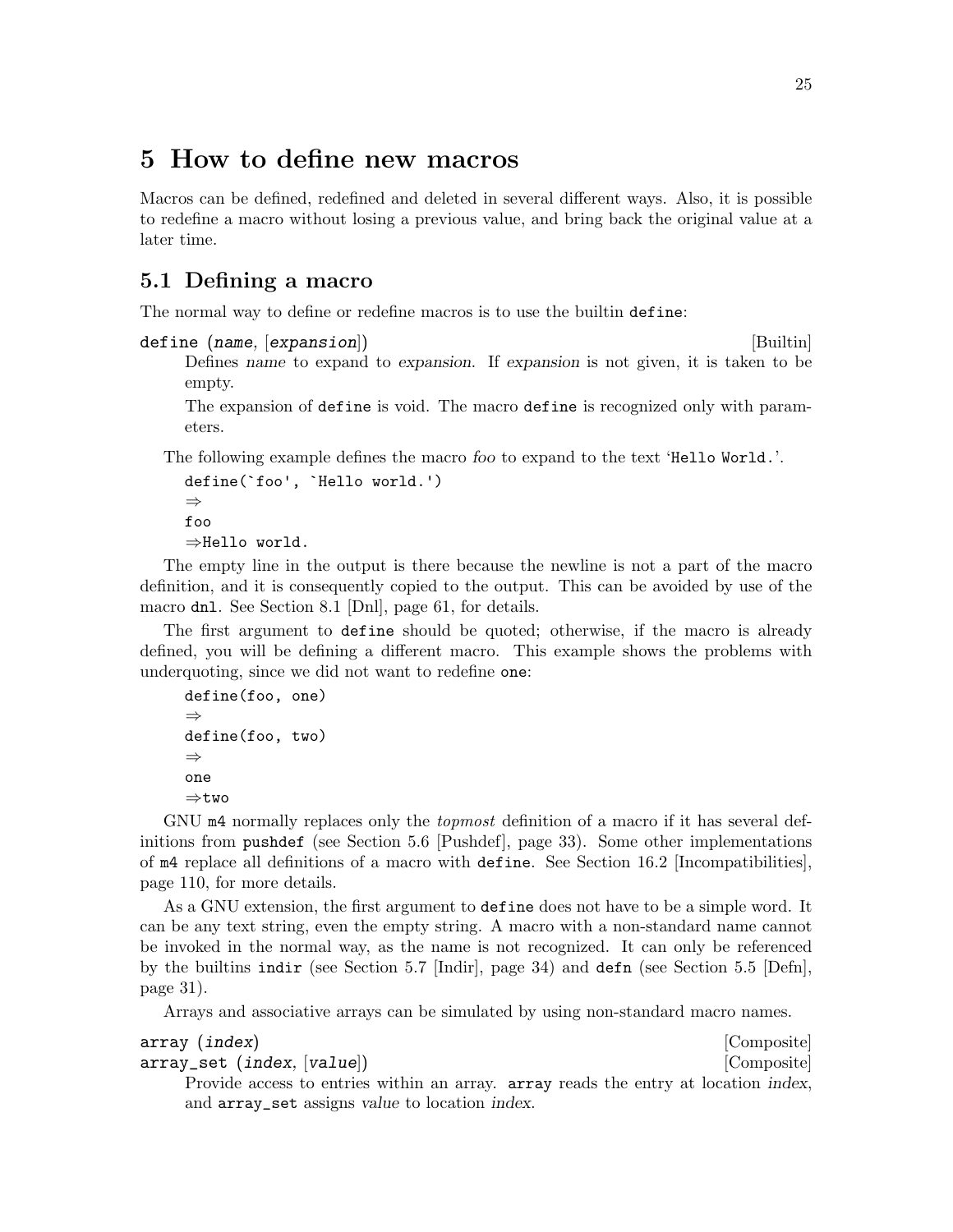```
define(`array', `defn(format(``array[%d]'', `$1'))')
⇒
define(`array_set', `define(format(``array[%d]'', `$1'), `$2')')
⇒
array_set(`4', `array element no. 4')
⇒
array_set(`17', `array element no. 17')
⇒
array('4')⇒array element no. 4
array(eval('10 + 7'))⇒array element no. 17
```
Change the '%d' to '%s' and it is an associative array.

### <span id="page-31-1"></span>5.2 Arguments to macros

Macros can have arguments. The nth argument is denoted by \$n in the expansion text, and is replaced by the nth actual argument, when the macro is expanded. Replacement of arguments happens before rescanning, regardless of how many nesting levels of quoting appear in the expansion. Here is an example of a macro with two arguments.

exch (arg1, arg2) [Composite]

```
Expands to arg2 followed by arg1, effectively exchanging their order.
define(`exch', `$2, $1')
⇒
exch(`arg1', `arg2')
⇒arg2, arg1
```
This can be used, for example, if you like the arguments to define to be reversed.

```
define(`exch', `$2, $1')
⇒
define(exch(``expansion text'', ``macro''))
⇒
macro
⇒expansion text
```
See [Section 4.4 \[Quoting Arguments\], page 23](#page-28-1), for an explanation of the double quotes. (You should try and improve this example so that clients of exch do not have to double quote; or see [Section 17.1 \[Answers\], page 115](#page-120-1)).

As a special case, the zeroth argument, \$0, is always the name of the macro being expanded.

```
define(`test', ``Macro name: $0'')
⇒
test
⇒Macro name: test
```
If you want quoted text to appear as part of the expansion text, remember that quotes can be nested in quoted strings. Thus, in

```
define(`foo', `This is macro `foo'.')
```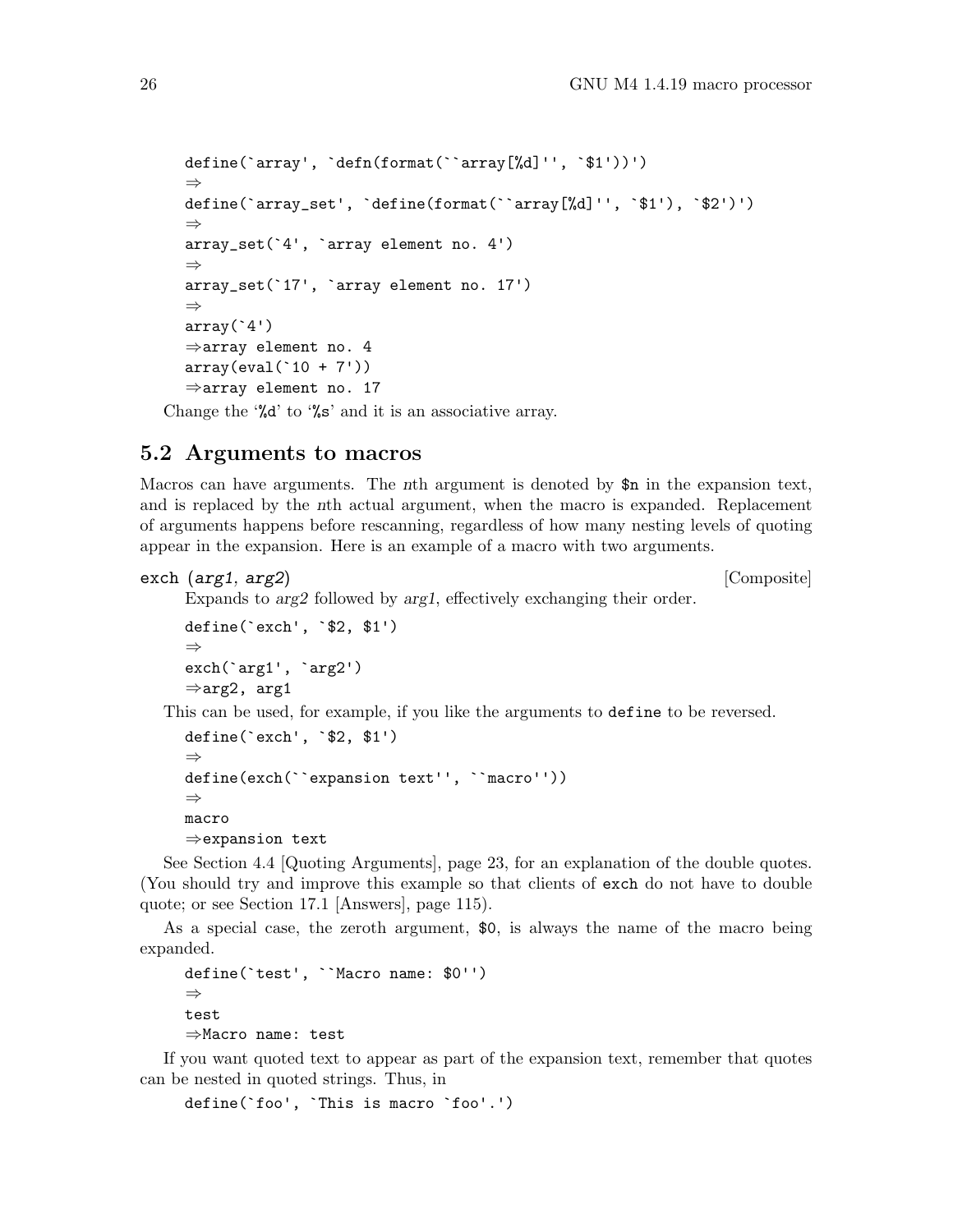<span id="page-32-0"></span>⇒ foo ⇒This is macro foo.

The 'foo' in the expansion text is *not* expanded, since it is a quoted string, and not a name.

GNU m4 allows the number following the ' $\mathcal{F}$ ' to consist of one or more digits, allowing macros to have any number of arguments. The extension of accepting multiple digits is incompatible with POSIX, and is different than traditional implementations of m4, which only recognize one digit. Therefore, future versions of GNU M4 will phase out this feature. To portably access beyond the ninth argument, you can use the argn macro documented later (see [Section 6.3 \[Shift\], page 41\)](#page-46-0).

POSIX also states that ' $\mathcal{F}'$  followed immediately by '{' in a macro definition is implementation-defined. This version of M4 passes the literal characters '\${' through unchanged, but M4 2.0 will implement an optional feature similar to  $\sin$ , where ' $\{\{11\}$ ' expands to the eleventh argument, to replace the current recognition of '\$11'. Meanwhile, if you want to guarantee that you will get a literal '\${' in output when expanding a macro, even when you upgrade to M4 2.0, you can use nested quoting to your advantage:

```
define(`foo', `single quoted $`'{1} output')
⇒
define(`bar', ``double quoted $'`{2} output'')
⇒
foo(`a', `b')
⇒single quoted ${1} output
bar(`a', `b')
⇒double quoted ${2} output
```
To help you detect places in your M4 input files that might change in behavior due to the changed behavior of  $M4$  2.0, you can use the  $-\text{warm-macco-sequence command-line}$ option (see [Section 2.1 \[Invoking m4\], page 7](#page-12-1)) with the default regular expression. This will add a warning any time a macro definition includes ' $\hat{v}$ ' followed by multiple digits, or by '{'. The warning is not enabled by default, because it triggers a number of warnings in Autoconf 2.61 (and Autoconf uses -E to treat warnings as errors), and because it will still be possible to restore older behavior in M4 2.0.

```
$ m4 --warn-macro-sequence
define(`foo', `$001 ${1} $1')
error m4:stdin:1: Warning: definition of `foo' contains sequence `$001'
[error] m4:stdin:1: Warning: definition of `foo' contains sequence `${1}'
⇒
foo(`bar')
⇒bar ${1} bar
```
#### <span id="page-32-1"></span>5.3 Special arguments to macros

There is a special notation for the number of actual arguments supplied, and for all the actual arguments.

The number of actual arguments in a macro call is denoted by \$# in the expansion text.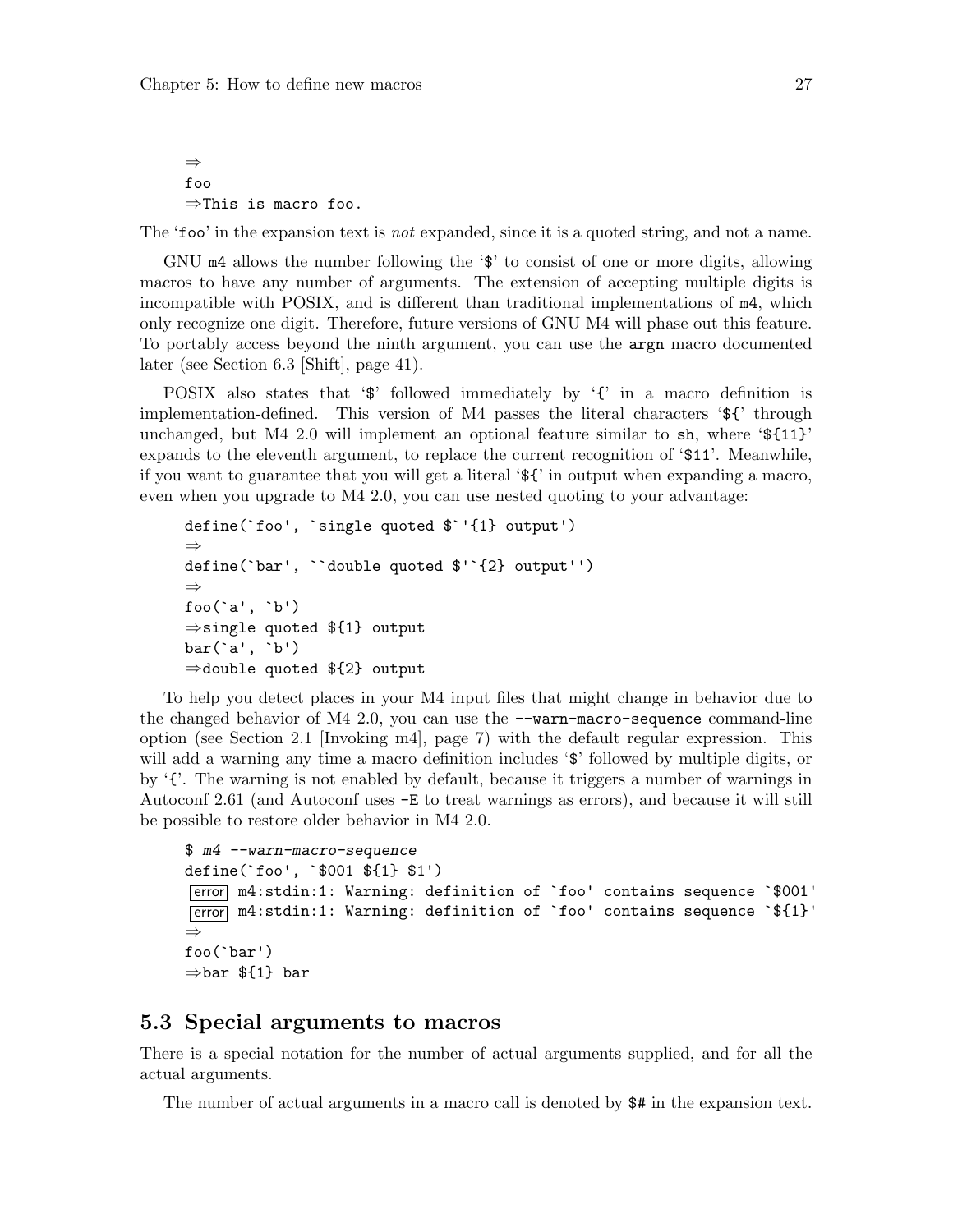nargs  $(\ldots)$  [Composite]

Expands to a count of the number of arguments supplied.

```
define(`nargs', `$#')
⇒
nargs
⇒0
nargs()
\Rightarrow 1
nargs(`arg1', `arg2', `arg3')
⇒3
nargs(`commas can be quoted, like this')
\Rightarrow 1
nargs(arg1#inside comments, commas do not separate arguments
still arg1)
\Rightarrow 1
nargs((unquoted parentheses, like this, group arguments))
\Rightarrow 1
```
Remember that '#' defaults to the comment character; if you forget quotes to inhibit the comment behavior, your macro definition may not end where you expected.

```
dnl Attempt to define a macro to just `$#'
define(underquoted, $#)
oops)
⇒
underquoted
⇒0)
⇒oops
```
The notation \$\* can be used in the expansion text to denote all the actual arguments, unquoted, with commas in between. For example

```
define(`echo', `$*')
⇒
echo(arg1, arg2, arg3 , arg4)
⇒arg1,arg2,arg3 ,arg4
```
Often each argument should be quoted, and the notation \$@ handles that. It is just like \$\*, except that it quotes each argument. A simple example of that is:

```
define(`echo', `$@')
⇒
echo(arg1, arg2, arg3 , arg4)
⇒arg1,arg2,arg3 ,arg4
```
Where did the quotes go? Of course, they were eaten, when the expanded text were reread by m4. To show the difference, try

```
define(`echo1', `$*')
⇒
define(`echo2', `$@')
⇒
define(`foo', `This is macro `foo'.')
```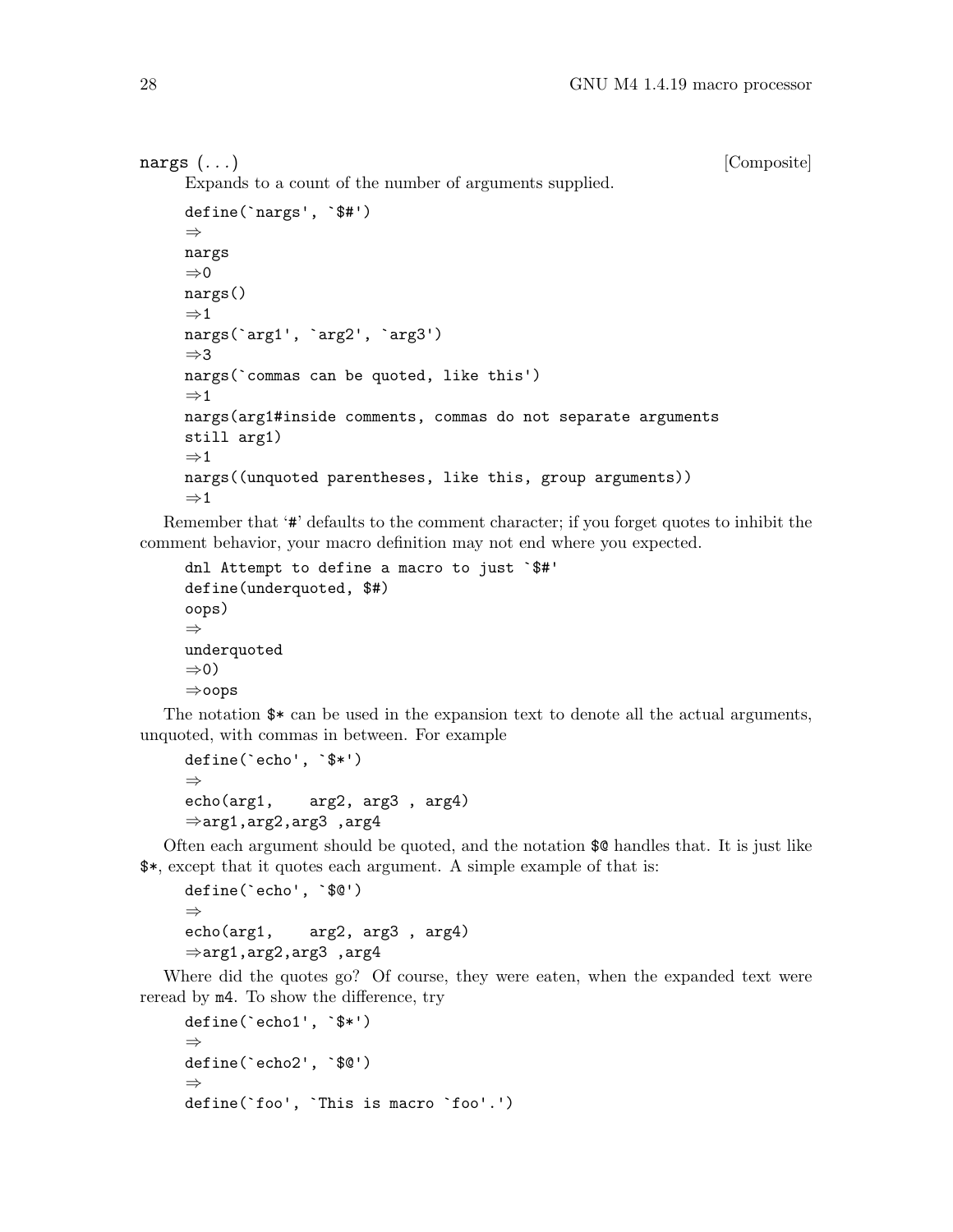```
⇒
echo1(foo)
⇒This is macro This is macro foo..
echo1(`foo')
⇒This is macro foo.
echo2(foo)
⇒This is macro foo.
echo2(`foo')
⇒foo
```
See [Section 7.2 \[Trace\], page 55,](#page-60-1) if you do not understand this. As another example of the difference, remember that comments encountered in arguments are passed untouched to the macro, and that quoting disables comments.

```
define(`echo1', `$*')
⇒
define(`echo2', `$@')
⇒
define(`foo', `bar')
⇒
echo1(#foo'foo
foo)
⇒#foo'foo
⇒bar
echo2(#foo'foo
foo)
⇒#foobar
⇒bar'
```
A '\$' sign in the expansion text, that is not followed by anything m4 understands, is simply copied to the macro expansion, as any other text is.

```
define(`foo', `$$$ hello $$$')
⇒
foo
⇒$$$ hello $$$
```
If you want a macro to expand to something like '\$12', the judicious use of nested quoting can put a safe character between the \$ and the next character, relying on the rescanning to remove the nested quote. This will prevent m4 from interpreting the \$ sign as a reference to an argument.

```
define(`foo', `no nested quote: $1')
⇒
foo(`arg')
⇒no nested quote: arg
define(`foo', `nested quote around $: `$'1')
⇒
foo(`arg')
⇒nested quote around $: $1
define(`foo', `nested empty quote after $: $`'1')
```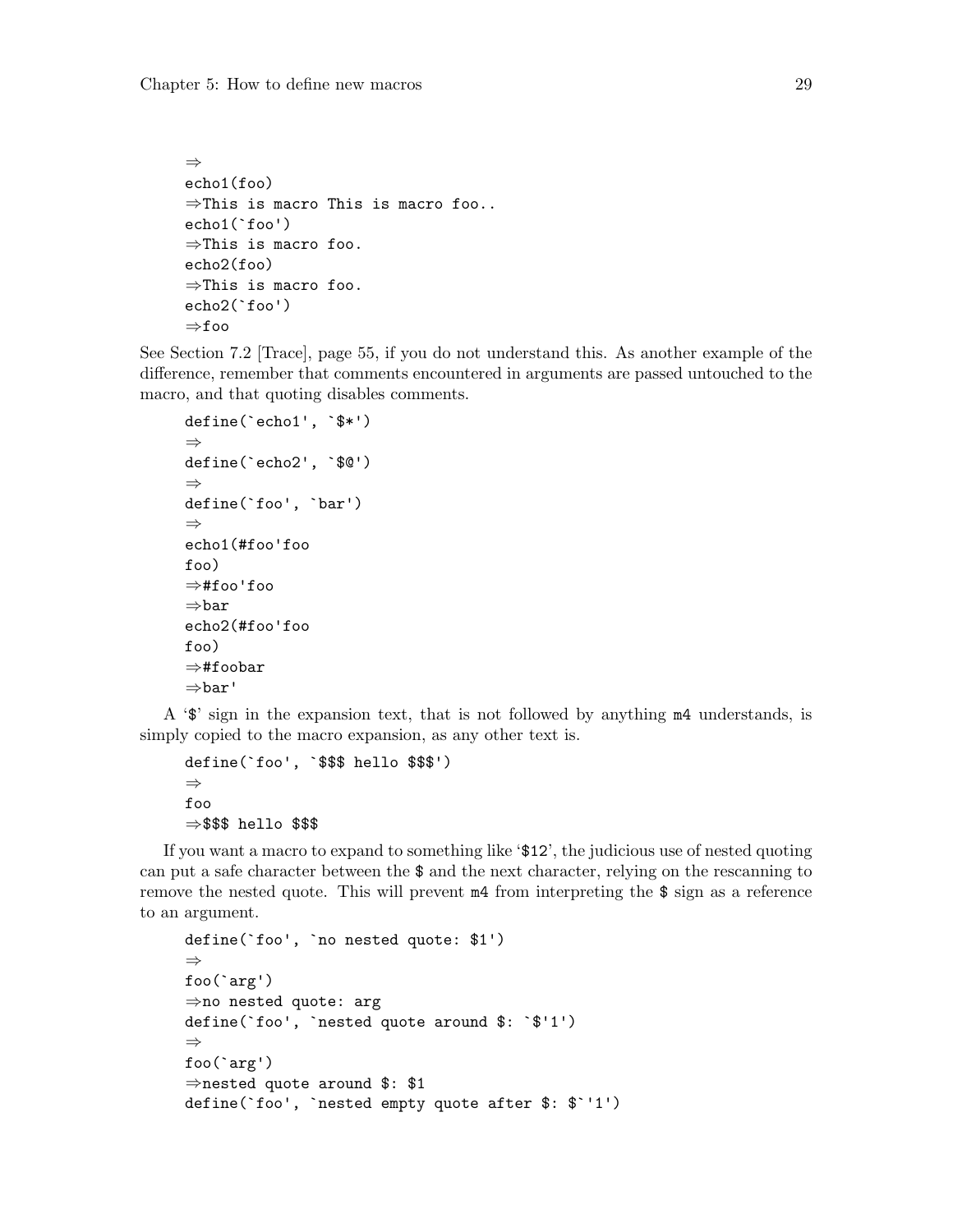```
⇒
foo(`arg')
⇒nested empty quote after $: $1
define(`foo', `nested quote around next character: $`1'')
⇒
foo(`arg')
⇒nested quote around next character: $1
define(`foo', `nested quote around both: `$1'')
⇒
foo(`arg')
⇒nested quote around both: arg
```
### 5.4 Deleting a macro

A macro definition can be removed with undefine:

```
undefine (name...) [Builtin]
```
For each argument, remove the macro name. The macro names must necessarily be quoted, since they will be expanded otherwise.

The expansion of undefine is void. The macro undefine is recognized only with parameters.

```
foo bar blah
⇒foo bar blah
define(`foo', `some')define(`bar', `other')define(`blah', `text')
⇒
foo bar blah
⇒some other text
undefine(`foo')
⇒
foo bar blah
⇒foo other text
undefine(`bar', `blah')
⇒
foo bar blah
⇒foo bar blah
```
Undefining a macro inside that macro's expansion is safe; the macro still expands to the definition that was in effect at the '('.

```
define(`f', ``$0':$1')
⇒
f(f(f(undefine(`f')`hello world')))
⇒f:f:f:hello world
f(`bye')
⇒f(bye)
```
It is not an error for name to have no macro definition. In that case, undefine does nothing.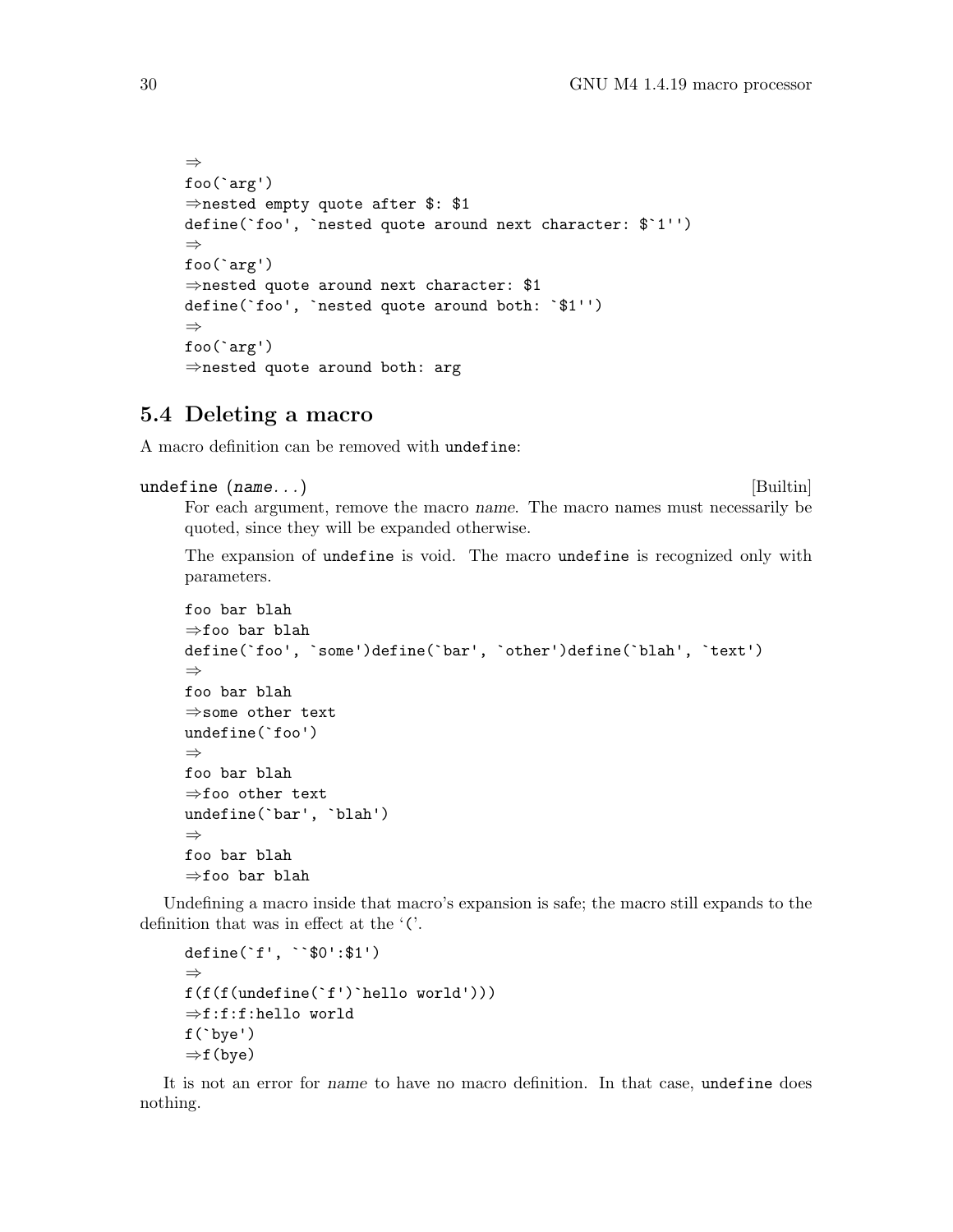### <span id="page-36-0"></span>5.5 Renaming macros

It is possible to rename an already defined macro. To do this, you need the builtin defn:

```
defn (name...) [Builtin]
```
Expands to the quoted definition of each name. If an argument is not a defined macro, the expansion for that argument is empty.

If name is a user-defined macro, the quoted definition is simply the quoted expansion text. If, instead, there is only one name and it is a builtin, the expansion is a special token, which points to the builtin's internal definition. This token is only meaningful as the second argument to define (and pushdef), and is silently converted to an empty string in most other contexts. Combining a builtin with anything else is not supported; a warning is issued and the builtin is omitted from the final expansion.

The macro defn is recognized only with parameters.

Its normal use is best understood through an example, which shows how to rename undefine to zap:

```
define(`zap', defn(`undefine'))
⇒
zap(`undefine')
⇒
undefine(`zap')
⇒undefine(zap)
```
In this way, defn can be used to copy macro definitions, and also definitions of builtin macros. Even if the original macro is removed, the other name can still be used to access the definition.

The fact that macro definitions can be transferred also explains why you should use \$0, rather than retyping a macro's name in its definition:

```
define(`foo', `This is `$0'')
⇒
define(`bar', defn(`foo'))
⇒
bar
⇒This is bar
```
Macros used as string variables should be referred through defn, to avoid unwanted expansion of the text:

```
define(`string', `The macro dnl is very useful
')
⇒
string
⇒The macro
defn(`string')
⇒The macro dnl is very useful
⇒
```
However, it is important to remember that m4 rescanning is purely textual. If an unbalanced end-quote string occurs in a macro definition, the rescan will see that embedded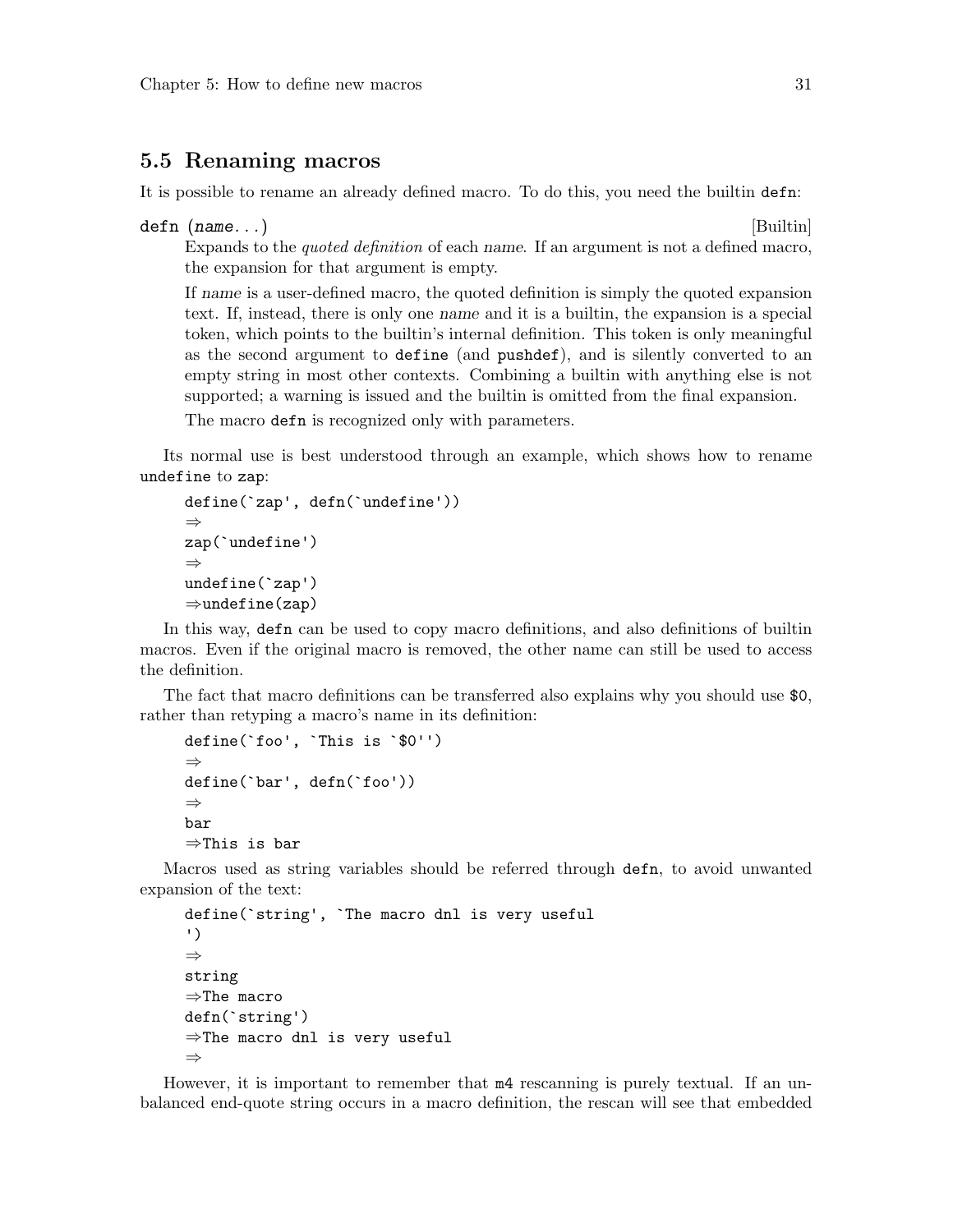quote as the termination of the quoted string, and the remainder of the macro's definition will be rescanned unquoted. Thus it is a good idea to avoid unbalanced end-quotes in macro definitions or arguments to macros.

```
define(`foo', a'a)
⇒
define('a', 'A')⇒
define(`echo', `$@')
⇒
foo
⇒A'A
defn(`foo')
⇒aA'
echo(foo)
⇒AA'
```
On the other hand, it is possible to exploit the fact that defn can concatenate multiple macros prior to the rescanning phase, in order to join the definitions of macros that, in isolation, have unbalanced quotes. This is particularly useful when one has used several macros to accumulate text that M4 should rescan as a whole. In the example below, note how the use of defn on l in isolation opens a string, which is not closed until the next line; but used on 1 and r together results in nested quoting.

```
define(`l', `<[>')define(`r', `<]>')
⇒
changequote(`[', `]')
⇒
defn([1])defn([r])])
⇒<[>]defn([r])
⇒)
defn([l], [r])
⇒<[>][<]>
```
Using defn to generate special tokens for builtin macros outside of expected contexts can sometimes trigger warnings. But most of the time, such tokens are silently converted to the empty string.

```
$ m4 -ddefn(`defn')
⇒
define(defn(`divnum'), `cannot redefine a builtin token')
error m4:stdin:2: Warning: define: invalid macro name ignored
⇒
divnum
\Rightarrow 0
len(defn(`divnum'))
\Rightarrow 0
```
Also note that defn with multiple arguments can only join text macros, not builtins, although a future version of GNU M4 may lift this restriction.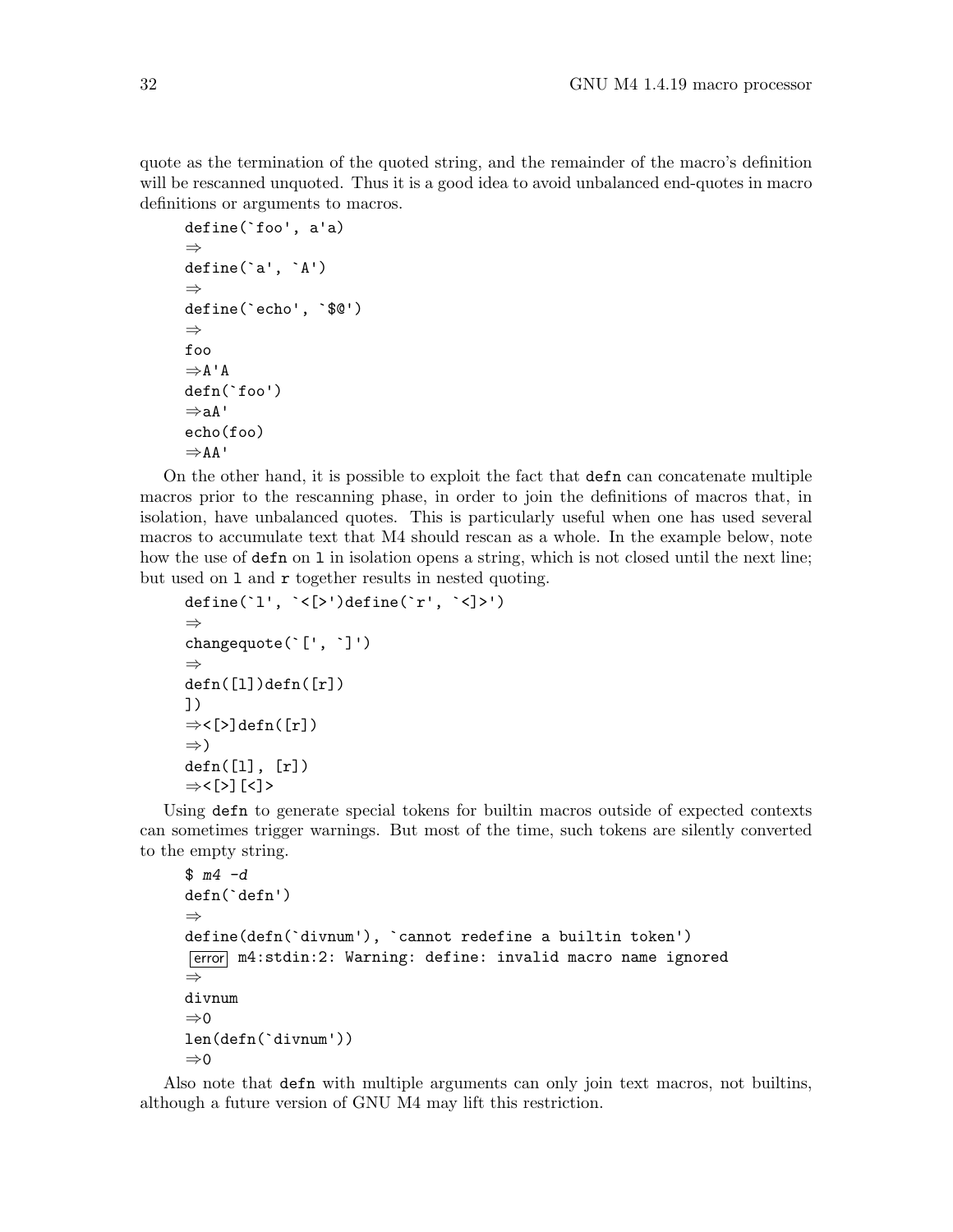```
$ m4 -ddefine(`a', `A')define(`AA', `b')
⇒
traceon(`defn', `define')
⇒
defn(`a', `divnum', `a')
[error] m4:stdin:3: Warning: cannot concatenate builtin `divnum'
\overline{\text{error}} m4trace: -1- defn('a', 'divnum', 'a') -> ''A''A''
⇒AA
define(`mydivnum', defn(`divnum', `divnum'))mydivnum
error m4:stdin:4: Warning: cannot concatenate builtin `divnum'
[error] m4:stdin:4: Warning: cannot concatenate builtin `divnum'
error m4trace: -2- defn(`divnum', `divnum')
error m4trace: -1- define(`mydivnum', `')
⇒
traceoff(`defn', `define')
⇒
```
### 5.6 Temporarily redefining macros

It is possible to redefine a macro temporarily, reverting to the previous definition at a later time. This is done with the builtins pushdef and popdef:

```
pushdef (name, [expansion]) [Builtin]
popdef (name...) [Builtin]
```
Analogous to define and undefine.

These macros work in a stack-like fashion. A macro is temporarily redefined with pushdef, which replaces an existing definition of name, while saving the previous definition, before the new one is installed. If there is no previous definition, pushdef behaves exactly like define.

If a macro has several definitions (of which only one is accessible), the topmost definition can be removed with popdef. If there is no previous definition, popdef behaves like undefine.

The expansion of both pushdef and popdef is void. The macros pushdef and popdef are recognized only with parameters.

```
define(`foo', `Expansion one.')
⇒
foo
⇒Expansion one.
pushdef(`foo', `Expansion two.')
⇒
foo
⇒Expansion two.
pushdef(`foo', `Expansion three.')
⇒
pushdef(`foo', `Expansion four.')
```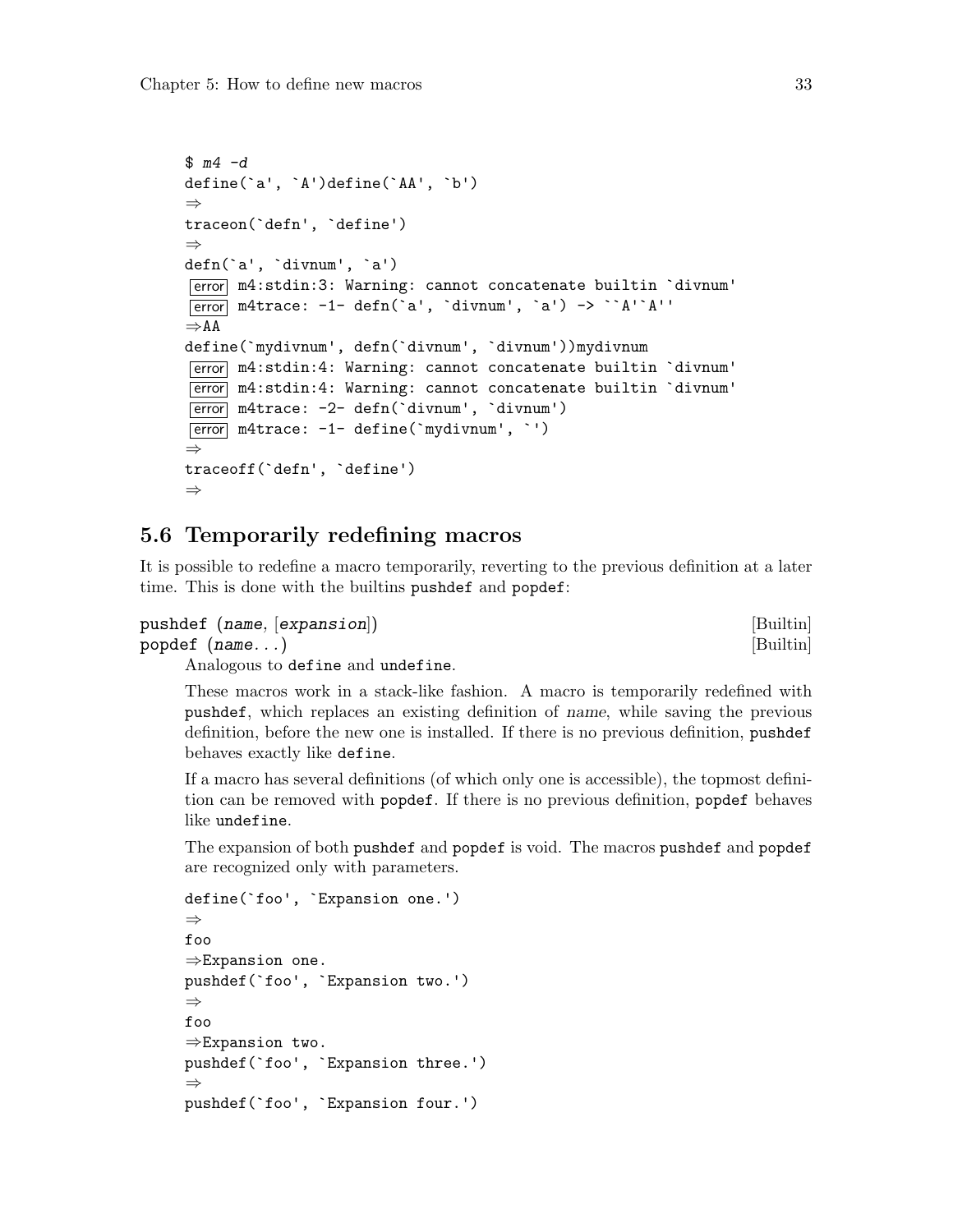```
⇒
popdef(`foo')
⇒
foo
⇒Expansion three.
popdef(`foo', `foo')
⇒
foo
⇒Expansion one.
popdef(`foo')
⇒
foo
⇒foo
```
If a macro with several definitions is redefined with define, the topmost definition is replaced with the new definition. If it is removed with undefine, all the definitions are removed, and not only the topmost one. However, POSIX allows other implementations that treat define as replacing an entire stack of definitions with a single new definition, so to be portable to other implementations, it may be worth explicitly using popdef and pushdef rather than relying on the GNU behavior of define.

```
define(`foo', `Expansion one.')
⇒
foo
⇒Expansion one.
pushdef(`foo', `Expansion two.')
⇒
foo
⇒Expansion two.
define(`foo', `Second expansion two.')
⇒
foo
⇒Second expansion two.
undefine(`foo')
⇒
foo
⇒foo
```
Local variables within macros are made with pushdef and popdef. At the start of the macro a new definition is pushed, within the macro it is manipulated and at the end it is popped, revealing the former definition.

It is possible to temporarily redefine a builtin with pushdef and defn.

# 5.7 Indirect call of macros

Any macro can be called indirectly with indir:

```
indir (name, \lceil args... \rceil) [Builtin]
```
Results in a call to the macro name, which is passed the rest of the arguments args. If name is not defined, an error message is printed, and the expansion is void.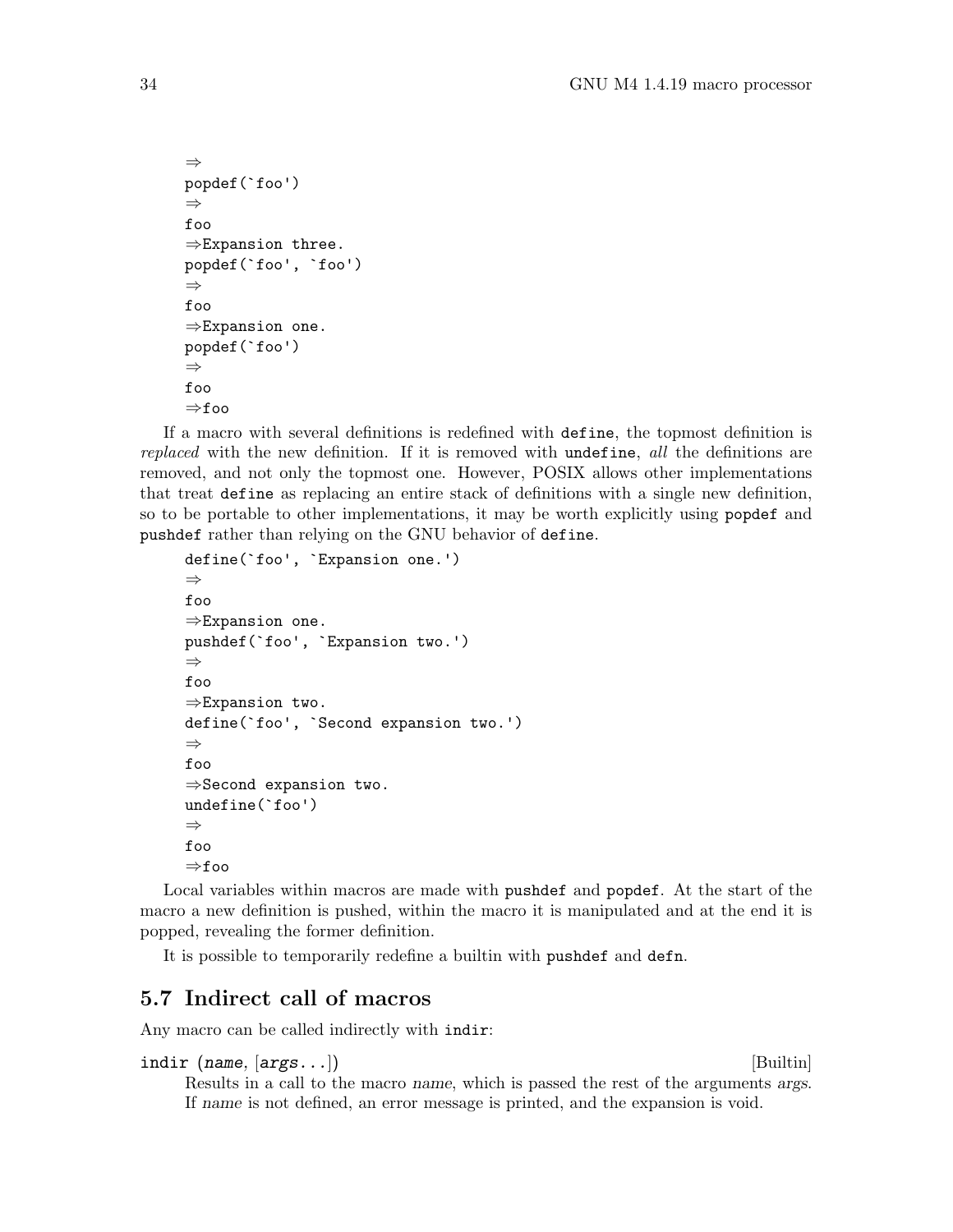The macro indir is recognized only with parameters.

This can be used to call macros with computed or "invalid" names (define allows such names to be defined):

```
define(`$$internal$macro', `Internal macro (name `$0')')
⇒
$$internal$macro
⇒$$internal$macro
indir(`$$internal$macro')
⇒Internal macro (name $$internal$macro)
```
The point is, here, that larger macro packages can have private macros defined, that will not be called by accident. They can only be called through the builtin indir.

One other point to observe is that argument collection occurs before indir invokes name, so if argument collection changes the value of name, that will be reflected in the final expansion. This is different than the behavior when invoking macros directly, where the definition that was in effect before argument collection is used.

```
$ m4 -ddefine(`f', `1')
⇒
f(define(`f', `2'))
\Rightarrow 1
indir(`f', define(`f', `3'))
⇒3
indir(`f', undefine(`f'))
\overline{\text{error}} m4:stdin:4: undefined macro `f'
⇒
```
When handed the result of defn (see [Section 5.5 \[Defn\], page 31](#page-36-0)) as one of its arguments, indir defers to the invoked name for whether a token representing a builtin is recognized or flattened to the empty string.

```
$ m4 -dindir(defn(`defn'), `divnum')
[error] m4:stdin:1: Warning: indir: invalid macro name ignored
⇒
indir(`define', defn(`defn'), `divnum')
error m4:stdin:2: Warning: define: invalid macro name ignored
⇒
indir(`define', `foo', defn(`divnum'))
⇒
foo
\Rightarrow 0
indir(`divert', defn(`foo'))
error m4:stdin:5: empty string treated as 0 in builtin `divert'
⇒
```
# 5.8 Indirect call of builtins

Builtin macros can be called indirectly with builtin: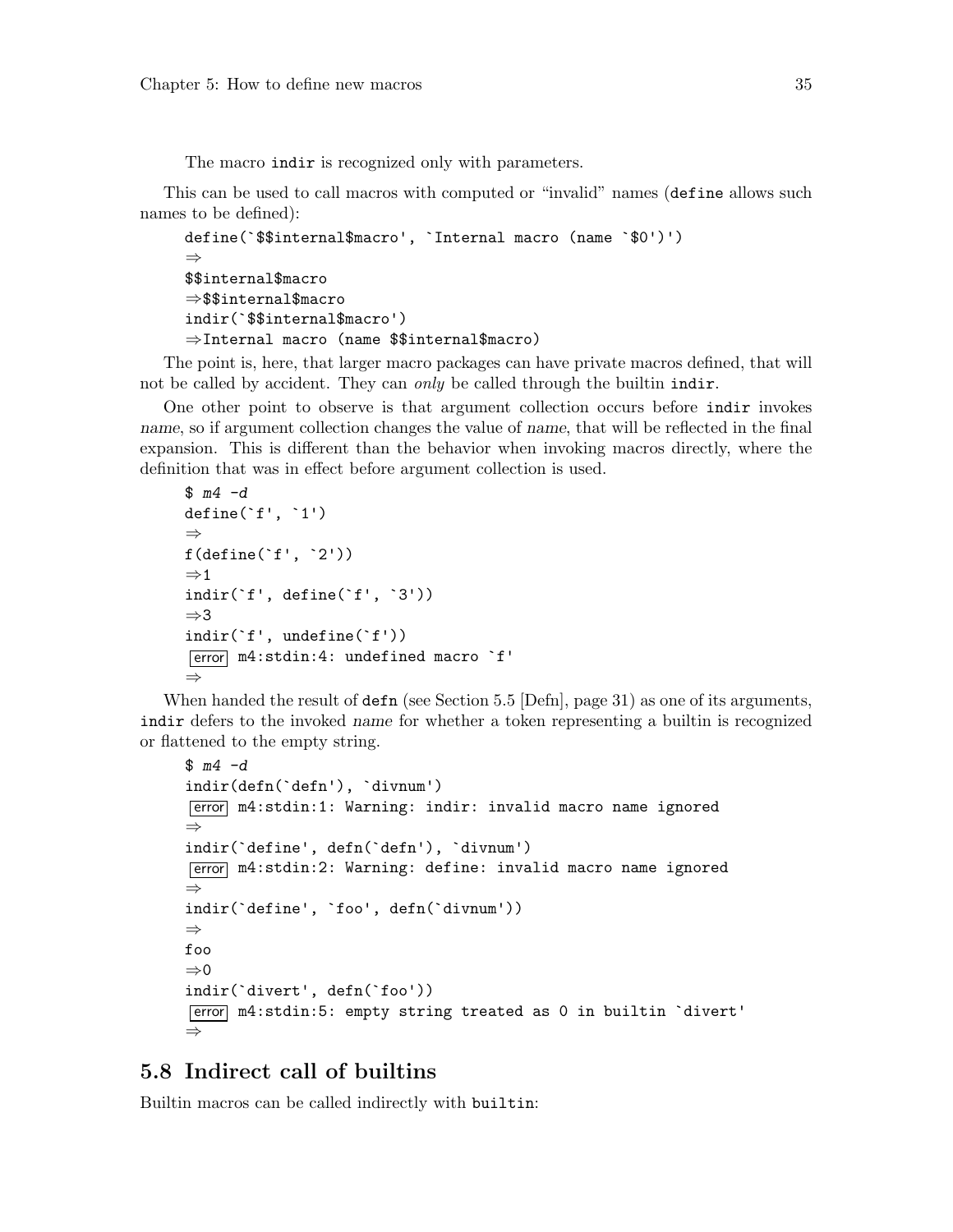builtin (name,  $\{args\ldots\}$ ) [Builtin]

Results in a call to the builtin name, which is passed the rest of the arguments args. If name does not name a builtin, an error message is printed, and the expansion is void.

The macro builtin is recognized only with parameters.

This can be used even if name has been given another definition that has covered the original, or been undefined so that no macro maps to the builtin.

```
pushdef(`define', `hidden')
⇒
undefine(`undefine')
⇒
define(`foo', `bar')
⇒hidden
foo
⇒foo
builtin(`define', `foo', defn(`divnum'))
⇒
foo
\Rightarrow 0
builtin(`define', `foo', `BAR')
⇒
foo
⇒BAR
undefine(`foo')
⇒undefine(foo)
foo
⇒BAR
builtin(`undefine', `foo')
⇒
foo
⇒foo
```
The name argument only matches the original name of the builtin, even when the --prefix-builtins option (or -P, see [Section 2.1 \[Invoking m4\], page 7](#page-12-0)) is in effect. This is different from indir, which only tracks current macro names.

```
$ m4 - Pm4_builtin(`divnum')
⇒0
m4_builtin(`m4_divnum')
error m4:stdin:2: undefined builtin `m4_divnum'
⇒
m4_indir(`divnum')
error m4:stdin:3: undefined macro `divnum'
⇒
m4_indir(`m4_divnum')
⇒0
```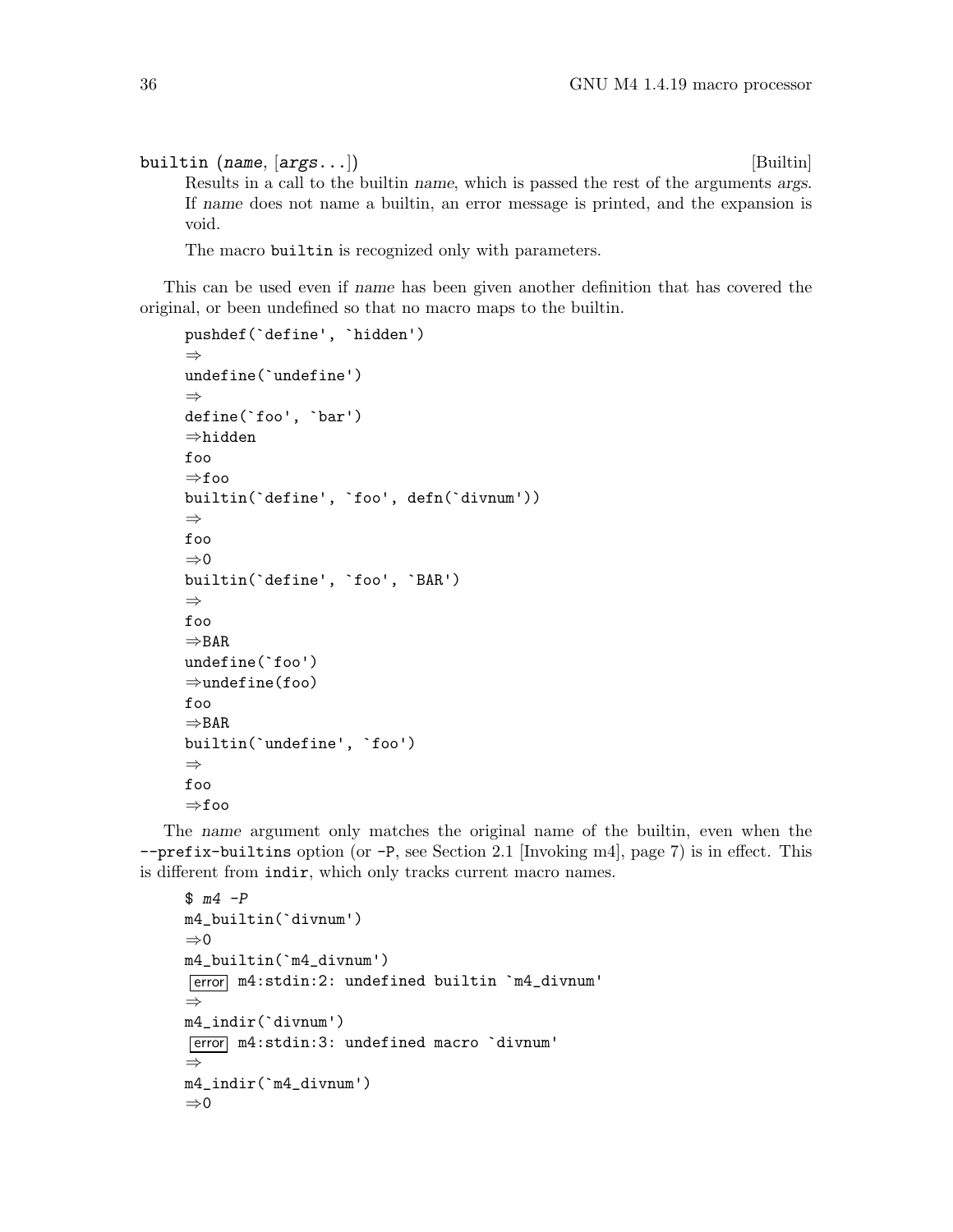Note that indir and builtin can be used to invoke builtins without arguments, even when they normally require parameters to be recognized; but it will provoke a warning, and result in a void expansion.

```
builtin
⇒builtin
builtin()
\boxed{\text{error}} m4:stdin:2: undefined builtin `'
⇒
builtin(`builtin')
error m4:stdin:3: Warning: too few arguments to builtin `builtin'
⇒
builtin(`builtin',)
error m4:stdin:4: undefined builtin `'
⇒
builtin(`builtin', ``'
')
error m4:stdin:5: undefined builtin ``'
error '
⇒
indir(`index')
[error] m4:stdin:7: Warning: too few arguments to builtin `index'
⇒
```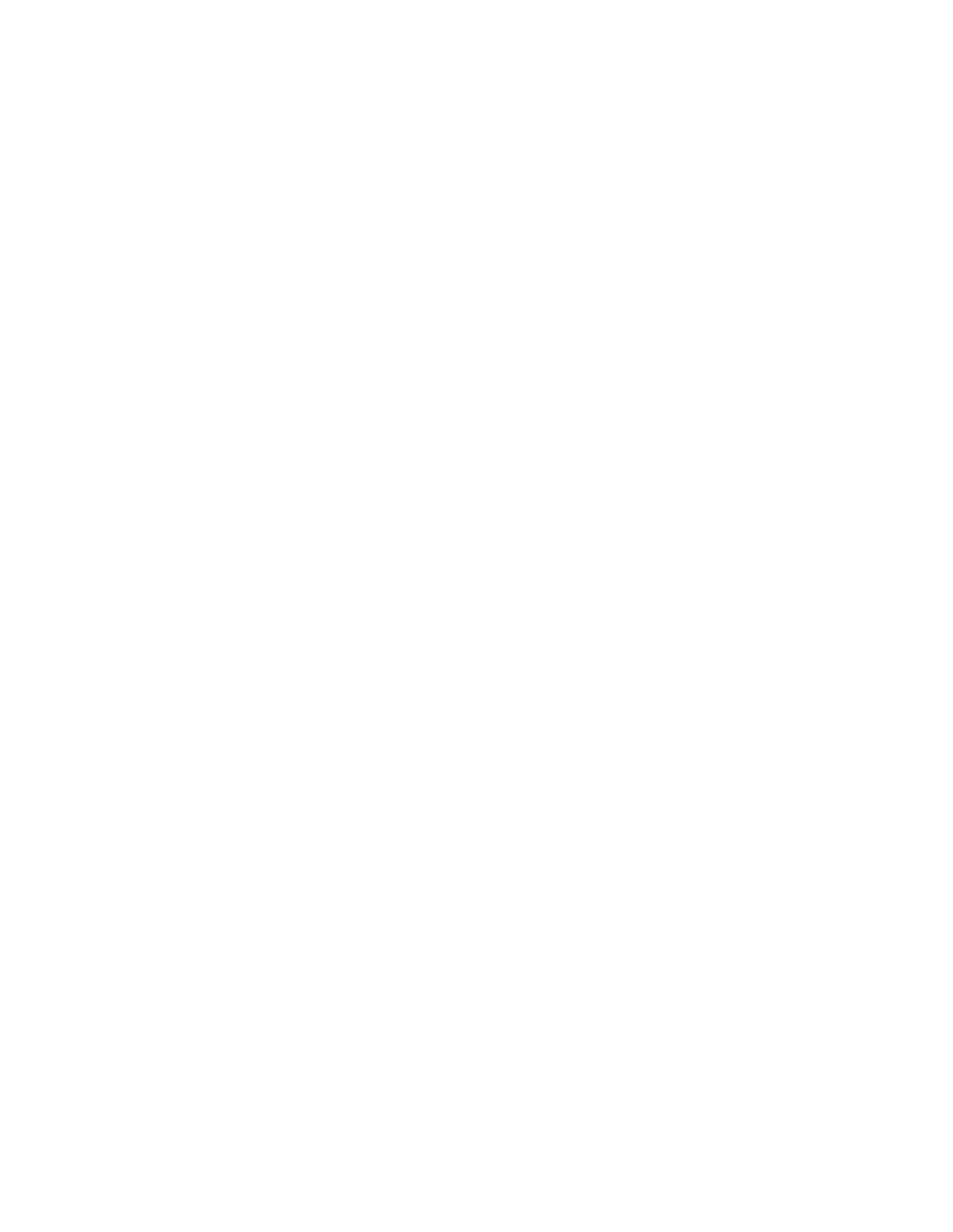# 6 Conditionals, loops, and recursion

Macros, expanding to plain text, perhaps with arguments, are not quite enough. We would like to have macros expand to different things, based on decisions taken at run-time. For that, we need some kind of conditionals. Also, we would like to have some kind of loop construct, so we could do something a number of times, or while some condition is true.

### 6.1 Testing if a macro is defined

There are two different builtin conditionals in m4. The first is ifdef:

```
ifdef (name, string-1, [string-2]) [Builtin]
     If name is defined as a macro, ifdef expands to string-1, otherwise to string-2. If
     string-2 is omitted, it is taken to be the empty string (according to the normal rules).
     The macro ifdef is recognized only with parameters.
```

```
ifdef(`foo', ``foo' is defined', ``foo' is not defined')
⇒foo is not defined
define(`foo', `')
⇒
ifdef(`foo', ``foo' is defined', ``foo' is not defined')
⇒foo is defined
ifdef(`no_such_macro', `yes', `no', `extra argument')
error m4:stdin:4: Warning: excess arguments to builtin `ifdef' ignored
⇒no
```
# 6.2 If-else construct, or multibranch

The other conditional, ifelse, is much more powerful. It can be used as a way to introduce a long comment, as an if-else construct, or as a multibranch, depending on the number of arguments supplied:

```
ifelse (comment) [Builtin]
ifelse (string-1, string-2, equal, [not-equal]) [Builtin]
ifelse (string-1, string-2, equal-1, string-3, string-4, [Builtin]
      equal-2, \dots, [not-equal]
```
Used with only one argument, the ifelse simply discards it and produces no output. If called with three or four arguments, ifelse expands into equal, if string-1 and string-2 are equal (character for character), otherwise it expands to not-equal. A final fifth argument is ignored, after triggering a warning.

If called with six or more arguments, and string-1 and string-2 are equal, ifelse expands into equal-1, otherwise the first three arguments are discarded and the processing starts again.

The macro ifelse is recognized only with parameters.

Using only one argument is a common  $m4$  idiom for introducing a block comment, as an alternative to repeatedly using dnl. This special usage is recognized by GNU m4, so that in this case, the warning about missing arguments is never triggered.

```
ifelse(`some comments')
```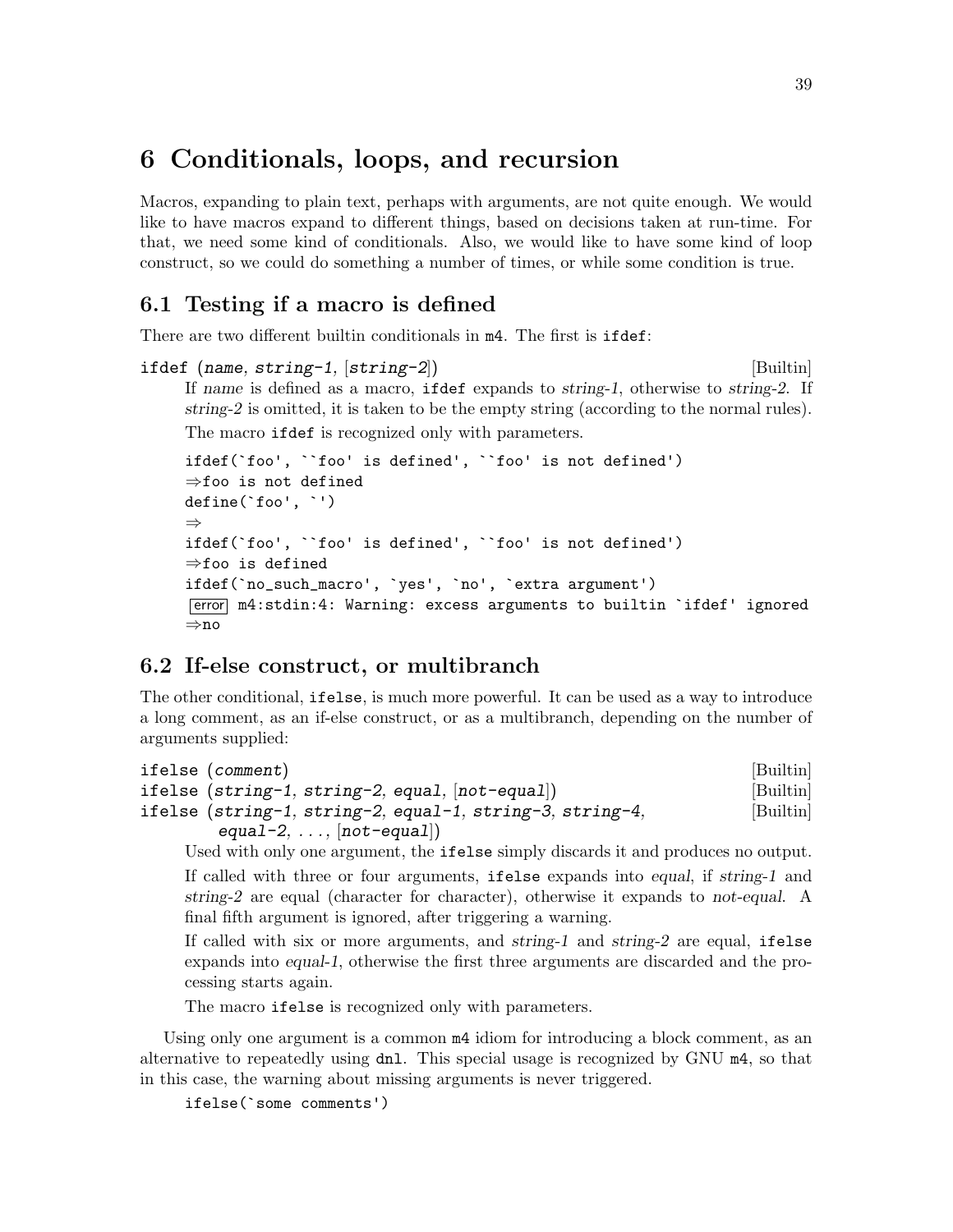```
⇒
ifelse(`foo', `bar')
[error] m4:stdin:2: Warning: too few arguments to builtin `ifelse'
⇒
```
Using three or four arguments provides decision points.

```
ifelse(`foo', `bar', `true')
⇒
ifelse(`foo', `foo', `true')
⇒true
define(`foo', `bar')
⇒
ifelse(foo, `bar', `true', `false')
⇒true
ifelse(foo, `foo', `true', `false')
⇒false
```
Notice how the first argument was used unquoted; it is common to compare the expansion of a macro with a string. With this macro, you can now reproduce the behavior of blind builtins, where the macro is recognized only with arguments.

```
define(`foo', `ifelse(`$#', `0', ``$0'', `arguments:$#')')
⇒
foo
⇒foo
foo()
⇒arguments:1
foo(`a', `b', `c')
⇒arguments:3
```
For an example of a way to make defining blind macros easier, see [Section 6.7 \[Compo](#page-56-0)[sition\], page 51](#page-56-0).

The macro ifelse can take more than four arguments. If given more than four arguments, ifelse works like a case or switch statement in traditional programming languages. If string-1 and string-2 are equal, ifelse expands into equal-1, otherwise the procedure is repeated with the first three arguments discarded. This calls for an example:

```
ifelse(`foo', `bar', `third', `gnu', `gnats')
error m4:stdin:1: Warning: excess arguments to builtin `ifelse' ignored
⇒gnu
ifelse(`foo', `bar', `third', `gnu', `gnats', `sixth')
⇒
ifelse(`foo', `bar', `third', `gnu', `gnats', `sixth', `seventh')
⇒seventh
ifelse(`foo', `bar', `3', `gnu', `gnats', `6', `7', `8')
error m4:stdin:4: Warning: excess arguments to builtin `ifelse' ignored
\Rightarrow7
```
Naturally, the normal case will be slightly more advanced than these examples. A common use of ifelse is in macros implementing loops of various kinds.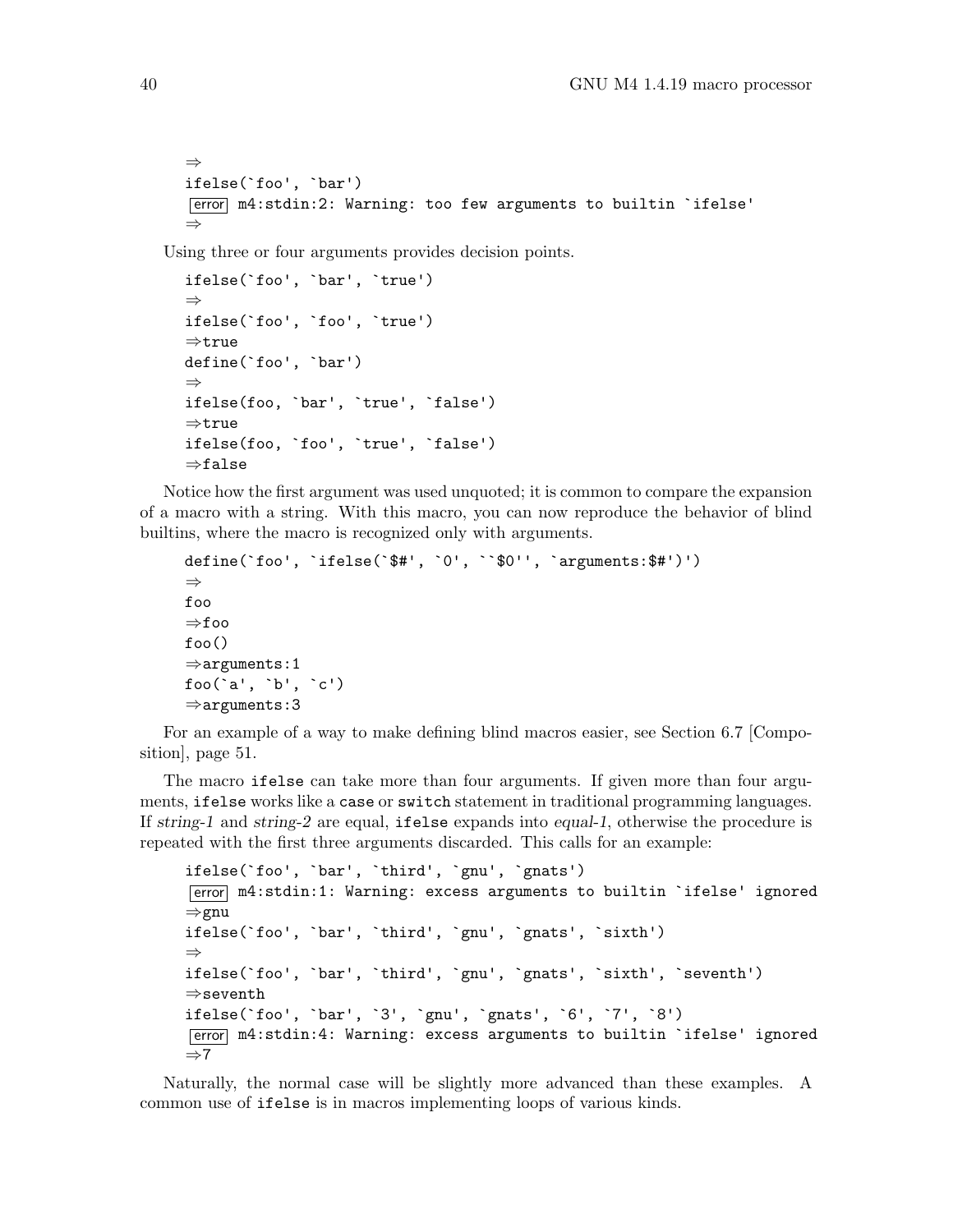### <span id="page-46-0"></span>6.3 Recursion in m4

There is no direct support for loops in m4, but macros can be recursive. There is no limit on the number of recursion levels, other than those enforced by your hardware and operating system.

Loops can be programmed using recursion and the conditionals described previously.

There is a builtin macro, shift, which can, among other things, be used for iterating through the actual arguments to a macro:

```
\text{shift } (arg1, \ldots) [Builtin]
```
Takes any number of arguments, and expands to all its arguments except arg1, separated by commas, with each argument quoted.

The macro shift is recognized only with parameters.

Takes any number of arguments, and reverses their order.

```
shift
⇒shift
shift(`bar')
⇒
shift(`foo', `bar', `baz')
⇒bar,baz
```
An example of the use of shift is this macro:

#### reverse  $(\ldots)$  [Composite]

It is implemented as:

```
define(`reverse', `ifelse(`$#', `0', , `$#', `1', ``$1'',
                          ireverse(shift($0)), "$1'')')⇒
reverse
⇒
reverse(`foo')
⇒foo
reverse(`foo', `bar', `gnats', `and gnus')
⇒and gnus, gnats, bar, foo
```
While not a very interesting macro, it does show how simple loops can be made with shift, ifelse and recursion. It also shows that shift is usually used with '\$@'. Another example of this is an implementation of a short-circuiting conditional operator.

```
cond (test-1, string-1, equal-1, [test-2], [\text{string-2}], [\text{equal-2}], [\text{Composite}]\ldots, [not-equal])
```
Similar to ifelse, where an equal comparison between the first two strings results in the third, otherwise the first three arguments are discarded and the process repeats. The difference is that each test- $\langle n \rangle$  is expanded only when it is encountered. This means that every third argument to cond is normally given one more level of quoting than the corresponding argument to ifelse.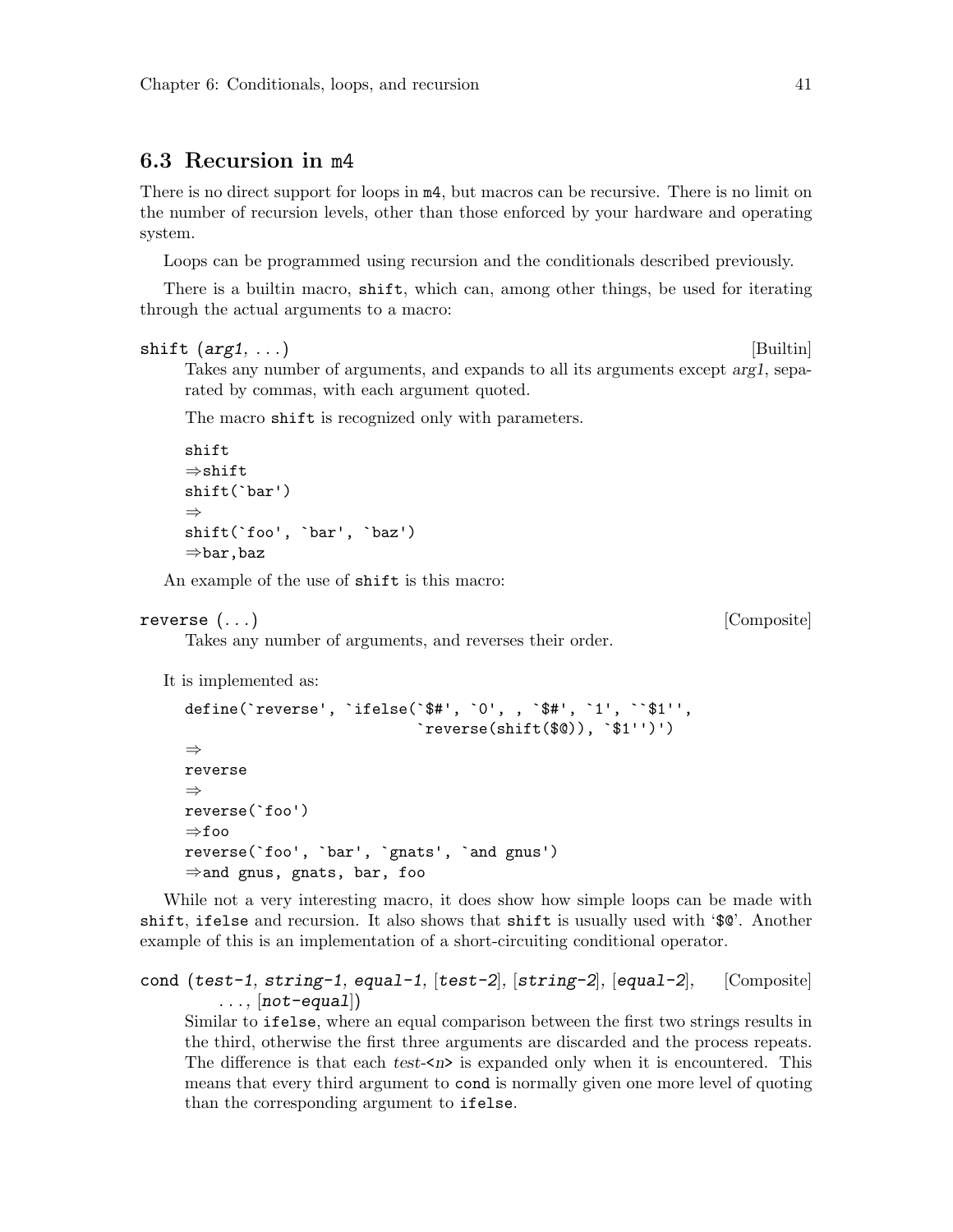Here is the implementation of cond, along with a demonstration of how it can shortcircuit the side effects in side. Notice how all the unquoted side effects happen regardless of how many comparisons are made with ifelse, compared with only the relevant effects with cond.

```
define(`cond',
`ifelse(`$#', `1', `$1',
        `ifelse($1, `$2', `$3',
                \hat{\mathcal{S}}(shift(shift(\text{shift}(\$0))))')')')anl
define(`side', `define(`counter', incr(counter))$1')dnl
define(`example1',
`define(`counter', `0')dnl
ifelse(side(`$1'), `yes', `one comparison: ',
       side(`$1'), `no', `two comparisons: ',
       side(`$1'), `maybe', `three comparisons: ',
       `side(`default answer: ')')counter')dnl
define(`example2',
`define(`counter', `0')dnl
cond(`side(`$1')', `yes', `one comparison: ',
     \texttt{`side('$1')', `no', `two comparisons: ',}`side(`$1')', `maybe', `three comparisons: ',
     `side(`default answer: ')')counter')dnl
example1(`yes')
⇒one comparison: 3
example1(`no')
⇒two comparisons: 3
example1(`maybe')
⇒three comparisons: 3
example1(`feeling rather indecisive today')
⇒default answer: 4
example2(`yes')
⇒one comparison: 1
example2(`no')
⇒two comparisons: 2
example2(`maybe')
⇒three comparisons: 3
example2(`feeling rather indecisive today')
⇒default answer: 4
```
Another common task that requires iteration is joining a list of arguments into a single string.

```
join ([separator], [args...]) [Composite]
joinall ([separator], [args...]) [Composite]
    Generate a single-quoted string, consisting of each arg separated by separator. While
    joinall always outputs a separator between arguments, join avoids the separator
    for an empty arg.
```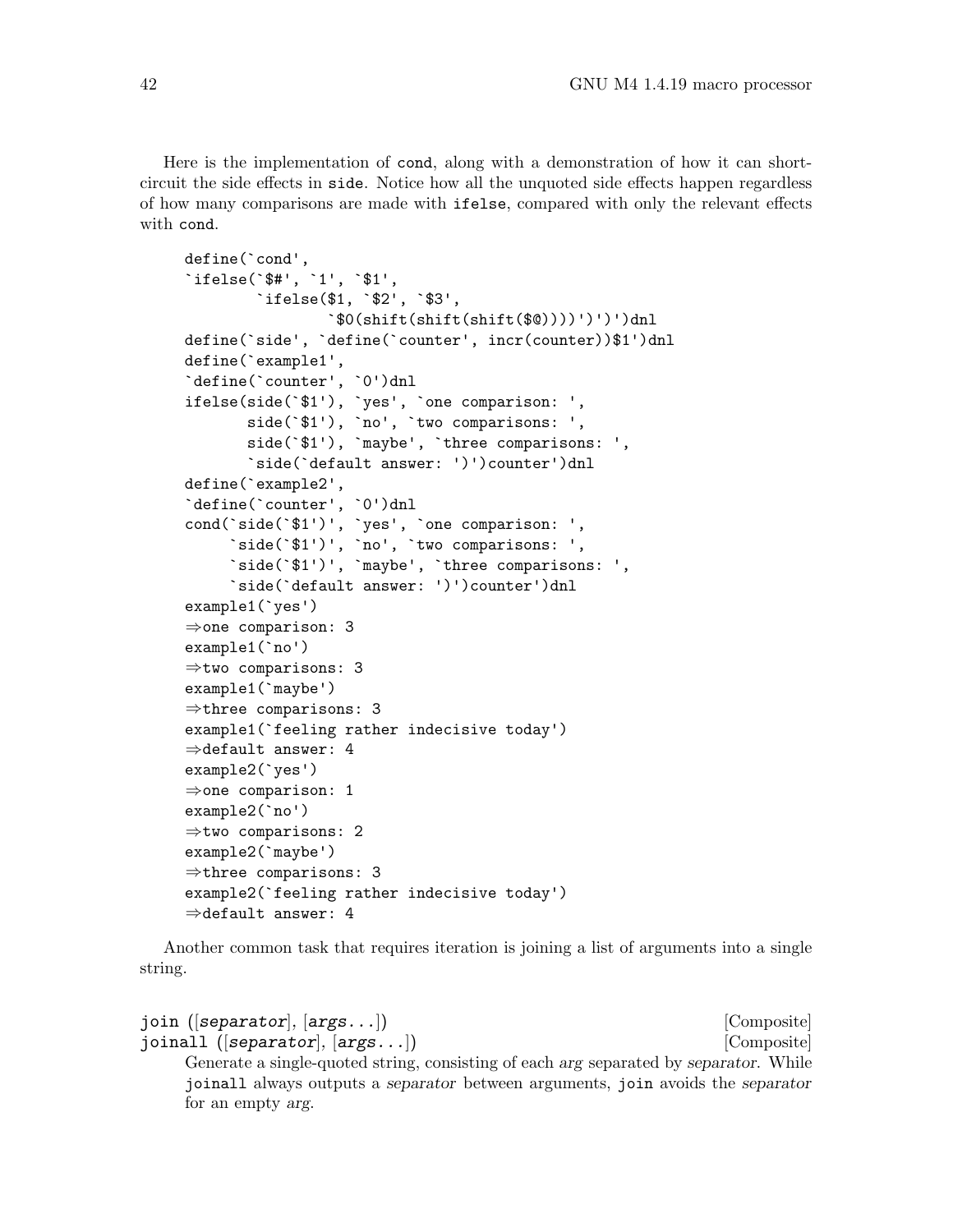Here are some examples of its usage, based on the implementation m4-1.4.19/examples/ join.m4 distributed in this package:

```
$ m4 -I examples
include(`join.m4')
⇒
join,join(`-'),join(`-', `'),join(`-', `', `')
⇒,,,
joinall,joinall(`-'),joinall(`-', `'),joinall(`-', `', `')
⇒,,,-
join(`-', `1')
\Rightarrow 1
join(`-', `1', `2', `3')
⇒1-2-3
join(`', `1', `2', `3')
⇒123
join(`-', `', `1', `', `', `2', `')
\Rightarrow 1−2
joinall(`-', `', `1', `', `', `2', `')
⇒-1---2-
join(`,', `1', `2', `3')
\Rightarrow1,2,3
define(`nargs', `$#')dnl
nargs(join(`,', `1', `2', `3'))
\Rightarrow 1
```
Examining the implementation shows some interesting points about several m4 programming idioms.

```
$ m4 -I examples
undivert(`join.m4')dnl
⇒divert(`-1')
⇒# join(sep, args) - join each non-empty ARG into a single
⇒# string, with each element separated by SEP
⇒define(`join',
⇒`ifelse(`$#', `2', ``$2'',
⇒ `ifelse(`$2', `', `', ``$2'_')$0(`$1', shift(shift($@)))')')
\Rightarrowdefine(`_join',
⇒`ifelse(`$#$2', `2', `',
\Rightarrow `ifelse(`$2', `', `', ``$1$2'')$0(`$1', shift(shift($@)))')')
⇒# joinall(sep, args) - join each ARG, including empty ones,
⇒# into a single string, with each element separated by SEP
⇒define(`joinall', ``$2'_$0(`$1', shift($@))')
⇒define(`_joinall',
⇒`ifelse(`$#', `2', `', ``$1$3'$0(`$1', shift(shift($@)))')')
⇒divert`'dnl
```
First, notice that this implementation creates helper macros \_join and \_joinall. This division of labor makes it easier to output the correct number of separator instances: join and joinall are responsible for the first argument, without a separator, while \_join and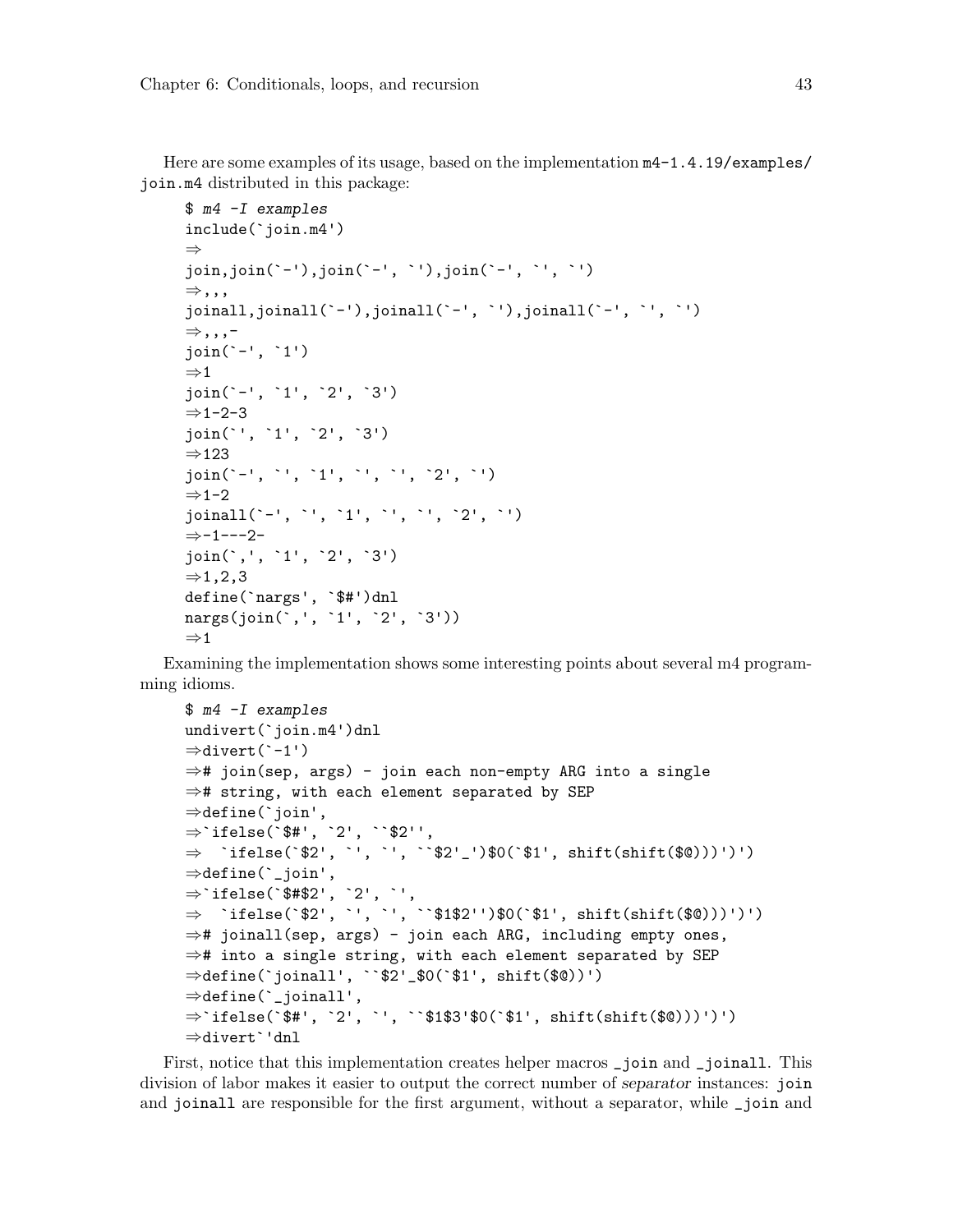\_joinall are responsible for all remaining arguments, always outputting a separator when outputting an argument.

Next, observe how join decides to iterate to itself, because the first arg was empty, or to output the argument and swap over to \_join. If the argument is non-empty, then the nested ifelse results in an unquoted '\_', which is concatenated with the '\$0' to form the next macro name to invoke. The joinall implementation is simpler since it does not have to suppress empty arg; it always executes once then defers to \_joinall.

Another important idiom is the idea that separator is reused for each iteration. Each iteration has one less argument, but rather than discarding '\$1' by iterating with \$0(shift(\$@)), the macro discards '\$2' by using \$0(`\$1', shift(shift(\$@))).

Next, notice that it is possible to compare more than one condition in a single ifelse test. The test of '\$#\$2' against '2' allows \_join to iterate for two separate reasons—either there are still more than two arguments, or there are exactly two arguments but the last argument is not empty.

Finally, notice that these macros require exactly two arguments to terminate recursion, but that they still correctly result in empty output when given no args (i.e., zero or one macro argument). On the first pass when there are too few arguments, the shift results in no output, but leaves an empty string to serve as the required second argument for the second pass. Put another way,  $\mathscr{S}1'$ , shift $(\mathscr{G}0)'$  is not the same as  $\mathscr{G}$ , since only the former guarantees at least two arguments.

Sometimes, a recursive algorithm requires adding quotes to each element, or treating multiple arguments as a single element:

```
quote (\ldots) [Composite]
dquote (\ldots) [Composite]
dquote_elt (\ldots) [Composite]
    Takes any number of arguments, and adds quoting. With quote, only one level of
    quoting is added, effectively removing whitespace after commas and turning multiple
    arguments into a single string. With dquote, two levels of quoting are added, one
    around each element, and one around the list. And with dquote_elt, two levels of
```
An actual implementation of these three macros is distributed as  $m4-1.4.19$ /examples/ quote.m4 in this package. First, let's examine their usage:

```
$ m4 -I examples
include(`quote.m4')
⇒
-quote-dquote-dquote_elt-
⇒----
-quote()-dquote()-dquote_elt()-
⇒--`'-`'-
-quote(`1')-dquote(`1')-dquote_elt(`1')-
⇒-1-`1'-`1'-
-quote(`1', `2')-dquote(`1', `2')-dquote_elt(`1', `2')-
⇒-1,2-`1',`2'-`1',`2'-
define(`n', `$#')dnl
```
quoting are added around each element.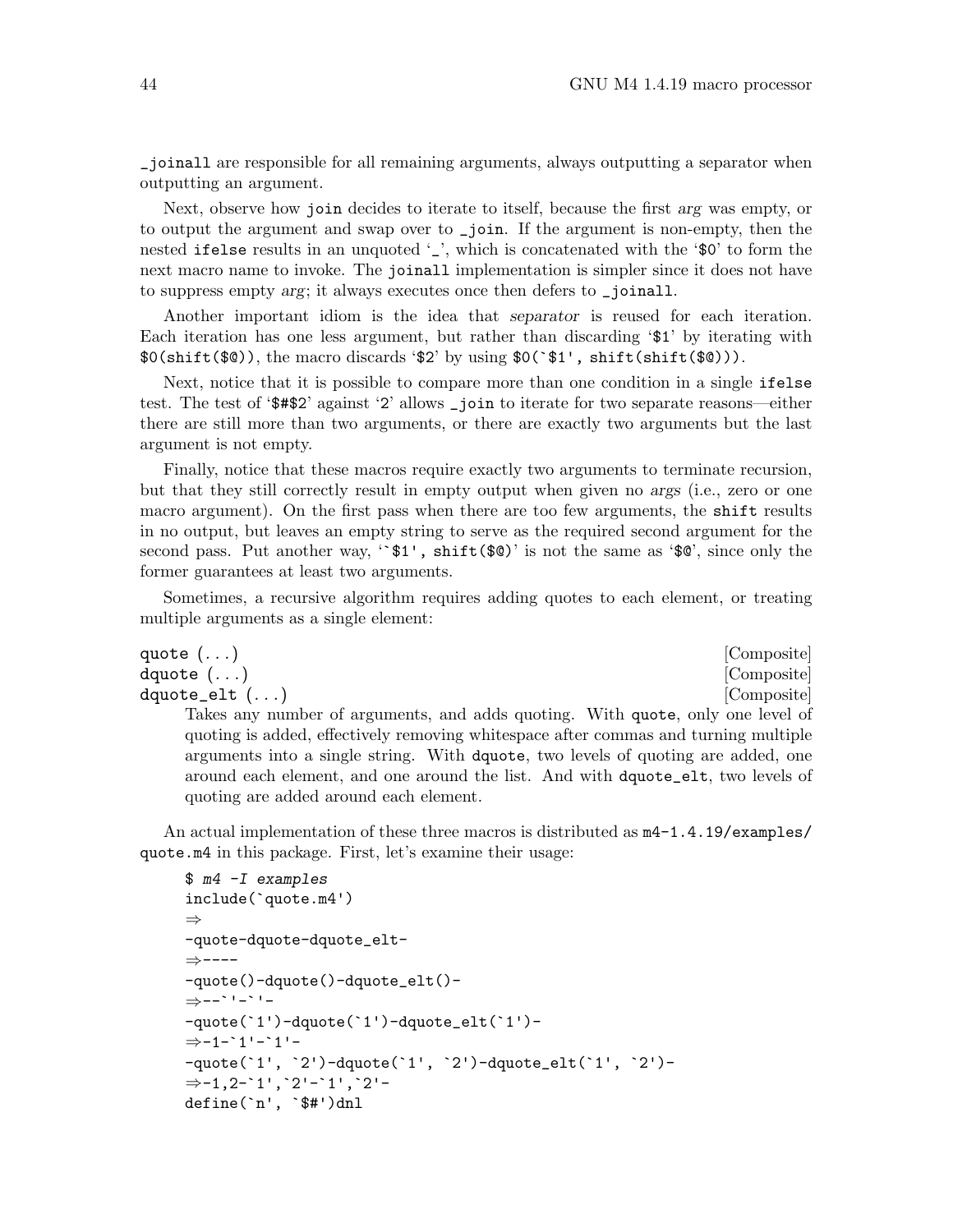```
-n(quote(`1', `2'))-n(dquote(`1', `2'))-n(dquote_elt(`1', `2'))-
⇒-1-1-2-
dquote(dquote_elt(`1', `2'))
⇒``1'',``2''
dquote_elt(dquote(`1', `2'))
⇒``1',`2''
```
The last two lines show that when given two arguments, dquote results in one string, while dquote\_elt results in two. Now, examine the implementation. Note that quote and dquote\_elt make decisions based on their number of arguments, so that when called without arguments, they result in nothing instead of a quoted empty string; this is so that it is possible to distinguish between no arguments and an empty first argument. dquote, on the other hand, results in a string no matter what, since it is still possible to tell whether it was invoked without arguments based on the resulting string.

```
$ m4 -I examples
undivert(`quote.m4')dnl
⇒divert(`-1')
\Rightarrow# quote(args) - convert args to single-quoted string
⇒define(`quote', `ifelse(`$#', `0', `', ``$*'')')
⇒# dquote(args) - convert args to quoted list of quoted strings
⇒define(`dquote', ``$@'')
⇒# dquote_elt(args) - convert args to list of double-quoted strings
⇒define(`dquote_elt', `ifelse(`$#', `0', `', `$#', `1', ```$1''',
\Rightarrow \cdots$1'',$0(shift($@))')')
⇒divert`'dnl
```
It is worth pointing out that 'quote(args)' is more efficient than 'joinall(',', args)' for producing the same output.

One more useful macro based on shift allows portably selecting an arbitrary argument (usually greater than the ninth argument), without relying on the GNU extension of multidigit arguments (see [Section 5.2 \[Arguments\], page 26\)](#page-31-0).

 $\arg n \ (n, \ldots)$  [Composite]

Expands to argument n out of the remaining arguments. n must be a positive number. Usually invoked as ' $argn('n', $0)$ '.

It is implemented as:

```
define(`argn', `ifelse(`$1', 1, ``$2'',
  \text{argn}(\text{decr}(\text{I}), \text{shift}(\text{shift}(\text{I}))')')⇒
argn(`1', `a')
⇒a
define(`foo', `argn(`11', $@)')
⇒
foo(`a', `b', `c', `d', `e', `f', `g', `h', `i', `j', `k', `l')
⇒k
```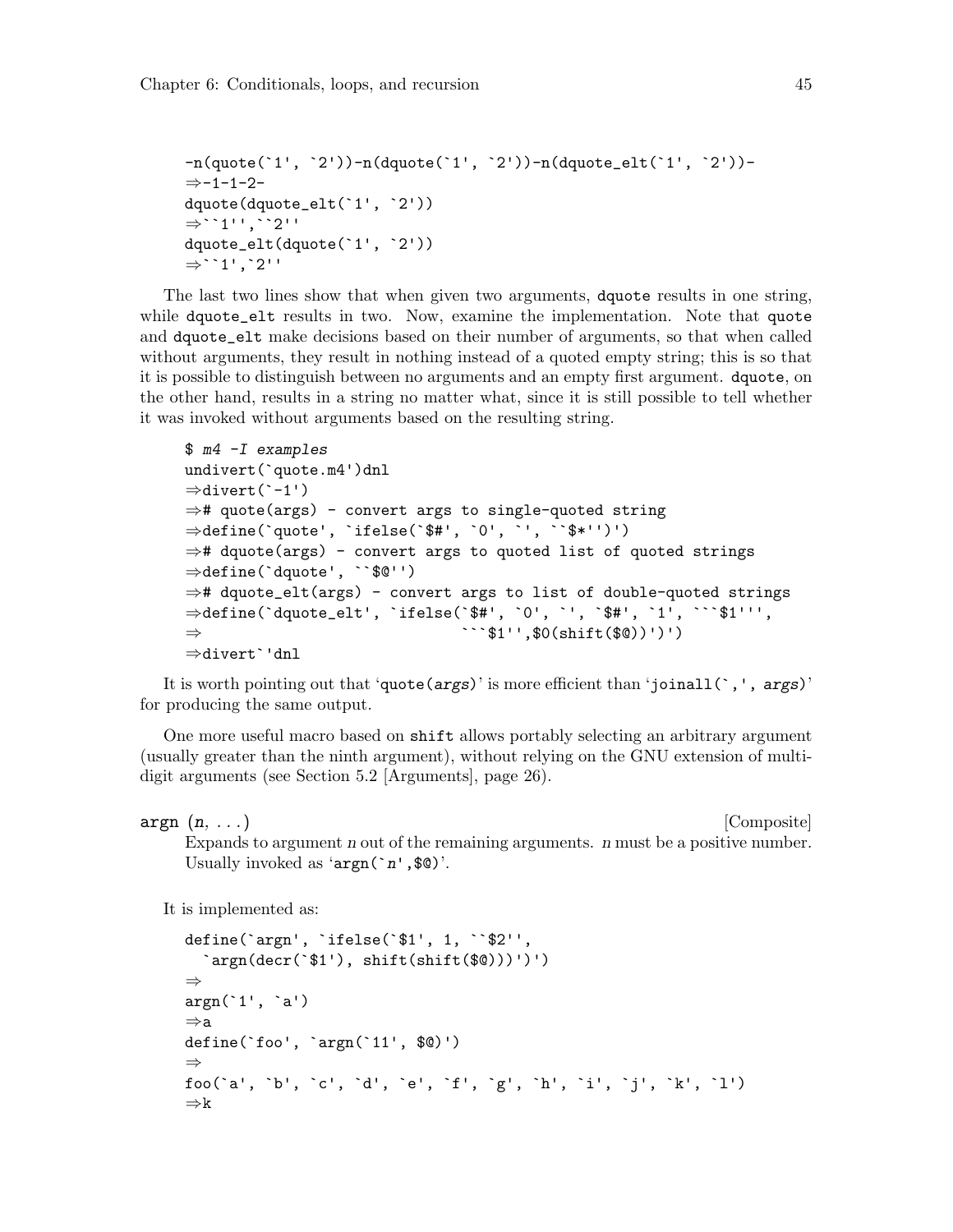### 6.4 Iteration by counting

Here is an example of a loop macro that implements a simple for loop.

```
forloop (iterator, start, end, text) [Composite]
```
Takes the name in iterator, which must be a valid macro name, and successively assign it each integer value from start to end, inclusive. For each assignment to iterator, append text to the expansion of the forloop. text may refer to iterator. Any definition of iterator prior to this invocation is restored.

It can, for example, be used for simple counting:

```
$ m4 -I examples
include(`forloop.m4')
⇒
forloop(`i', `1', `8', `i ')
⇒1 2 3 4 5 6 7 8
```
For-loops can be nested, like:

```
$ m4 -I examples
include(`forloop.m4')
⇒
forloop('i', '1', '4', 'forloop('j', '1', '8', ' (i, j)')')
⇒ (1, 1) (1, 2) (1, 3) (1, 4) (1, 5) (1, 6) (1, 7) (1, 8)⇒ (2, 1) (2, 2) (2, 3) (2, 4) (2, 5) (2, 6) (2, 7) (2, 8)⇒ (3, 1) (3, 2) (3, 3) (3, 4) (3, 5) (3, 6) (3, 7) (3, 8)\Rightarrow (4, 1) (4, 2) (4, 3) (4, 4) (4, 5) (4, 6) (4, 7) (4, 8)
⇒
```
The implementation of the forloop macro is fairly straightforward. The forloop macro itself is simply a wrapper, which saves the previous definition of the first argument, calls the internal macro \_forloop, and re-establishes the saved definition of the first argument.

The macro \_forloop expands the fourth argument once, and tests to see if the iterator has reached the final value. If it has not finished, it increments the iterator (using the predefined macro incr, see [Section 12.1 \[Incr\], page 89](#page-94-0)), and recurses.

Here is an actual implementation of forloop, distributed as  $m4-1.4.19$ /examples/ forloop.m4 in this package:

```
$ m4 -I examples
undivert(`forloop.m4')dnl
⇒divert(`-1')
⇒# forloop(var, from, to, stmt) - simple version
⇒define(`forloop', `pushdef(`$1', `$2')_forloop($@)popdef(`$1')')
⇒define(`_forloop',
\Rightarrow \hat{F}_4'ifelse($1, `$3', `', `define(`$1', incr($1))$0($@)')')
⇒divert`'dnl
```
Notice the careful use of quotes. Certain macro arguments are left unquoted, each for its own reason. Try to find out  $why$  these arguments are left unquoted, and see what happens if they are quoted. (As presented, these two macros are useful but not very robust for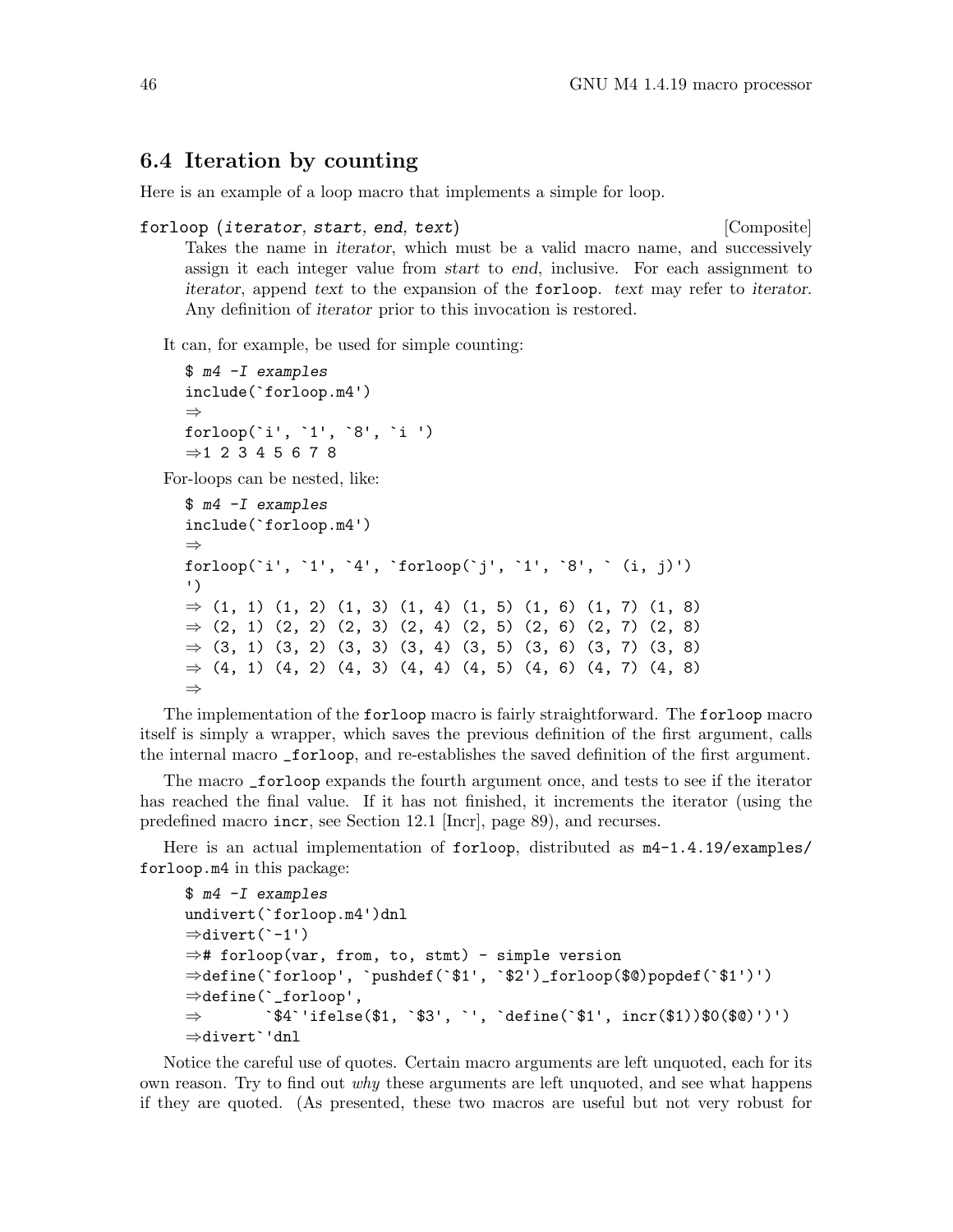general use. They lack even basic error handling for cases like start less than end, end not numeric, or iterator not being a macro name. See if you can improve these macros; or see [Section 17.2 \[Answers\], page 115](#page-120-0)).

### 6.5 Iteration by list contents

Here is an example of a loop macro that implements list iteration.

```
foreach (iterator, paren-list, text) [Composite]
foreachq (iterator, quote-list, text) [Composite]
```
Takes the name in iterator, which must be a valid macro name, and successively assign it each value from paren-list or quote-list. In foreach, paren-list is a commaseparated list of elements contained in parentheses. In foreachq, quote-list is a comma-separated list of elements contained in a quoted string. For each assignment to iterator, append text to the overall expansion. text may refer to iterator. Any definition of iterator prior to this invocation is restored.

As an example, this displays each word in a list inside of a sentence, using an implementation of foreach distributed as  $m4-1.4.19$ /examples/foreach.m4, and foreachq in m4-1.4.19/examples/foreachq.m4.

```
$ m4 -I examples
include(`foreach.m4')
⇒
foreach(`x', (foo, bar, foobar), `Word was: x
')dnl
⇒Word was: foo
⇒Word was: bar
⇒Word was: foobar
include(`foreachq.m4')
⇒
foreachq(`x', `foo, bar, foobar', `Word was: x
')dnl
⇒Word was: foo
⇒Word was: bar
⇒Word was: foobar
```
It is possible to be more complex; each element of the paren-list or quote-list can itself be a list, to pass as further arguments to a helper macro. This example generates a shell case statement:

```
$ m4 -I examples
include(`foreach.m4')
⇒
define(`_case', ` $1)
    $2=" $1";;
')dnl
define(`_cat', `$1$2')dnl
case $`'1 in
⇒case $1 in
```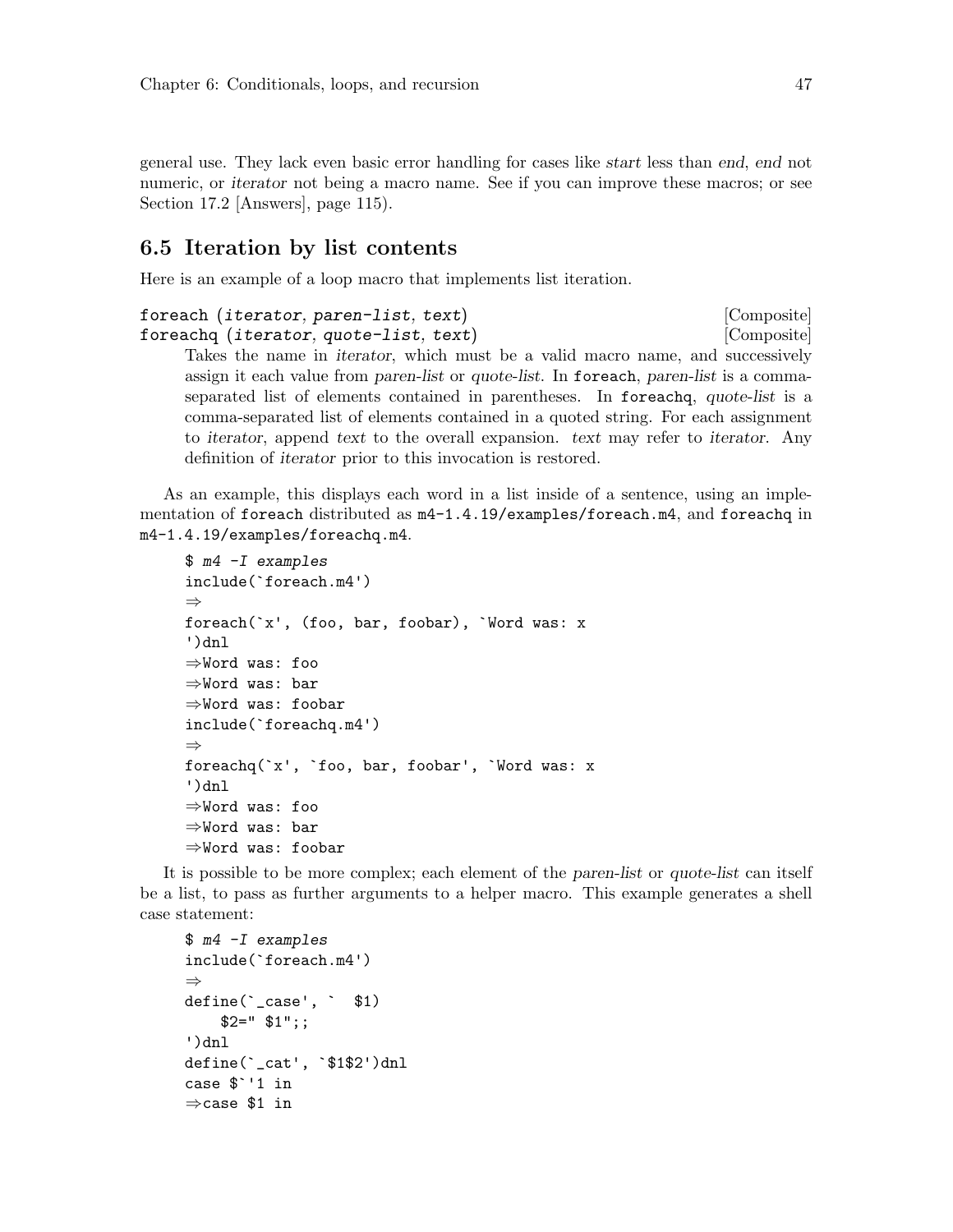```
foreach('x', '('a', 'vara')', '('b', 'varb')', '('c', 'varc')')',\text{cat}(\text{`_case', x)}) ) dnl
⇒ a)
\Rightarrow vara=" a";;
\Rightarrow b)
\Rightarrow varb=" b";;
\Rightarrow c)
\Rightarrow varc=" c";;
esac
⇒esac
```
The implementation of the foreach macro is a bit more involved; it is a wrapper around two helper macros. First, \_arg1 is needed to grab the first element of a list. Second, \_foreach implements the recursion, successively walking through the original list. Here is a simple implementation of foreach:

```
$ m4 -I examples
undivert(`foreach.m4')dnl
⇒divert(`-1')
\Rightarrow# foreach(x, (item_1, item_2, ..., item_n), stmt)
⇒# parenthesized list, simple version
⇒define(`foreach', `pushdef(`$1')_foreach($@)popdef(`$1')')
⇒define(`_arg1', `$1')
\Rightarrow define(`_foreach', `ifelse(`$2', `()', `',
⇒ `define(`$1', _arg1$2)$3`'$0(`$1', (shift$2), `$3')')')
⇒divert`'dnl
```
Unfortunately, that implementation is not robust to macro names as list elements. Each iteration of \_foreach is stripping another layer of quotes, leading to erratic results if list elements are not already fully expanded. The first cut at implementing foreachq takes this into account. Also, when using quoted elements in a paren-list, the overall list must be quoted. A quote-list has the nice property of requiring fewer characters to create a list containing the same quoted elements. To see the difference between the two macros, we attempt to pass double-quoted macro names in a list, expecting the macro name on output after one layer of quotes is removed during list iteration and the final layer removed during the final rescan:

```
$ m4 -I examples
define(`a', `1')define(`b', `2')define(`c', `3')
⇒
include(`foreach.m4')
⇒
include(`foreachq.m4')
⇒
foreach(`x', `(``a'', ``(b'', ``c)'')', `x
')
\Rightarrow 1
\Rightarrow (2)1
⇒
⇒, x
```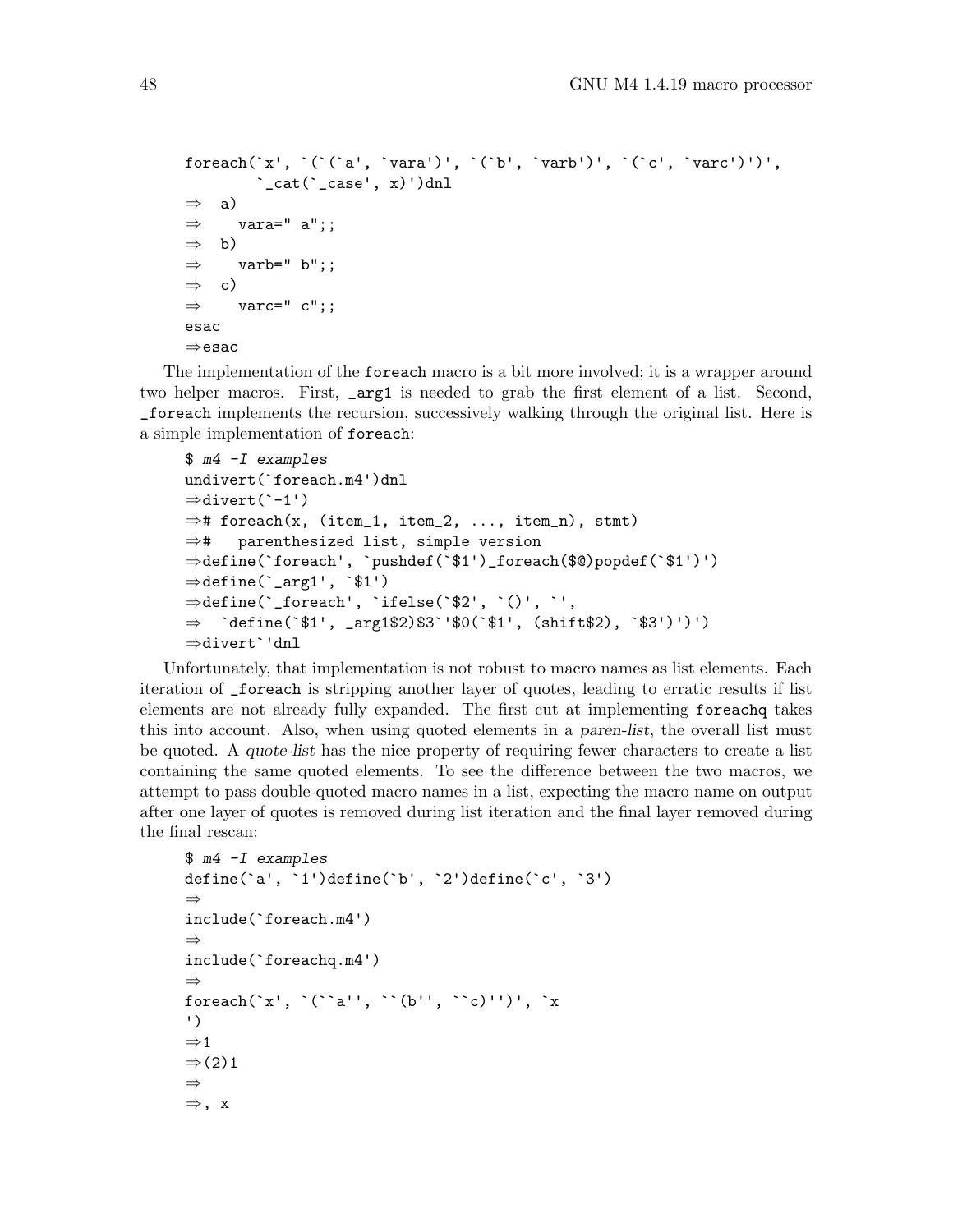```
⇒)
  foreachg(x', \cdots a'', (b', \cdots c)'', x')dnl
  ⇒a
  ⇒(b
  \Rightarrowc)
Obviously, foreachq did a better job; here is its implementation:
  $ m4 -I examples
  undivert(`foreachq.m4')dnl
  ⇒include(`quote.m4')dnl
  ⇒divert(`-1')
  \Rightarrow# foreachq(x, `item_1, item_2, ..., item_n', stmt)
  ⇒# quoted list, simple version
  ⇒define(`foreachq', `pushdef(`$1')_foreachq($@)popdef(`$1')')
  \Rightarrow define(`_arg1', `$1')
  ⇒define(`_foreachq', `ifelse(quote($2), `', `',
  ⇒ `define(`$1', `_arg1($2)')$3`'$0(`$1', `shift($2)', `$3')')')
  ⇒divert`'dnl
```
Notice that \_foreachq had to use the helper macro quote defined earlier (see [Section 6.3](#page-46-0) [\[Shift\], page 41](#page-46-0)), to ensure that the embedded ifelse call does not go haywire if a list element contains a comma. Unfortunately, this implementation of foreachq has its own severe flaw. Whereas the foreach implementation was linear, this macro is quadratic in the number of list elements, and is much more likely to trip up the limit set by the command line option --nesting-limit (or -L, see [Section 2.3 \[Invoking m4\], page 10](#page-15-0)). Additionally, this implementation does not expand 'defn( $\text{`iterator''}$ )' very well, when compared with foreach.

```
$ m4 -I examples
include(`foreach.m4')include(`foreachq.m4')
⇒
foreach(`name', `(`a', `b')', ` defn(`name')')
⇒ a b
foreachq(`name', ``a', `b'', ` defn(`name')')
\Rightarrow _arg1(`a', `b') _arg1(shift(`a', `b'))
```
It is possible to have robust iteration with linear behavior and sane iterator contents for either list style. See if you can learn from the best elements of both of these implementations to create robust macros (or see [Section 17.3 \[Answers\], page 117](#page-122-0)).

# 6.6 Working with definition stacks

Thanks to pushdef, manipulation of a stack is an intrinsic operation in m4. Normally, only the topmost definition in a stack is important, but sometimes, it is desirable to manipulate the entire definition stack.

```
stack_foreach (macro, action) [Composite]
stack_foreach_lifo (macro, action) [Composite]
    For each of the pushdef definitions associated with macro, invoke the macro action
    with a single argument of that definition. stack_foreach visits the oldest definition
```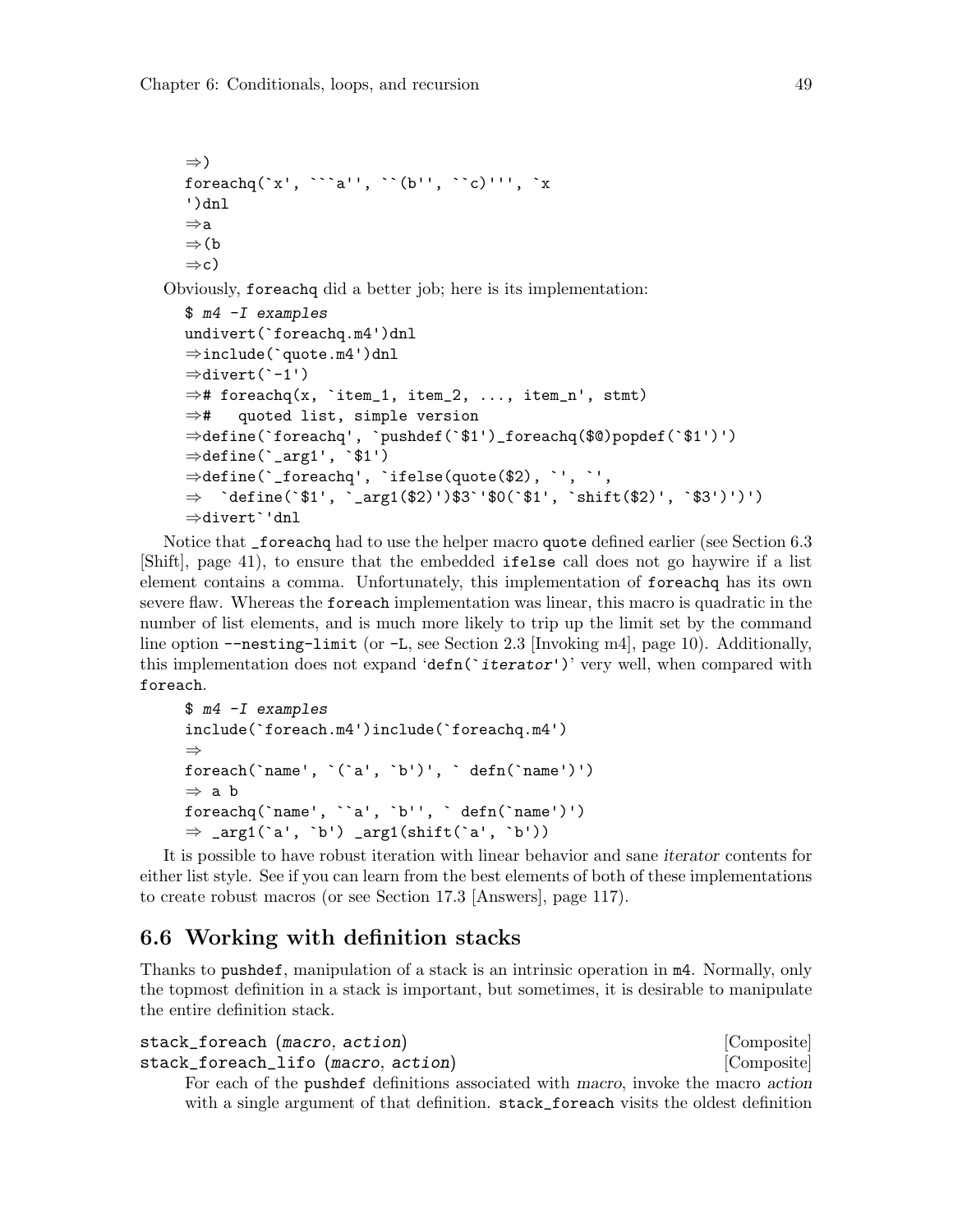first, while stack\_foreach\_lifo visits the current definition first. action should not modify or dereference *macro*. There are a few special macros, such as **defn**, which cannot be used as the macro parameter.

A sample implementation of these macros is distributed in the file m4-1.4.19/examples/ stack.m4.

```
$ m4 -I examples
include(`stack.m4')
⇒
pushdef(`a', `1')pushdef(`a', `2')pushdef(`a', `3')
⇒
define(`show', ``$1'
')
⇒
stack_foreach(`a', `show')dnl
\Rightarrow 1
\Rightarrow 2
⇒3
stack_foreach_lifo(`a', `show')dnl
⇒3
\Rightarrow 2
\Rightarrow 1
```
Now for the implementation. Note the definition of a helper macro, \_stack\_reverse, which destructively swaps the contents of one stack of definitions into the reverse order in the temporary macro 'tmp-\$1'. By calling the helper twice, the original order is restored back into the macro ' $\mathfrak{B}_1$ '; since the operation is destructive, this explains why ' $\mathfrak{B}_1$ ' must not be modified or dereferenced during the traversal. The caller can then inject additional code to pass the definition currently being visited to '\$2'. The choice of helper names is intentional; since '-' is not valid as part of a macro name, there is no risk of conflict with a valid macro name, and the code is guaranteed to use defn where necessary. Finally, note that any macro used in the traversal of a pushdef stack, such as pushdef or defn, cannot be handled by stack\_foreach, since the macro would temporarily be undefined during the algorithm.

```
$ m4 -I examples
undivert(`stack.m4')dnl
⇒divert(`-1')
⇒# stack_foreach(macro, action)
⇒# Invoke ACTION with a single argument of each definition
⇒# from the definition stack of MACRO, starting with the oldest.
⇒define(`stack_foreach',
⇒`_stack_reverse(`$1', `tmp-$1')'dnl
⇒`_stack_reverse(`tmp-$1', `$1', `$2(defn(`$1'))')')
⇒# stack_foreach_lifo(macro, action)
⇒# Invoke ACTION with a single argument of each definition
\Rightarrow# from the definition stack of MACRO, starting with the newest.
⇒define(`stack_foreach_lifo',
\Rightarrow _stack_reverse(`$1', `tmp-$1', `$2(defn(`$1'))')'dnl
```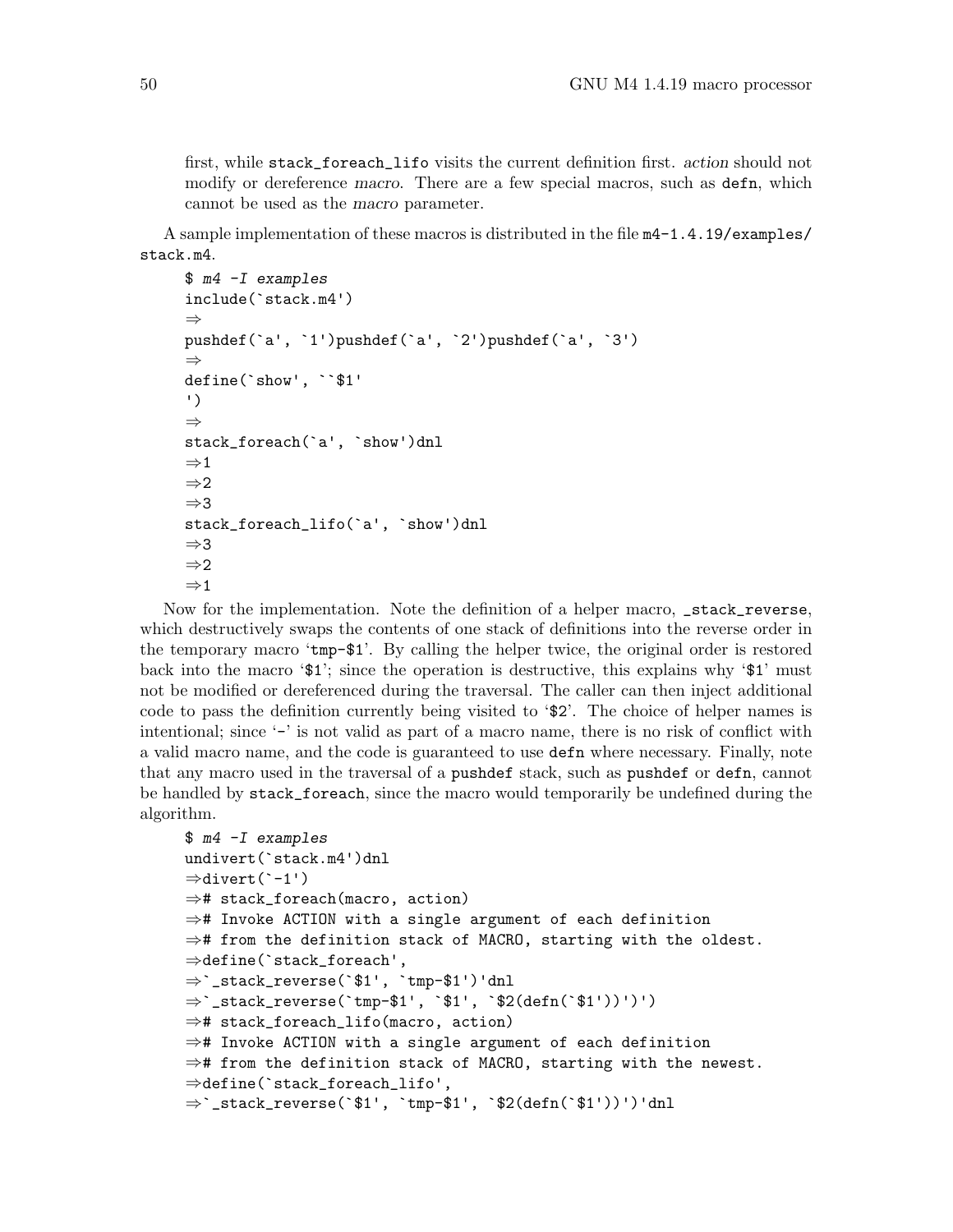```
⇒`_stack_reverse(`tmp-$1', `$1')')
⇒define(`_stack_reverse',
⇒`ifdef(`$1', `pushdef(`$2', defn(`$1'))$3`'popdef(`$1')$0($@)')')
⇒divert`'dnl
```
### <span id="page-56-0"></span>6.7 Building macros with macros

Since m4 is a macro language, it is possible to write macros that can build other macros. First on the list is a way to automate the creation of blind macros.

define\_blind (name, [value]) [Composite] Defines name as a blind macro, such that name will expand to value only when given explicit arguments. value should not be the result of defn (see [Section 5.5 \[Defn\],](#page-36-0) [page 31\)](#page-36-0). This macro is only recognized with parameters, and results in an empty string.

Defining a macro to define another macro can be a bit tricky. We want to use a literal '\$#' in the argument to the nested define. However, if '\$' and '#' are adjacent in the definition of define\_blind, then it would be expanded as the number of arguments to define\_blind rather than the intended number of arguments to name. The solution is to pass the difficult characters through extra arguments to a helper macro \_define\_blind. When composing macros, it is a common idiom to need a helper macro to concatenate text that forms parameters in the composed macro, rather than interpreting the text as a parameter of the composing macro.

As for the limitation against using defn, there are two reasons. If a macro was previously defined with define\_blind, then it can safely be renamed to a new blind macro using plain define; using define\_blind to rename it just adds another layer of ifelse, occupying memory and slowing down execution. And if a macro is a builtin, then it would result in an attempt to define a macro consisting of both text and a builtin token; this is not supported, and the builtin token is flattened to an empty string.

With that explanation, here's the definition, and some sample usage. Notice that define\_blind is itself a blind macro.

```
$ m4 - ddefine(`define_blind', `ifelse(`$#', `0', ``$0'',
`_$0(`$1', `$2', `$'`#', `$'`0')')')
⇒
define(`_define_blind', `define(`$1',
`ifelse(`$3', `0', ``$4'', `$2')')')
⇒
define_blind
⇒define_blind
define_blind(`foo', `arguments were $*')
⇒
foo
⇒foo
foo(`bar')
⇒arguments were bar
```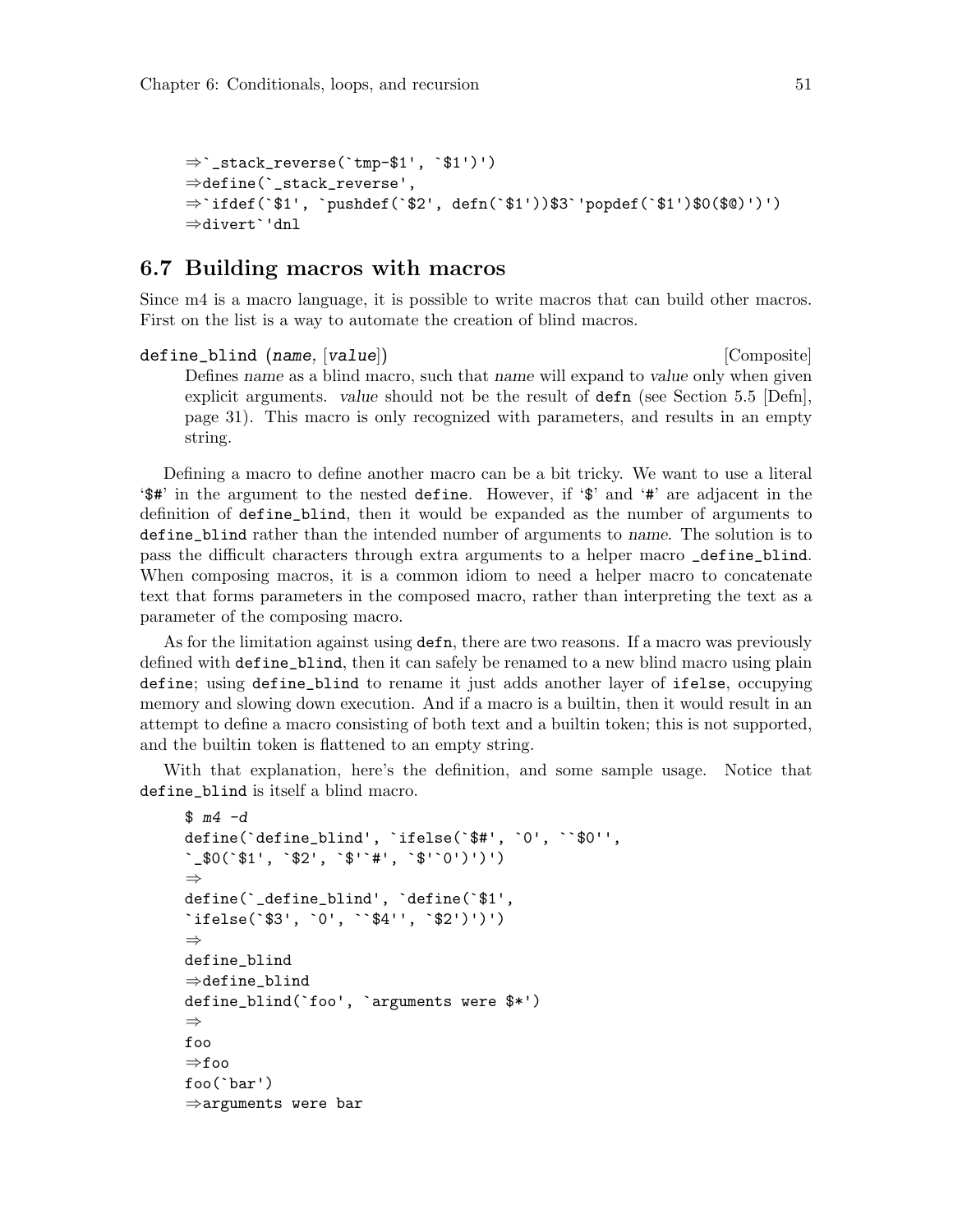```
define(`blah', defn(`foo'))
⇒
blah
⇒blah
blah(`a', `b')
⇒arguments were a,b
defn(`blah')
⇒ifelse(`$#', `0', ``$0'', `arguments were $*')
```
Another interesting composition tactic is argument currying, or factoring a macro that takes multiple arguments for use in a context that provides exactly one argument.

```
curry (macro, ...) [Composite]
```
Expand to a macro call that takes exactly one argument, then appends that argument to the original arguments and invokes macro with the resulting list of arguments.

A demonstration of currying makes the intent of this macro a little more obvious. The macro stack\_foreach mentioned earlier is an example of a context that provides exactly one argument to a macro name. But coupled with currying, we can invoke reverse with two arguments for each definition of a macro stack. This example uses the file m4-1.4.19/ examples/curry.m4 included in the distribution.

```
$ m4 -I examples
include(`curry.m4')include(`stack.m4')
⇒
define(`reverse', `ifelse(`$#', `0', , `$#', `1', ``$1'',
                           `reverse(shift($@)), `$1'')')
⇒
pushdef(`a', `1')pushdef(`a', `2')pushdef(`a', `3')
⇒
stack_foreach(`a', `:curry(`reverse', `4')')
\Rightarrow:1, 4:2, 4:3, 4
curry(`curry', `reverse', `1')(`2')(`3')
⇒3, 2, 1
```
Now for the implementation. Notice how curry leaves off with a macro name but no open parenthesis, while still in the middle of collecting arguments for '\$1'. The macro \_curry is the helper macro that takes one argument, then adds it to the list and finally supplies the closing parenthesis. The use of a comma inside the **shift** call allows currying to also work for a macro that takes one argument, although it often makes more sense to invoke that macro directly rather than going through curry.

```
$ m4 -I examples
undivert(`curry.m4')dnl
⇒divert(`-1')
⇒# curry(macro, args)
⇒# Expand to a macro call that takes one argument, then invoke
⇒# macro(args, extra).
⇒define(`curry', `$1(shift($@,)_$0')
⇒define(`_curry', ``$1')')
⇒divert`'dnl
```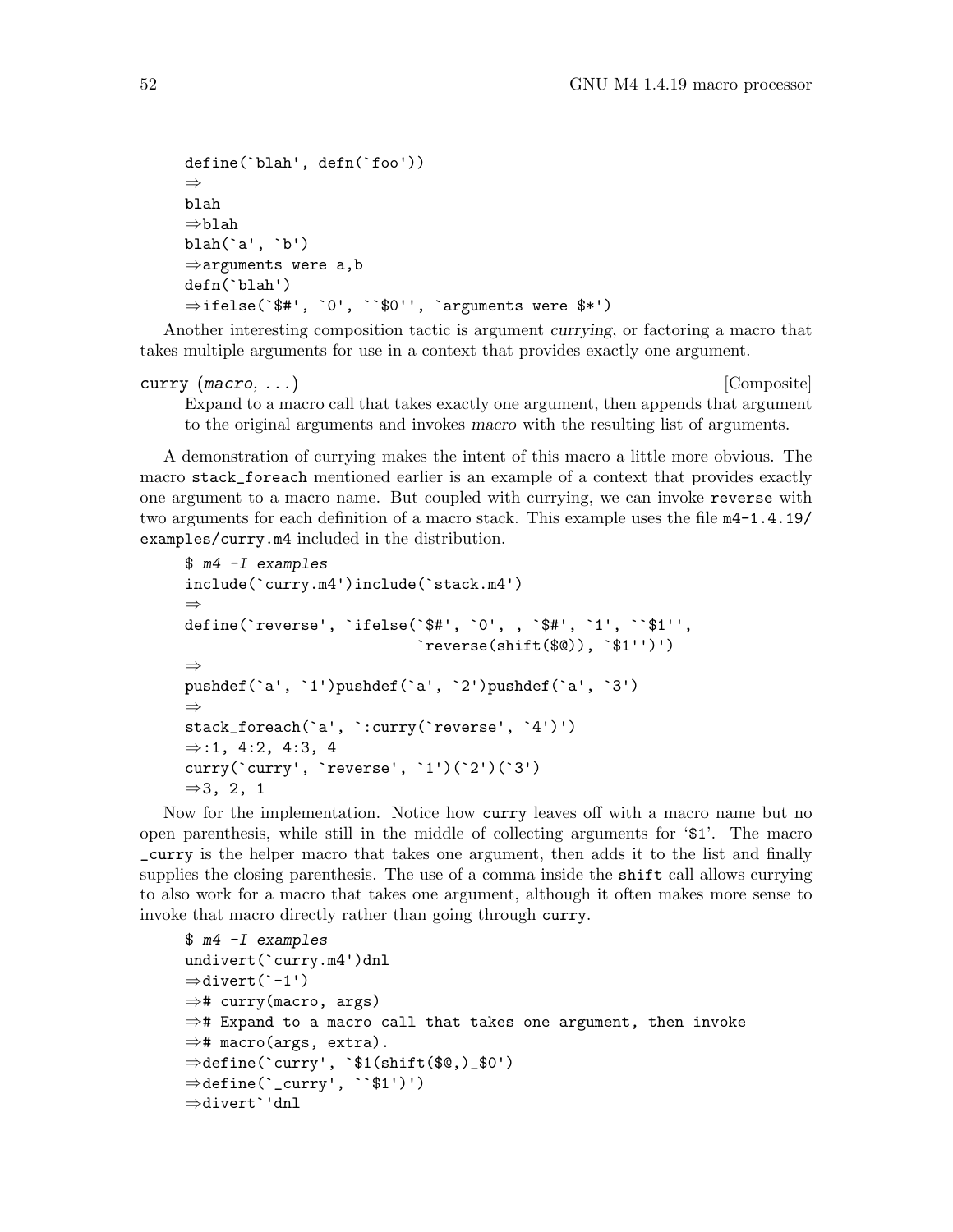Unfortunately, with M4 1.4.x, curry is unable to handle builtin tokens, which are silently flattened to the empty string when passed through another text macro. This limitation will be lifted in a future release of M4.

Putting the last few concepts together, it is possible to copy or rename an entire stack of macro definitions.

copy (source, dest) [Composite] rename (source, dest) [Composite]

Ensure that dest is undefined, then define it to the same stack of definitions currently in source. copy leaves source unchanged, while rename undefines source. There are only a few macros, such as copy or defn, which cannot be copied via this macro.

The implementation is relatively straightforward (although since it uses curry, it is unable to copy builtin macros, such as the second definition of a as a synonym for divnum. See if you can design a version that works around this limitation, or see [Section 17.4](#page-129-0) [\[Answers\], page 124](#page-129-0)).

```
$ m4 -I examples
include(`curry.m4')include(`stack.m4')
⇒
define(`rename', `copy($@)undefine(`$1')')dnl
define(`copy', `ifdef(`$2', `errprint(`$2 already defined
')m4exit(`1')',
   `stack_foreach(`$1', `curry(`pushdef', `$2')')')')dnl
pushdef(`a', `1')pushdef(`a', defn(`divnum'))pushdef(`a', `2')
⇒
copy(`a', `b')
⇒
\text{remainder}(\Delta, \Delta, \Delta)⇒
a b c
⇒2 b 2
popdef(`a', `c')c a
⇒ 0
popdef(`a', `c')a c
\Rightarrow 1 1
```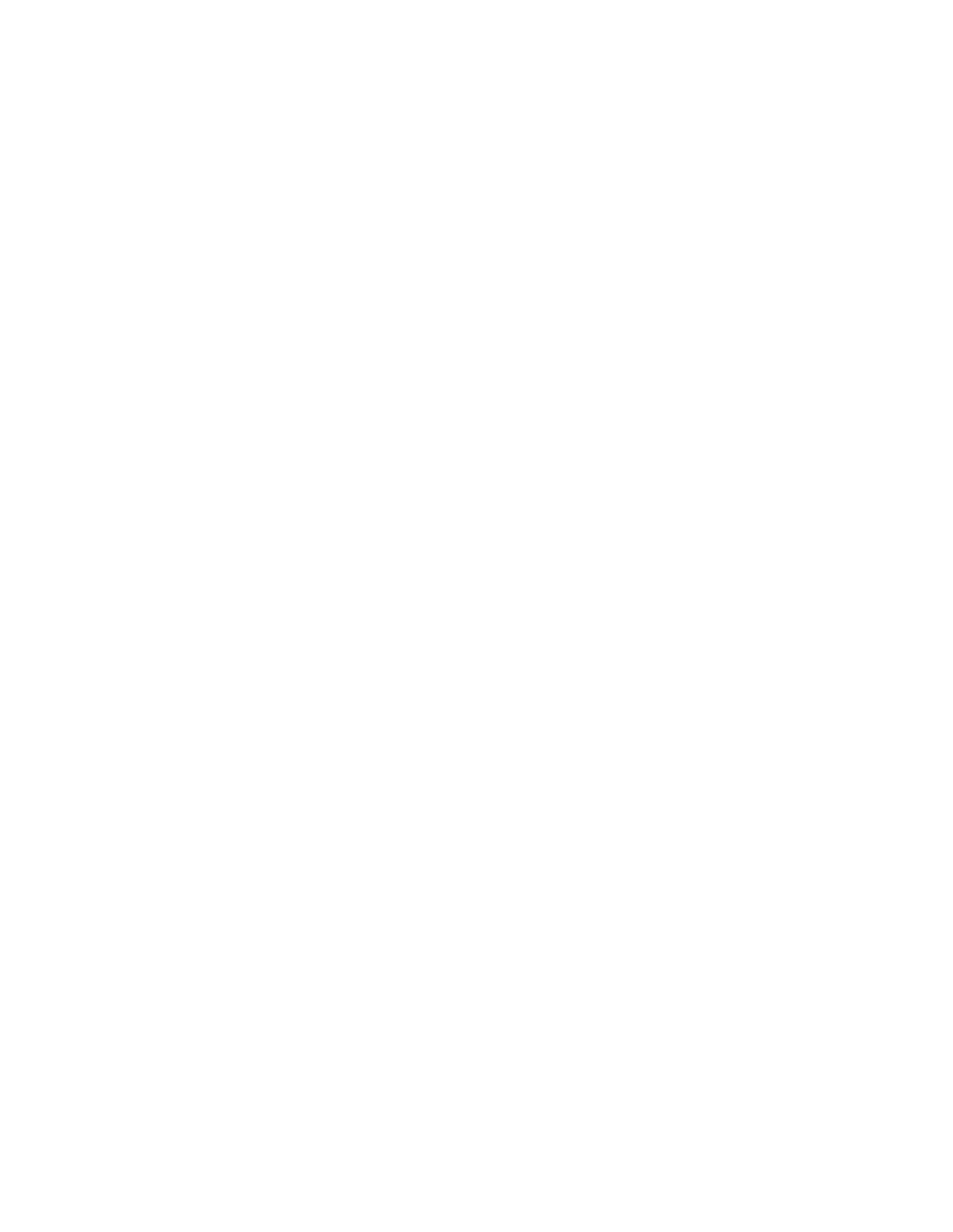# 7 How to debug macros and input

When writing macros for  $m4$ , they often do not work as intended on the first try (as is the case with most programming languages). Fortunately, there is support for macro debugging in m4.

# <span id="page-60-1"></span>7.1 Displaying macro definitions

If you want to see what a name expands into, you can use the builtin dumpdef:

```
dumpdef ([names...]) [Builtin]
```
Accepts any number of arguments. If called without any arguments, it displays the definitions of all known names, otherwise it displays the definitions of the names given. The output is printed to the current debug file (usually standard error), and is sorted by name. If an unknown name is encountered, a warning is printed.

The expansion of dumpdef is void.

```
$ m4 - ddefine(`foo', `Hello world.')
⇒
dumpdef(`foo')
[error] foo: `Hello world.'
⇒
dumpdef(`define')
[error] define: <define>
⇒
```
The last example shows how builtin macros definitions are displayed. The definition that is dumped corresponds to what would occur if the macro were to be called at that point, even if other definitions are still live due to redefining a macro during argument collection.

```
$ m4 -dpushdef(`f', ``$0'1')pushdef(`f', ``$0'2')
⇒
f(popdef(`f')dumpdef(`f'))
error f: ``$0'1'
\Rightarrowf2
f(popdef(`f')dumpdef(`f'))
\overline{\text{error}} m4:stdin:3: undefined macro `f'
\Rightarrowf1
```
See [Section 7.3 \[Debug Levels\], page 58](#page-63-0), for information on controlling the details of the display.

### <span id="page-60-0"></span>7.2 Tracing macro calls

It is possible to trace macro calls and expansions through the builtins traceon and traceoff: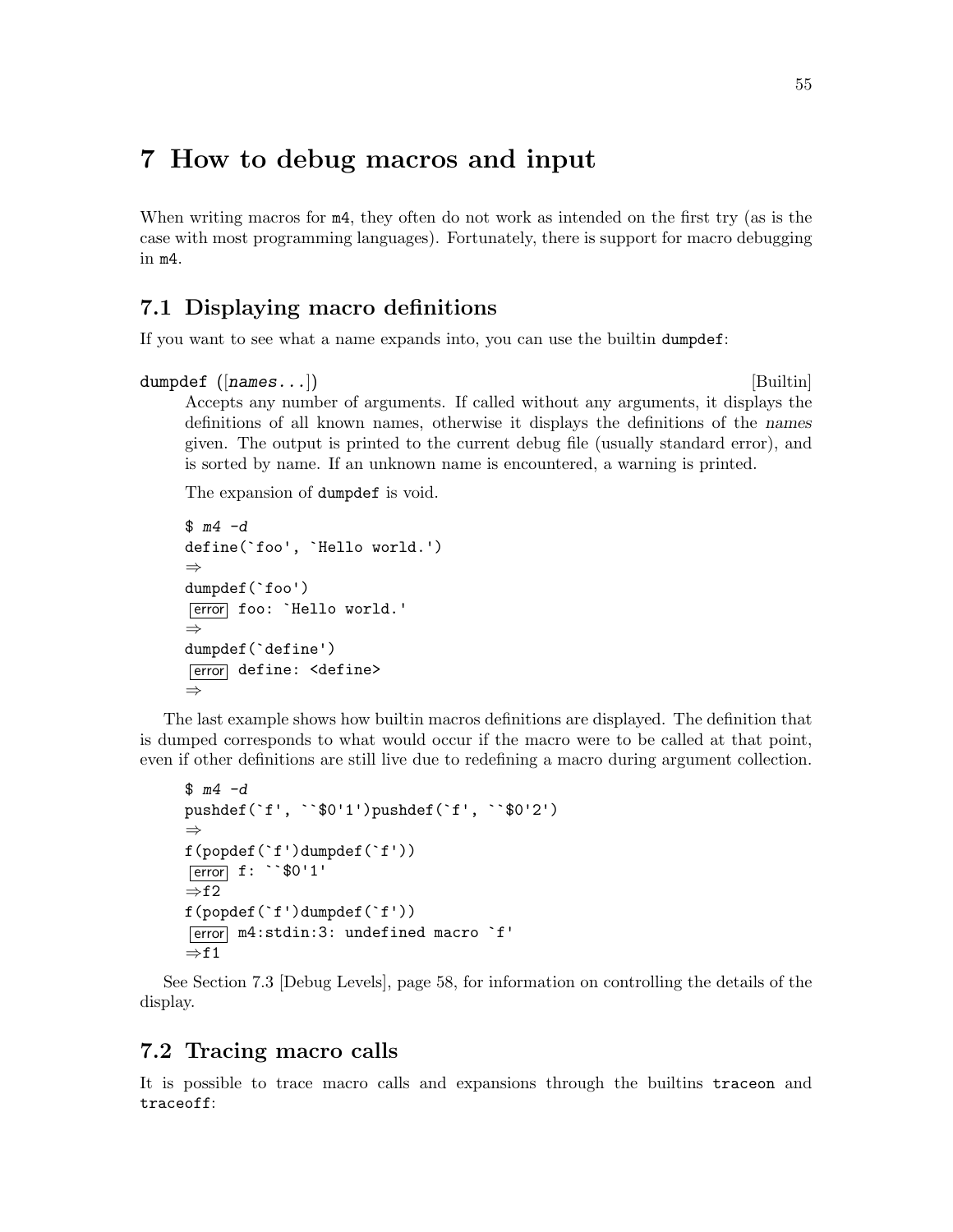| $\mathtt{traceon}\ \left(\left[\textit{names} \dots\right]\right)$               | [Builtin] |
|----------------------------------------------------------------------------------|-----------|
| $\mathtt{traceoff}\ \left(\left\lceil \mathtt{names} \dots \right\rceil \right)$ | [Builtin] |
| When called without any arguments, traceon and traceoff will turn tracing on and |           |
| off, respectively, for all currently defined macros.                             |           |

When called with arguments, only the macros listed in names are affected, whether or not they are currently defined.

The expansion of traceon and traceoff is void.

Whenever a traced macro is called and the arguments have been collected, the call is displayed. If the expansion of the macro call is not void, the expansion can be displayed after the call. The output is printed to the current debug file (defaulting to standard error, see [Section 7.4 \[Debug Output\], page 60](#page-65-0)).

```
$ m4 -ddefine(`foo', `Hello World.')
⇒
define(`echo', `$@')
⇒
traceon(`foo', `echo')
⇒
foo
error m4trace: -1- foo -> `Hello World.'
⇒Hello World.
echo(`gnus', `and gnats')
\overline{[error]} m4trace: -1- echo(`gnus', `and gnats') -> ``gnus', `and gnats''
⇒gnus,and gnats
```
The number between dashes is the depth of the expansion. It is one most of the time, signifying an expansion at the outermost level, but it increases when macro arguments contain unquoted macro calls. The maximum number that will appear between dashes is controlled by the option --nesting-limit (or -L, see [Section 2.3 \[Invoking m4\], page 10\)](#page-15-0). Additionally, the option  $-$ -trace (or  $-t$ ) can be used to invoke traceon(name) before parsing input.

```
$ m4 - L_3 - t_1ifelse
ifelse(`one level')
error m4trace: -1- ifelse
⇒
ifelse(ifelse(ifelse(`three levels')))
error m4trace: -3- ifelse
\boxed{\text{error}} m4trace: -2- ifelse
error m4trace: -1- ifelse
⇒
ifelse(ifelse(ifelse(ifelse(`four levels'))))
error m4:stdin:3: recursion limit of 3 exceeded, use -L<N> to change it
```
Tracing by name is an attribute that is preserved whether the macro is defined or not. This allows the selection of macros to trace before those macros are defined.

```
$ m4 -dtraceoff(`foo')
```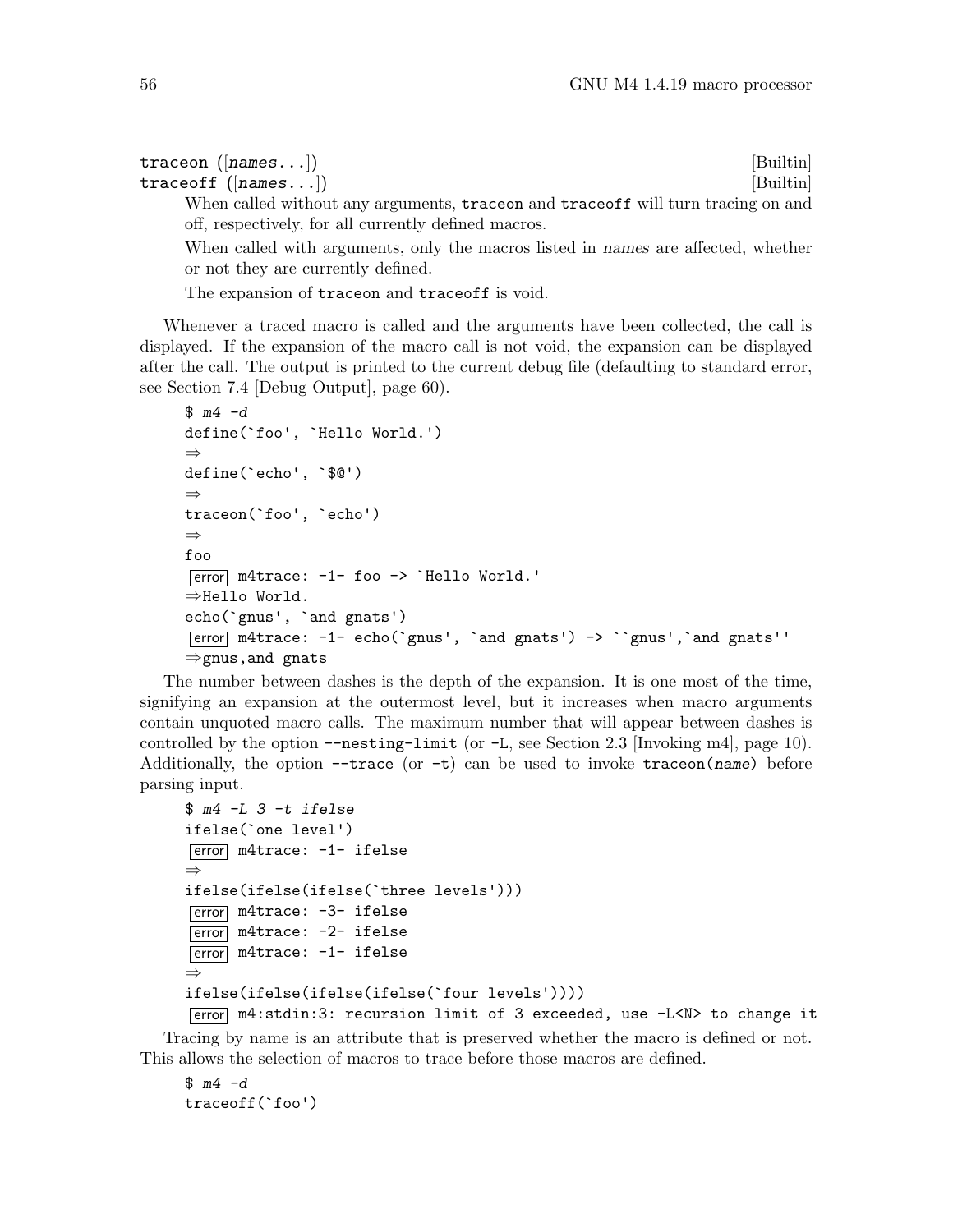```
⇒
traceon(`foo')
⇒
foo
⇒foo
defn(`foo')
⇒
define(`foo', `bar')
⇒
foo
\boxed{\text{error}} m4trace: -1- foo -> `bar'
⇒bar
undefine(`foo')
⇒
ifdef(`foo', `yes', `no')
⇒no
indir(`foo')
[error] m4:stdin:9: undefined macro `foo'
⇒
define(`foo', `blah')
⇒
foo
error m4trace: -1- foo -> `blah'
⇒blah
traceoff
⇒
foo
⇒blah
```
Tracing even works on builtins. However, defn (see [Section 5.5 \[Defn\], page 31](#page-36-0)) does not transfer tracing status.

```
$ m4 -dtraceon(`traceon')
⇒
traceon(`traceoff')
error m4trace: -1- traceon(`traceoff')
⇒
traceoff(`traceoff')
error m4trace: -1- traceoff(`traceoff')
⇒
traceoff(`traceon')
⇒
traceon(`eval', `m4_divnum')
⇒
define(`m4_eval', defn(`eval'))
⇒
define(`m4_divnum', defn(`divnum'))
```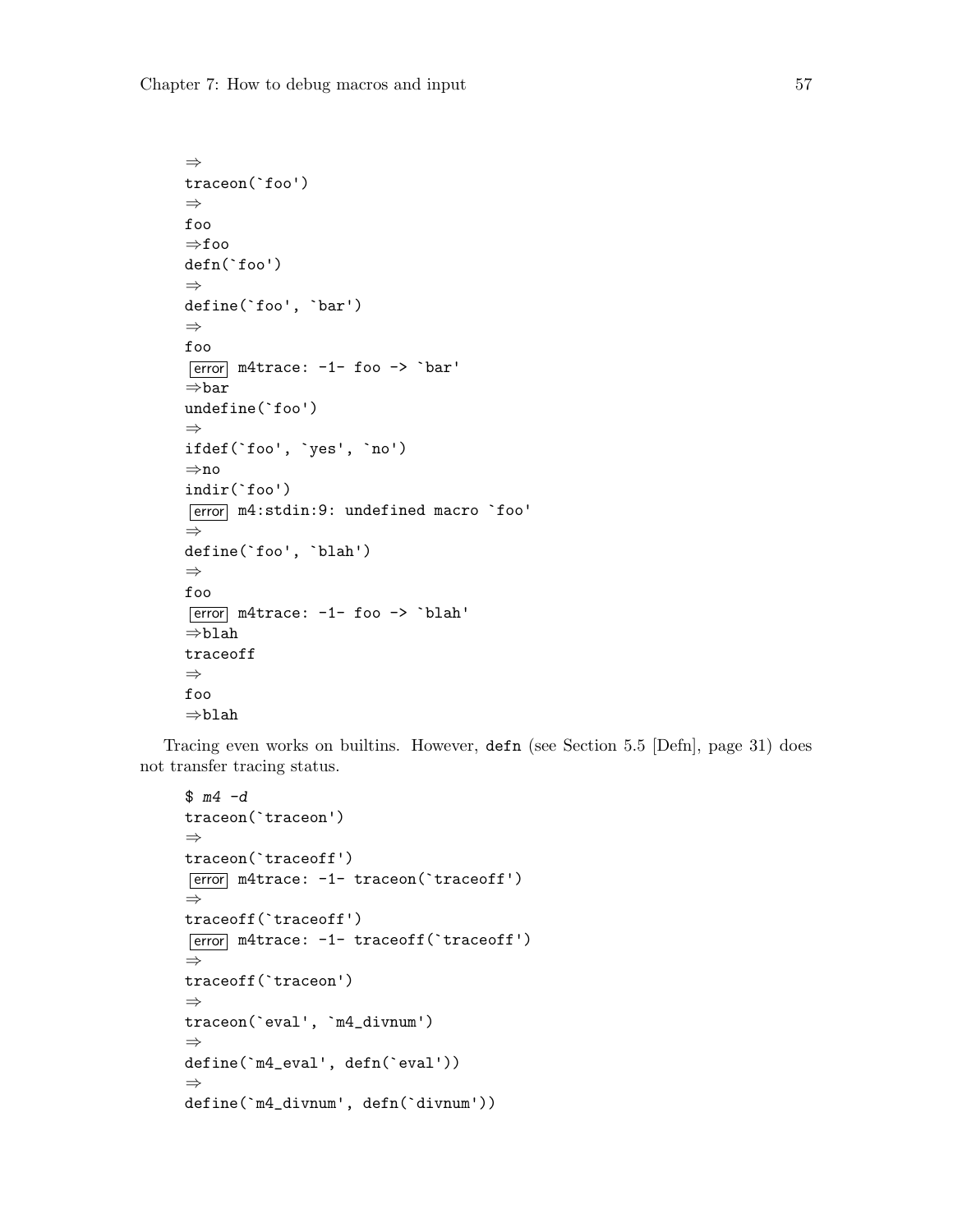```
⇒
eval(divnum)
\overline{\text{error}} m4trace: -1- eval('0') -> '0'
⇒0
m4_eval(m4_divnum)
\overline{\text{error}} m4trace: -2- m4_divnum -> `0'
⇒0
```
See [Section 7.3 \[Debug Levels\], page 58,](#page-63-0) for information on controlling the details of the display. The format of the trace output is not specified by POSIX, and varies between implementations of m4.

# <span id="page-63-0"></span>7.3 Controlling debugging output

The  $-d$  option to  $m4$  (or  $-d$ ebug, see [Section 2.5 \[Invoking m4\], page 11\)](#page-16-0) controls the amount of details presented in three categories of output. Trace output is requested by traceon (see [Section 7.2 \[Trace\], page 55](#page-60-0)), and each line is prefixed by 'm4trace:' in relation to a macro invocation. Debug output tracks useful events not associated with a macro invocation, and each line is prefixed by 'm4debug:'. Finally, dumpdef (see [Section 7.1 \[Dumpdef\], page 55\)](#page-60-1) output is affected, with no prefix added to the output lines.

The flags following the option can be one or more of the following:

- a In trace output, show the actual arguments that were collected before invoking the macro. This applies to all macro calls if the 't' flag is used, otherwise only the macros covered by calls of traceon. Arguments are subject to length truncation specified by the command line option --arglength (or -l).
- c In trace output, show several trace lines for each macro call. A line is shown when the macro is seen, but before the arguments are collected; a second line when the arguments have been collected and a third line after the call has completed.
- e In trace output, show the expansion of each macro call, if it is not void. This applies to all macro calls if the 't' flag is used, otherwise only the macros covered by calls of traceon. The expansion is subject to length truncation specified by the command line option  $\neg$ -arglength (or  $\neg$ ).
- f In debug and trace output, include the name of the current input file in the output line.
- i In debug output, print a message each time the current input file is changed.
- l In debug and trace output, include the current input line number in the output line.
- p In debug output, print a message when a named file is found through the path search mechanism (see [Section 9.2 \[Search Path\], page 74](#page-79-0)), giving the actual file name used.
- q In trace and dumpdef output, quote actual arguments and macro expansions in the display with the current quotes. This is useful in connection with the 'a' and 'e' flags above.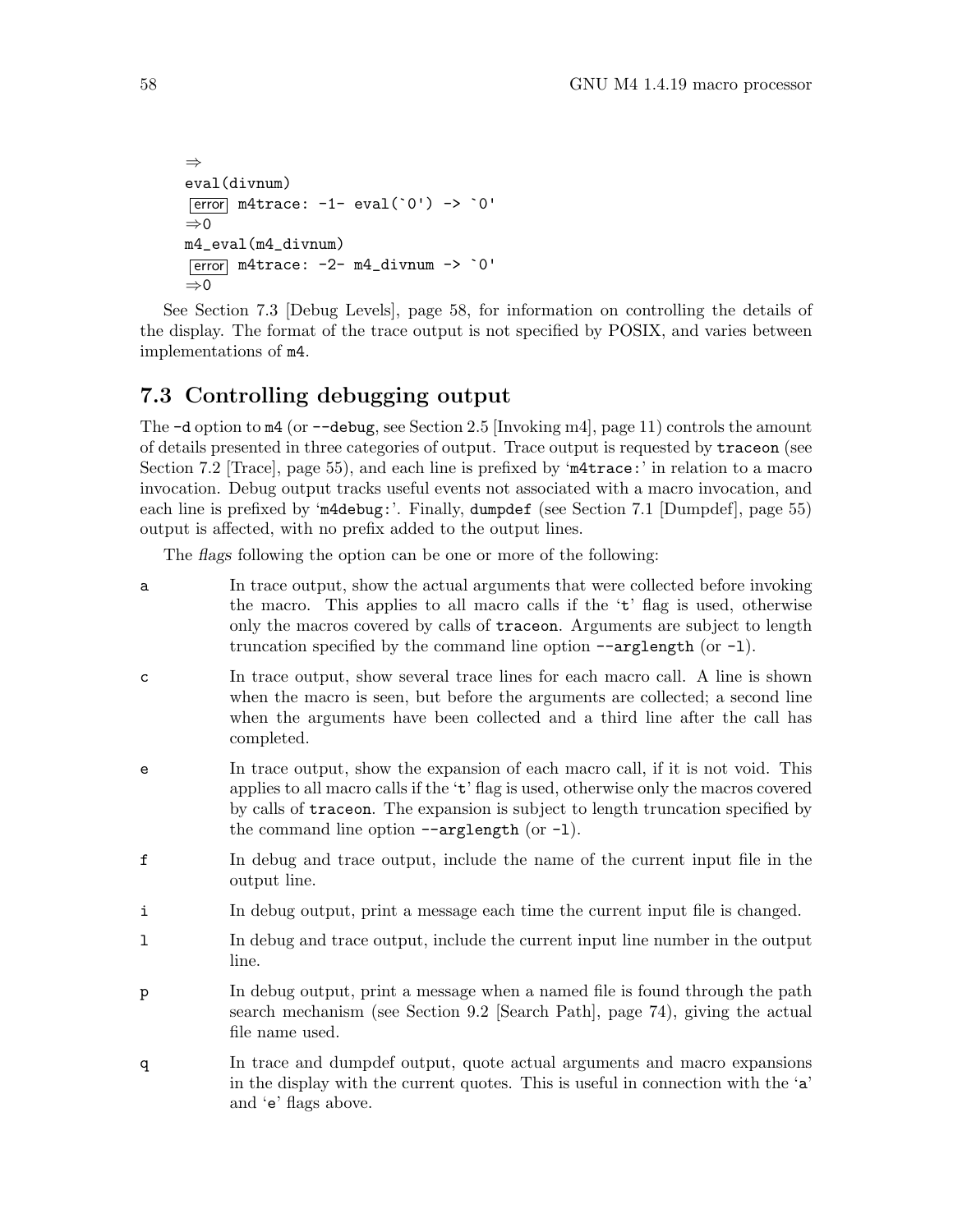- t In trace output, trace all macro calls made in this invocation of m4, regardless of the settings of traceon.
- x In trace output, add a unique 'macro call id' to each line of the trace output. This is useful in connection with the 'c' flag above.

V A shorthand for all of the above flags.

If no flags are specified with the -d option, the default is 'aeq'. The examples throughout this manual assume the default flags.

There is a builtin macro debugmode, which allows on-the-fly control of the debugging output format:

### debugmode ([*flags*]) [Builtin]

The argument flags should be a subset of the letters listed above. As special cases, if the argument starts with a '+', the flags are added to the current debug flags, and if it starts with a  $\prime$ -', they are removed. If no argument is present, all debugging flags are cleared (as if no -d was given), and with an empty argument the flags are reset to the default of 'aeq'.

The expansion of debugmode is void.

```
$ m4
define(`foo', `FOO')
⇒
traceon(`foo')
⇒
debugmode()
⇒
foo
\overline{\text{error}} m4trace: -1- foo \rightarrow `F00'
⇒FOO
debugmode
⇒
foo
\sqrt{\text{error}} m4trace: -1- foo
\RightarrowFOO
debugmode(`+l')
⇒
foo
\overline{\text{error}} m4trace: 8: -1- foo
\RightarrowFOO
```
The following example demonstrates the behavior of length truncation, when specified on the command line. Note that each argument and the final result are individually truncated. Also, the special tokens for builtin functions are not truncated.

```
$ m4 -d -1 6define(`echo', `$@')debugmode(`+t')
⇒
echo(`1', `long string')
\boxed{\text{error}} m4trace: -1- echo(`1', `long s...') -> ``1',`1...'
```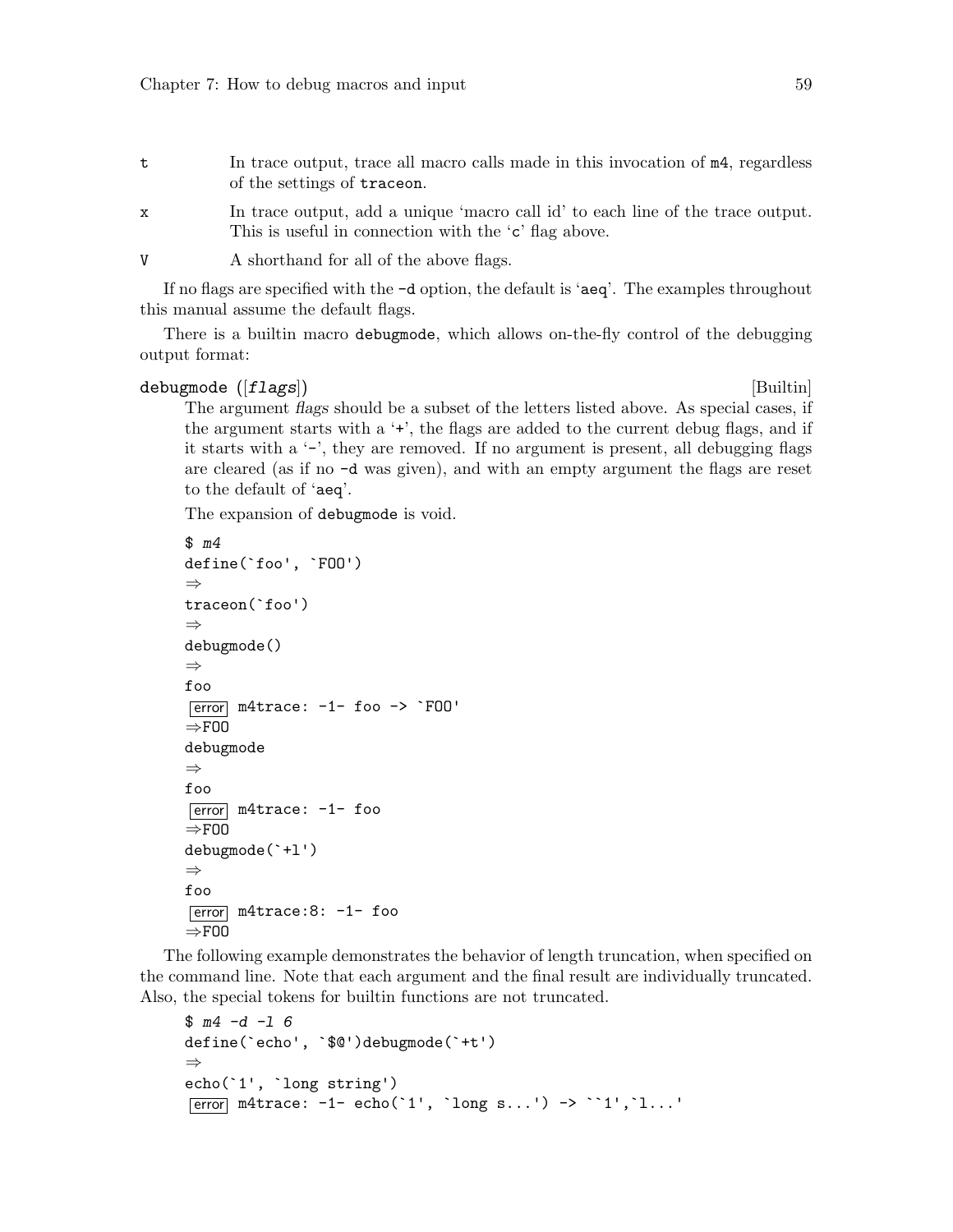```
⇒1,long string
indir(`echo', defn(`changequote'))
\overline{\text{error}} m4trace: -2- defn('change...')
error m4trace: -1- indir(`echo', <changequote>) -> ``''
⇒
```
This example shows the effects of the debug flags that are not related to macro tracing.

```
$ m4 -dip -I examples
error m4debug: input read from stdin
include(`foo')dnl
error m4debug: path search for `foo' found `examples/foo'
error m4debug: input read from examples/foo
⇒bar
error m4debug: input reverted to stdin, line 1
^D
[error] m4debug: input exhausted
```
### <span id="page-65-0"></span>7.4 Saving debugging output

Debug and tracing output can be redirected to files using either the --debugfile option to  $m4$  (see [Section 2.5 \[Invoking m4\], page 11](#page-16-0)), or with the builtin macro debugfile:

```
\text{debugfile} ([file]) [Builtin]
```
Sends all further debug and trace output to file, opened in append mode. If file is the empty string, debug and trace output are discarded. If debugfile is called without any arguments, debug and trace output are sent to standard error. This does not affect warnings, error messages, or errprint output, which are always sent to standard error. If file cannot be opened, the current debug file is unchanged, and an error is issued.

The expansion of debugfile is void.

```
$ m4 -dtraceon(`divnum')
⇒
divnum(`extra')
error m4:stdin:2: Warning: excess arguments to builtin `divnum' ignored
\boxed{\text{error}} m4trace: -1- divnum('extra') -> '0'
⇒0
debugfile()
⇒
divnum(`extra')
error m4:stdin:4: Warning: excess arguments to builtin `divnum' ignored
\Rightarrow 0
debugfile
⇒
divnum
\boxed{\text{error}} m4trace: -1- divnum -> \degree0'
⇒0
```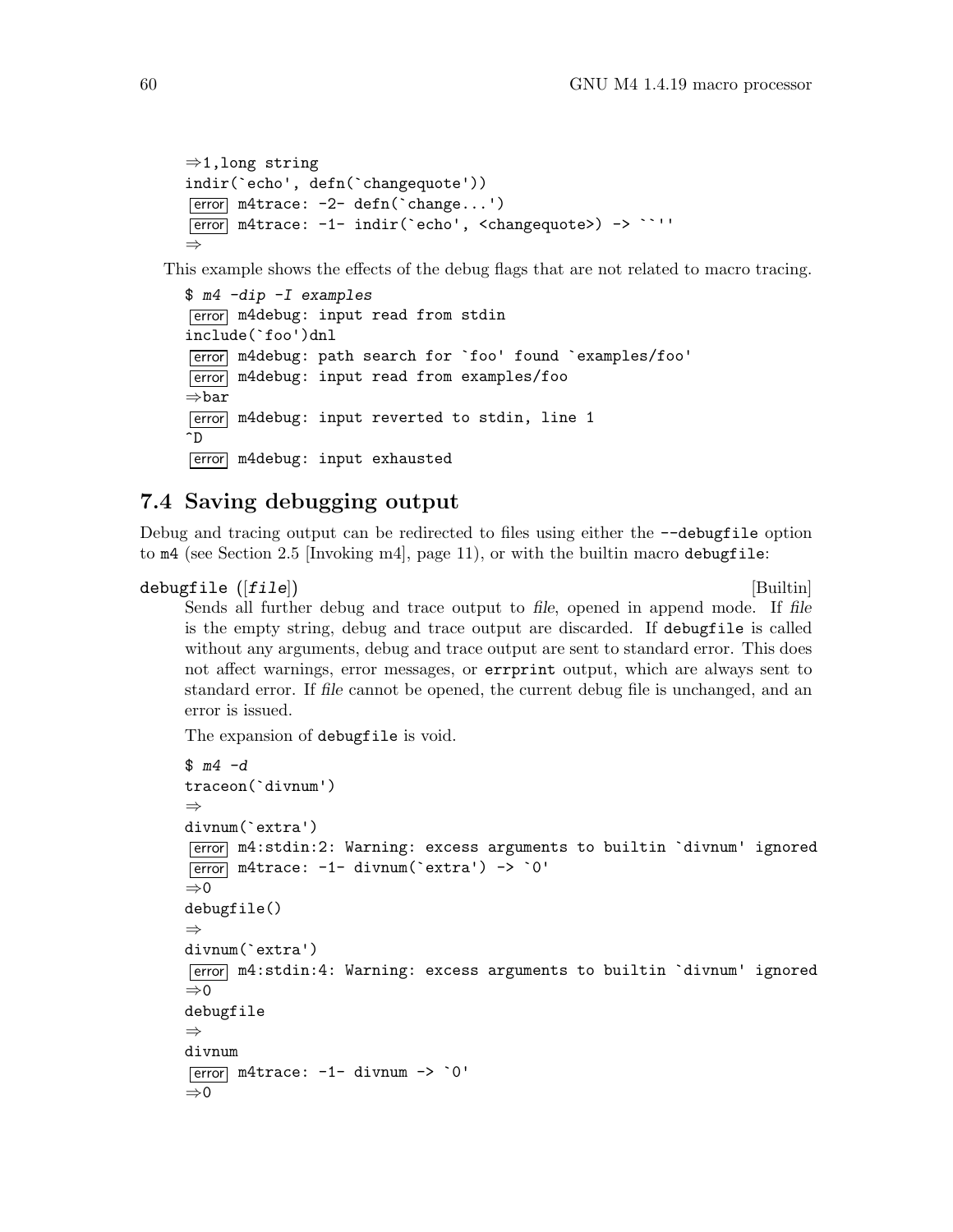# 8 Input control

This chapter describes various builtin macros for controlling the input to m4.

### 8.1 Deleting whitespace in input

The builtin dnl stands for "Discard to Next Line":

dnl [Builtin]

All characters, up to and including the next newline, are discarded without performing any macro expansion. A warning is issued if the end of the file is encountered without a newline.

The expansion of dnl is void.

It is often used in connection with define, to remove the newline that follows the call to define. Thus

```
define(`foo', `Macro `foo'.')dnl A very simple macro, indeed.
foo
⇒Macro foo.
```
The input up to and including the next newline is discarded, as opposed to the way comments are treated (see [Section 3.3 \[Comments\], page 15](#page-20-0)).

Usually, dnl is immediately followed by an end of line or some other whitespace. GNU m4 will produce a warning diagnostic if dnl is followed by an open parenthesis. In this case, dnl will collect and process all arguments, looking for a matching close parenthesis. All predictable side effects resulting from this collection will take place. dnl will return no output. The input following the matching close parenthesis up to and including the next newline, on whatever line containing it, will still be discarded.

```
dnl(`args are ignored, but side effects occur',
define(`foo', `like this')) while this text is ignored: undefine(`foo')
error m4:stdin:1: Warning: excess arguments to builtin `dnl' ignored
See how `foo' was defined, foo?
⇒See how foo was defined, like this?
```
If the end of file is encountered without a newline character, a warning is issued and dnl stops consuming input.

```
m4wrap(`m4wrap(`2 hi
')0 hi dnl 1 hi')
⇒
define(`hi', `HI')
⇒
\hat{D}error m4:stdin:1: Warning: end of file treated as newline
⇒0 HI 2 HI
```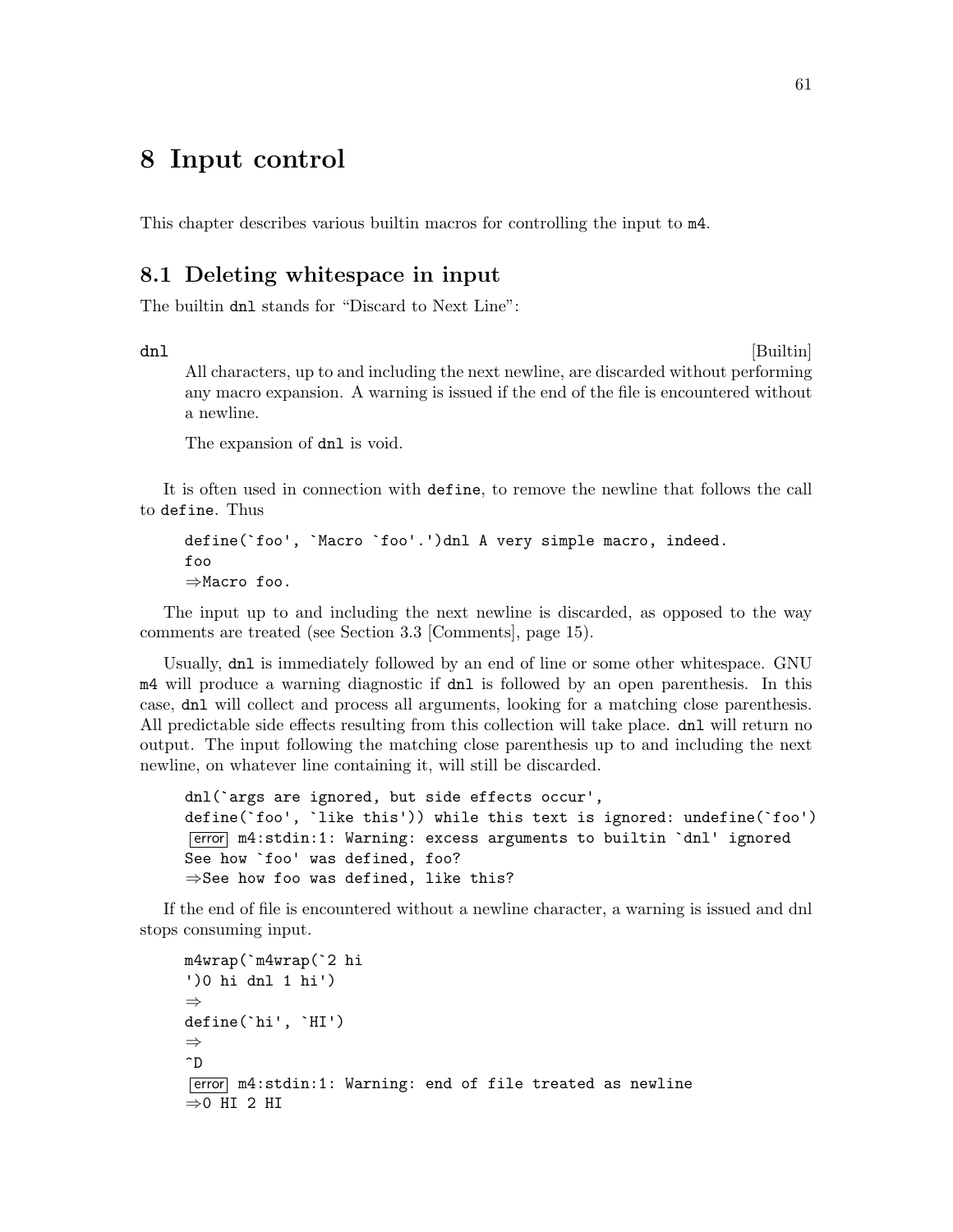# 8.2 Changing the quote characters

The default quote delimiters can be changed with the builtin changequote:

```
changequote ([start = ''] , [end = '']) [Builtin]
```
This sets start as the new begin-quote delimiter and end as the new end-quote delimiter. If both arguments are missing, the default quotes ( $\degree$  and  $\degree$ ) are used. If start is void, then quoting is disabled. Otherwise, if end is missing or void, the default end-quote delimiter (') is used. The quote delimiters can be of any length.

The expansion of changequote is void.

```
changequote(`[', `]')
⇒
define([foo], [Macro [foo].])
⇒
foo
⇒Macro foo.
```
The quotation strings can safely contain non-ascii characters.

```
define(`a', `b')
⇒
«a»
⇒«b»
changequote(`«', `»')
⇒
«a»
⇒a
```
If no single character is appropriate, start and end can be of any length. Other implementations cap the delimiter length to five characters, but GNU has no inherent limit.

```
changequote(`[[[', `]]]')
⇒
define([[[foo]]], [[[Macro [[[[[foo]]]]].]]])
⇒
foo
⇒Macro [[foo]].
```
Calling changequote with start as the empty string will effectively disable the quoting mechanism, leaving no way to quote text. However, using an empty string is not portable, as some other implementations of m4 revert to the default quoting, while others preserve the prior non-empty delimiter. If start is not empty, then an empty end will use the default endquote delimiter of ''', as otherwise, it would be impossible to end a quoted string. Again, this is not portable, as some other m4 implementations reuse start as the end-quote delimiter, while others preserve the previous non-empty value. Omitting both arguments restores the default begin-quote and end-quote delimiters; fortunately this behavior is portable to all implementations of m4.

```
define(`foo', `Macro `FOO'.')
⇒
changequote(`', `')
⇒
```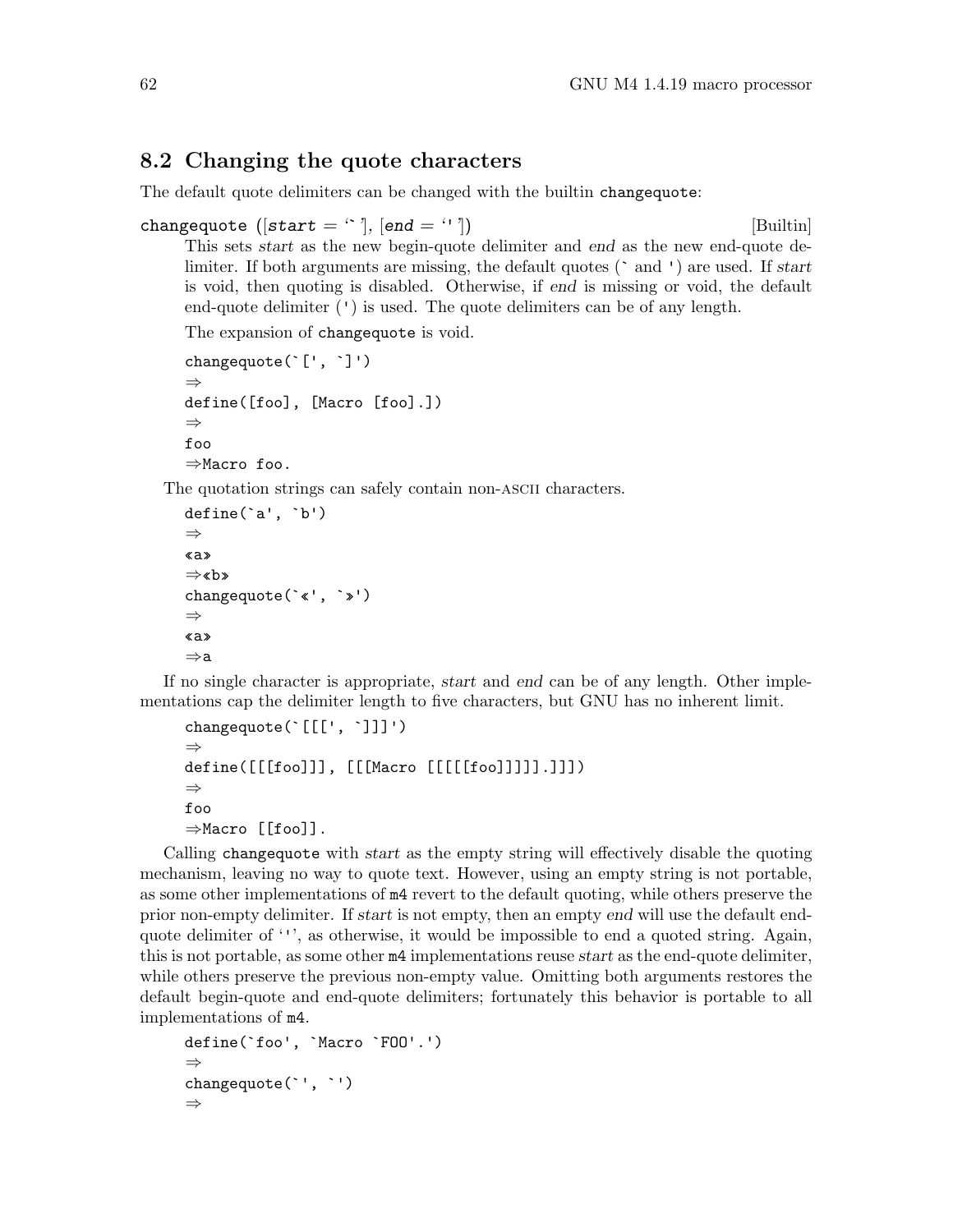```
foo
⇒Macro `FOO'.
`foo'
⇒`Macro `FOO'.'
changequote(`,)
⇒
foo
⇒Macro FOO.
```
There is no way in m4 to quote a string containing an unmatched begin-quote, except using changequote to change the current quotes.

If the quotes should be changed from, say, '[' to '[[', temporary quote characters have to be defined. To achieve this, two calls of changequote must be made, one for the temporary quotes and one for the new quotes.

Macros are recognized in preference to the begin-quote string, so if a prefix of start can be recognized as part of a potential macro name, the quoting mechanism is effectively disabled. Unless you use changeword (see [Section 8.4 \[Changeword\], page 68](#page-73-0)), this means that start should not begin with a letter, digit, or '\_' (underscore). However, even though quoted strings are not recognized, the quote characters can still be discerned in macro expansion and in trace output.

```
define(`echo', `$@')
⇒
define(`hi', `HI')
⇒
changequote(`q', `Q')
⇒
q hi Q hi
⇒q HI Q HI
echo(hi)
⇒qHIQ
changequote
⇒
changequote(`-', `EOF')
⇒
- hi EOF hi
⇒ hi HI
changequote
⇒
changequote(`1', `2')
⇒
hi1hi2
⇒hi1hi2
hi 1hi2
⇒HI hi
```
Quotes are recognized in preference to argument collection. In particular, if start is a single '(', then argument collection is effectively disabled. For portability with other implementations, it is a good idea to avoid  $(0, 1)$ , and  $(0, 1)$  as the first character in start.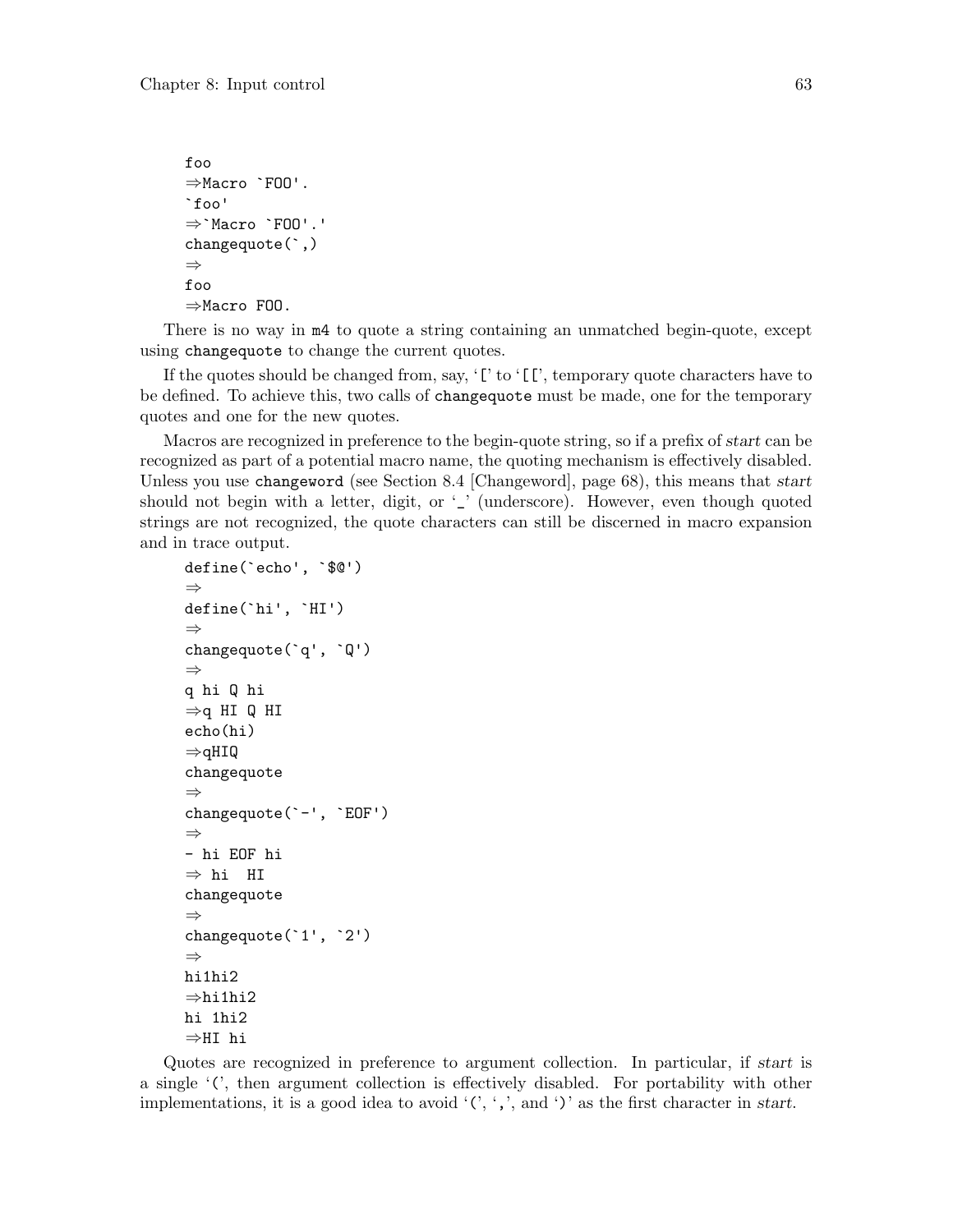```
define(`echo', `$#:$@:')
⇒
define(`hi', `HI')
⇒
changequote(`(',`)')
⇒
echo(hi)
⇒0::hi
changequote
⇒
changequote(`((', `))')
⇒
echo(hi)
\Rightarrow 1:HI:
echo((hi))
⇒0::hi
changequote
⇒
changequote(`,', `)')
⇒
echo(hi,hi)bye)
⇒1:HIhibye:
```
However, if you are not worried about portability, using  $'($  and  $')'$  as quoting characters has an interesting property—you can use it to compute a quoted string containing the expansion of any quoted text, as long as the expansion results in both balanced quotes and balanced parentheses. The trick is realizing expand uses '\$1' unquoted, to trigger its expansion using the normal quoting characters, but uses extra parentheses to group unquoted commas that occur in the expansion without consuming whitespace following those commas. Then \_expand uses changequote to convert the extra parentheses back into quoting characters. Note that it takes two more changequote invocations to restore the original quotes. Contrast the behavior on whitespace when using '\$\*', via quote, to attempt the same task.

```
changequote(`[', `]')dnl
define([a], [1, (b)])dnl
define([b], [2])dnl
define([quote], [[$*]])dnl
define([expand], [_$0(($1))])dnl
define([_expand],
  [changequote([(], [)])$1changequote''changequote('[', ']')])dnl
expand([a, a, [a, a], [[a, a]]])
\Rightarrow1, (2), 1, (2), a, a, [a, a]
quote(a, a, [a, a], [[a, a]])
\Rightarrow1, (2),1, (2),a, a, [a, a]
```
If end is a prefix of start, the end-quote will be recognized in preference to a nested begin-quote. In particular, changing the quotes to have the same string for *start* and end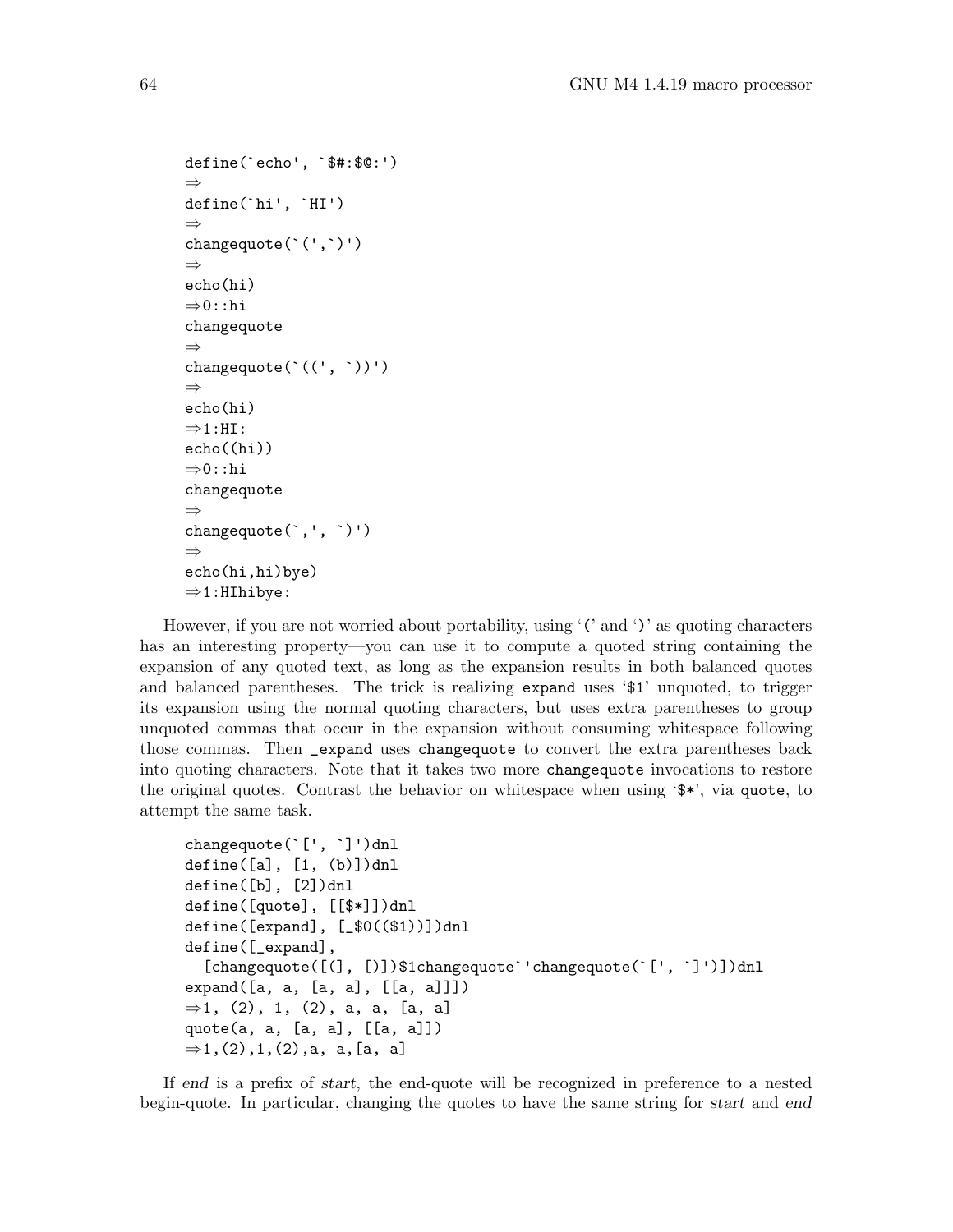disables nesting of quotes. When quote nesting is disabled, it is impossible to double-quote strings across macro expansions, so using the same string is not done very often.

```
define(`hi', `HI')
⇒
changequote(`""', `"')
⇒
""hi"""hi"
⇒hihi
""hi" ""hi"
⇒hi hi
""hi"" "hi"
⇒hi" "HI"
changequote
⇒
`hi`hi'hi'
⇒hi`hi'hi
changequote(`"', `"')
⇒
"hi"hi"hi"
⇒hiHIhi
```
It is an error if the end of file occurs within a quoted string.

```
`hello world'
⇒hello world
`dangling quote
\hat{D}error m4:stdin:2: ERROR: end of file in string
ifelse(`dangling quote
^D
[error] m4:stdin:1: ERROR: end of file in string
```
# 8.3 Changing the comment delimiters

The default comment delimiters can be changed with the builtin macro changecom:

```
changecom ([start], [end = 'NL']) [Builtin]
```
This sets start as the new begin-comment delimiter and end as the new end-comment delimiter. If both arguments are missing, or start is void, then comments are disabled. Otherwise, if end is missing or void, the default end-comment delimiter of newline is used. The comment delimiters can be of any length.

The expansion of changecom is void.

```
define(`comment', `COMMENT')
⇒
# A normal comment
⇒# A normal comment
changecom(\checkmark^*/\checkmark^*,\checkmark^*)⇒
```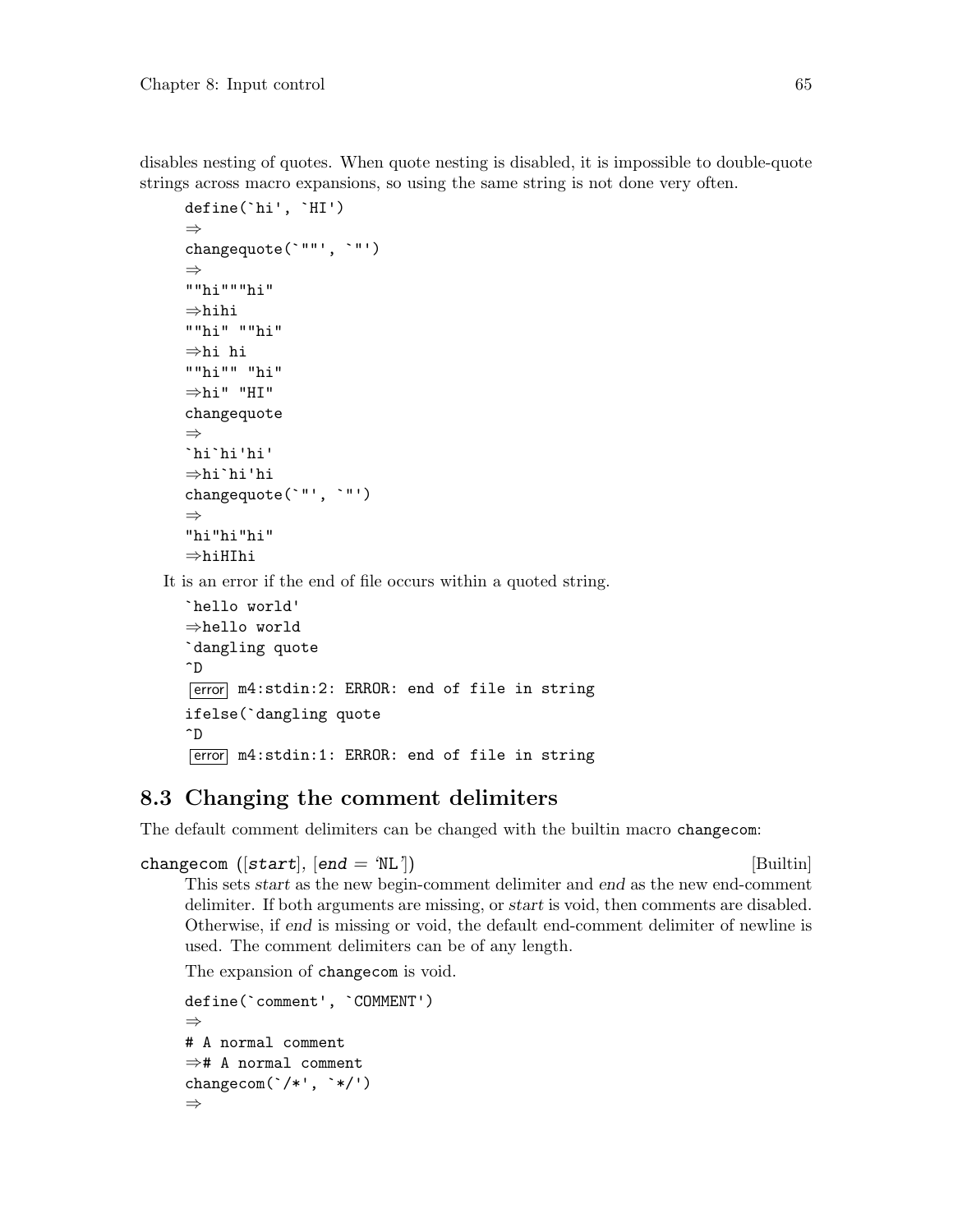```
# Not a comment anymore
⇒# Not a COMMENT anymore
But: /* this is a comment now */ while this is not a comment
⇒But: /* this is a comment now */ while this is not a COMMENT
```
Note how comments are copied to the output, much as if they were quoted strings. If you want the text inside a comment expanded, quote the begin-comment delimiter.

Calling changecom without any arguments, or with start as the empty string, will effectively disable the commenting mechanism. To restore the original comment start of '#', you must explicitly ask for it. If start is not empty, then an empty end will use the default end-comment delimiter of newline, as otherwise, it would be impossible to end a comment. However, this is not portable, as some other m4 implementations preserve the previous non-empty delimiters instead.

```
define(`comment', `COMMENT')
⇒
changecom
⇒
# Not a comment anymore
⇒# Not a COMMENT anymore
changecom(`#', `')
⇒
# comment again
⇒# comment again
```
The comment strings can safely contain non-ascii characters.

```
define(`a', `b')
⇒
«a»
⇒«b»
changecom(`«', `»')
⇒
«a»
⇒«a»
```
If no single character is appropriate, start and end can be of any length. Other implementations cap the delimiter length to five characters, but GNU has no inherent limit.

Comments are recognized in preference to macros. However, this is not compatible with other implementations, where macros and even quoting takes precedence over comments, so it may change in a future release. For portability, this means that start should not begin with a letter, digit, or '\_' (underscore), and that neither the start-quote nor the start-comment string should be a prefix of the other.

```
define(`hi', `HI')
⇒
define(`hi1hi2', `hello')
⇒
changecom(`q', `Q')
⇒
q hi Q hi
```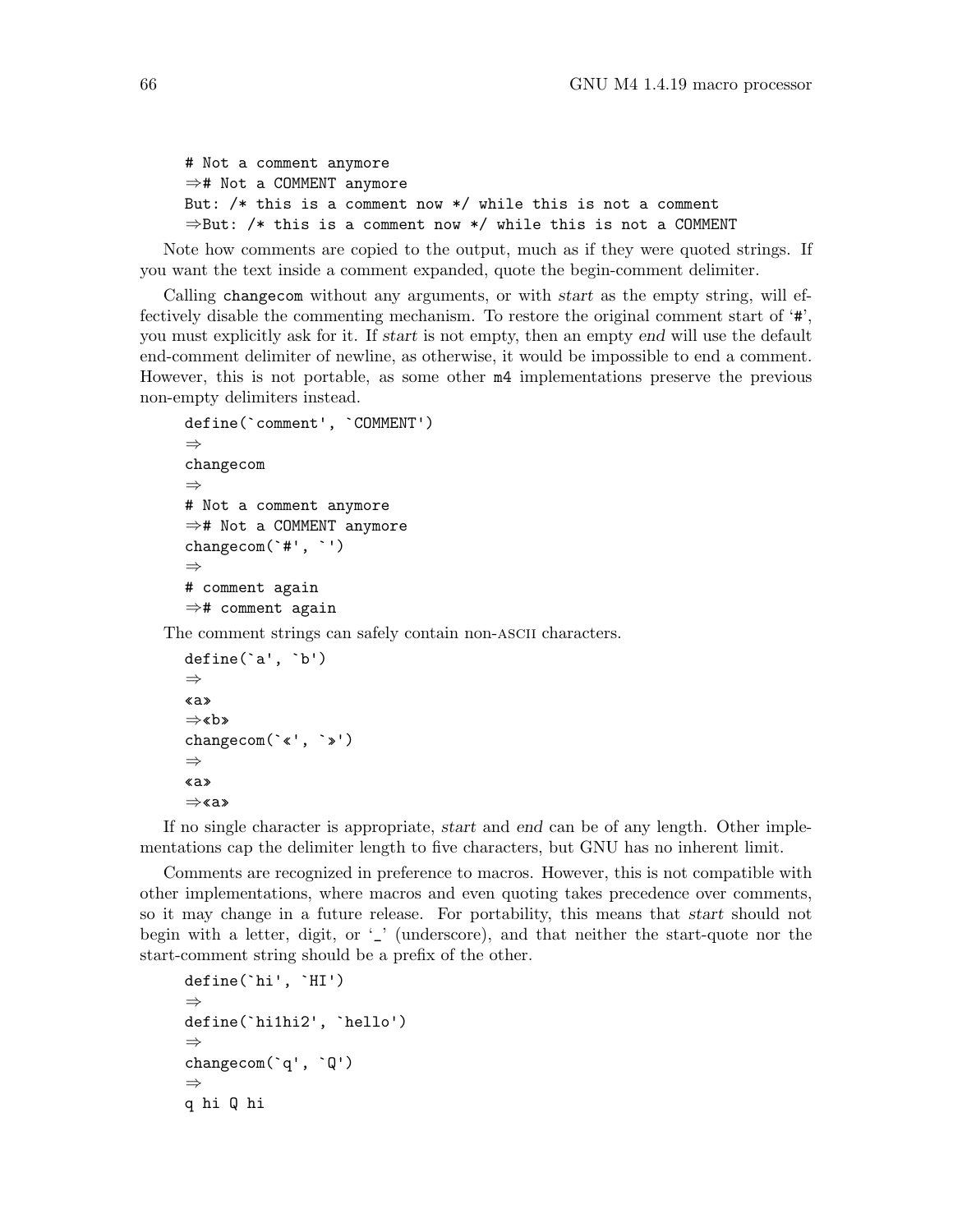```
⇒q hi Q HI
changecom(1', 2')⇒
hi1hi2
⇒hello
hi 1hi2
\RightarrowHI 1hi2
```
Comments are recognized in preference to argument collection. In particular, if start is a single '(', then argument collection is effectively disabled. For portability with other implementations, it is a good idea to avoid  $(0, 0, 0)$  as the first character in start.

```
define(`echo', `$#:$*:$@:')
⇒
define(`hi', `HI')
⇒
changecom(`(',`)')
⇒
echo(hi)
\Rightarrow0:::(hi)
changecom
⇒
changecom(\lq(\lq, \lq))')⇒
echo(hi)
\Rightarrow1:HI:HI:
echo((hi))
⇒0:::((hi))
changecom(`,', `)')
⇒
echo(hi,hi)bye)
⇒1:HI,hi)bye:HI,hi)bye:
changecom
⇒
echo(hi,`,`'hi',hi)
\Rightarrow3:HI,,HI,HI:HI,,`'hi,HI:
echo(hi,`,`'hi',hi`'changecom(`,,', `hi'))
\Rightarrow3:HI,,`'hi,HI:HI,,`'hi,HI:
```
It is an error if the end of file occurs within a comment.

```
changecom('/*', '*/')⇒
/*dangling comment
\hat{D}error m4:stdin:2: ERROR: end of file in comment
```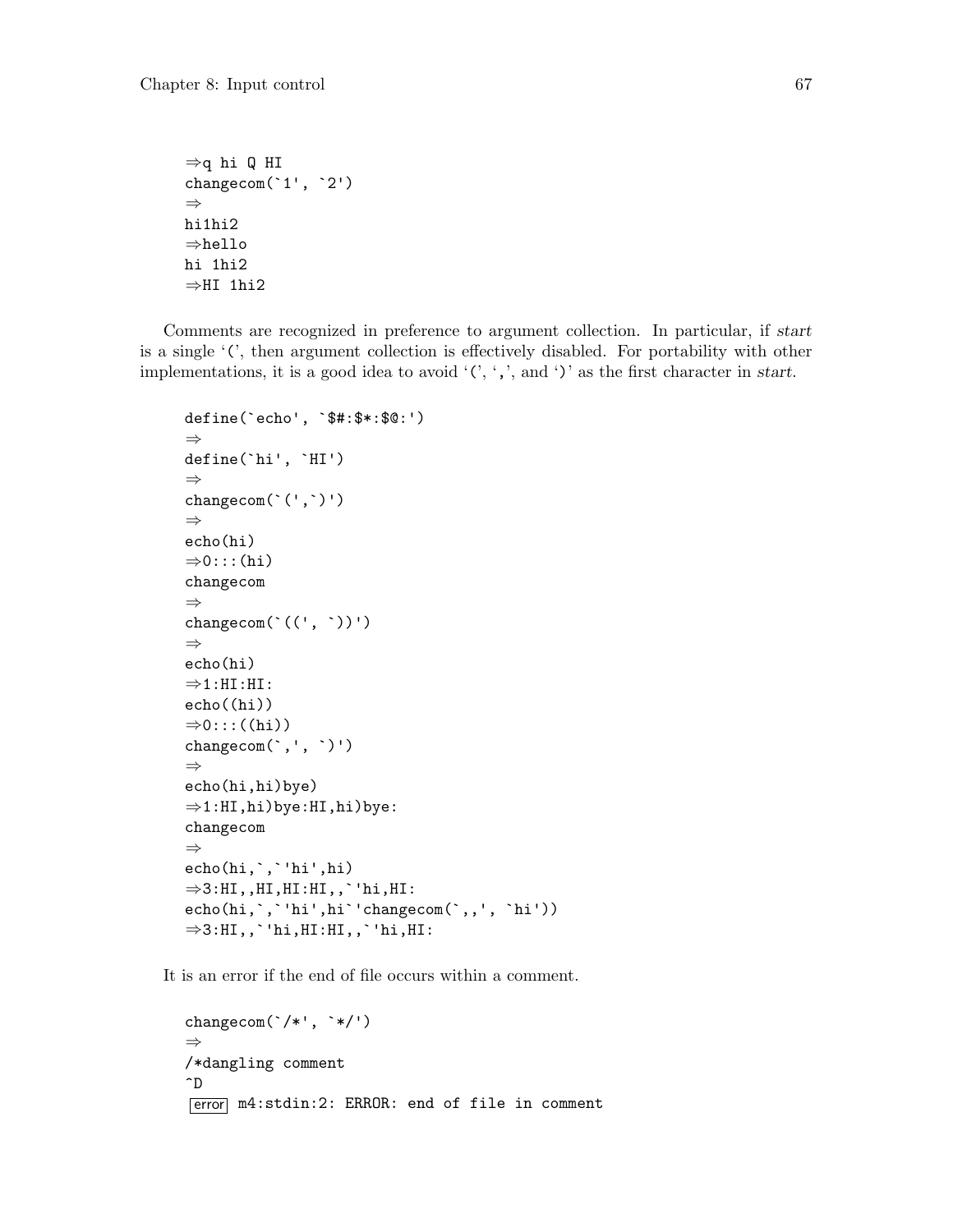#### 8.4 Changing the lexical structure of words

The macro changeword and all associated functionality is experimental. It is only available if the --enable-changeword option was given to configure, at GNU m4 installation time. The functionality will go away in the future, to be replaced by other new features that are more efficient at providing the same capabilities. Do not rely on it. Please direct your comments about it the same way you would do for bugs.

A file being processed by m4 is split into quoted strings, words (potential macro names) and simple tokens (any other single character). Initially a word is defined by the following regular expression:

```
[-a-zA-Z][-a-zA-Z0-9]*
```
Using changeword, you can change this regular expression:

#### changeword (regex) and the changeword of the changeword of the change of the change of the change of the change of the change of the change of the change of the change of the change of the change of the change of the chang

Changes the regular expression for recognizing macro names to be regex. If regex is empty, use ' $[-a-zA-Z]$   $[-a-zA-Z0-9]*$ '. regex must obey the constraint that every prefix of the desired final pattern is also accepted by the regular expression. If regex contains grouping parentheses, the macro invoked is the portion that matched the first group, rather than the entire matching string.

The expansion of changeword is void. The macro changeword is recognized only with parameters.

Relaxing the lexical rules of m4 might be useful (for example) if you wanted to apply translations to a file of numbers:

```
ifdef(`changeword', `', `errprint(` skipping: no changeword support
')m4exit(`77')')dnl
changeword(`[_a-zA-Z0-9]+')
⇒
define(`1', `0')1
\Rightarrow 0
```
Tightening the lexical rules is less useful, because it will generally make some of the builtins unavailable. You could use it to prevent accidental call of builtins, for example:

```
ifdef(`changeword', `', `errprint(` skipping: no changeword support
')m4exit(`77')')dnl
```

```
define(`_indir', defn(`indir'))
⇒
changeword(\lfloor_[_a-zA-Z0-9]*')
⇒
esyscmd(`foo')
⇒esyscmd(foo)
_indir(`esyscmd', `echo hi')
⇒hi
⇒
```
Because m4 constructs its words a character at a time, there is a restriction on the regular expressions that may be passed to changeword. This is that if your regular expression accepts 'foo', it must also accept 'f' and 'fo'.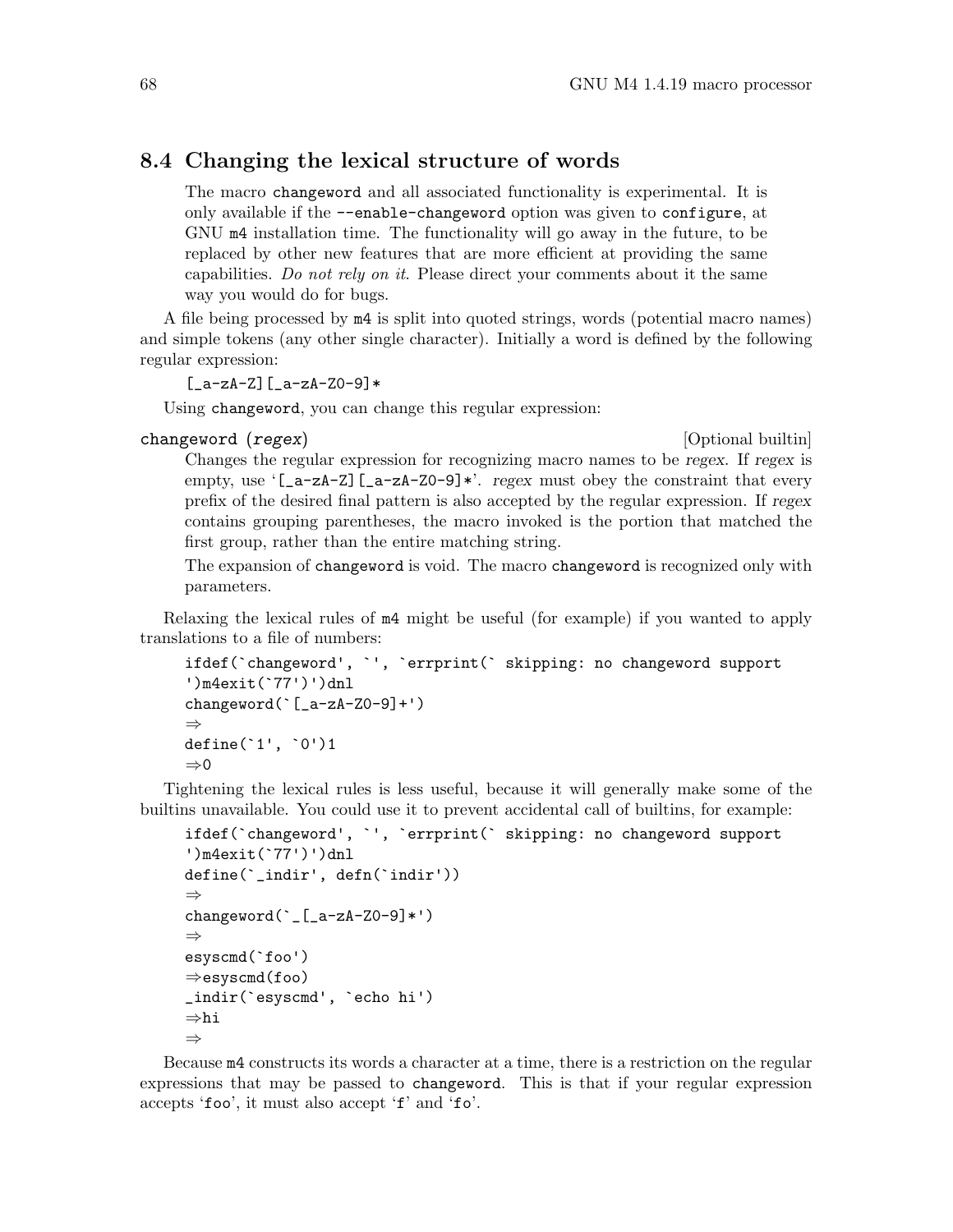```
ifdef(`changeword', `', `errprint(` skipping: no changeword support
')m4exit(`77')')dnl
define(`foo
', `bar
')
⇒
dnl This example wants to recognize changeword, dnl, and `foo\n'.
dnl First, we check that our regexp will match.
regexp(`changeword', `[cd][a-z]*\|foo[
]')
⇒0
regexp(`foo
', `[cd][a-z]*\|foo[
]')
⇒0
regexp(`f', `[cd][a-z]*\|foo[
]')
⇒-1
foo
⇒foo
changeword(`[cd][a-z]*\|foo[
]')
⇒
dnl Even though `foo\n' matches, we forgot to allow `f'.
foo
⇒foo
changeword(`[cd][a-z]*\|fo*[
]?')
⇒
dnl Now we can call 'foo\n'.
foo
⇒bar
```
changeword has another function. If the regular expression supplied contains any grouped subexpressions, then text outside the first of these is discarded before symbol lookup. So:

```
ifdef(`changeword', `', `errprint(` skipping: no changeword support
')m4exit(`77')')dnl
ifdef('_\texttt{unix__}', ,`errprint(` skipping: syscmd does not have unix semantics
')m4exit(`77')')dnl
changecom(`/*', `*/')dnl
define(`foo', `bar')dnl
changeword(`#\([_a-zA-Z0-9]*\)')
⇒
#esyscmd(`echo foo \#foo')
⇒foo bar
```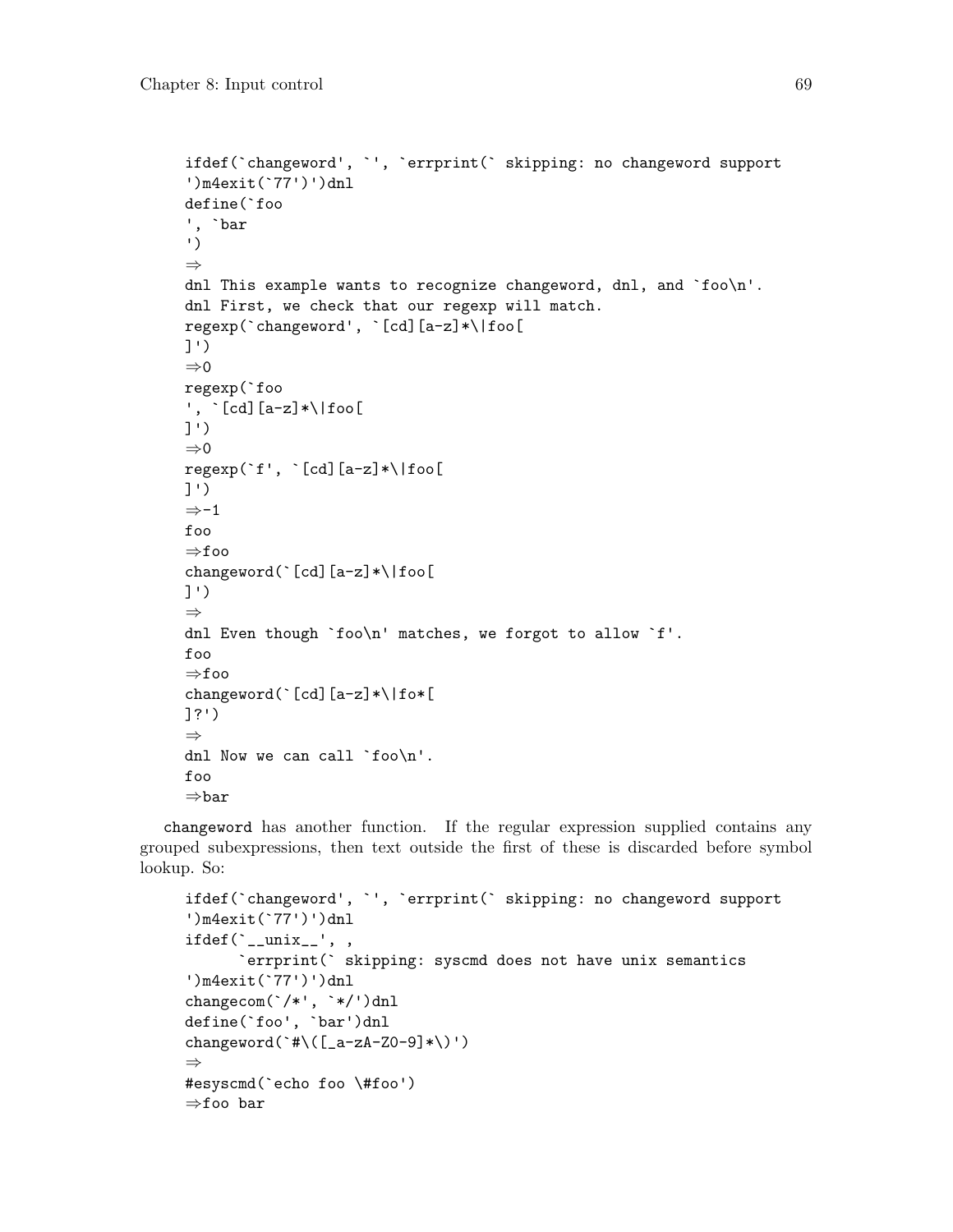⇒

m4 now requires a '#' mark at the beginning of every macro invocation, so one can use m4 to preprocess plain text without losing various words like 'divert'.

In m4, macro substitution is based on text, while in T<sub>E</sub>X, it is based on tokens. changeword can throw this difference into relief. For example, here is the same idea represented in T<sub>E</sub>X and  $m4$ . First, the T<sub>E</sub>X version:

```
\def\a{\message{Hello}}
\catcode`\@=0
\catcode`\\=12
@a
@bye
⇒Hello
```
Then, the m4 version:

```
ifdef(`changeword', `', `errprint(` skipping: no changeword support
')m4exit(`77')')dnl
define(`a', `errprint(`Hello')')dnl
changeword(@\\([a-zA-Z0-9]*\\)')
⇒
@a
⇒errprint(Hello)
```
In the T<sub>EX</sub> example, the first line defines a macro a to print the message 'Hello'. The second line defines  $\&$  to be usable instead of  $\setminus$  as an escape character. The third line defines \ to be a normal printing character, not an escape. The fourth line invokes the macro a. So, when T<sub>E</sub>X is run on this file, it displays the message 'Hello'.

When the  $m4$  example is passed through  $m4$ , it outputs 'errprint(Hello)'. The reason for this is that T<sub>E</sub>X does lexical analysis of macro definition when the macro is *defined*.  $m4$ just stores the text, postponing the lexical analysis until the macro is used.

You should note that using changeword will slow  $m4$  down by a factor of about seven, once it is changed to something other than the default regular expression. You can invoke changeword with the empty string to restore the default word definition, and regain the parsing speed.

#### <span id="page-75-0"></span>8.5 Saving text until end of input

It is possible to 'save' some text until the end of the normal input has been seen. Text can be saved, to be read again by m4 when the normal input has been exhausted. This feature is normally used to initiate cleanup actions before normal exit, e.g., deleting temporary files.

To save input text, use the builtin m4wrap:

```
m4wrap (string, ...)
```
Stores string in a safe place, to be reread when end of input is reached. As a GNU extension, additional arguments are concatenated with a space to the string.

The expansion of  $m4$ wrap is void. The macro  $m4$ wrap is recognized only with parameters.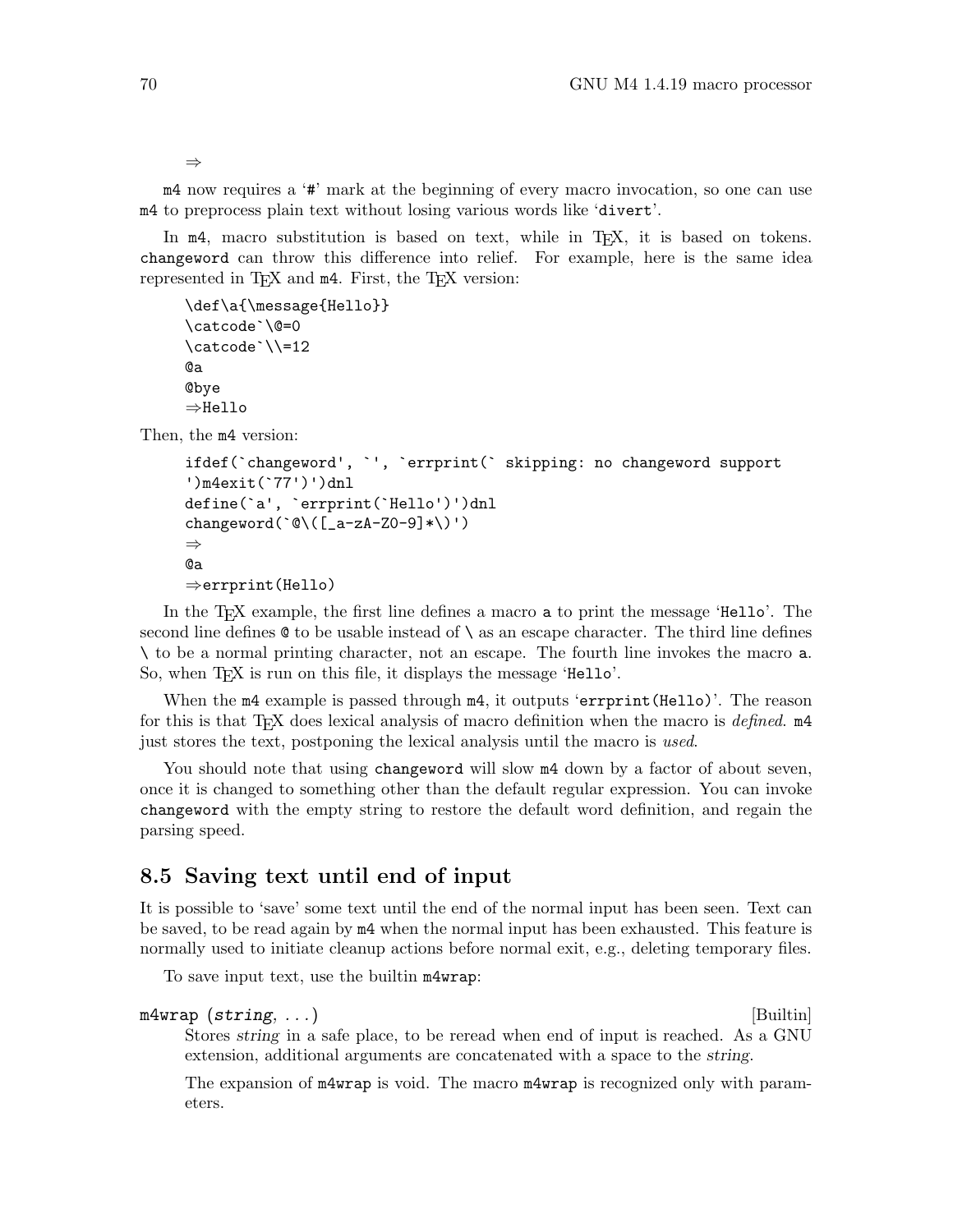```
define(`cleanup', `This is the `cleanup' action.
')
⇒
m4wrap(`cleanup')
⇒
This is the first and last normal input line.
⇒This is the first and last normal input line.
\hat{D}⇒This is the cleanup action.
```
The saved input is only reread when the end of normal input is seen, and not if m4exit is used to exit m4.

It is safe to call m4wrap from saved text, but then the order in which the saved text is reread is undefined. If m4wrap is not used recursively, the saved pieces of text are reread in the opposite order in which they were saved (LIFO—last in, first out). However, this behavior is likely to change in a future release, to match POSIX, so you should not depend on this order.

It is possible to emulate POSIX behavior even with older versions of GNU M4 by including the file m4-1.4.19/examples/wrapfifo.m4 from the distribution:

```
$ m4 -I examples
undivert(`wrapfifo.m4')dnl
⇒dnl Redefine m4wrap to have FIFO semantics.
⇒define(`_m4wrap_level', `0')dnl
⇒define(`m4wrap',
⇒`ifdef(`m4wrap'_m4wrap_level,
⇒ `define(`m4wrap'_m4wrap_level,
⇒ defn(`m4wrap'_m4wrap_level)`$1')',
⇒ `builtin(`m4wrap', `define(`_m4wrap_level',
\Rightarrow incr(_m4wrap_level))dnl
⇒m4wrap'_m4wrap_level)dnl
⇒define(`m4wrap'_m4wrap_level, `$1')')')dnl
include(`wrapfifo.m4')
⇒
m4wrap(`a`'m4wrap(`c
', `d')')m4wrap(`b')
⇒
\hat{D}⇒abc
```
It is likewise possible to emulate LIFO behavior without resorting to the GNU M4 extension of builtin, by including the file m4-1.4.19/examples/wraplifo.m4 from the distribution. (Unfortunately, both examples shown here share some subtle bugs. See if you can find and correct them; or see [Section 17.5 \[Answers\], page 125\)](#page-130-0).

```
$ m4 -I examples
undivert(`wraplifo.m4')dnl
⇒dnl Redefine m4wrap to have LIFO semantics.
⇒define(`_m4wrap_level', `0')dnl
```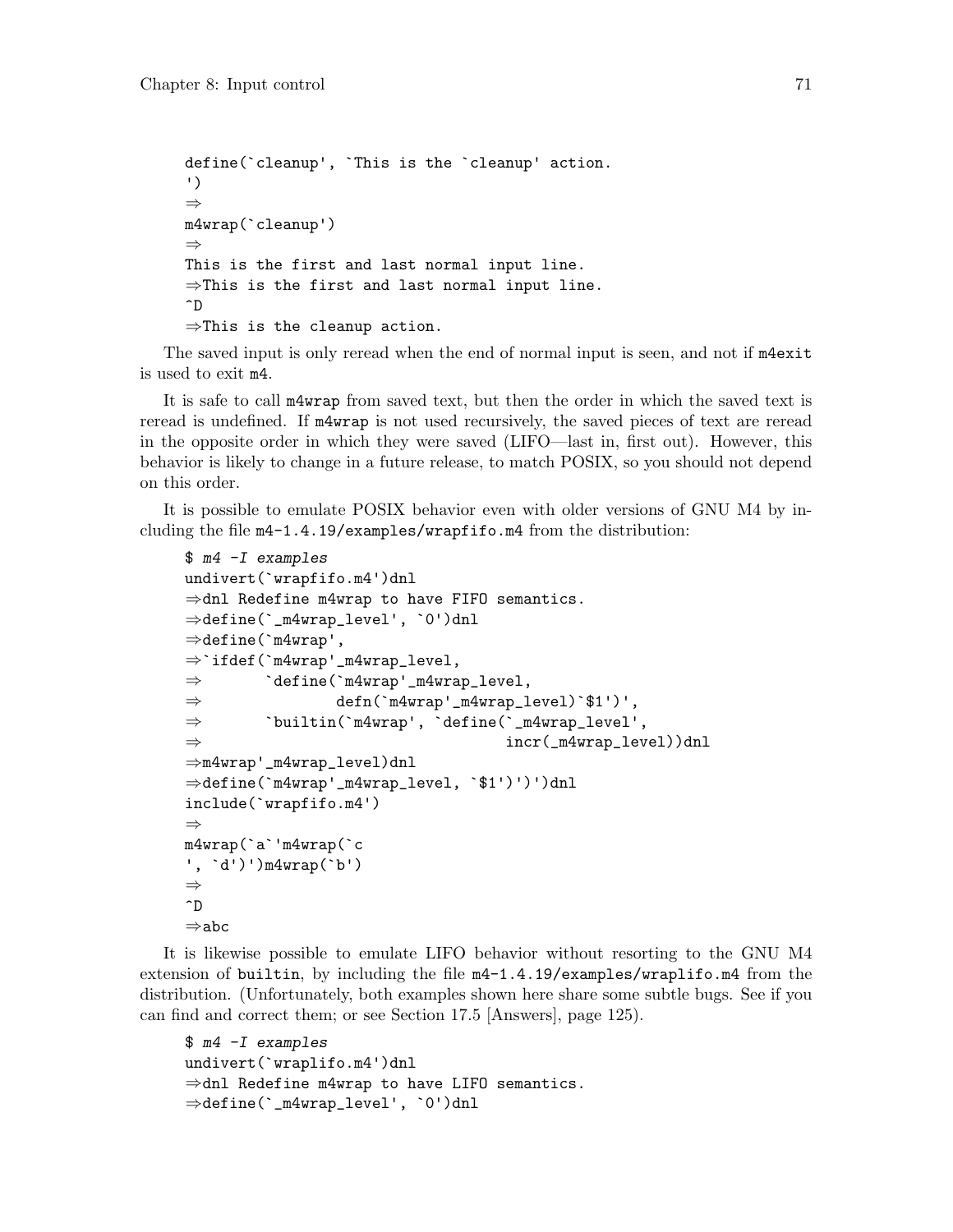```
⇒define(`_m4wrap', defn(`m4wrap'))dnl
⇒define(`m4wrap',
⇒`ifdef(`m4wrap'_m4wrap_level,
⇒ `define(`m4wrap'_m4wrap_level,
\Rightarrow \hat{J}1'defn(\hat{m}4wrap'\hat{m}4wrap\_level))',⇒ `_m4wrap(`define(`_m4wrap_level', incr(_m4wrap_level))dnl
\Rightarrowm4wrap'_m4wrap_level)dnl
⇒define(`m4wrap'_m4wrap_level, `$1')')')dnl
include(`wraplifo.m4')
⇒
m4wrap(`a`'m4wrap(`c
', `d')')m4wrap(`b')
⇒
\hat{D}⇒bac
```
Here is an example of implementing a factorial function using m4wrap:

```
define(`f', `ifelse(`$1', `0', `Answer: 0!=1
', eval(`$1>1'), `0', `Answer: $2$1=eval(`$2$1')
', `m4wrap(`f(decr(`$1'), `$2$1*')')')')
⇒
f('10')⇒
\hat{D}⇒Answer: 10*9*8*7*6*5*4*3*2*1=3628800
```
Invocations of m4wrap at the same recursion level are concatenated and rescanned as usual:

```
define(`aa', `AA
')
⇒
m4wrap(`a')m4wrap(`a')
⇒
\hat{D}⇒AA
```
however, the transition between recursion levels behaves like an end of file condition between two input files.

```
m4wrap(`m4wrap(`)')len(abc')
⇒
\hat{D}[error] m4:stdin:1: ERROR: end of file in argument list
```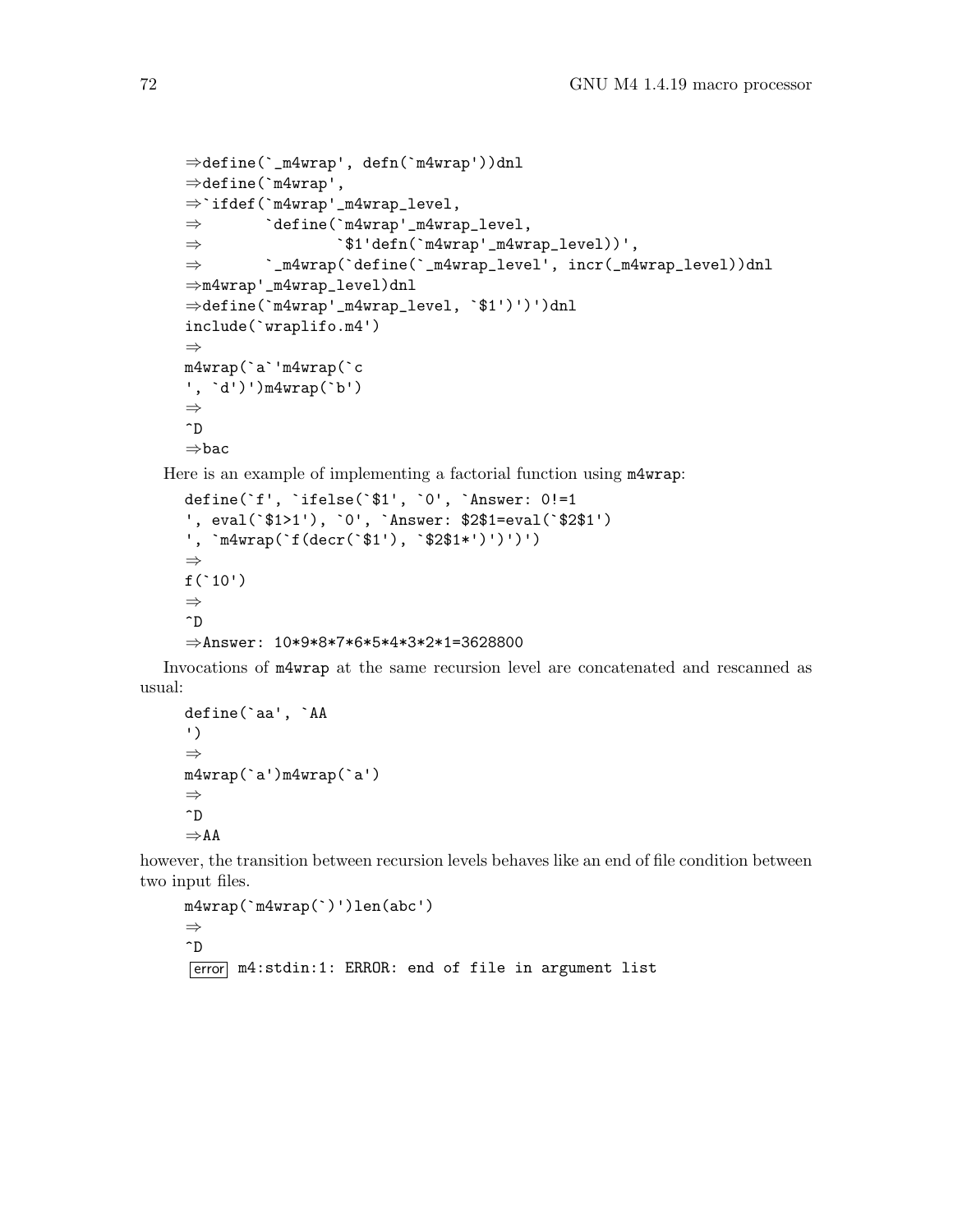# 9 File inclusion

m4 allows you to include named files at any point in the input.

## <span id="page-78-0"></span>9.1 Including named files

There are two builtin macros in  $m4$  for including files:

# include (file) [Builtin]

sinclude (file) [Builtin] Both macros cause the file named file to be read by m4. When the end of the file is reached, input is resumed from the previous input file.

The expansion of include and sinclude is therefore the contents of file.

If file does not exist, is a directory, or cannot otherwise be read, the expansion is void, and include will fail with an error while sinclude is silent. The empty string counts as a file that does not exist.

The macros include and sinclude are recognized only with parameters.

```
include(`none')
[error] m4:stdin:1: cannot open 'none': No such file or directory
⇒
include()
error m4:stdin:2: cannot open `': No such file or directory
⇒
sinclude(`none')
⇒
sinclude()
⇒
```
The rest of this section assumes that m4 is invoked with the -I option (see [Section 2.2](#page-13-0) [\[Invoking m4\], page 8\)](#page-13-0) pointing to the m4-1.4.19/examples directory shipped as part of the GNU m4 package. The file m4-1.4.19/examples/incl.m4 in the distribution contains the lines:

```
$ cat examples/incl.m4
⇒Include file start
⇒foo
⇒Include file end
```
Normally file inclusion is used to insert the contents of a file into the input stream. The contents of the file will be read by m4 and macro calls in the file will be expanded:

```
$ m4 -I examples
define(`foo', `FOO')
⇒
include(`incl.m4')
⇒Include file start
\RightarrowFOO
⇒Include file end
⇒
```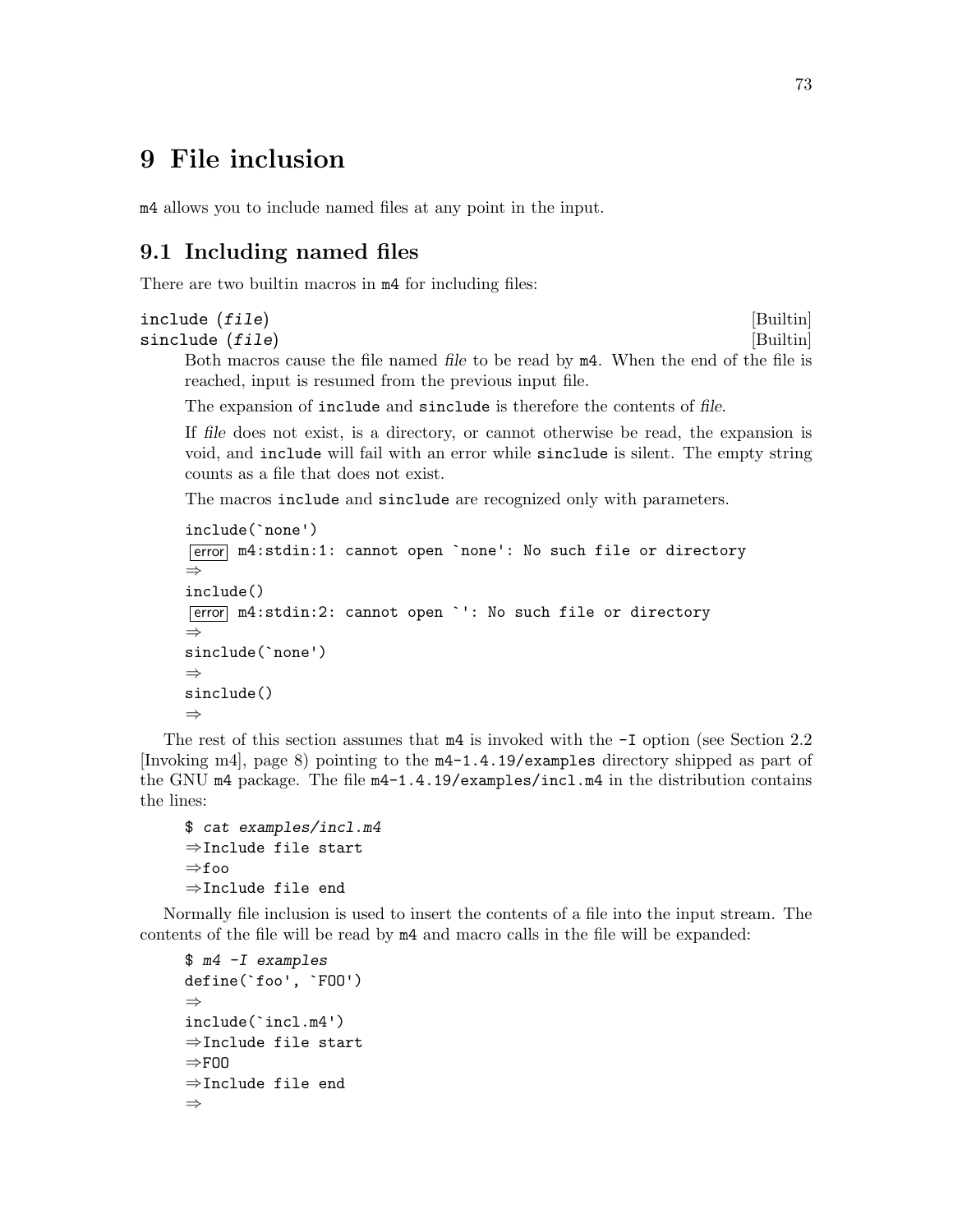The fact that include and sinclude expand to the contents of the file can be used to define macros that operate on entire files. Here is an example, which defines 'bar' to expand to the contents of incl.m4:

```
$ m4 -I examples
define(`bar', include(`incl.m4'))
⇒
This is `bar': >>bar<<
⇒This is bar: >>Include file start
⇒foo
⇒Include file end
⇒<<
```
This use of include is not trivial, though, as files can contain quotes, commas, and parentheses, which can interfere with the way the m4 parser works. GNU m4 seamlessly concatenates the file contents with the next character, even if the included file ended in the middle of a comment, string, or macro call. These conditions are only treated as end of file errors if specified as input files on the command line.

In GNU m4, an alternative method of reading files is using undivert (see [Section 10.2](#page-81-0) [\[Undivert\], page 76](#page-81-0)) on a named file.

#### 9.2 Searching for include files

GNU m4 allows included files to be found in other directories than the current working directory.

If the --prepend-include or -B command-line option was provided (see [Section 2.2](#page-13-0) [\[Invoking m4\], page 8](#page-13-0)), those directories are searched first, in reverse order that those options were listed on the command line. Then m4 looks in the current working directory. Next comes the directories specified with the  $\text{-include}$  or  $\text{-I}$  option, in the order found on the command line. Finally, if the M4PATH environment variable is set, it is expected to contain a colon-separated list of directories, which will be searched in order.

If the automatic search for include-files causes trouble, the 'p' debug flag (see [Section 7.3](#page-63-0) [\[Debug Levels\], page 58\)](#page-63-0) can help isolate the problem.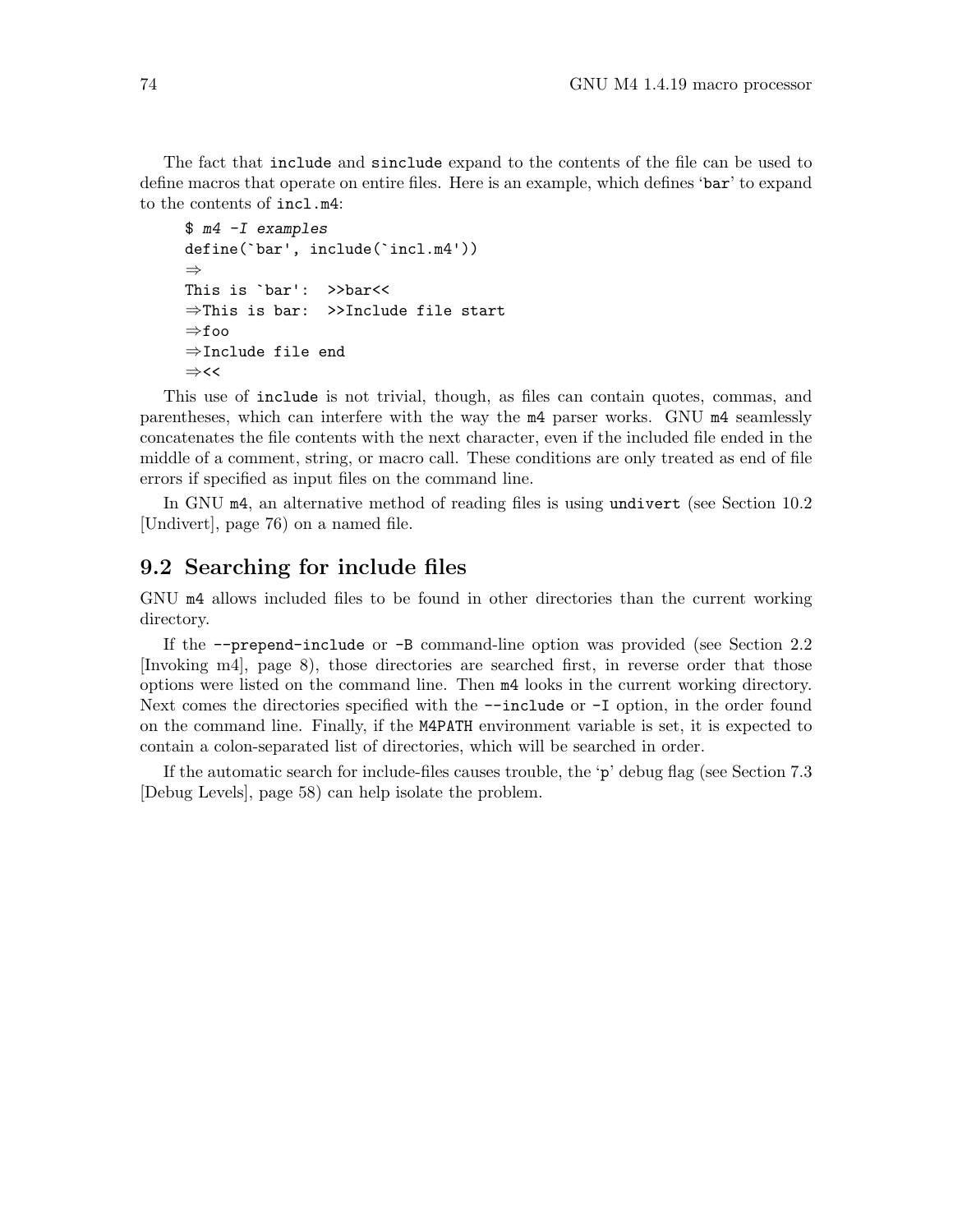## 10 Diverting and undiverting output

Diversions are a way of temporarily saving output. The output of m4 can at any time be diverted to a temporary file, and be reinserted into the output stream, undiverted, again at a later time.

Numbered diversions are counted from 0 upwards, diversion number 0 being the normal output stream. GNU m4 tries to keep diversions in memory. However, there is a limit to the overall memory usable by all diversions taken together (512K, currently). When this maximum is about to be exceeded, a temporary file is opened to receive the contents of the biggest diversion still in memory, freeing this memory for other diversions. When creating the temporary file, m4 honors the value of the environment variable TMPDIR, and falls back to /tmp. Thus, the amount of available disk space provides the only real limit on the number and aggregate size of diversions.

Diversions make it possible to generate output in a different order than the input was read. It is possible to implement topological sorting dependencies. For example, GNU Autoconf makes use of diversions under the hood to ensure that the expansion of a prerequisite macro appears in the output prior to the expansion of a dependent macro, regardless of which order the two macros were invoked in the user's input file.

#### 10.1 Diverting output

Output is diverted using divert:

divert  $(\lceil number = '0' \rceil)$  [Builtin]

The current diversion is changed to number. If number is left out or empty, it is assumed to be zero. If number cannot be parsed, the diversion is unchanged.

The expansion of divert is void.

When all the  $m4$  input will have been processed, all existing diversions are automatically undiverted, in numerical order.

```
divert(`1')
This text is diverted.
divert
⇒
This text is not diverted.
⇒This text is not diverted.
\hat{D}⇒
⇒This text is diverted.
```
Several calls of divert with the same argument do not overwrite the previous diverted text, but append to it. Diversions are printed after any wrapped text is expanded.

```
define(`text', `TEXT')
⇒
divert(`1')`diverted text.'
divert
⇒
```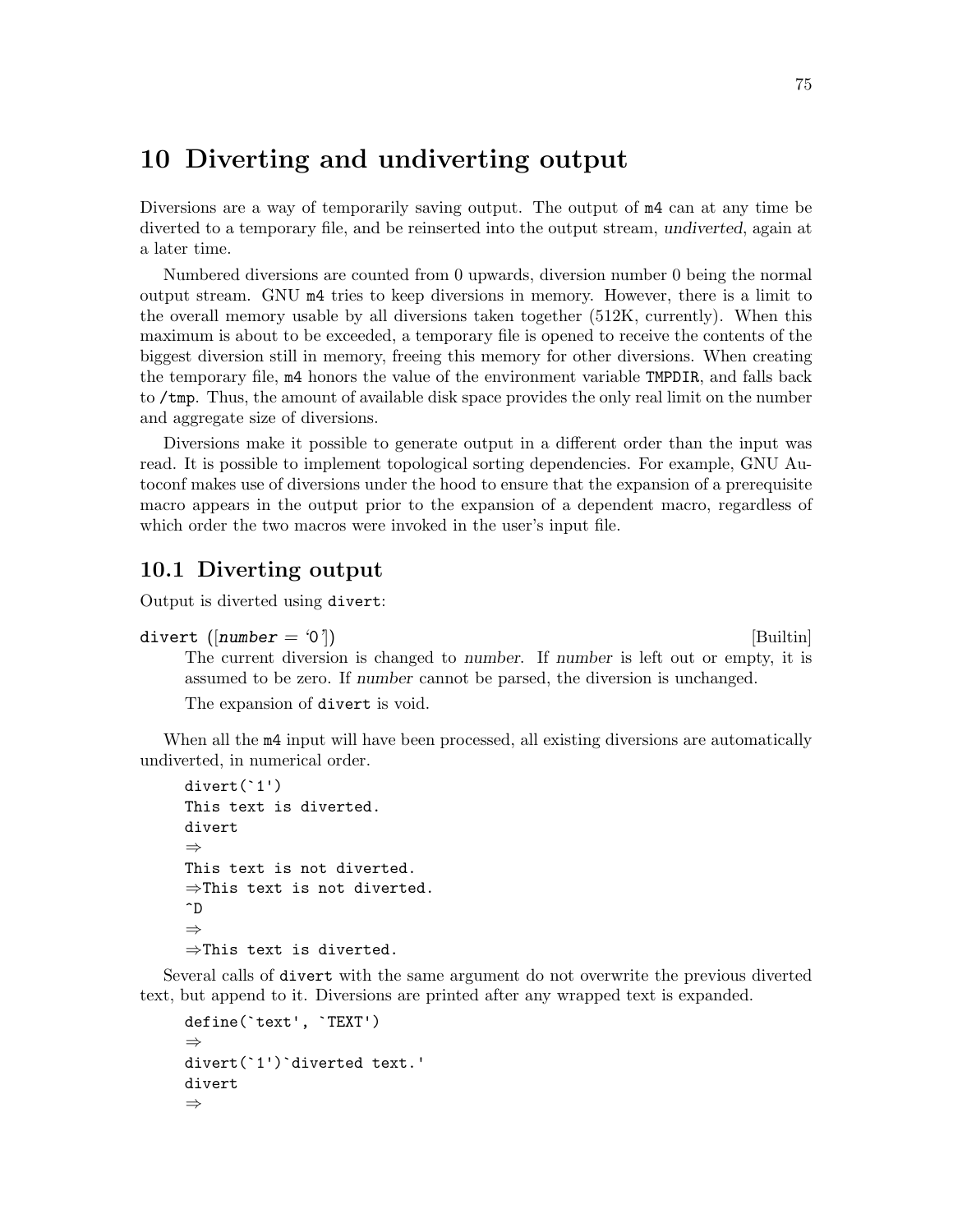```
m4wrap(`Wrapped text precedes ')
⇒
\hat{D}⇒Wrapped TEXT precedes diverted text.
```
If output is diverted to a negative diversion, it is simply discarded. This can be used to suppress unwanted output. A common example of unwanted output is the trailing newlines after macro definitions. Here is a common programming idiom in m4 for avoiding them.

```
divert(`-1')
define(`foo', `Macro `foo'.')
define(`bar', `Macro `bar'.')
divert
⇒
```
Traditional implementations only supported ten diversions. But as a GNU extension, diversion numbers can be as large as positive integers will allow, rather than treating a multi-digit diversion number as a request to discard text.

```
divert(eval(`1<<28'))world
divert(`2')hello
\hat{D}⇒hello
⇒world
```
Note that divert is an English word, but also an active macro without arguments. When processing plain text, the word might appear in normal text and be unintentionally swallowed as a macro invocation. One way to avoid this is to use the -P option to rename all builtins (see [Section 2.1 \[Invoking m4\], page 7\)](#page-12-0). Another is to write a wrapper that requires a parameter to be recognized.

```
We decided to divert the stream for irrigation.
⇒We decided to the stream for irrigation.
define(`divert', `ifelse(`$#', `0', ``$0'', `builtin(`$0', $@)')')
⇒
divert('-1')Ignored text.
divert(`0')
⇒
We decided to divert the stream for irrigation.
⇒We decided to divert the stream for irrigation.
```
#### <span id="page-81-0"></span>10.2 Undiverting output

Diverted text can be undiverted explicitly using the builtin undivert:

```
undivert (|diverisions...|) [Builtin]
```
Undiverts the numeric diversions given by the arguments, in the order given. If no arguments are supplied, all diversions are undiverted, in numerical order.

As a GNU extension, diversions may contain non-numeric strings, which are treated as the names of files to copy into the output without expansion. A warning is issued if a file could not be opened.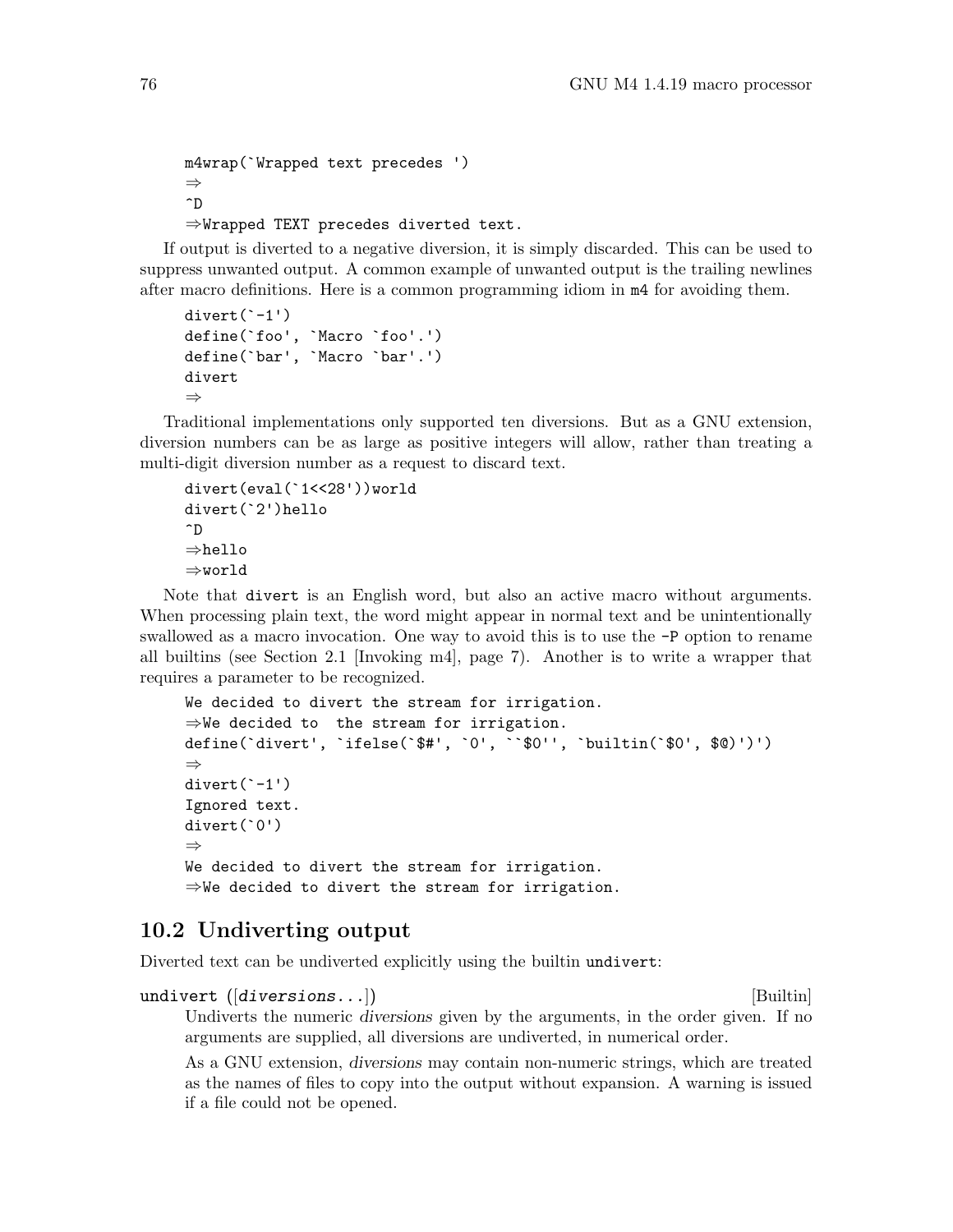The expansion of undivert is void.

```
divert(`1')
This text is diverted.
divert
⇒
This text is not diverted.
⇒This text is not diverted.
undivert(`1')
⇒
⇒This text is diverted.
⇒
```
Notice the last two blank lines. One of them comes from the newline following undivert, the other from the newline that followed the divert! A diversion often starts with a blank line like this.

When diverted text is undiverted, it is *not* reread by  $m4$ , but rather copied directly to the current output, and it is therefore not an error to undivert into a diversion. Undiverting the empty string is the same as specifying diversion 0; in either case nothing happens since the output has already been flushed.

```
divert(`1')diverted text
divert
⇒
undivert()
⇒
undivert(`0')
⇒
undivert
⇒diverted text
⇒
divert(`1')more
divert(`2')undivert(`1')diverted text`'divert
⇒
undivert(`1')
⇒
undivert(`2')
⇒more
⇒diverted text
```
When a diversion has been undiverted, the diverted text is discarded, and it is not possible to bring back diverted text more than once.

```
divert(`1')
This text is diverted first.
divert(`0')undivert(`1')dnl
⇒
⇒This text is diverted first.
undivert(`1')
⇒
```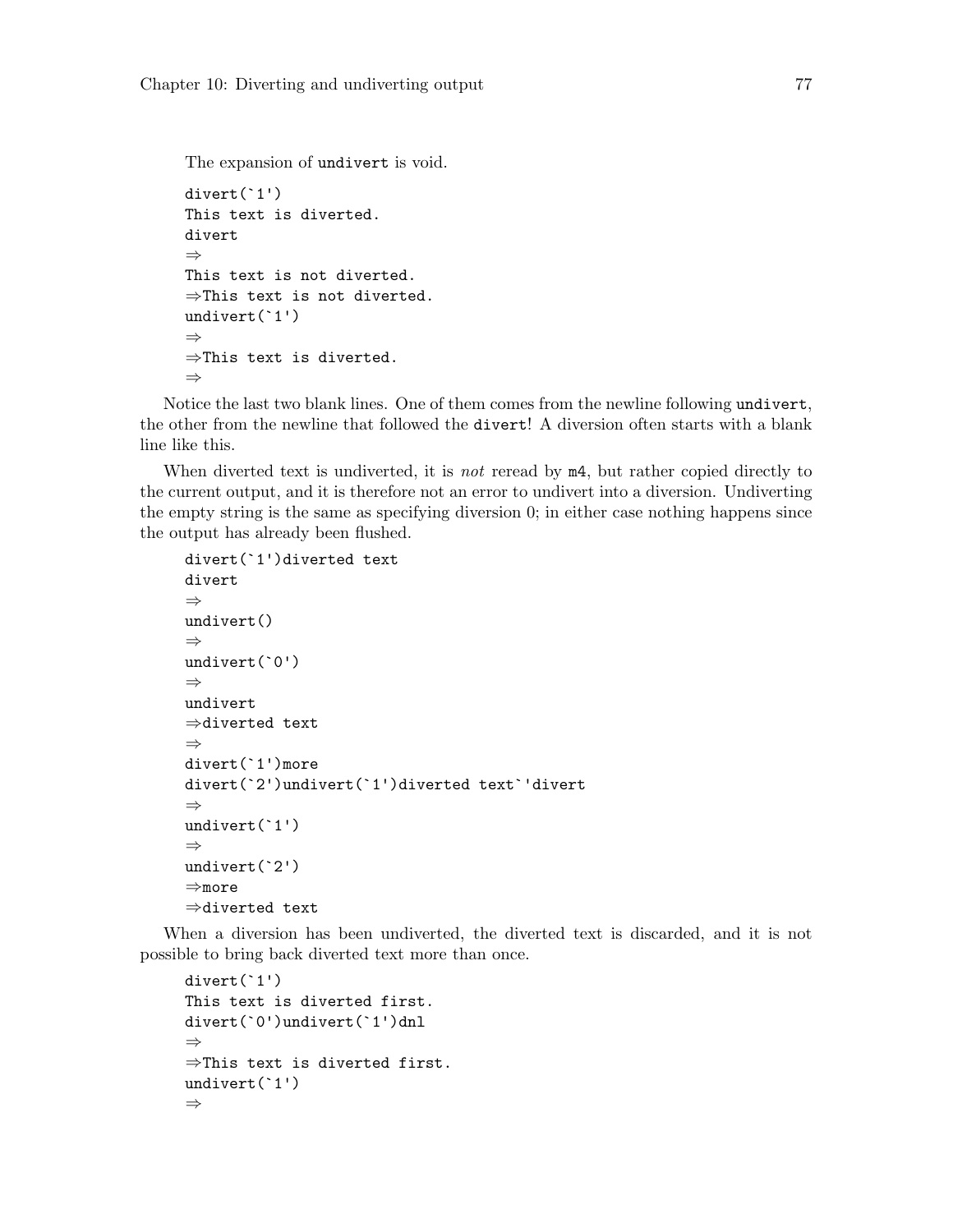```
divert(`1')
This text is also diverted but not appended.
divert(`0')undivert(`1')dnl
⇒
⇒This text is also diverted but not appended.
```
Attempts to undivert the current diversion are silently ignored. Thus, when the current diversion is not 0, the current diversion does not get rearranged among the other diversions.

```
divert(`1')one
divert(`2')two
divert(`3')three
divert(`2')undivert`'dnl
divert`'undivert`'dnl
⇒two
⇒one
⇒three
```
GNU m4 allows named files to be undiverted. Given a non-numeric argument, the contents of the file named will be copied, uninterpreted, to the current output. This complements the builtin include (see [Section 9.1 \[Include\], page 73\)](#page-78-0). To illustrate the difference, assume the file foo contains:

```
$ cat foo
bar
```
then

```
define(`bar', `BAR')
⇒
undivert(`foo')
⇒bar
⇒
include(`foo')
⇒BAR
⇒
```
If the file is not found (or cannot be read), an error message is issued, and the expansion is void. It is possible to intermix files and diversion numbers.

```
divert(`1')diversion one
divert(`2')undivert(`foo')dnl
divert(`3')diversion three
divert`'dnl
undivert('1', '2', 'foo', '3')dnl
⇒diversion one
⇒bar
⇒bar
⇒diversion three
```
#### 10.3 Diversion numbers

The current diversion is tracked by the builtin divnum: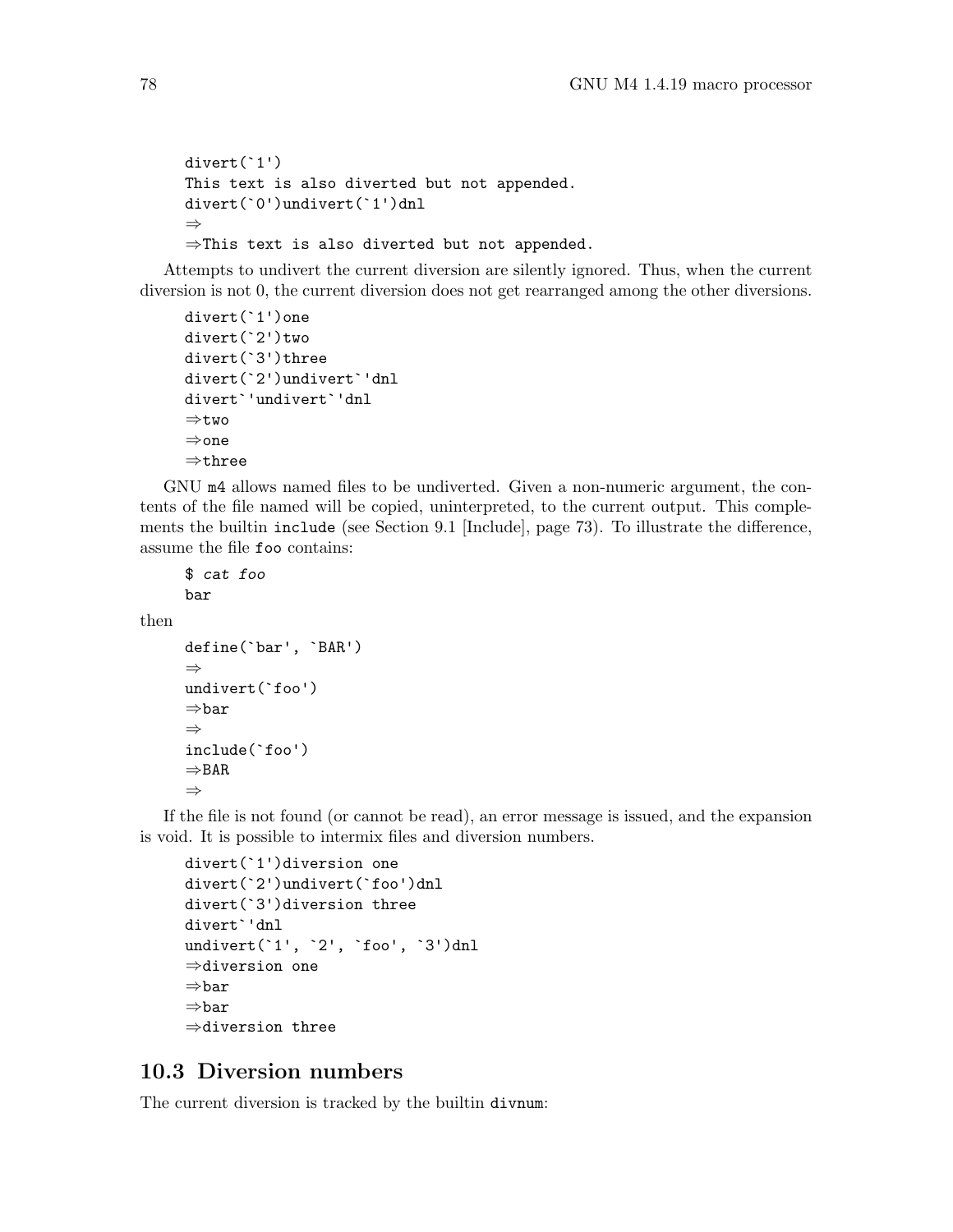Expands to the number of the current diversion.

```
Initial divnum
⇒Initial 0
divert(`1')
Diversion one: divnum
divert(`2')
Diversion two: divnum
\widehat{\phantom{a}}⇒
⇒Diversion one: 1
⇒
⇒Diversion two: 2
```
## 10.4 Discarding diverted text

Often it is not known, when output is diverted, whether the diverted text is actually needed. Since all non-empty diversion are brought back on the main output stream when the end of input is seen, a method of discarding a diversion is needed. If all diversions should be discarded, the easiest is to end the input to  $m4$  with 'divert('-1')' followed by an explicit 'undivert':

```
divert(`1')
Diversion one: divnum
divert(`2')
Diversion two: divnum
divert(`-1')
undivert
\hat{D}
```
No output is produced at all.

Clearing selected diversions can be done with the following macro:

```
cleardivert (\text{diversions} \dots) [Composite]
```
Discard the contents of each of the listed numeric diversions.

```
define(`cleardivert',
`pushdef(`_n', divnum)divert(`-1')undivert($@)divert(_n)popdef(`_n')')
⇒
```
It is called just like undivert, but the effect is to clear the diversions, given by the arguments. (This macro has a nasty bug! You should try to see if you can find it and correct it; or see [Section 17.6 \[Answers\], page 126\)](#page-131-0).

divnum [Builtin]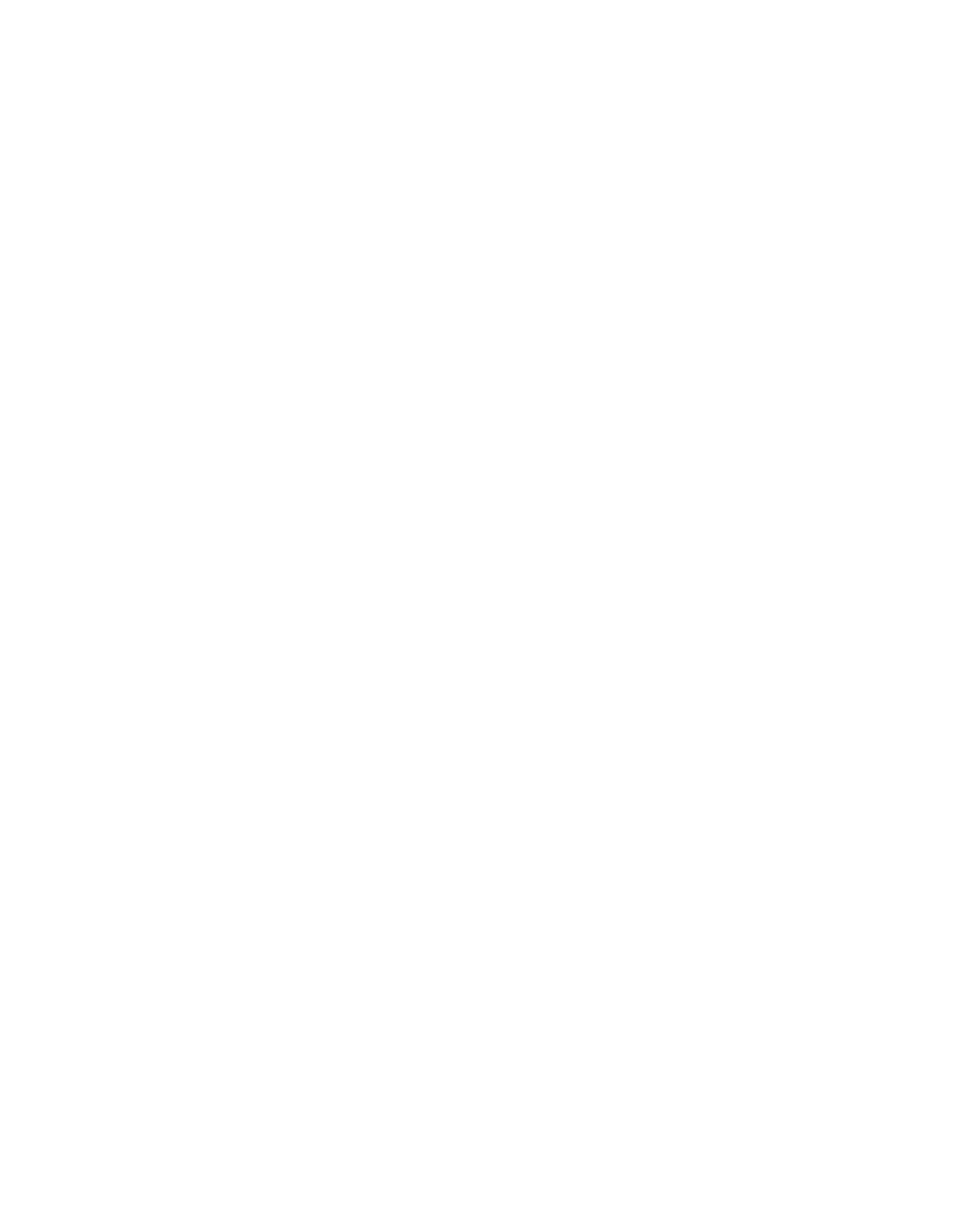## 11 Macros for text handling

There are a number of builtins in m4 for manipulating text in various ways, extracting substrings, searching, substituting, and so on.

## 11.1 Calculating length of strings

The length of a string can be calculated by len:

```
len (string) [Builtin]
```
Expands to the length of string, as a decimal number. The macro len is recognized only with parameters.

```
len()
\Rightarrow 0
len(`abcdef')
⇒6
```
## 11.2 Searching for substrings

Searching for substrings is done with index:

```
index (string, substring) [Builtin]
```
Expands to the index of the first occurrence of substring in string. The first character in string has index 0. If substring does not occur in string, index expands to  $-1$ . The macro index is recognized only with parameters.

```
index(`gnus, gnats, and armadillos', `nat')
⇒7
index(`gnus, gnats, and armadillos', `dag')
⇒-1
```
Omitting substring evokes a warning, but still produces output; contrast this with an empty substring.

```
index(`abc')
error m4:stdin:1: Warning: too few arguments to builtin `index'
\Rightarrow 0
index(`abc', `')
⇒0
index(`abc', `b')
\Rightarrow 1
```
#### <span id="page-86-0"></span>11.3 Searching for regular expressions

Searching for regular expressions is done with the builtin regexp:

```
regexp (string, regexp, [replacement]) [Builtin]
```
Searches for regexp in string. The syntax for regular expressions is the same as in GNU Emacs, which is similar to BRE, Basic Regular Expressions in POSIX. See Section "Syntax of Regular Expressions" in The GNU Emacs Manual. Support for

#### 81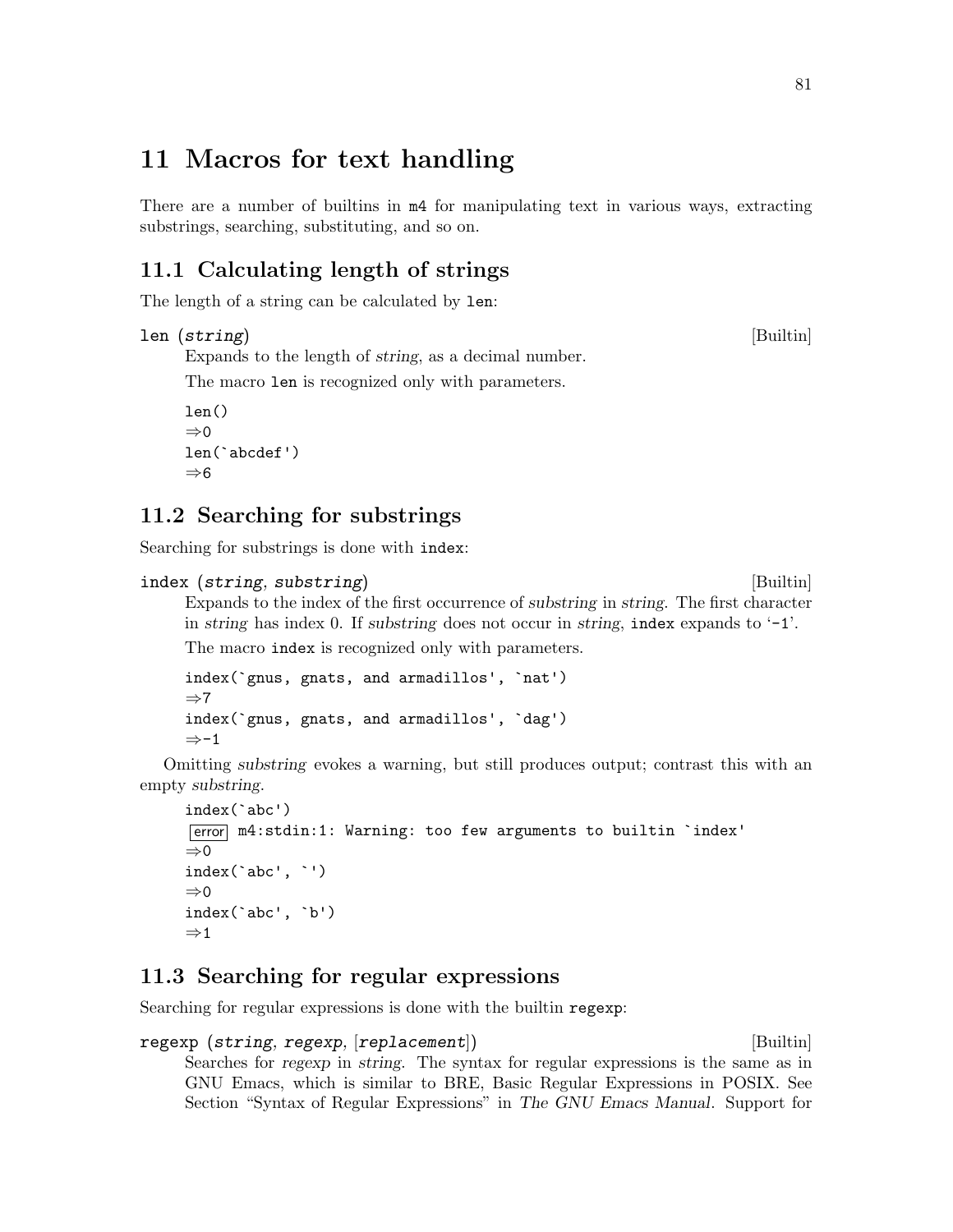ERE, Extended Regular Expressions is not available, but will be added in GNU M4 2.0.

If replacement is omitted, regexp expands to the index of the first match of regexp in string. If regexp does not match anywhere in string, it expands to -1.

If replacement is supplied, and there was a match, regexp changes the expansion to this argument, with  $\Lambda$  'substituted by the text matched by the nth parenthesized sub-expression of regexp, up to nine sub-expressions. The escape  $\forall x$  is replaced by the text of the entire regular expression matched. For all other characters,  $\langle \cdot \rangle$  treats the next character literally. A warning is issued if there were fewer sub-expressions than the ' $\langle n \rangle$ ' requested, or if there is a trailing ' $\langle \cdot \rangle$ '. If there was no match, regexp expands to the empty string.

The macro regexp is recognized only with parameters.

```
regexp('GWUs not Unix', '\\([a-z]\w+')\Rightarrow 5
regexp(`GNUs not Unix', `\<Q\w*')
⇒-1
regexp('GNUs not Unix', '\w\(\w+\)$', '*** \& *** \1 ***')
⇒*** Unix *** nix ***
regexp(`GNUs not Unix', `\<Q\w*', `*** \& *** \1 ***')
⇒
```
Here are some more examples on the handling of backslash:

```
regexp('abc', '\\(b'))', '\\(10\a')⇒\b0a
regexp('abc', 'b', '1\)
[error] m4:stdin:2: Warning: sub-expression 1 not present
\overline{\text{error}} m4:stdin:2: Warning: trailing \ ignored in replacement
⇒
regexp('abc', \lq(\d\))?\\)(c\)', \lq(1\2\3\4\5\6')[error] m4:stdin:3: Warning: sub-expression 4 not present
[error] m4:stdin:3: Warning: sub-expression 5 not present
error m4:stdin:3: Warning: sub-expression 6 not present
⇒c
```
Omitting regexp evokes a warning, but still produces output; contrast this with an empty regexp argument.

```
regexp(`abc')
error m4:stdin:1: Warning: too few arguments to builtin `regexp'
⇒0
regexp(`abc', `')
\Rightarrow 0
regexp(`abc', `', `\\def')
⇒\def
```
#### 11.4 Extracting substrings

Substrings are extracted with substr: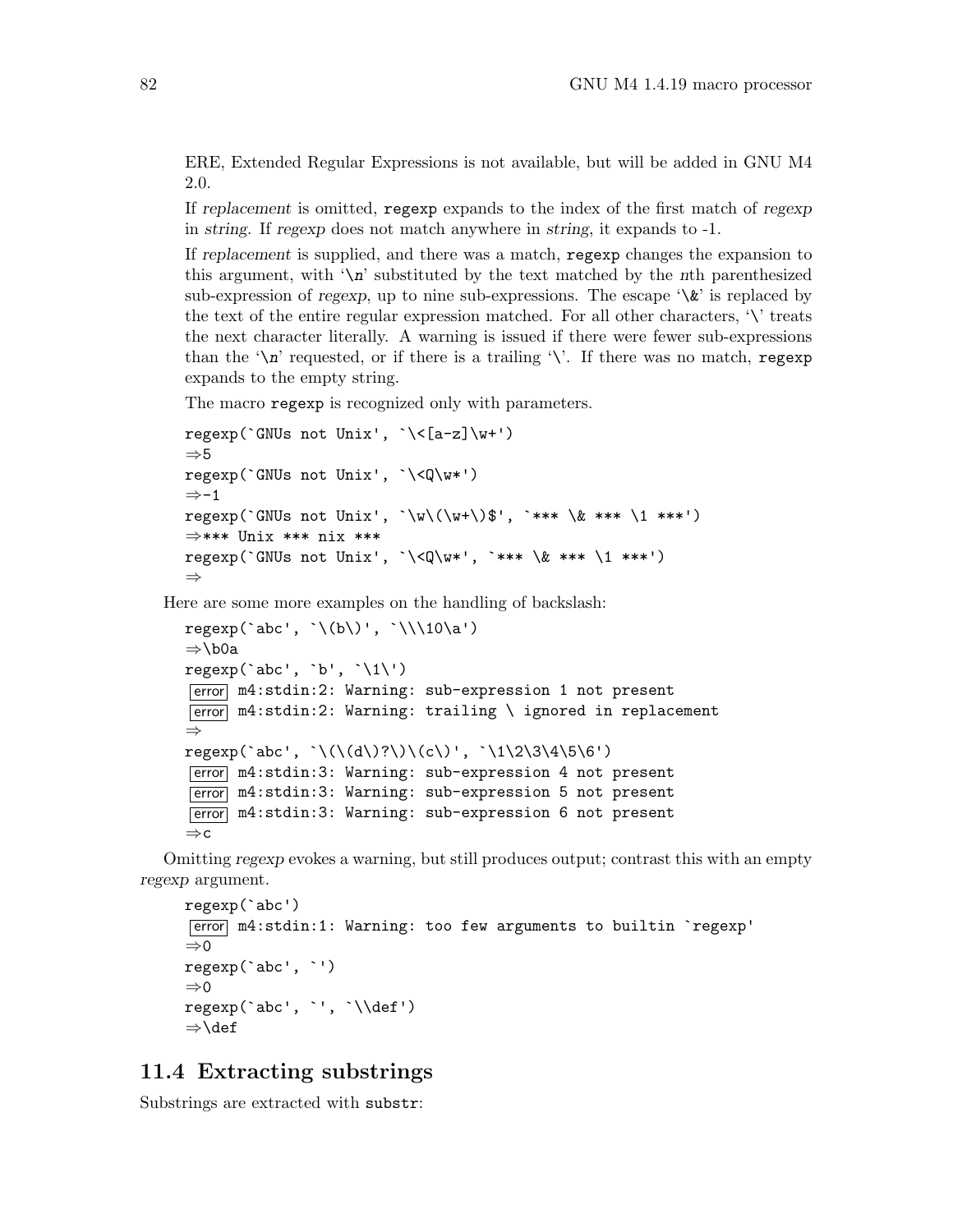```
substr (string, from, [length]) [Builtin]
```
Expands to the substring of string, which starts at index from, and extends for length characters, or to the end of string, if length is omitted. The starting index of a string is always 0. The expansion is empty if there is an error parsing from or length, if from is beyond the end of string, or if length is negative.

The macro substr is recognized only with parameters.

```
substr(`gnus, gnats, and armadillos', `6')
⇒gnats, and armadillos
substr(`gnus, gnats, and armadillos', `6', `5')
⇒gnats
```
Omitting from evokes a warning, but still produces output.

```
substr(`abc')
error m4:stdin:1: Warning: too few arguments to builtin `substr'
⇒abc
substr(`abc',)
error m4:stdin:2: empty string treated as 0 in builtin `substr'
⇒abc
```
#### 11.5 Translating characters

Character translation is done with translit:

```
translit (string, chars, [replacement]) [Builtin]
    Expands to string, with each character that occurs in chars translated into the char-
```
acter from replacement with the same index.

If replacement is shorter than chars, the excess characters of chars are deleted from the expansion; if chars is shorter, the excess characters in replacement are silently ignored. If replacement is omitted, all characters in string that are present in chars are deleted from the expansion. If a character appears more than once in chars, only the first instance is used in making the translation. Only a single translation pass is made, even if characters in replacement also appear in chars.

As a GNU extension, both chars and replacement can contain character-ranges, e.g., 'a-z' (meaning all lowercase letters) or '0-9' (meaning all digits). To include a dash '-' in chars or replacement, place it first or last in the entire string, or as the last character of a range. Back-to-back ranges can share a common endpoint. It is not an error for the last character in the range to be 'larger' than the first. In that case, the range runs backwards, i.e., '9-0' means the string '9876543210'. The expansion of a range is dependent on the underlying encoding of characters, so using ranges is not always portable between machines.

The macro translit is recognized only with parameters.

```
translit(`GNUs not Unix', `A-Z')
⇒s not nix
translit(`GNUs not Unix', `a-z', `A-Z')
⇒GNUS NOT UNIX
translit(`GNUs not Unix', `A-Z', `z-a')
```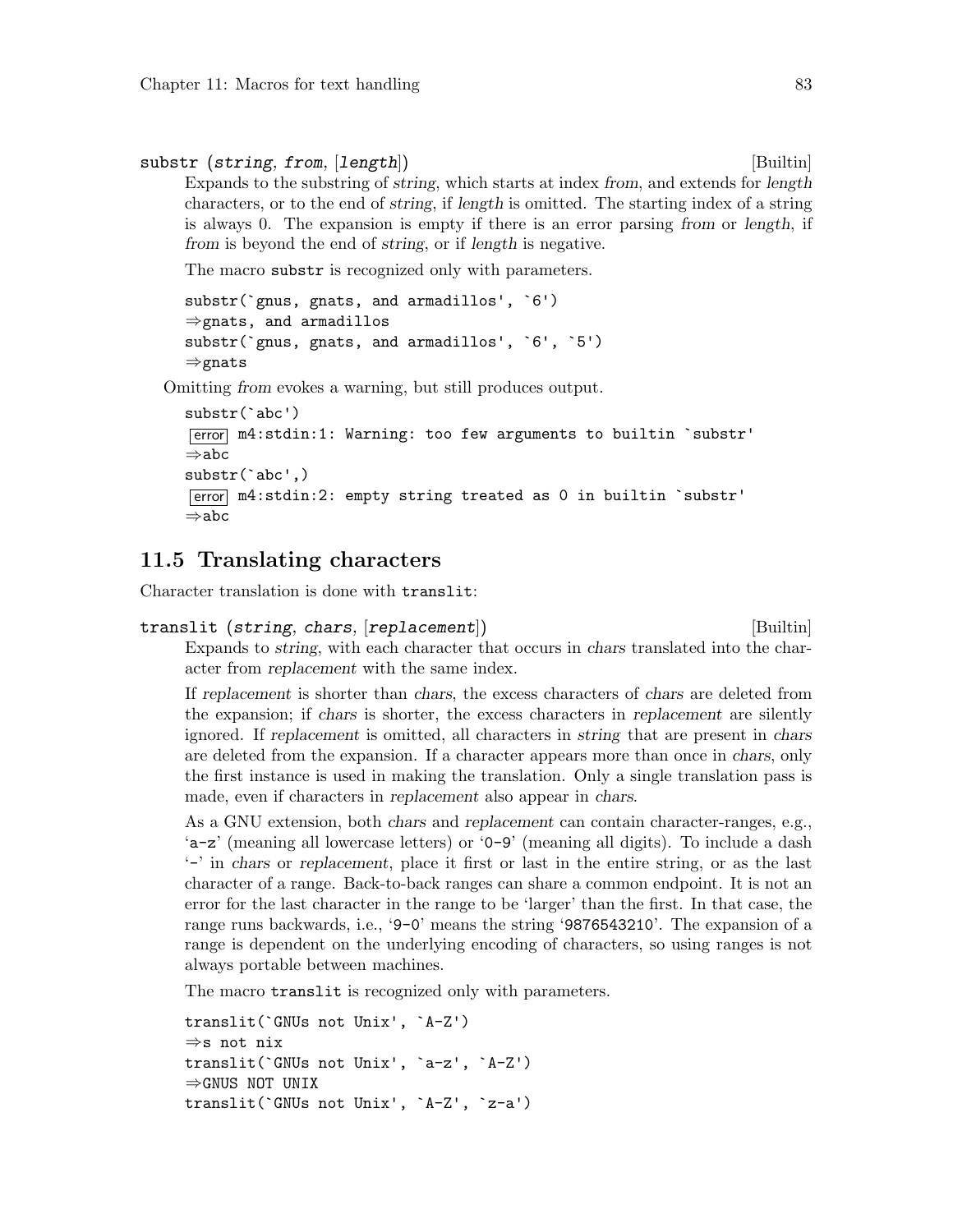```
⇒tmfs not fnix
translit(`+,-12345', `+--1-5', `<;>a-c-a')
⇒<;>abcba
translit(`abcdef', `aabdef', `bcged')
⇒bgced
```
In the ASCII encoding, the first example deletes all uppercase letters, the second converts lowercase to uppercase, and the third 'mirrors' all uppercase letters, while converting them to lowercase. The two first cases are by far the most common, even though they are not portable to EBCDIC or other encodings. The fourth example shows a range ending in  $-$ , as well as back-to-back ranges. The final example shows that 'a' is mapped to 'b', not 'c'; the resulting 'b' is not further remapped to 'g'; the 'd' and 'e' are swapped, and the 'f' is discarded.

Omitting chars evokes a warning, but still produces output.

```
translit(`abc')
error m4:stdin:1: Warning: too few arguments to builtin `translit'
⇒abc
```
#### 11.6 Substituting text by regular expression

Global substitution in a string is done by patsubst:

```
patsubst (string, regexp, [replacement]) [Builtin]
    Searches string for matches of regexp, and substitutes replacement for each match.
```
The syntax for regular expressions is the same as in GNU Emacs (see [Section 11.3](#page-86-0) [\[Regexp\], page 81\)](#page-86-0).

The parts of string that are not covered by any match of regexp are copied to the expansion. Whenever a match is found, the search proceeds from the end of the match, so a character from string will never be substituted twice. If regexp matches a string of zero length, the start position for the search is incremented, to avoid infinite loops.

When a replacement is to be made, replacement is inserted into the expansion, with '\n' substituted by the text matched by the nth parenthesized sub-expression of patsubst, for up to nine sub-expressions. The escape  $\&$  is replaced by the text of the entire regular expression matched. For all other characters,  $\setminus$  treats the next character literally. A warning is issued if there were fewer sub-expressions than the  $\lambda$ <sup>'</sup> $\alpha$ <sup>'</sup> requested, or if there is a trailing  $\lambda$ '.

The replacement argument can be omitted, in which case the text matched by regexp is deleted.

The macro patsubst is recognized only with parameters.

```
patsubst(`GNUs not Unix', `^', `OBS: ')
⇒OBS: GNUs not Unix
patsubst(`GNUs not Unix', `\<', `OBS: ')
⇒OBS: GNUs OBS: not OBS: Unix
patsubst(`GNUs not Unix', `\w*', `(\&)')
\Rightarrow (GNUs)() (not)() (Unix)()
```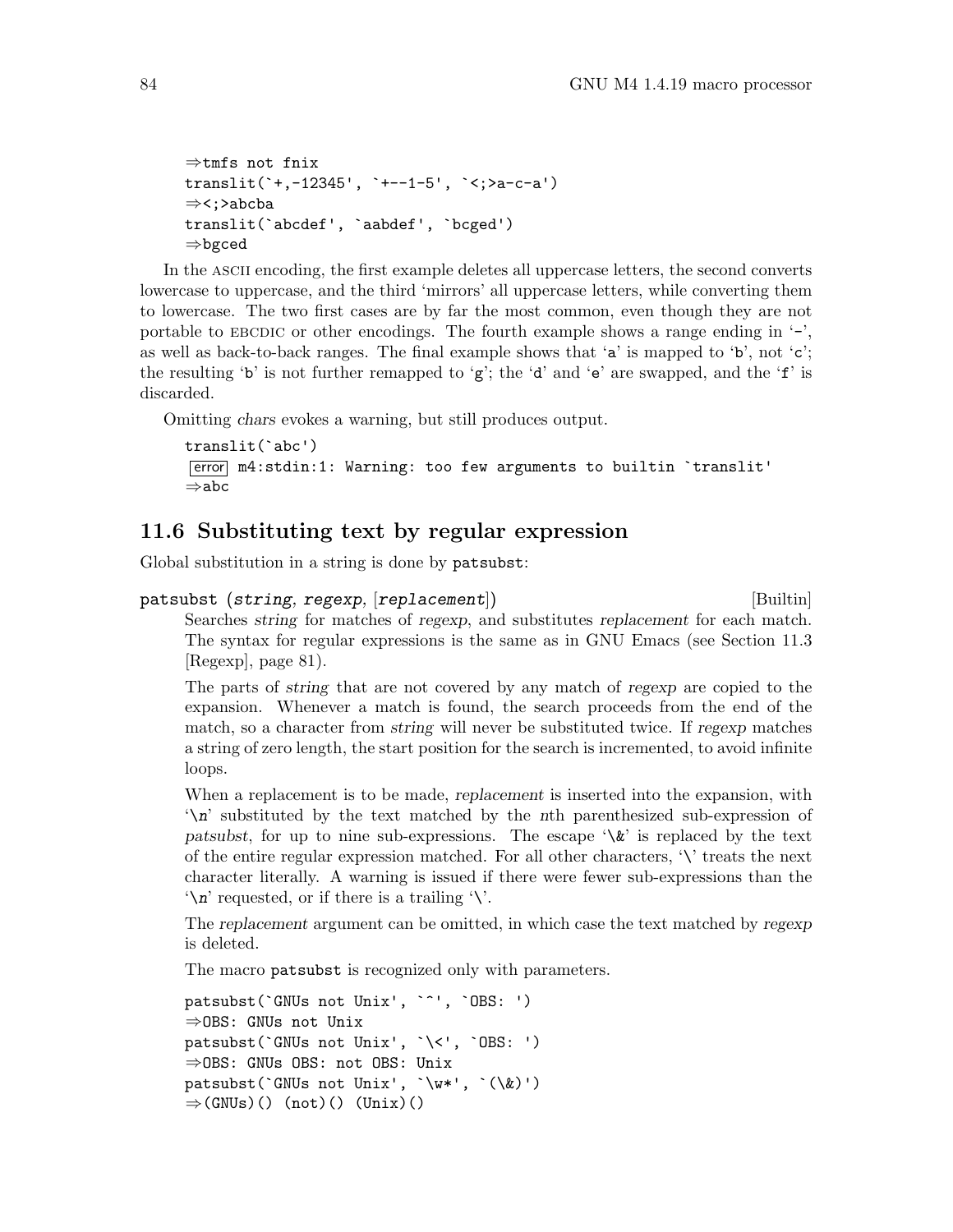```
patsubst(`GNUs not Unix', `\w+', `(\&)')
\Rightarrow (GNUs) (not) (Unix)
patsubst(`GNUs not Unix', `[A-Z][a-z]+')
⇒GN not
patsubst(`GNUs not Unix', `not', `NOT\')
\overline{\text{error}} m4:stdin:6: Warning: trailing \ ignored in replacement
⇒GNUs NOT Unix
```
Here is a slightly more realistic example, which capitalizes individual words or whole sentences, by substituting calls of the macros upcase and downcase into the strings.

```
upcase (text) [Composite]
downcase (text) [Composite]
capitalize (text) [Composite]
   Expand to text, but with capitalization changed: upcase changes all letters to upper
   case, downcase changes all letters to lower case, and capitalize changes the first
   character of each word to upper case and the remaining characters to lower case.
```
First, an example of their usage, using implementations distributed in m4-1.4.19/ examples/capitalize.m4.

```
$ m4 -I examples
include(`capitalize.m4')
⇒
upcase(`GNUs not Unix')
⇒GNUS NOT UNIX
downcase(`GNUs not Unix')
⇒gnus not unix
capitalize(`GNUs not Unix')
⇒Gnus Not Unix
```
Now for the implementation. There is a helper macro \_capitalize which puts only its first word in mixed case. Then capitalize merely parses out the words, and replaces them with an invocation of capitalize. (As presented here, the capitalize macro has some subtle flaws. You should try to see if you can find and correct them; or see [Section 17.7](#page-132-0) [\[Answers\], page 127](#page-132-0)).

```
$ m4 -I examples
undivert(`capitalize.m4')dnl
⇒divert(`-1')
⇒# upcase(text)
⇒# downcase(text)
⇒# capitalize(text)
⇒# change case of text, simple version
⇒define(`upcase', `translit(`$*', `a-z', `A-Z')')
⇒define(`downcase', `translit(`$*', `A-Z', `a-z')')
⇒define(`_capitalize',
\Rightarrow `regexp(`$1', `^\(\w\)\(\w*\)',
\Rightarrow `upcase(`\1')`'downcase(`\2')')')
⇒define(`capitalize', `patsubst(`$1', `\w+', `_$0(`\&')')')
⇒divert`'dnl
```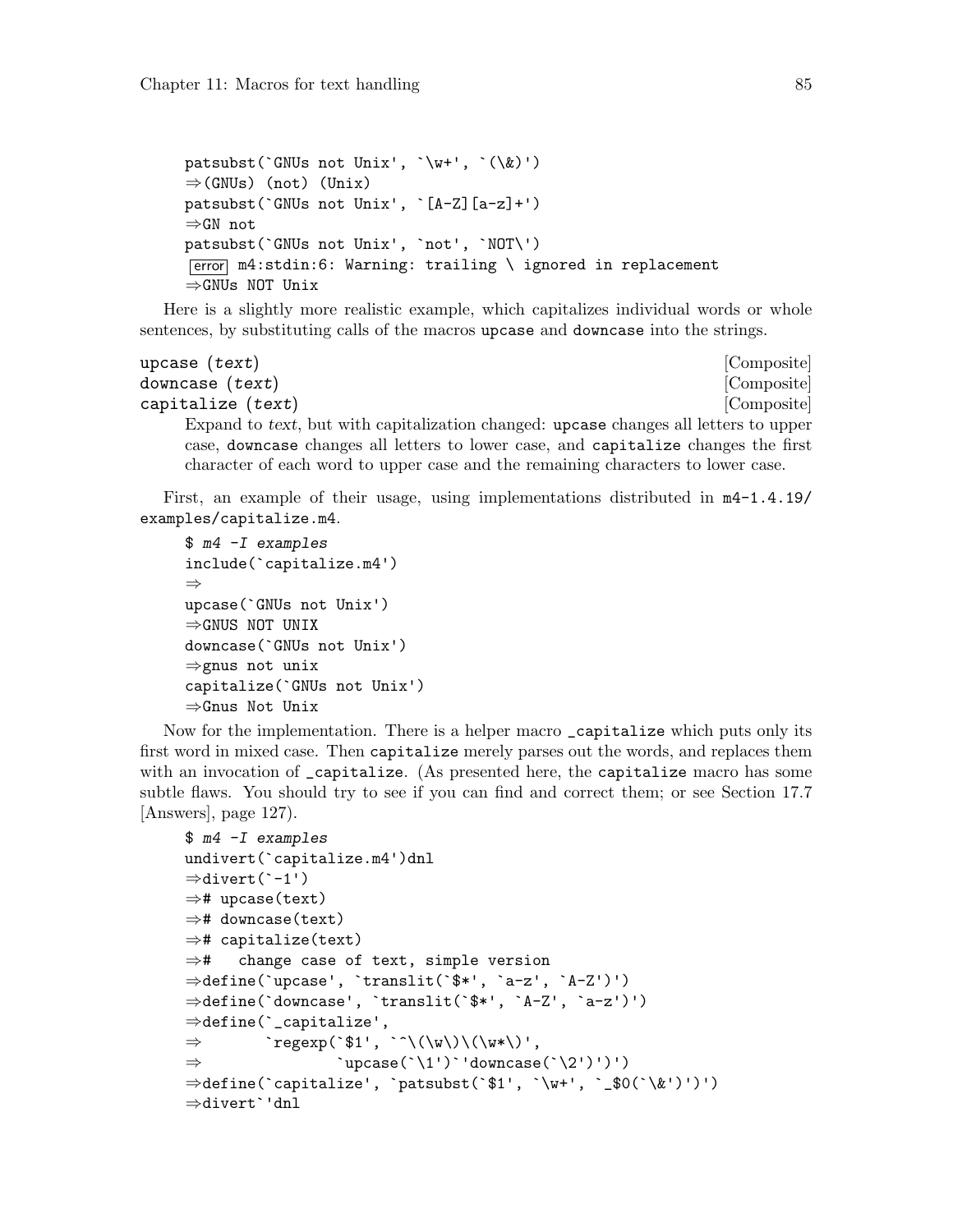While regexp replaces the whole input with the replacement as soon as there is a match, patsubst replaces each occurrence of a match and preserves non-matching pieces:

```
define(`patreg',
`patsubst($@)
regexp($@)')dnl
patreg(`bar foo baz Foo', `foo\|Foo', `FOO')
⇒bar FOO baz FOO
⇒FOO
patreg('aba abb 121', '\(.\)\(.\)\1', '\2\1\2')
⇒bab abb 212
⇒bab
```
Omitting regexp evokes a warning, but still produces output; contrast this with an empty regexp argument.

```
patsubst(`abc')
[error] m4:stdin:1: Warning: too few arguments to builtin `patsubst'
⇒abc
patsubst(`abc', `')
⇒abc
patsubst('abc', '', '\setminus-')
⇒\-a\-b\-c\-
```
#### 11.7 Formatting strings (printf-like)

Formatted output can be made with format:

```
format (format-string, ...) [Builtin]
```
Works much like the C function printf. The first argument format-string can contain '%' specifications which are satisfied by additional arguments, and the expansion of format is the formatted string.

The macro format is recognized only with parameters.

Its use is best described by a few examples:

```
define(`foo', `The brown fox jumped over the lazy dog')
⇒
format(`The string "%s" uses %d characters', foo, len(foo))
⇒The string "The brown fox jumped over the lazy dog" uses 38 characters
format(\sqrt[6]{*}.*d', \sqrt[-1]{-1'}, \sqrt[-1]{1'})
\Rightarrow 1
format(`%.0f', `56789.9876')
⇒56790
len(format(`%-*X', `5000', `1'))
⇒5000
ifelse(format(`%010F', `infinity'), ` INF', `success',
       format(`%010F', `infinity'), ` INFINITY', `success',
       format(`%010F', `infinity'))
⇒success
ifelse(format(`%.1A', `1.999'), `0X1.0P+1', `success',
```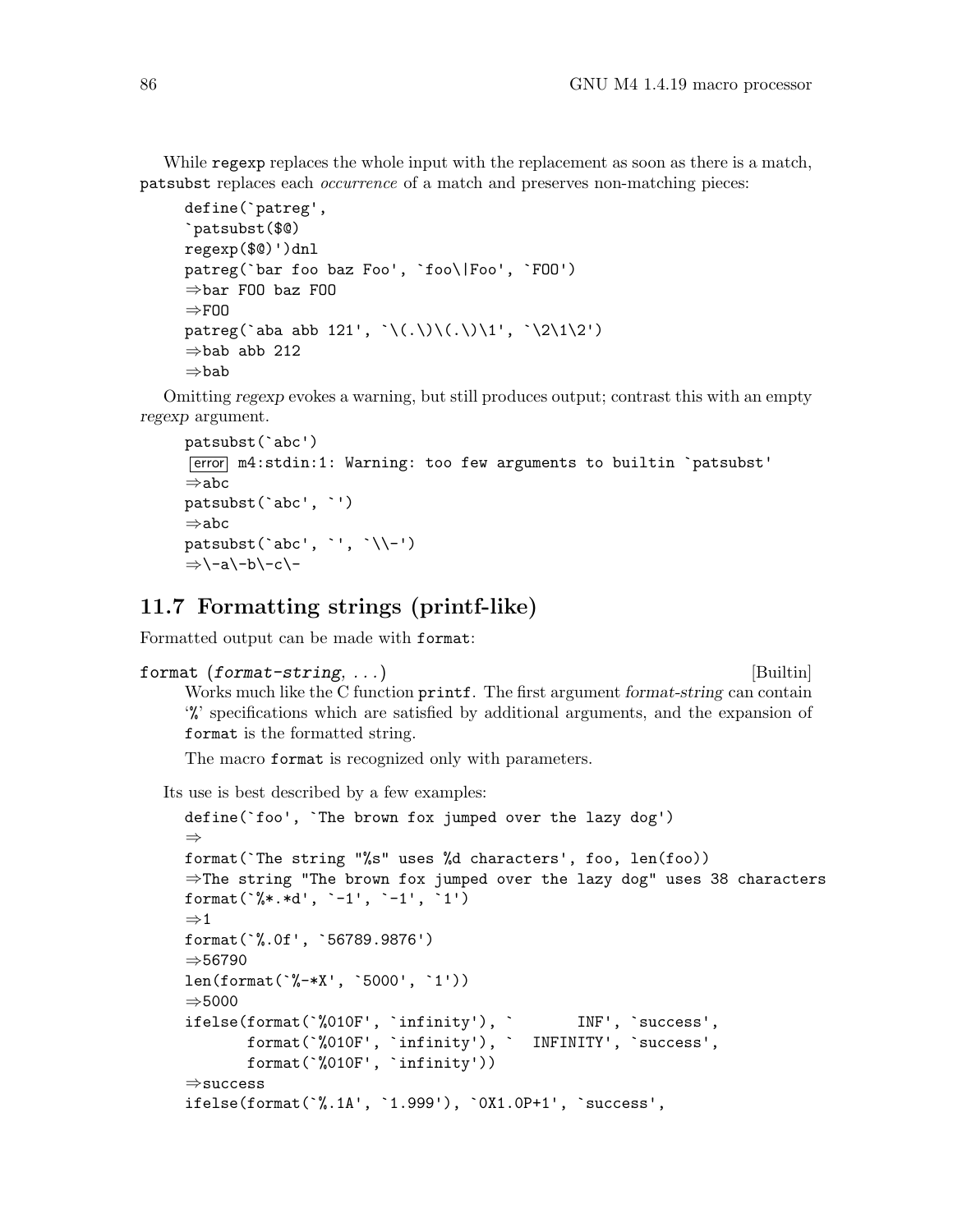```
format(`%.1A', `1.999'), `0X2.0P+0', `success',
       format(`%.1A', `1.999'))
⇒success
format(`%g', `0xa.P+1')
⇒20
```
Using the forloop macro defined earlier (see [Section 6.4 \[Forloop\], page 46\)](#page-51-0), this example shows how format can be used to produce tabular output.

```
$ m4 -I examples
include(`forloop.m4')
⇒
forloop(`i', `1', `10', `format(`%6d squared is %10d
', i, eval(i**2))')
\Rightarrow 1 squared is 1
\Rightarrow 2 squared is 4
\Rightarrow 3 squared is 9
\Rightarrow 4 squared is 16
\Rightarrow 5 squared is 25
\Rightarrow 6 squared is 36
\Rightarrow 7 squared is 49
\Rightarrow 8 squared is 64
\Rightarrow 9 squared is 81
\Rightarrow 10 squared is 100
⇒
```
The builtin format is modeled after the ANSI C 'printf' function, and supports these  $\mathcal{C}'$  specifiers: 'c', 's', 'd', 'o', 'x', 'X', 'u', 'a', 'A', 'e', 'E', 'f', 'F', 'g', 'G', and  $\mathcal{C}'$ ; it supports field widths and precisions, and the flags '+', '-', '', '0', '#', and '''. For integer specifiers, the width modifiers 'hh', 'h', and 'l' are recognized, and for floating point specifiers, the width modifier '1' is recognized. Items not yet supported include positional arguments, the 'n', 'p', 'S', and 'C' specifiers, the 'z', 't', 'j', 'L' and '11' modifiers, and any platform extensions available in the native printf. For more details on the functioning of printf, see the C Library Manual, or the POSIX specification (for example, '%a' is supported even on platforms that haven't yet implemented C99 hexadecimal floating point output natively).

Unrecognized specifiers result in a warning. It is anticipated that a future release of GNU m4 will support more specifiers, and give better warnings when various problems such as overflow are encountered. Likewise, escape sequences are not yet recognized.

```
format(\hat{C}_{p}^{\prime\prime}, \hat{O}^{\prime})error m4:stdin:1: Warning: unrecognized specifier in `%p'
⇒
```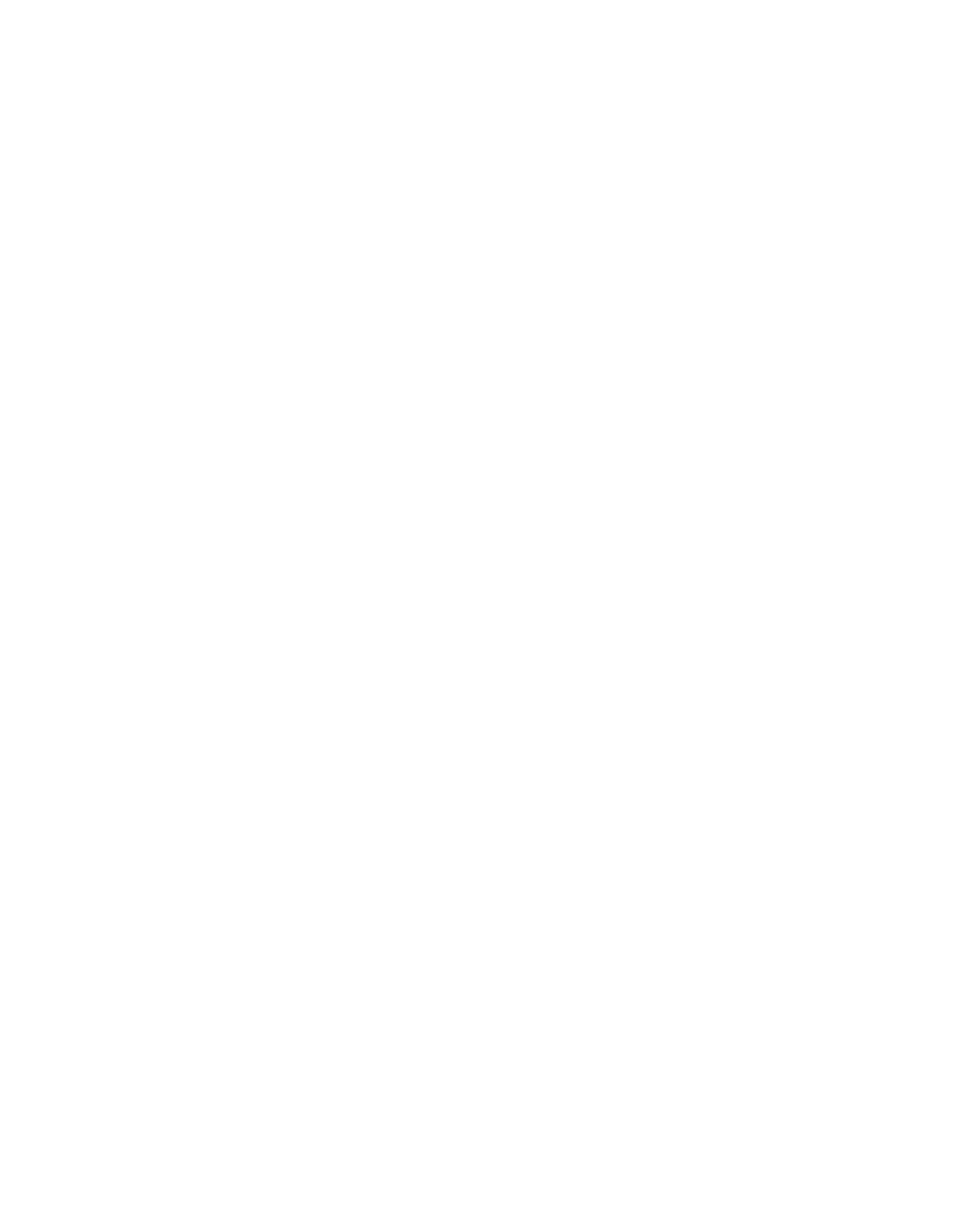# 12 Macros for doing arithmetic

Integer arithmetic is included in m4, with a C-like syntax. As convenient shorthands, there are builtins for simple increment and decrement operations.

## 12.1 Decrement and increment operators

Increment and decrement of integers are supported using the builtins incr and decr:

```
incr (number) [Builtin]
```

```
decr (number) [Builtin]
```
Expand to the numerical value of number, incremented or decremented, respectively, by one. Except for the empty string, the expansion is empty if number could not be parsed.

The macros incr and decr are recognized only with parameters.

```
incr('4')\Rightarrow 5
decr(`7')
⇒6
incr()
error m4:stdin:3: empty string treated as 0 in builtin `incr'
\Rightarrow 1
decr()
error m4:stdin:4: empty string treated as 0 in builtin `decr'
⇒-1
```
## 12.2 Evaluating integer expressions

Integer expressions are evaluated with eval:

```
eval (expression, [radix = '10'], [width]) [Builtin]
     Expands to the value of expression. The expansion is empty if a problem is encoun-
     tered while parsing the arguments. If specified, radix and width control the format
     of the output.
```
Calculations are done with 32-bit signed numbers. Overflow silently results in wraparound. A warning is issued if division by zero is attempted, or if expression could not be parsed.

Expressions can contain the following operators, listed in order of decreasing precedence.

- '()' Parentheses
- $'$  +  $\tilde{ }$  !' Unary plus and minus, and bitwise and logical negation
- '\*\*' Exponentiation
- '\* / %' Multiplication, division, and modulo
- '+ -' Addition and subtraction
- '<< >>' Shift left or right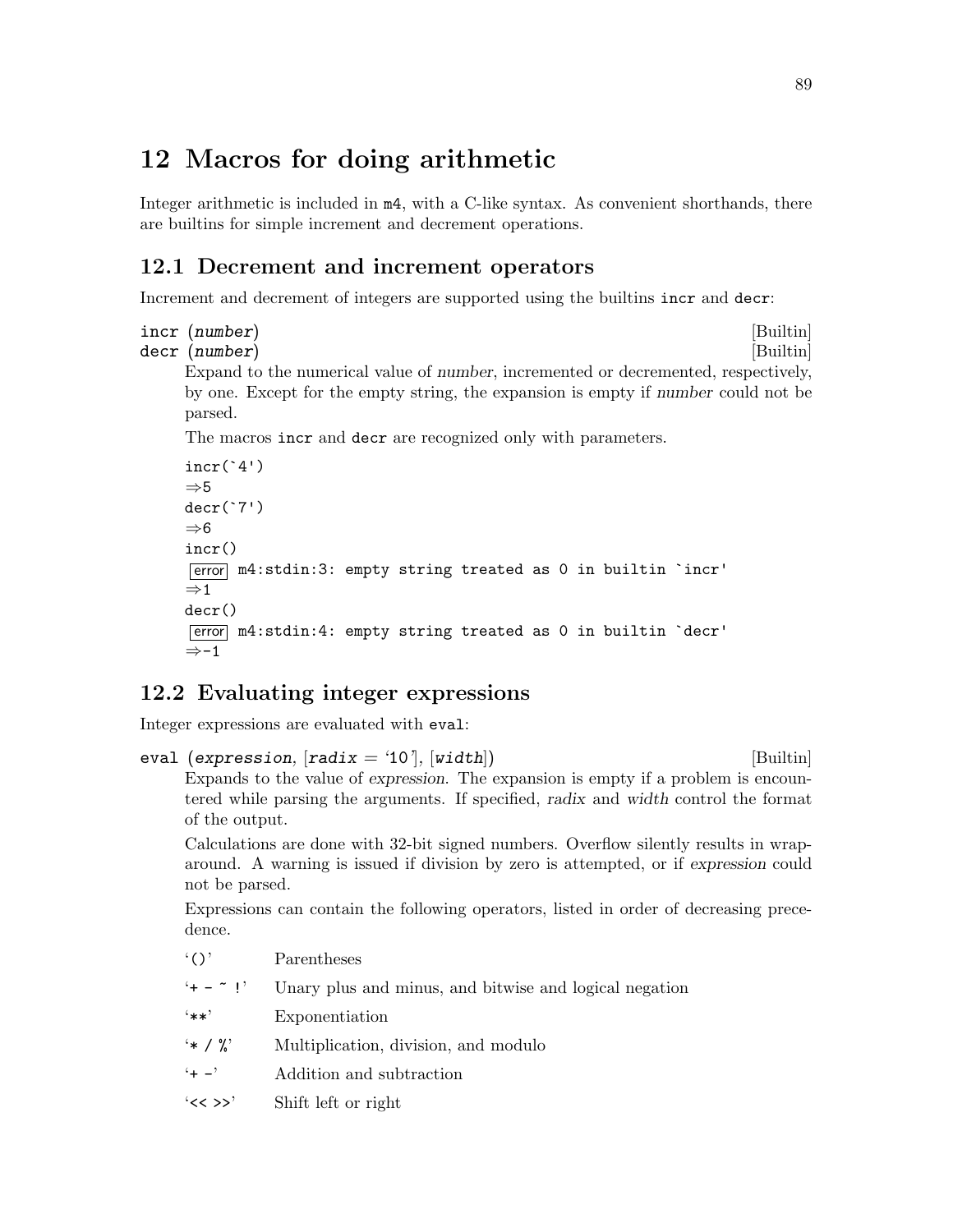| $\rightarrow$ >= < <=' |                      |
|------------------------|----------------------|
|                        | Relational operators |
| $' ==$ $!='$           | Equality operators   |
| $\cdot_{\alpha}$       | Bitwise and          |
| $($ $\sim$ $)$         | Bitwise exclusive-or |
| $\mathbf{F}$           | Bitwise or           |
| (x, y)                 | Logical and          |
| $\lceil \cdot \rceil$  | Logical or           |

The macro eval is recognized only with parameters.

All binary operators, except exponentiation, are left associative. C operators that perform variable assignment, such as ' $+=$ ' or ' $-$ ', are not implemented, since eval only operates on constants, not variables. Attempting to use them results in an error. However, since traditional implementations treated '=' as an undocumented alias for '==' as opposed to an assignment operator, this usage is supported as a special case. Be aware that a future version of GNU M4 may support assignment semantics as an extension when POSIX mode is not requested, and that using '=' to check equality is not portable.

```
eval('2 = 2')\overline{[error]} m4:stdin:1: Warning: recommend ==, not =, for equality operator
\Rightarrow 1
eval(`++0')
\overline{\text{error}} m4:stdin:2: invalid operator in eval: ++0
⇒
eval('0 |= 1')\overline{\text{error}} m4:stdin:3: invalid operator in eval: 0 \vert = 1
⇒
```
Note that some older  $m4$  implementations use '<sup>o</sup>' as an alternate operator for the exponentiation, although POSIX requires the C behavior of bitwise exclusive-or. The precedence of the negation operators, '~' and '!', was traditionally lower than equality. The unary operators could not be used reliably more than once on the same term without intervening parentheses. The traditional precedence of the equality operators '==' and '!=' was identical instead of lower than the relational operators such as '<', even through GNU M4 1.4.8. Starting with version 1.4.9, GNU M4 correctly follows POSIX precedence rules. M4 scripts designed to be portable between releases must be aware that parentheses may be required to enforce C precedence rules. Likewise, division by zero, even in the unused branch of a short-circuiting operator, is not always well-defined in other implementations.

Following are some examples where the current version of M4 follows C precedence rules, but where older versions and some other implementations of m4 require explicit parentheses to get the correct result:

```
eval('1 == 2 > 0')\Rightarrow 1
eval(' (1 == 2) > 0')⇒0
```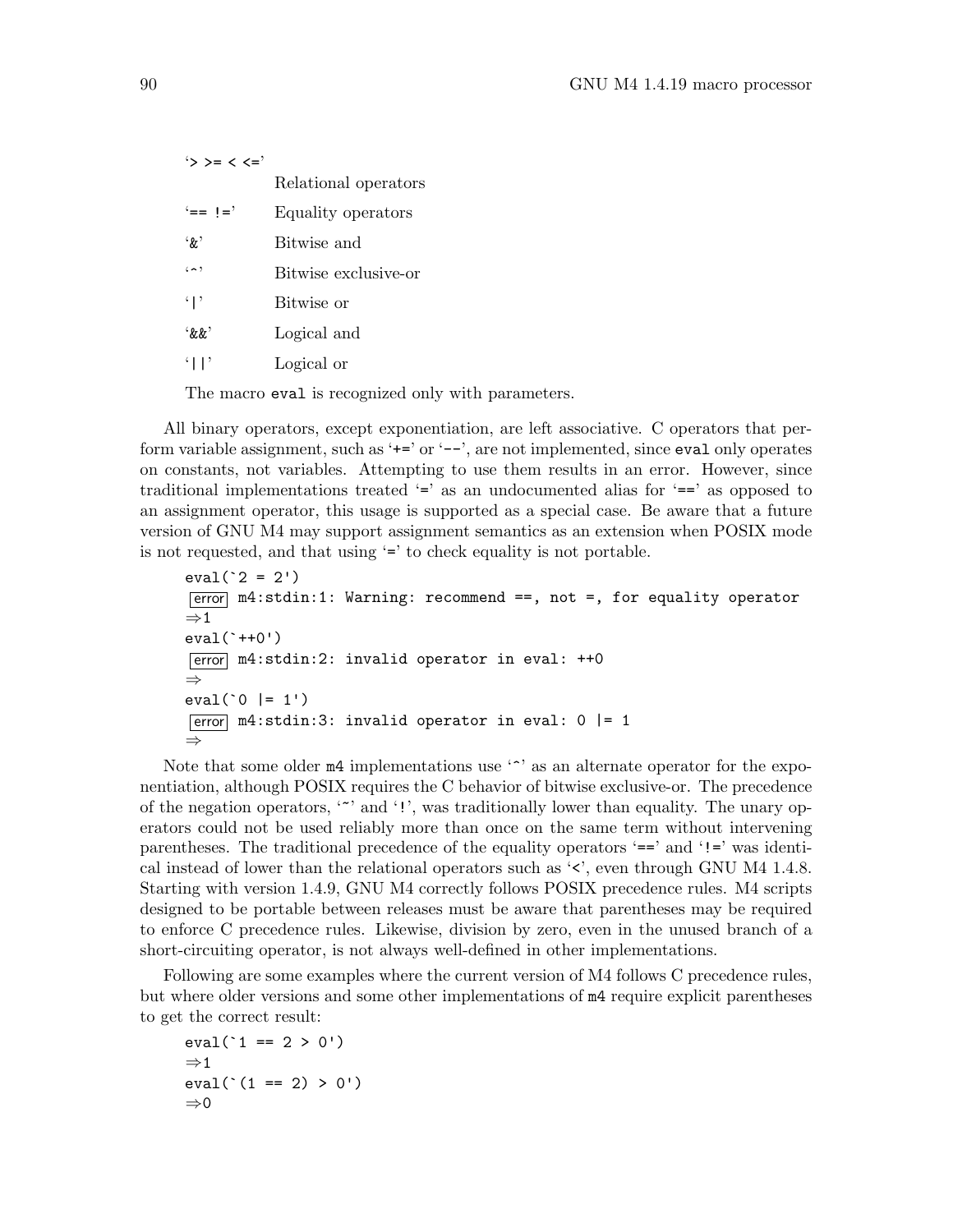```
eval(`! 0 * 2')
\Rightarrow 2
eval(`! (0 * 2)')
\Rightarrow 1
eval('1 | 1 ^ 1')\Rightarrow 1
eval('(1 | 1) ^ 1)\Rightarrow 0
eval('++ - " ! " 0')\Rightarrow 1
eval(`2 || 1 / 0')
\Rightarrow 1
eval(`0 || 1 / 0')
\boxed{\text{error}} m4:stdin:9: divide by zero in eval: 0 || 1 / 0
⇒
eval(`0 && 1 % 0')
\Rightarrow 0
eval(`2 && 1 % 0')
\overline{\text{error}} m4:stdin:11: modulo by zero in eval: 2 && 1 % 0
⇒
```
As a GNU extension, the operator '\*\*' performs integral exponentiation. The operator is right-associative, and if evaluated, the exponent must be non-negative, and at least one of the arguments must be non-zero, or a warning is issued.

```
eval(`2 ** 3 ** 2')
⇒512
eval(`(2 ** 3) ** 2')
⇒64
eval(`0 ** 1')
⇒0
eval(`2 ** 0')
\Rightarrow 1
eval(`0 ** 0')
⇒
error m4:stdin:5: divide by zero in eval: 0 ** 0
eval('4 ** -2')[error] m4:stdin:6: negative exponent in eval: 4 ** -2
⇒
```
Within expression, (but not radix or width), numbers without a special prefix are decimal. A simple '0' prefix introduces an octal number. '0x' introduces a hexadecimal number. As GNU extensions, '0b' introduces a binary number. '0r' introduces a number expressed in any radix between 1 and 36: the prefix should be immediately followed by the decimal expression of the radix, a colon, then the digits making the number. For radix 1, leading zeros are ignored, and all remaining digits must be '1'; for all other radices, the digits are '0', '1', '2', .... Beyond '9', the digits are 'a', 'b' ... up to 'z'. Lower and upper case letters can be used interchangeably in numbers prefixes and as number digits.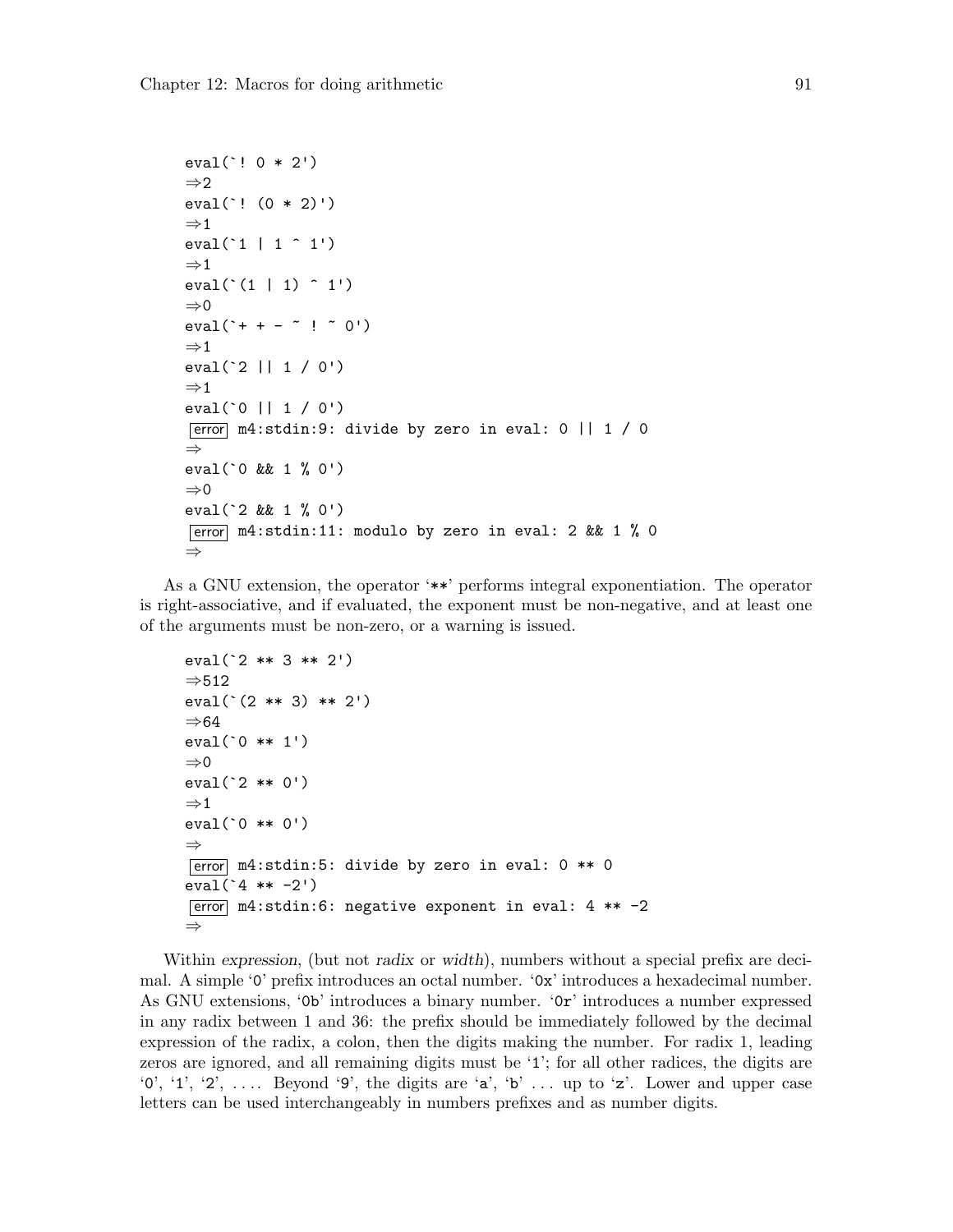Parentheses may be used to group subexpressions whenever needed. For the relational operators, a true relation returns 1, and a false relation return 0.

Here are a few examples of use of eval.

```
eval(`-3 * 5')
⇒-15
eval(`-99 / 10')
⇒-9
eval(`-99 % 10')
⇒-9
eval(`99 % -10')
⇒9
eval(index(`Hello world', `llo') >= 0)
⇒1
eval(`0r1:0111 + 0b100 + 0r3:12')
\Rightarrow 12
define(`square', `eval(`($1) ** 2')')
⇒
square(`9')
⇒81
square(square('5')` + 1')⇒676
define(`foo', `666')
⇒
eval('foo / 6')error m4:stdin:11: bad expression in eval: foo / 6
⇒
eval(foo / 6)
\Rightarrow 111
```
As the last two lines show, eval does not handle macro names, even if they expand to a valid expression (or part of a valid expression). Therefore all macros must be expanded before they are passed to eval.

Some calculations are not portable to other implementations, since they have undefined semantics in C, but GNU m4 has well-defined behavior on overflow. When shifting, an outof-range shift amount is implicitly brought into the range of 32-bit signed integers using an implicit bit-wise and with 0x1f).

```
define(`max_int', eval(`0x7fffffff'))
⇒
define(`min_int', incr(max_int))
⇒
eval(min\_int \cdot < 0')\Rightarrow 1
eval(max_int^* > 0')\Rightarrow 1
ifelse(eval(min_int` / -1'), min_int, `overflow occurred')
⇒overflow occurred
min_int
```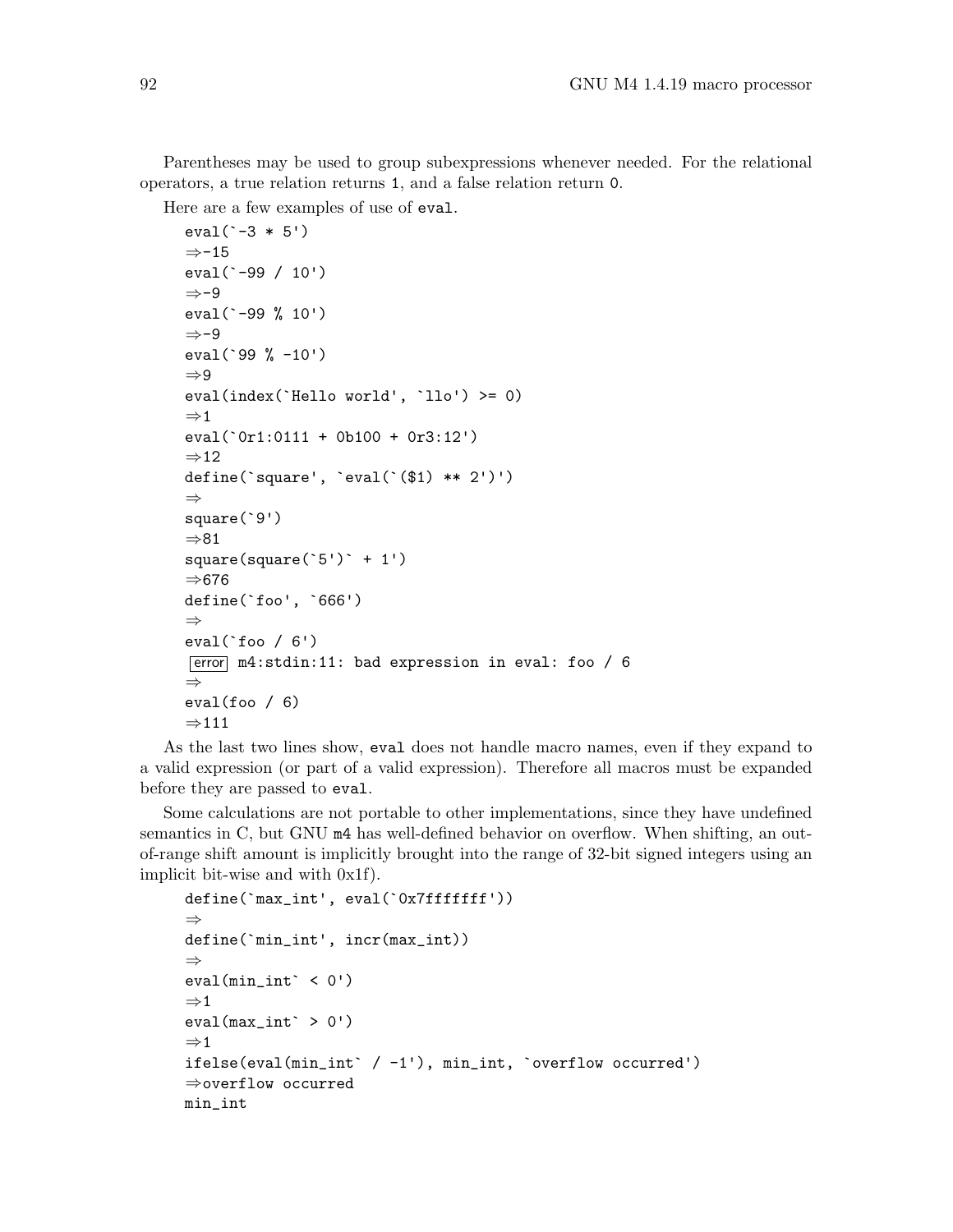```
⇒-2147483648
eval(`0x80000000 % -1')
\Rightarrow 0
eval(`-4 >> 1')
⇒-2
eval(`-4 >> 33')
⇒-2
```
If radix is specified, it specifies the radix to be used in the expansion. The default radix is 10; this is also the case if radix is the empty string. A warning results if the radix is outside the range of 1 through 36, inclusive. The result of eval is always taken to be signed. No radix prefix is output, and for radices greater than 10, the digits are lower case. The width argument specifies the minimum output width, excluding any negative sign. The result is zero-padded to extend the expansion to the requested width. A warning results if the width is negative. If radix or width is out of bounds, the expansion of eval is empty.

```
eval(`666', `10')
⇒666
eval(`666', `11')
⇒556
eval(`666', `6')
⇒3030
eval(`666', `6', `10')
⇒0000003030
eval(`-666', `6', `10')
⇒-0000003030
eval(`10', `', `0')
⇒10
`0r1:'eval(`10', `1', `11')
⇒0r1:01111111111
eval(`10', `16')
⇒a
eval(`1', `37')
error m4:stdin:9: radix 37 in builtin `eval' out of range
⇒
eval(`1', , `-1')
[error] m4:stdin:10: negative width to builtin `eval'
⇒
eval()
error m4:stdin:11: empty string treated as 0 in builtin `eval'
⇒0
```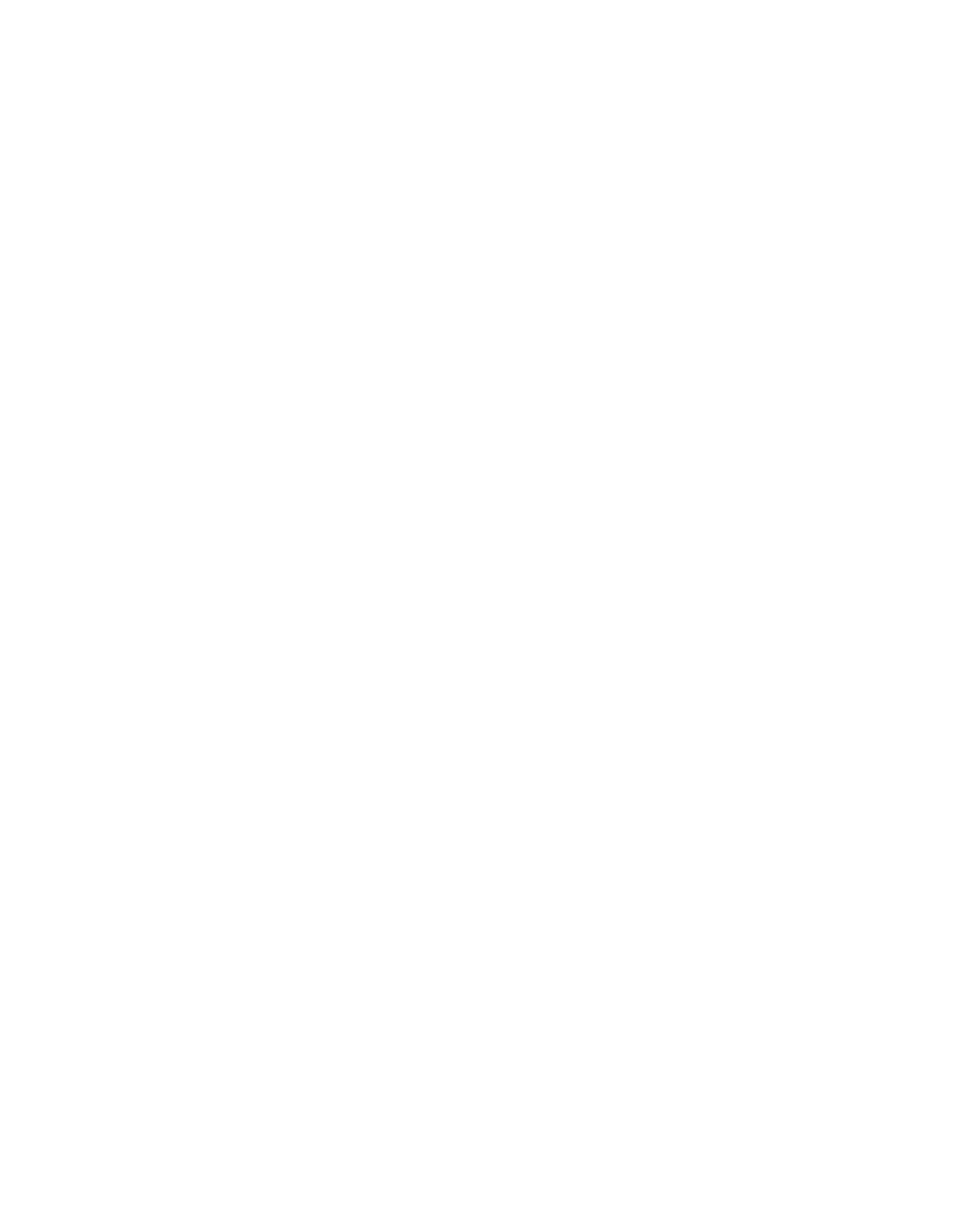## 13 Macros for running shell commands

There are a few builtin macros in m4 that allow you to run shell commands from within m4.

Note that the definition of a valid shell command is system dependent. On UNIX systems, this is the typical /bin/sh. But on other systems, such as native Windows, the shell has a different syntax of commands that it understands. Some examples in this chapter assume /bin/sh, and also demonstrate how to quit early with a known exit value if this is not the case.

#### 13.1 Determining the platform

Sometimes it is desirable for an input file to know which platform m4 is running on. GNU m4 provides several macros that are predefined to expand to the empty string; checking for their existence will confirm platform details.

| $\text{Lgmu}_{\text{L}}$                                                               | [Optional builtin] |
|----------------------------------------------------------------------------------------|--------------------|
| $_{-}$ $\circ$ s2 $_{-}$                                                               | [Optional builtin] |
| os2                                                                                    | [Optional builtin] |
| $\_$ unix $\_$                                                                         | [Optional builtin] |
| unix                                                                                   | [Optional builtin] |
| __windows__                                                                            | [Optional builtin] |
| windows                                                                                | [Optional builtin] |
| Each of these macros is conditionally defined as needed to describe the environment of |                    |
| m4. If defined each macro expands to the empty string. For now these macros silently   |                    |

ined, each macro expands to the empty string. For now, these macros silently ignore all arguments, but in a future release of M4, they might warn if arguments are present.

When GNU extensions are in effect (that is, when you did not use the  $-G$  option, see [Section 2.3 \[Invoking m4\], page 10\)](#page-15-0), GNU  $m4$  will define the macro  $\frac{m}{2}$  to expand to the empty string.

```
$ m4
\anglegnu\angle⇒
__gnu__(`ignored')
⇒
Extensions are ifdef(`__gnu__', `active', `inactive')
⇒Extensions are active
$ m4 - G_{-\text{gnu}_{--}}\Rightarrow __gnu__
__gnu__(`ignored')
⇒__gnu__(ignored)
Extensions are ifdef(`__gnu__', `active', `inactive')
⇒Extensions are inactive
```
On UNIX systems, GNU m4 will define \_\_unix\_\_ by default, or unix when the -G option is specified.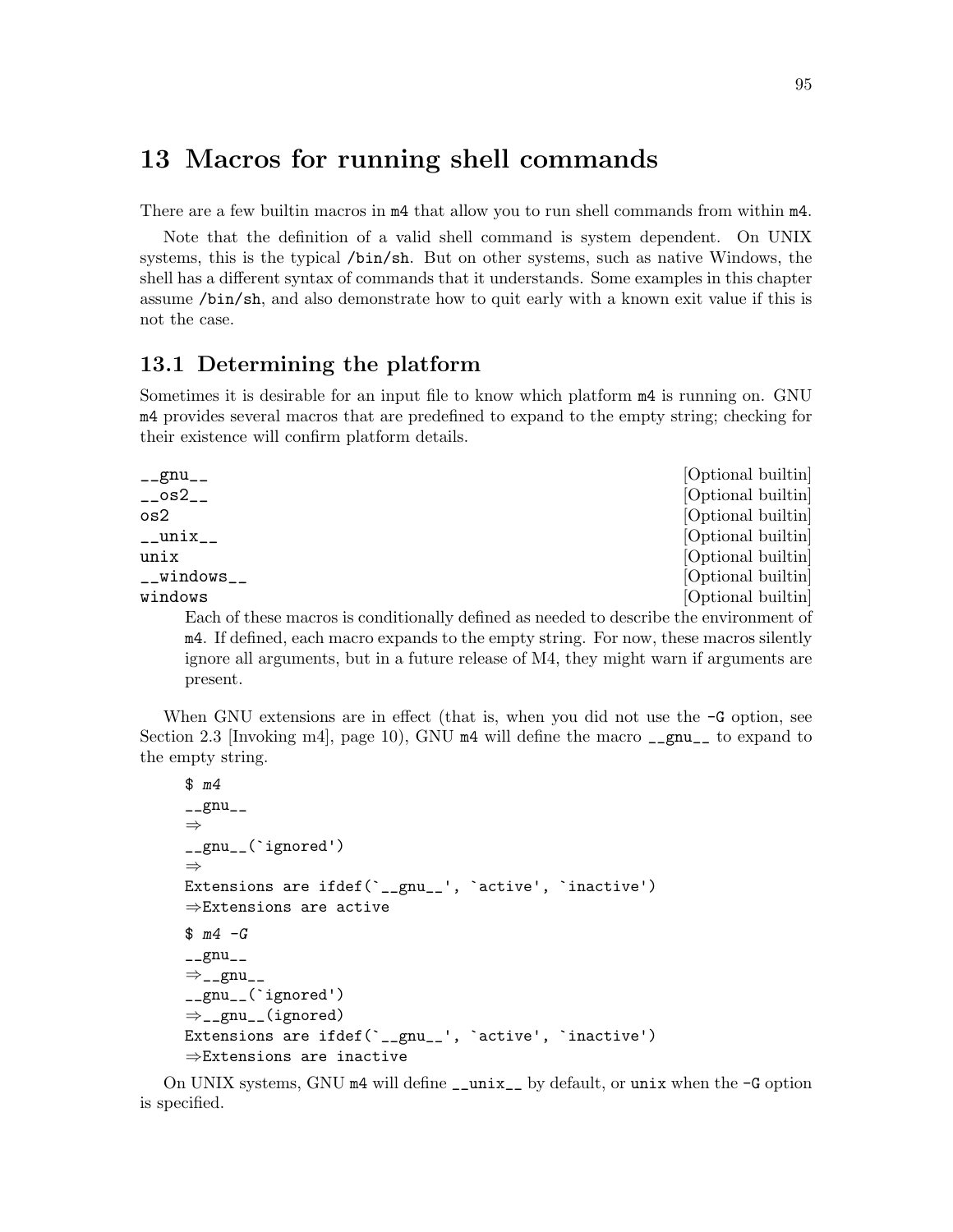On native Windows systems, GNU m4 will define \_\_windows\_\_ by default, or windows when the -G option is specified.

On  $OS/2$  systems, GNU  $m4$  will define  $\text{\_}s2_{\text{\_}}$  by default, or os2 when the  $-G$  option is specified.

If GNU m4 does not provide a platform macro for your system, please report that as a bug.

```
define(`provided', `0')
⇒
ifdef(`__unix__', `define(`provided', incr(provided))')
⇒
ifdef(`__windows__', `define(`provided', incr(provided))')
⇒
ifdef(`__os2__', `define(`provided', incr(provided))')
⇒
provided
\Rightarrow 1
```
#### 13.2 Executing simple commands

Any shell command can be executed, using syscmd:

```
syscmd (shell-command) [Builtin]
```
Executes shell-command as a shell command.

The expansion of syscmd is void, not the output from shell-command! Output or error messages from shell-command are not read by m4. See [Section 13.3 \[Esyscmd\],](#page-102-0) [page 97](#page-102-0), if you need to process the command output.

Prior to executing the command,  $m4$  flushes its buffers. The default standard input, output and error of shell-command are the same as those of m4.

By default, the shell-command will be used as the argument to the  $-c$  option of the /bin/sh shell (or the version of sh specified by 'command -p getconf PATH', if your system supports that). If you prefer a different shell, the configure script can be given the option --with-syscmd-shell=location to set the location of an alternative shell at GNU  $m4$  installation; the alternative shell must still support  $-c$ .

The macro syscmd is recognized only with parameters.

```
define(`foo', `FOO')
⇒
syscmd(`echo foo')
⇒foo
⇒
```
Note how the expansion of syscmd keeps the trailing newline of the command, as well as using the newline that appeared after the macro.

The following is an example of *shell-command* using the same standard input as  $m4$ :

```
$ echo "m4wrap(\s; systemd(\s; cat')')" | m4⇒
```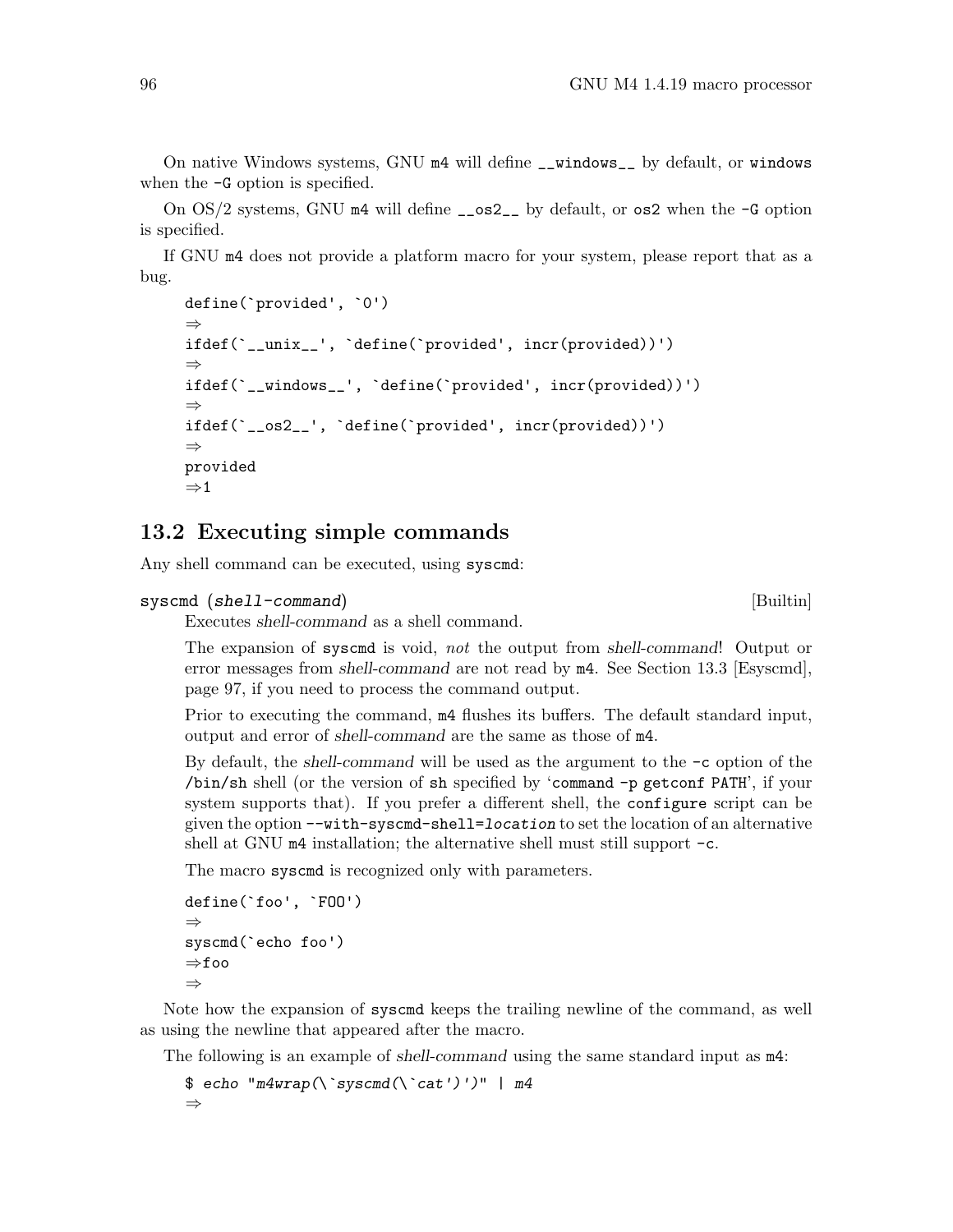It tells m4 to read all of its input before executing the wrapped text, then hand a valid (albeit emptied) pipe as standard input for the cat subcommand. Therefore, you should be careful when using standard input (either by specifying no files, or by passing '-' as a file name on the command line, see [Section 2.6 \[Invoking m4\], page 12](#page-17-0)), and also invoking subcommands via syscmd or esyscmd that consume data from standard input. When standard input is a seekable file, the subprocess will pick up with the next character not yet processed by m4; when it is a pipe or other non-seekable file, there is no guarantee how much data will already be buffered by m4 and thus unavailable to the child.

#### <span id="page-102-0"></span>13.3 Reading the output of commands

If you want m4 to read the output of a shell command, use esyscmd:

```
esyscmd (shell-command) and interest in the system of [{\rm Builtin}]
```
Expands to the standard output of the shell command shell-command.

Prior to executing the command, m4 flushes its buffers. The default standard input and standard error of shell-command are the same as those of m4. The error output of shell-command is not a part of the expansion: it will appear along with the error output of m4.

By default, the shell-command will be used as the argument to the  $-c$  option of the /bin/sh shell (or the version of sh specified by 'command -p getconf PATH', if your system supports that). If you prefer a different shell, the configure script can be given the option --with-syscmd-shell=location to set the location of an alternative shell at GNU m4 installation; the alternative shell must still support  $-c$ .

The macro esyscmd is recognized only with parameters.

```
define(`foo', `FOO')
⇒
esyscmd(`echo foo')
\RightarrowFOO
⇒
```
Note how the expansion of esyscmd keeps the trailing newline of the command, as well as using the newline that appeared after the macro.

Just as with syscmd, care must be exercised when sharing standard input between m4 and the child process of esyscmd.

#### 13.4 Exit status

To see whether a shell command succeeded, use sysval:

sysval [Builtin]

Expands to the exit status of the last shell command run with syscmd or esyscmd. Expands to 0 if no command has been run yet.

```
sysval
⇒0
syscmd(`false')
⇒
```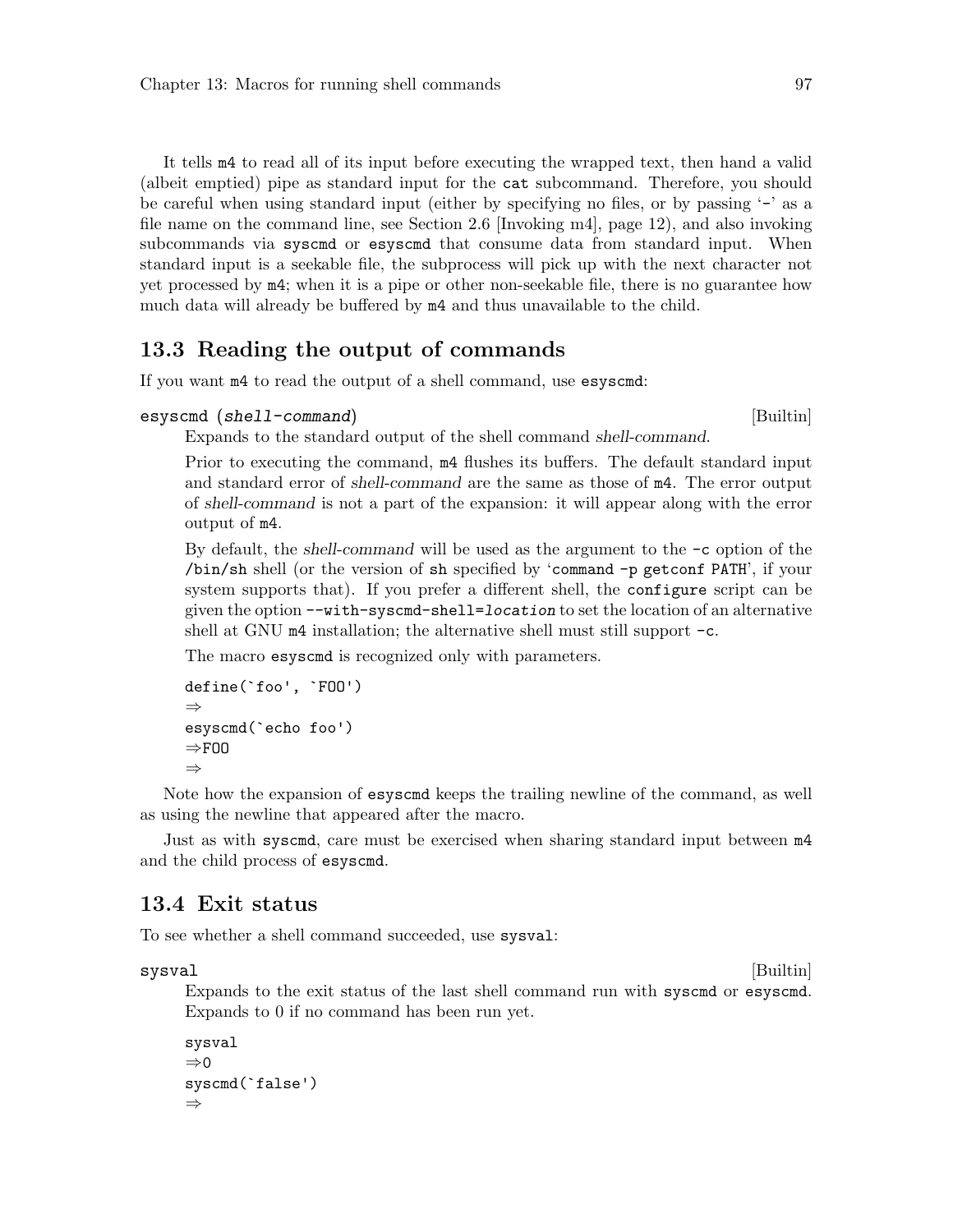```
ifelse(sysval, `0', `zero', `non-zero')
⇒non-zero
syscmd(`exit 2')
⇒
sysval
⇒2
syscmd(`true')
⇒
sysval
⇒0
esyscmd(`false')
⇒
ifelse(sysval, `0', `zero', `non-zero')
⇒non-zero
esyscmd(`echo dnl && exit 127')
⇒
sysval
⇒127
esyscmd(`true')
⇒
sysval
⇒0
```
sysval results in 127 if there was a problem executing the command, for example, if the system-imposed argument length is exceeded, or if there were not enough resources to fork. It is not possible to distinguish between failed execution and successful execution that had an exit status of 127, unless there was output from the child process.

On UNIX platforms, where it is possible to detect when command execution is terminated by a signal, rather than a normal exit, the result is the signal number shifted left by eight bits.

```
dnl This test assumes kill is a shell builtin, and that signals are
dnl recognizable.
ifdef('_\texttt{__unix__}', ,`errprint(` skipping: syscmd does not have unix semantics
')m4exit(`77')')dnl
changequote(`[', `]')
⇒
syscmd([/bin/sh -c 'kill -9 $$'; st=$?; test $st = 137 || test $st = 265])
⇒
ifelse(sysval, [0], , [errprint([ skipping: shell does not send signal 9
])m4exit([77])])dnl
syscmd([kill -9 $$])
⇒
sysval
⇒2304
syscmd()
⇒
```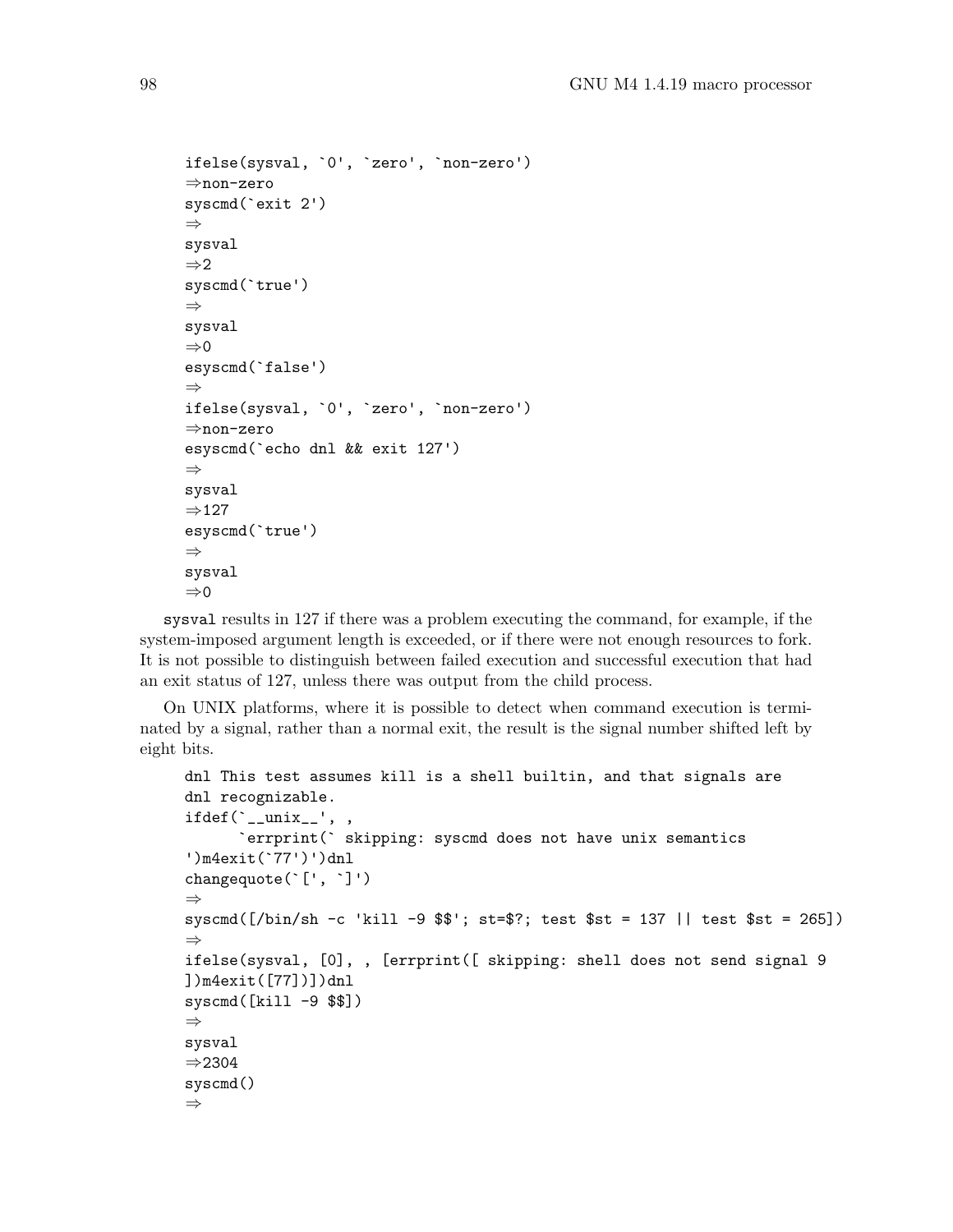```
sysval
\Rightarrow 0
esyscmd([kill -9 $$])
⇒
sysval
⇒2304
```
#### 13.5 Making temporary files

Commands specified to syscmd or esyscmd might need a temporary file, for output or for some other purpose. There is a builtin macro, mkstemp, for making a temporary file:

#### mkstemp (template) [Builtin] maketemp (template) [Builtin]

Expands to the quoted name of a new, empty file, made from the string template, which should end with the string 'XXXXXX'. The six 'X' characters are then replaced with random characters matching the regular expression  $\texttt{[a-zA-Z0-9,-]}'$ , in order to make the file name unique. If fewer than six 'X' characters are found at the end of template, the result will be longer than the template. The created file will have access permissions as if by chmod  $=rw$ , go=, meaning that the current umask of the  $m4$ process is taken into account, and at most only the current user can read and write the file.

The traditional behavior, standardized by POSIX, is that maketemp merely replaces the trailing 'X' with the process id, without creating a file or quoting the expansion, and without ensuring that the resulting string is a unique file name. In part, this means that using the same template twice in the same input file will result in the same expansion. This behavior is a security hole, as it is very easy for another process to guess the name that will be generated, and thus interfere with a subsequent use of syscmd trying to manipulate that file name. Hence, POSIX has recommended that all new implementations of m4 provide the secure mkstemp builtin, and that users of m4 check for its existence.

The expansion is void and an error issued if a temporary file could not be created.

The macros mkstemp and maketemp are recognized only with parameters.

If you try this next example, you will most likely get different output for the two file names, since the replacement characters are randomly chosen:

```
$ m4
define(`tmp', `oops')
⇒
maketemp(`/tmp/fooXXXXXX')
\Rightarrow/tmp/fooa07346
ifdef(`mkstemp', `define(`maketemp', defn(`mkstemp'))',
      `define(`mkstemp', defn(`maketemp'))dnl
errprint(`warning: potentially insecure maketemp implementation
')')
⇒
mkstemp(`doc')
```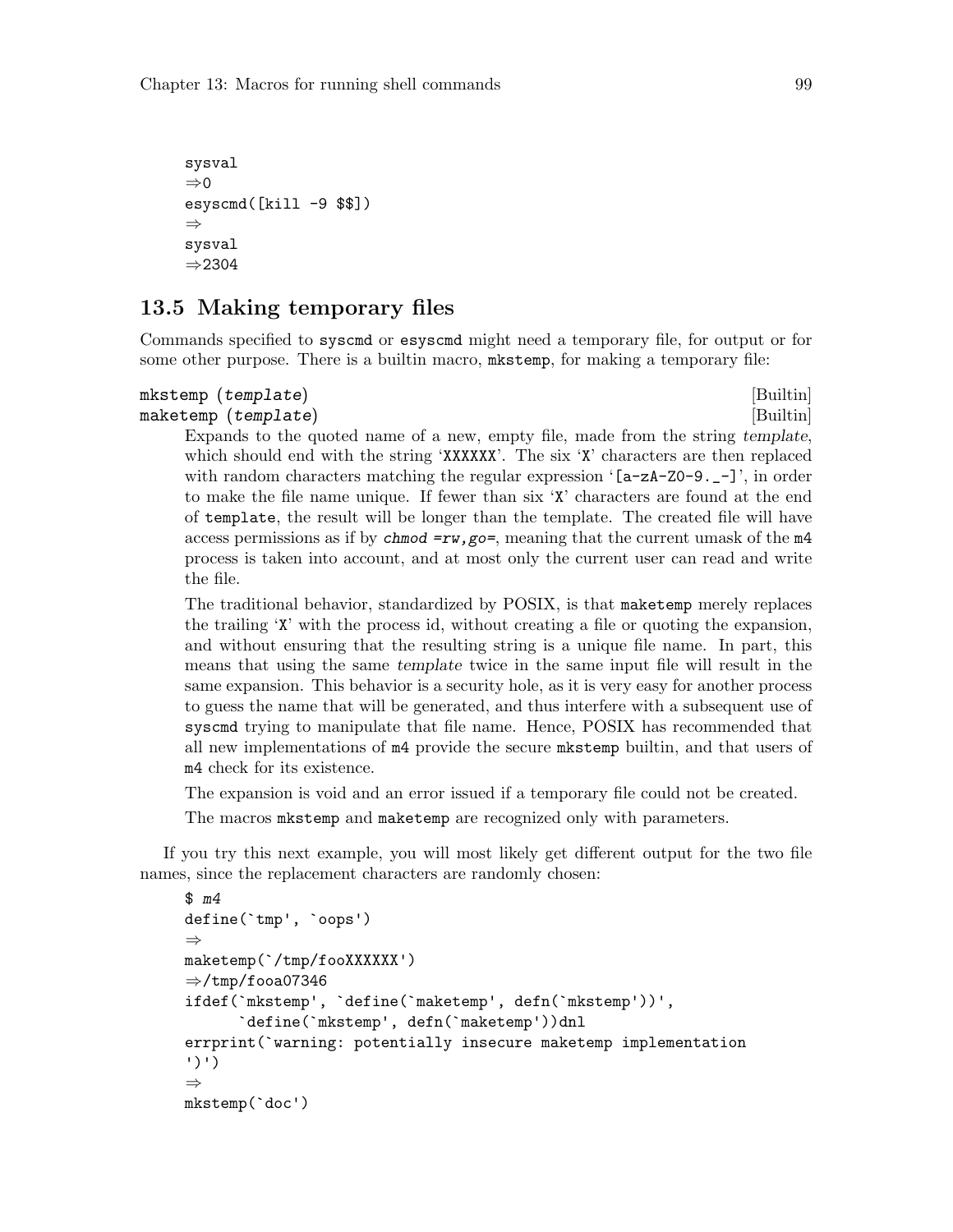#### ⇒docQv83Uw

Unless you use the  $-$ -traditional command line option (or  $-G$ , see [Section 2.3 \[Invoking](#page-15-0) [m4\], page 10](#page-15-0)), the GNU version of maketemp is secure. This means that using the same template to multiple calls will generate multiple files. However, we recommend that you use the new mkstemp macro, introduced in GNU M4 1.4.8, which is secure even in traditional mode. Also, as of M4 1.4.11, the secure implementation quotes the resulting file name, so that you are guaranteed to know what file was created even if the random file name happens to match an existing macro. Notice that this example is careful to use defin to avoid unintended expansion of 'foo'.

```
$ m4
define(`foo', `errprint(`oops')')
⇒
syscmd(`rm -f foo-??????')sysval
⇒0
define('file1', maketemp('foo-XXXXXX'))dnl
ifelse(esyscmd(`echo \` foo-?????? \''), ` foo-?????? ',
       `no file', `created')
⇒created
define(`file2', maketemp(`foo-XX'))dnl
define(`file3', mkstemp(`foo-XXXXXX'))dnl
ifelse(len(defn(`file1')), len(defn(`file2')),
       `same length', `different')
⇒same length
ifelse(defn(`file1'), defn(`file2'), `same', `different file')
⇒different file
ifelse(defn(`file2'), defn(`file3'), `same', `different file')
⇒different file
ifelse(defn(`file1'), defn(`file3'), `same', `different file')
⇒different file
syscmd(`rm 'defn(`file1') defn(`file2') defn(`file3'))
⇒
sysval
\Rightarrow 0
```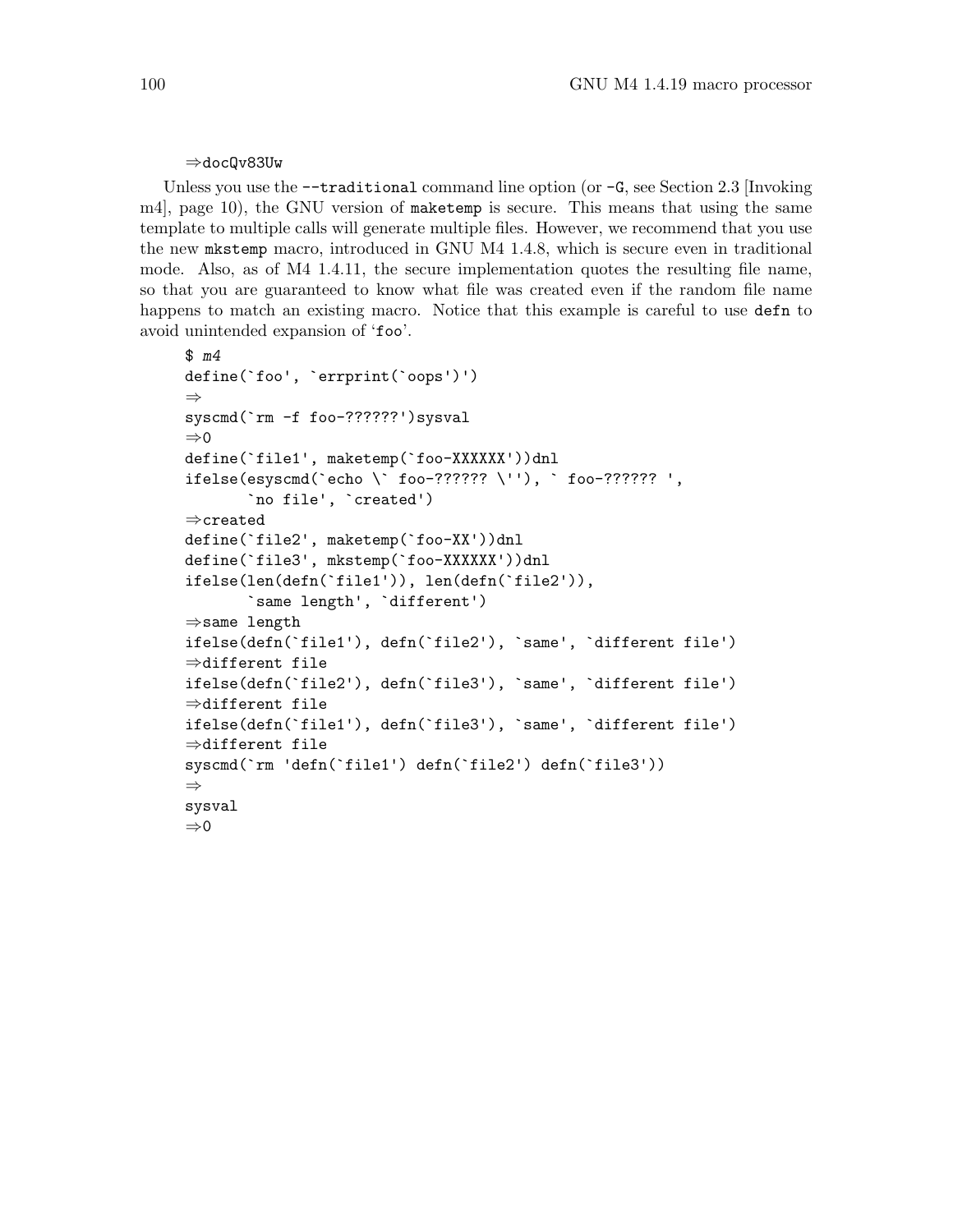# 14 Miscellaneous builtin macros

This chapter describes various builtins, that do not really belong in any of the previous chapters.

## 14.1 Printing error messages

You can print error messages using errprint:

```
errprint (message, ...) [Builtin]
     Prints message and the rest of the arguments to standard error, separated by spaces.
     Standard error is used, regardless of the --debugfile option (see Section 2.5 [Invoking
     m4], page 11).
     The expansion of errprint is void. The macro errprint is recognized only with
     parameters.
```

```
errprint(`Invalid arguments to forloop
')
error Invalid arguments to forloop
⇒
errprint(`1')errprint(`2',`3
')
\boxed{\text{error}} 12 3
⇒
```
A trailing newline is not printed automatically, so it should be supplied as part of the argument, as in the example. Unfortunately, the exact output of errprint is not very portable to other m4 implementations: POSIX requires that all arguments be printed, but some implementations of m4 only print the first. Furthermore, some BSD implementations always append a newline for each errprint call, regardless of whether the last argument already had one, and POSIX is silent on whether this is acceptable.

## 14.2 Printing current location

To make it possible to specify the location of an error, three utility builtins exist:

```
__file__ [Builtin]
__line__ [Builtin]
__program__ [Builtin]
   Expand to the quoted name of the current input file, the current input line number
   in that file, and the quoted name of the current invocation of m4.
   errprint(__program__:__file__:__line__: `input error
   ')
   error m4:stdin:1: input error
   ⇒
```
Line numbers start at 1 for each file. If the file was found due to the  $-I$  option or M4PATH environment variable, that is reflected in the file name. The syncline option (-s, see [Section 2.2 \[Invoking m4\], page 8\)](#page-13-0), and the 'f' and '1' flags of debugmode (see [Section 7.3](#page-63-0)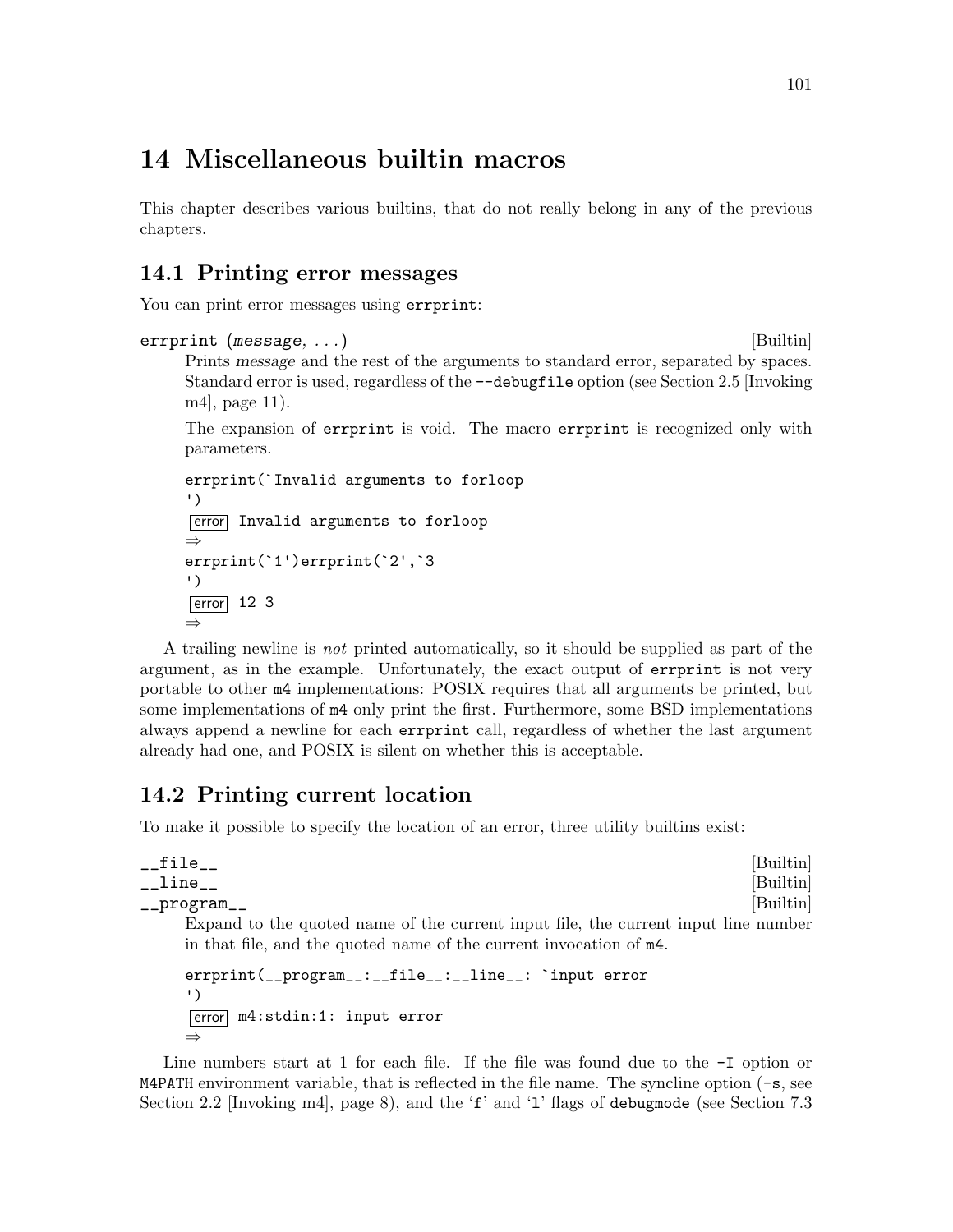[\[Debug Levels\], page 58](#page-63-0)), also use this notion of current file and line. Redefining the three location macros has no effect on syncline, debug, warning, or error message output.

This example reuses the file incl.m4 mentioned earlier (see [Section 9.1 \[Include\],](#page-78-0) [page 73](#page-78-0)):

```
$ m4 -I examples
define(`foo', ``$0' called at __file__:__line__')
⇒
foo
⇒foo called at stdin:2
include(`incl.m4')
⇒Include file start
⇒foo called at examples/incl.m4:2
⇒Include file end
⇒
```
The location of macros invoked during the rescanning of macro expansion text corresponds to the location in the file where the expansion was triggered, regardless of how many newline characters the expansion text contains. As of GNU M4 1.4.8, the location of text wrapped with m4wrap (see [Section 8.5 \[M4wrap\], page 70\)](#page-75-0) is the point at which the m4wrap was invoked. Previous versions, however, behaved as though wrapped text came from line 0 of the file  $\cdots$ .

```
define(`echo', `$@')
⇒
define(`foo', `echo(__line__
_lline_l)')
⇒
echo(__line__
_{-}line_{-})
\Rightarrow4
\Rightarrow 5
m4wrap(`foo
')
⇒
foo(errprint(__line__
_{-}line_{-}))
error 8
error 9
⇒8
⇒8
_{-}line_{-}⇒11
m4wrap(`__line__
')
⇒
\mathbin{\char`\^}D⇒12
```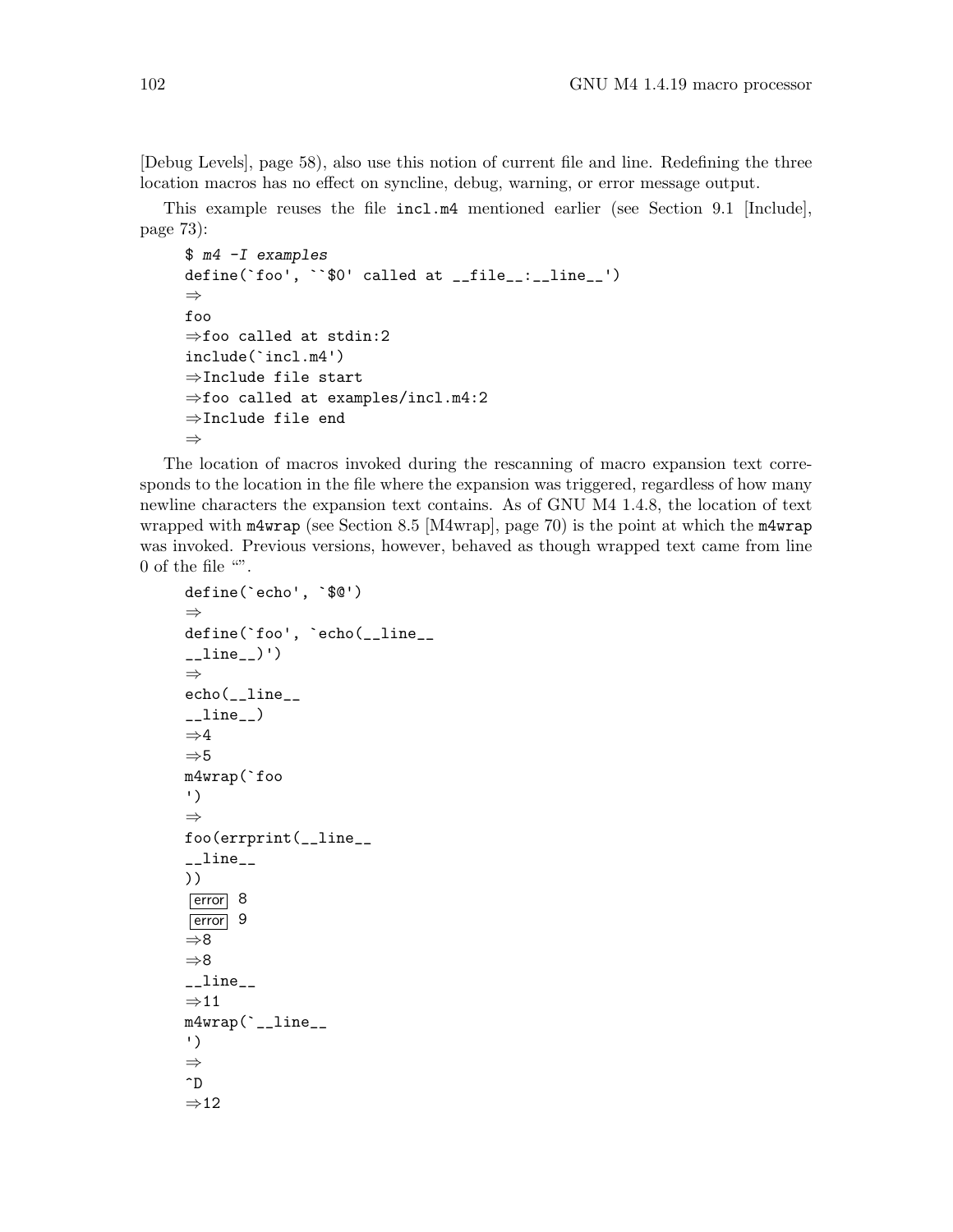⇒6  $\Rightarrow 6$ 

The \_\_program\_\_ macro behaves like '\$0' in shell terminology. If you invoke m4 through an absolute path or a link with a different spelling, rather than by relying on a PATH search for plain 'm4', it will affect how \_\_program\_\_ expands. The intent is that you can use it to produce error messages with the same formatting that m4 produces internally. It can also be used within syscmd (see [Section 13.2 \[Syscmd\], page 96](#page-101-0)) to pick the same version of m4 that is currently running, rather than whatever version of m4 happens to be first in PATH. It was first introduced in GNU M4 1.4.6.

## <span id="page-108-0"></span>14.3 Exiting from m4

If you need to exit from m4 before the entire input has been read, you can use m4exit:

 $m4$ exit ([code = '0']) [Builtin]

Causes m4 to exit, with exit status code. If code is left out, the exit status is zero. If code cannot be parsed, or is outside the range of 0 to 255, the exit status is one. No further input is read, and all wrapped and diverted text is discarded.

```
m4wrap(`This text is lost due to `m4exit'.')
⇒
divert(`1') So is this.
divert
⇒
m4exit And this is never read.
```
A common use of this is to abort processing:

#### fatal\_error (message) and intervalse in the composite  $[Composite]$

Abort processing with an error message and non-zero status. Prefix message with details about where the error occurred, and print the resulting string to standard error.

```
define(`fatal_error',
       `errprint(__program__:__file__:__line__`: fatal error: $*
')m4exit(`1')')
⇒
fatal_error(`this is a BAD one, buster')
error m4:stdin:4: fatal error: this is a BAD one, buster
```
After this macro call, m4 will exit with exit status 1. This macro is only intended for error exits, since the normal exit procedures are not followed, i.e., diverted text is not undiverted, and saved text (see [Section 8.5 \[M4wrap\], page 70](#page-75-0)) is not reread. (This macro could be made more robust to earlier versions of  $m4$ . You should try to see if you can find weaknesses and correct them; or see [Section 17.8 \[Answers\], page 129\)](#page-134-0).

Note that it is still possible for the exit status to be different than what was requested by m4exit. If m4 detects some other error, such as a write error on standard output, the exit status will be non-zero even if m4exit requested zero.

If standard input is seekable, then the file will be positioned at the next unread character. If it is a pipe or other non-seekable file, then there are no guarantees how much data m4 might have read into buffers, and thus discarded.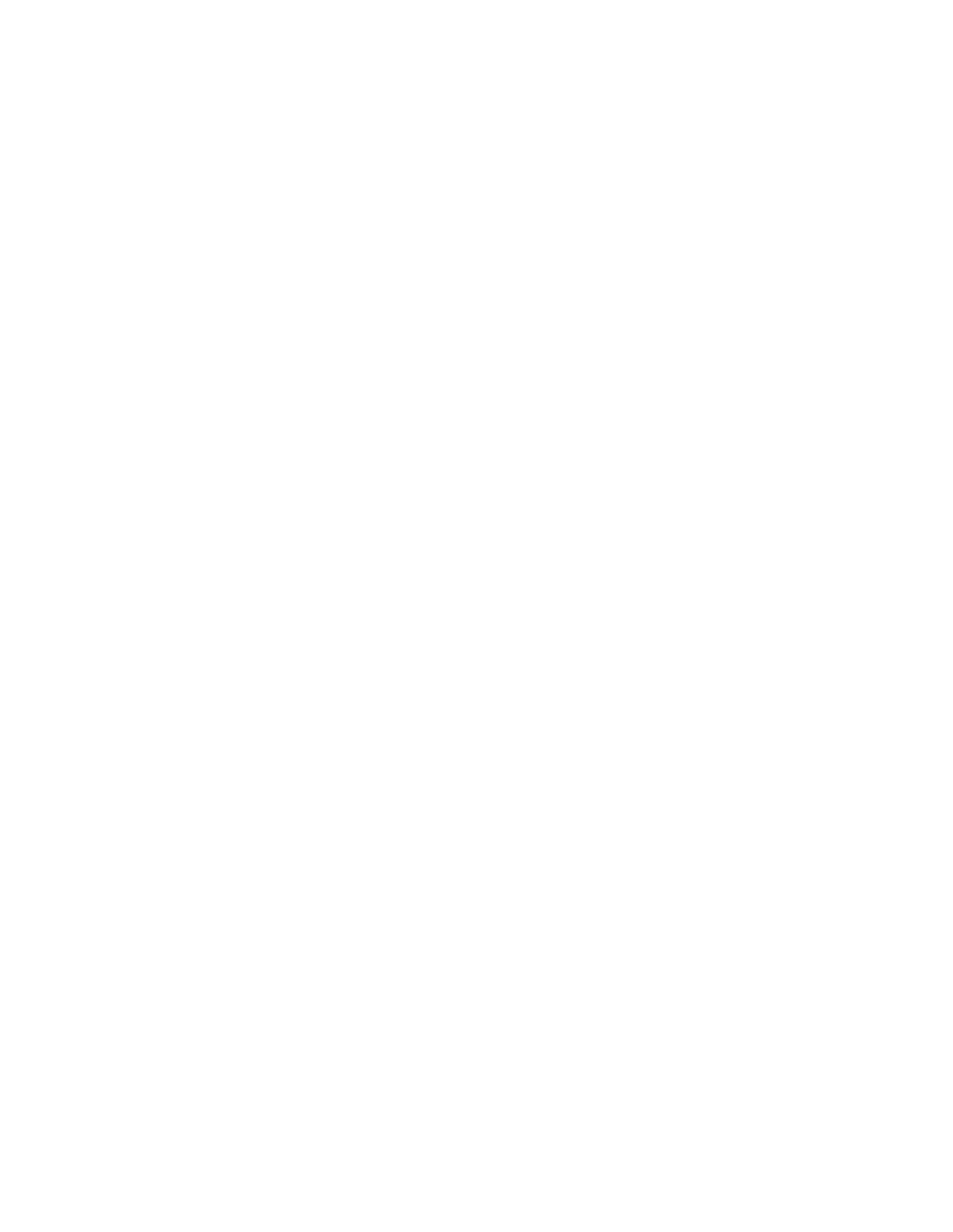# 15 Fast loading of frozen state

Some bigger m4 applications may be built over a common base containing hundreds of definitions and other costly initializations. Usually, the common base is kept in one or more declarative files, which files are listed on each m4 invocation prior to the user's input file, or else each input file uses include.

Reading the common base of a big application, over and over again, may be time consuming. GNU m4 offers some machinery to speed up the start of an application using lengthy common bases.

## 15.1 Using frozen files

Suppose a user has a library of m4 initializations in base.m4, which is then used with multiple input files:

```
$ m4 base.m4 input1.m4
$ m4 base.m4 input2.m4
$ m4 base.m4 input3.m4
```
Rather than spending time parsing the fixed contents of base.m4 every time, the user might rather execute:

\$ m4 -F base.m4f base.m4

once, and further execute, as often as needed:

```
$ m4 -R base.m4f input1.m4
$ m4 -R base.m4f input2.m4
$ m4 -R base.m4f input3.m4
```
with the varying input. The first call, containing the  $-F$  option, only reads and executes file base.m4, defining various application macros and computing other initializations. Once the input file base.m4 has been completely processed, GNU  $m4$  produces in base.m4f a frozen file, that is, a file which contains a kind of snapshot of the m4 internal state.

Later calls, containing the  $-R$  option, are able to reload the internal state of  $m4$ , from base.m4f, prior to reading any other input files. This means instead of starting with a virgin copy of m4, input will be read after having effectively recovered the effect of a prior run. In our example, the effect is the same as if file base.m4 has been read anew. However, this effect is achieved a lot faster.

Only one frozen file may be created or read in any one m4 invocation. It is not possible to recover two frozen files at once. However, frozen files may be updated incrementally, through using -R and -F options simultaneously. For example, if some care is taken, the command:

```
$ m4 file1.m4 file2.m4 file3.m4 file4.m4
```
could be broken down in the following sequence, accumulating the same output:

```
$ m4 -F file1.m4f file1.m4
$ m4 -R file1.m4f -F file2.m4f file2.m4
$ m4 -R file2.m4f -F file3.m4f file3.m4
$ m4 -R file3.m4f file4.m4
```
Some care is necessary because not every effort has been made for this to work in all cases. In particular, the trace attribute of macros is not handled, nor the current setting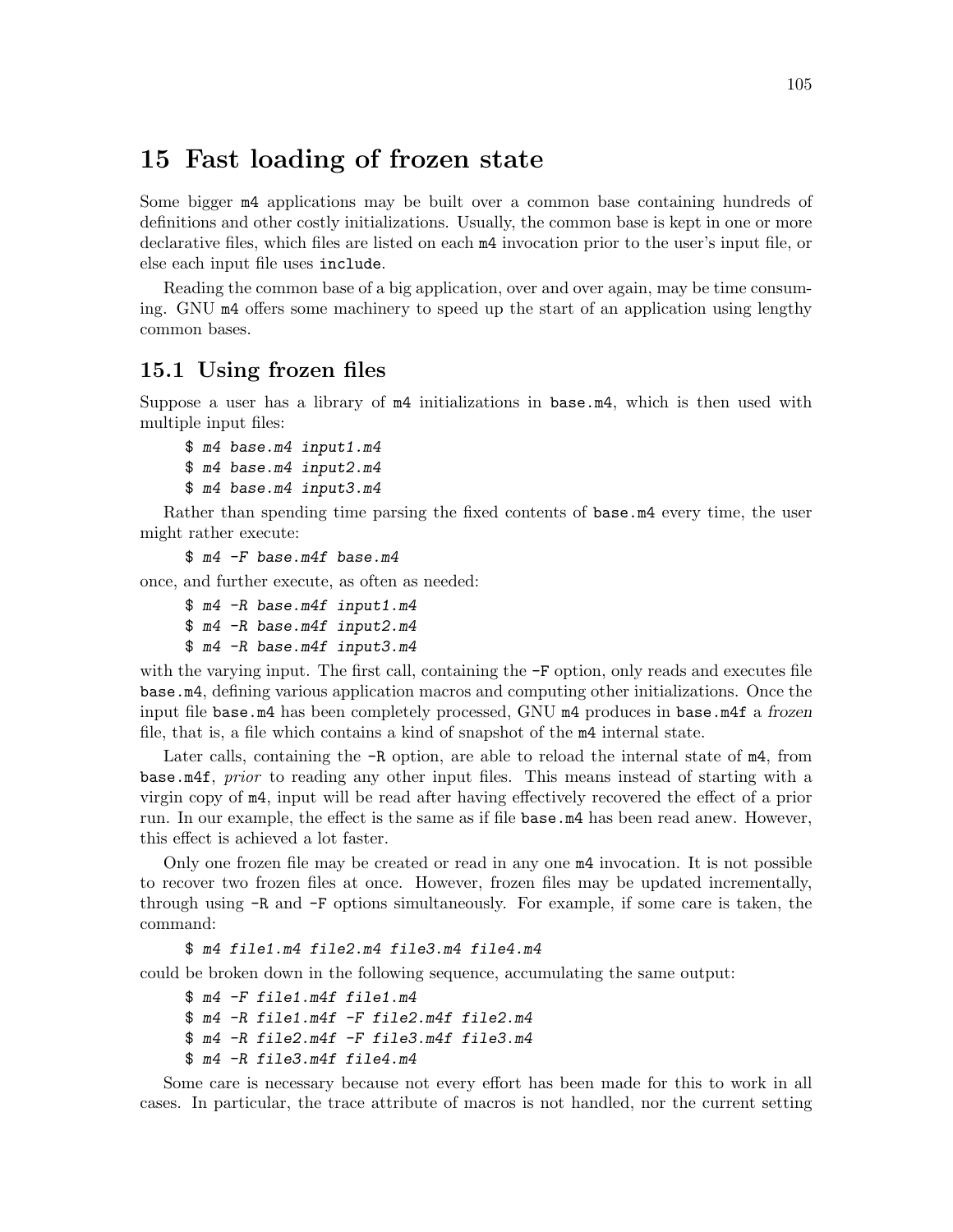of changeword. Currently, m4wrap and sysval also have problems. Also, interactions for some options of m4, being used in one call and not in the next, have not been fully analyzed yet. On the other end, you may be confident that stacks of pushdef definitions are handled correctly, as well as undefined or renamed builtins, and changed strings for quotes or comments. And future releases of GNU M4 will improve on the utility of frozen files.

When an  $m4$  run is to be frozen, the automatic undiversion which takes place at end of execution is inhibited. Instead, all positively numbered diversions are saved into the frozen file. The active diversion number is also transmitted.

A frozen file to be reloaded need not reside in the current directory. It is looked up the same way as an include file (see [Section 9.2 \[Search Path\], page 74\)](#page-79-0).

If the frozen file was generated with a newer version of m4, and contains directives that an older m4 cannot parse, attempting to load the frozen file with option -R will cause m4 to exit with status 63 to indicate version mismatch.

## 15.2 Frozen file format

Frozen files are sharable across architectures. It is safe to write a frozen file on one machine and read it on another, given that the second machine uses the same or newer version of GNU m4. It is conventional, but not required, to give a frozen file the suffix of  $\cdot$ m4f.

These are simple (editable) text files, made up of directives, each starting with a capital letter and ending with a newline (NL). Wherever a directive is expected, the character '#' introduces a comment line; empty lines are also ignored if they are not part of an embedded string. In the following descriptions, each len refers to the length of the corresponding strings str in the next line of input. Numbers are always expressed in decimal. There are no escape characters. The directives are:

#### C len1 , len2 NL str1 str2 NL

Uses str1 and str2 as the begin-comment and end-comment strings. If omitted, then '#' and NL are the comment delimiters.

#### D number, len NL str NL

Selects diversion number, making it current, then copy str in the current diversion. number may be a negative number for a non-existing diversion. To merely specify an active selection, use this command with an empty str. With 0 as the diversion number, str will be issued on standard output at reload time. GNU m4 will not produce the 'D' directive with non-zero length for diversion 0, but this can be done with manual edits. This directive may appear more than once for the same diversion, in which case the diversion is the concatenation of the various uses. If omitted, then diversion 0 is current.

#### F len1 , len2 NL str1 str2 NL

Defines, through pushdef, a definition for str1 expanding to the function whose builtin name is str2. If the builtin does not exist (for example, if the frozen file was produced by a copy of m4 compiled with changeword support, but the version of m4 reloading was compiled without it), the reload is silent, but any subsequent use of the definition of  $str1$  will result in a warning. This directive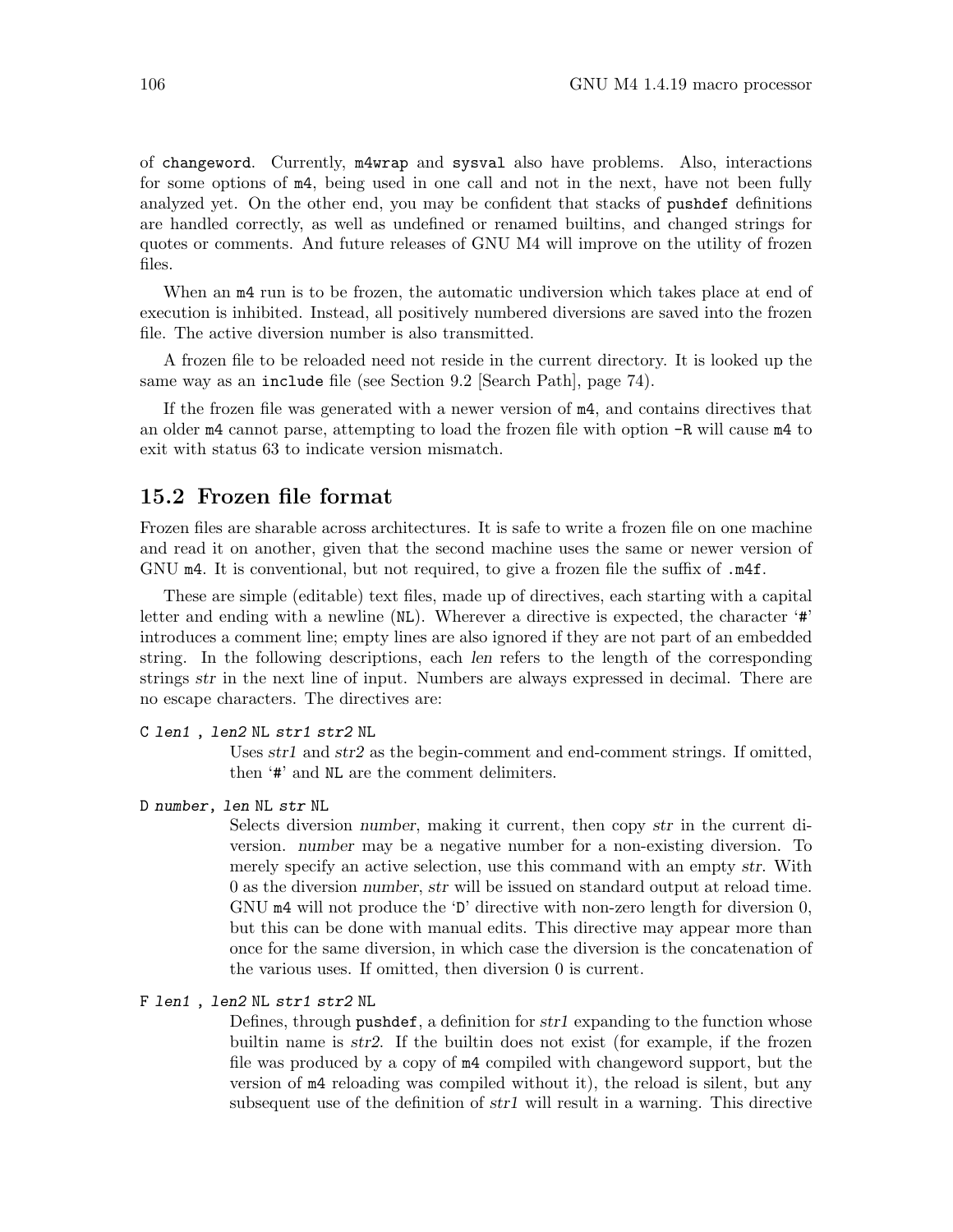may appear more than once for the same name, and its order, along with 'T', is important. If omitted, you will have no access to any builtins.

#### Q len1 , len2 NL str1 str2 NL

Uses str1 and str2 as the begin-quote and end-quote strings. If omitted, then '`' and ''' are the quote delimiters.

#### T len1 , len2 NL str1 str2 NL

Defines, though pushdef, a definition for str1 expanding to the text given by str2. This directive may appear more than once for the same name, and its order, along with 'F', is important.

#### V number NL

Confirms the format of the file. m4 1.4.19 only creates and understands frozen files where number is 1. This directive must be the first non-comment in the file, and may not appear more than once.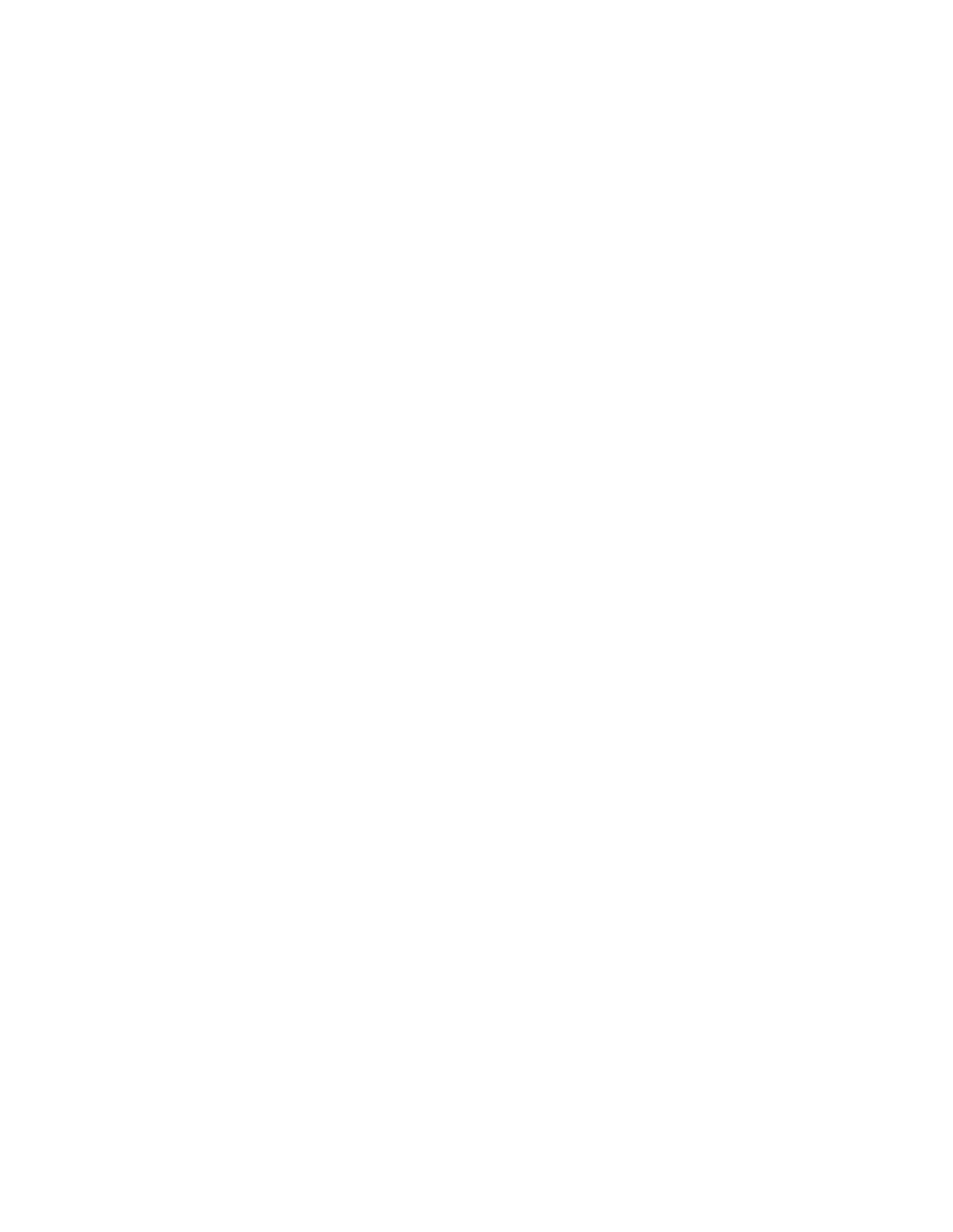# 16 Compatibility with other versions of m4

This chapter describes the many of the differences between this implementation of m4, and of other implementations found under UNIX, such as System V Release 4, Solaris, and BSD flavors. In particular, it lists the known differences and extensions to POSIX. However, the list is not necessarily comprehensive.

At the time of this writing, POSIX 2001 (also known as IEEE Std 1003.1-2001) is the latest standard, although a new version of POSIX is under development and includes several proposals for modifying what m4 is required to do. The requirements for m4 are shared between SUSv3 and POSIX, and can be viewed at [https://www.opengroup.org/](https://www.opengroup.org/onlinepubs/000095399/utilities/m4.html) [onlinepubs/000095399/utilities/m4.html](https://www.opengroup.org/onlinepubs/000095399/utilities/m4.html).

## 16.1 Extensions in GNU M4

This version of m4 contains a few facilities that do not exist in System V m4. These extra facilities are all suppressed by using the -G command line option (see [Section 2.3 \[Invoking](#page-15-0) [m4\], page 10\)](#page-15-0), unless overridden by other command line options.

• In the  $\text{\$n$}$  notation for macro arguments, n can contain several digits, while the System V m4 only accepts one digit. This allows macros in GNU m4 to take any number of arguments, and not only nine (see [Section 5.2 \[Arguments\], page 26\)](#page-31-0).

This means that define(`foo', `\$11') is ambiguous between implementations. To portably choose between grabbing the first parameter and appending 1 to the expansion, or grabbing the eleventh parameter, you can do the following:

```
define(`a1', `A1')
⇒
dnl First argument, concatenated with 1
define(`_1', `$1')define(`first1', `_1($@)1')
⇒
dnl Eleventh argument, portable
define(`_9', `$9')define(`eleventh', `_9(shift(shift($@)))')
⇒
dnl Eleventh argument, GNU style
define(`Eleventh', `$11')
⇒
first1(`a', `b', `c', `d', `e', `f', `g', `h', `i', `j', `k')
\RightarrowA1
eleventh(`a', `b', `c', `d', `e', `f', `g', `h', `i', `j', `k')
⇒k
Eleventh(`a', `b', `c', `d', `e', `f', `g', `h', `i', `j', `k')
⇒k
```
Also see the argn macro (see [Section 6.3 \[Shift\], page 41](#page-46-0)).

• The divert (see [Section 10.1 \[Divert\], page 75](#page-80-0)) macro can manage more than 9 diversions. GNU m4 treats all positive numbers as valid diversions, rather than discarding diversions greater than 9.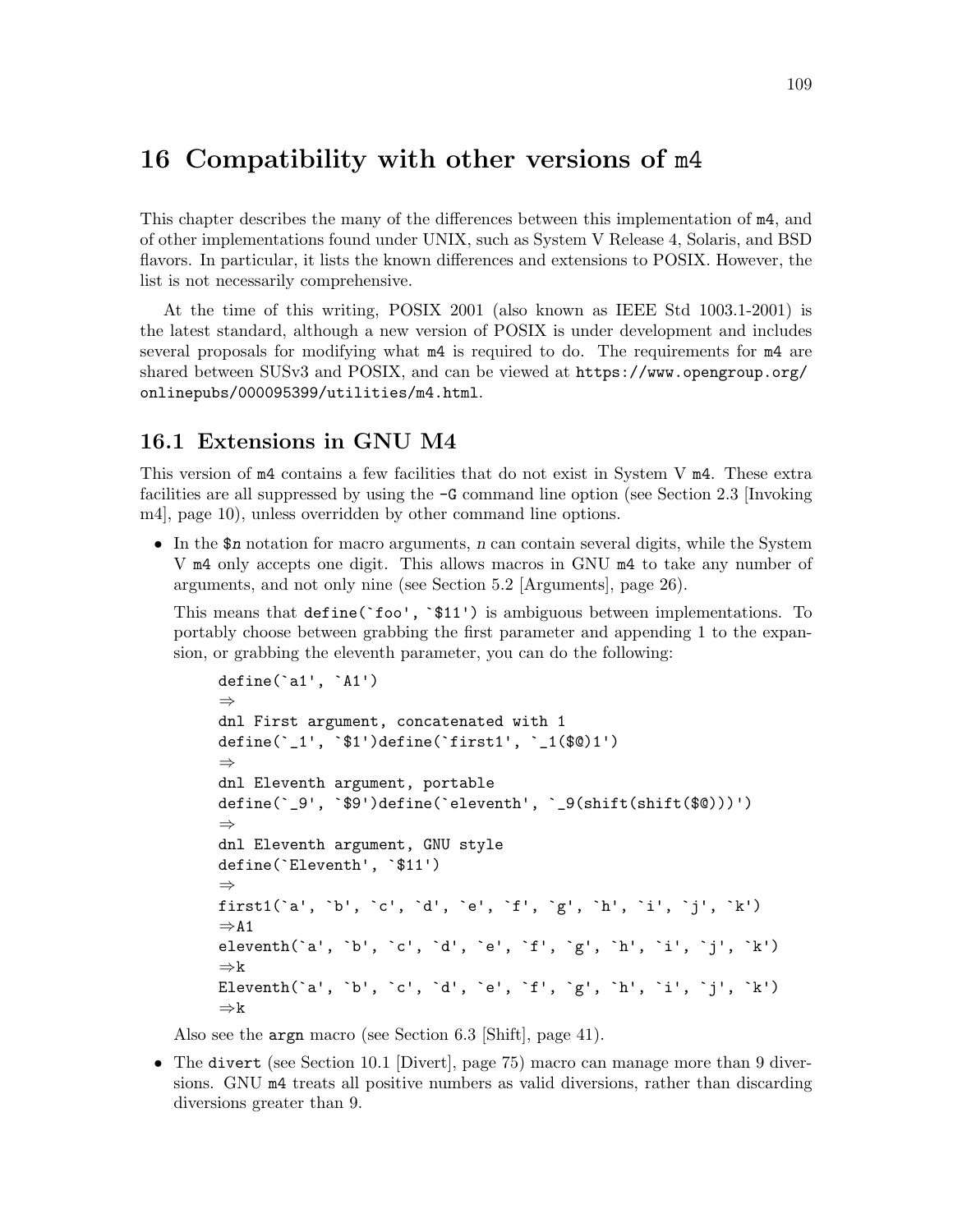- Files included with include and sinclude are sought in a user specified search path, if they are not found in the working directory. The search path is specified by the -I option and the M4PATH environment variable (see [Section 9.2 \[Search Path\], page 74\)](#page-79-0).
- Arguments to undivert can be non-numeric, in which case the named file will be included uninterpreted in the output (see [Section 10.2 \[Undivert\], page 76](#page-81-0)).
- Formatted output is supported through the format builtin, which is modeled after the C library function printf (see [Section 11.7 \[Format\], page 86](#page-91-0)).
- Searches and text substitution through basic regular expressions are supported by the regexp (see [Section 11.3 \[Regexp\], page 81](#page-86-0)) and patsubst (see [Section 11.6 \[Patsubst\],](#page-89-0) [page 84\)](#page-89-0) builtins. Some BSD implementations use extended regular expressions instead.
- The output of shell commands can be read into  $m4$  with esyscmd (see [Section 13.3](#page-102-0)) [\[Esyscmd\], page 97](#page-102-0)).
- There is indirect access to any builtin macro with builtin (see [Section 5.8 \[Builtin\],](#page-40-0) [page 35\)](#page-40-0).
- Macros can be called indirectly through indir (see [Section 5.7 \[Indir\], page 34\)](#page-39-0).
- The name of the program, the current input file, and the current input line number are accessible through the builtins \_\_program\_\_, \_\_file\_\_, and \_\_line\_\_ (see [Section 14.2](#page-106-0) [\[Location\], page 101\)](#page-106-0).
- The format of the output from dumpdef and macro tracing can be controlled with debugmode (see [Section 7.3 \[Debug Levels\], page 58](#page-63-0)).
- The destination of trace and debug output can be controlled with debugfile (see [Section 7.4 \[Debug Output\], page 60\)](#page-65-0).
- The maketemp (see [Section 13.5 \[Mkstemp\], page 99](#page-104-0)) macro behaves like mkstemp, creating a new file with a unique name on every invocation, rather than following the insecure behavior of replacing the trailing 'X' characters with the m4 process id.
- POSIX only requires support for the command line options  $-s$ ,  $-D$ , and  $-U$ , so all other options accepted by GNU M4 are extensions. See [Chapter 2 \[Invoking m4\], page 7,](#page-12-0) for a description of these options.

The debugging and tracing facilities in GNU m4 are much more extensive than in most other versions of m4.

## 16.2 Facilities in System V m4 not in GNU m4

The version of m4 from System V contains a few facilities that have not been implemented in GNU m4 yet. Additionally, POSIX requires some behaviors that GNU m4 has not implemented yet. Relying on these behaviors is non-portable, as a future release of GNU m4 may change.

• POSIX requires support for multiple arguments to defn, without any clarification on how defn behaves when one of the multiple arguments names a builtin. System V  $m4$ and some other implementations allow mixing builtins and text macros into a single macro. GNU m4 only supports joining multiple text arguments, although a future implementation may lift this restriction to behave more like System V. The only portable way to join text macros with builtins is via helper macros and implicit concatenation of macro results.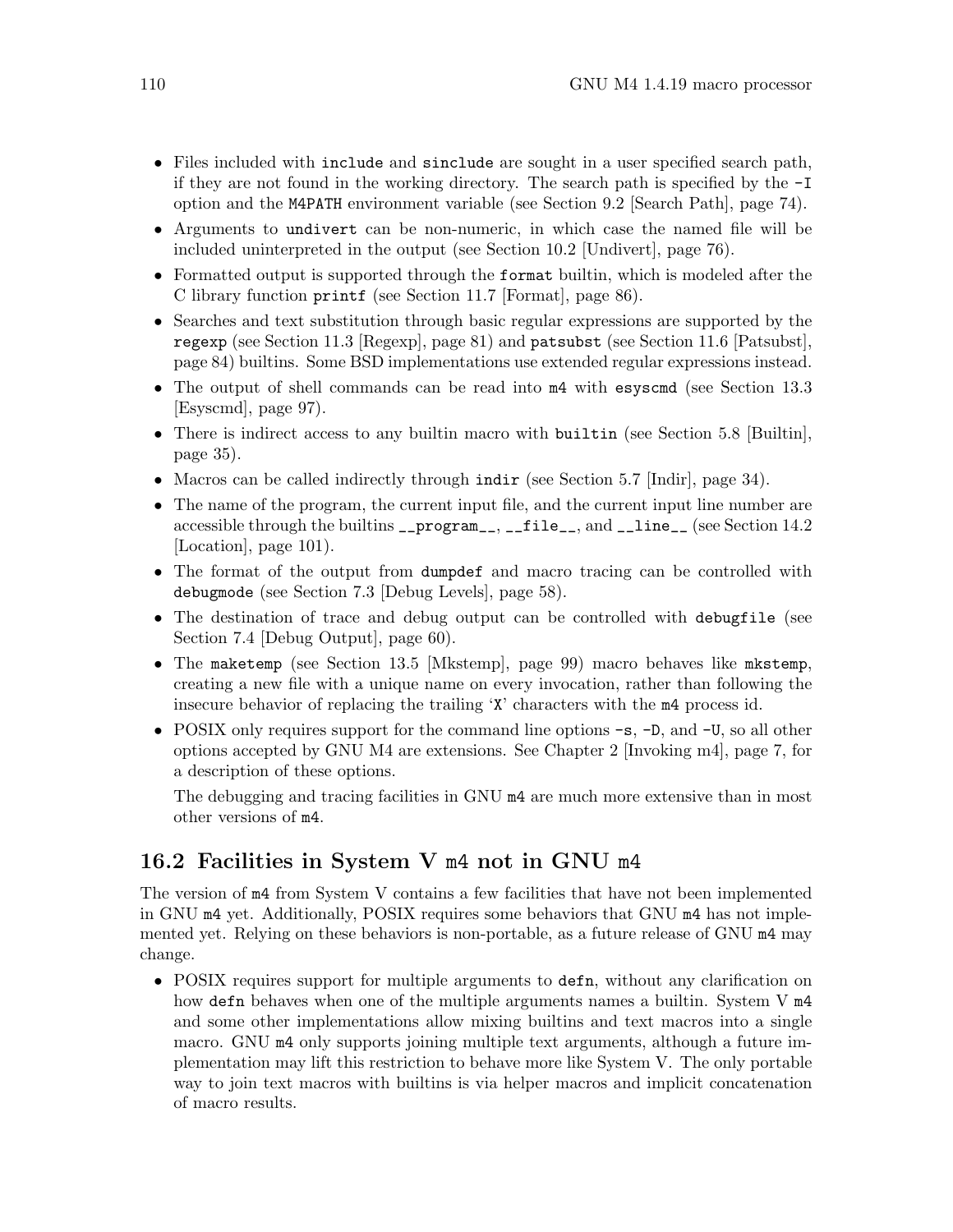- POSIX requires an application to exit with non-zero status if it wrote an error message to stderr. This has not yet been consistently implemented for the various builtins that are required to issue an error (such as eval (see [Section 12.2 \[Eval\], page 89](#page-94-0)) when an argument cannot be parsed).
- Some traditional implementations only allow reading standard input once, but GNU  $m4$  correctly handles multiple instances of  $-$  on the command line.
- POSIX requires m4wrap (see [Section 8.5 \[M4wrap\], page 70](#page-75-0)) to act in FIFO (first-in, first-out) order, but GNU m4 currently uses LIFO order. Furthermore, POSIX states that only the first argument to m4wrap is saved for later evaluation, but GNU m4 saves and processes all arguments, with output separated by spaces.
- POSIX states that builtins that require arguments, but are called without arguments, have undefined behavior. Traditional implementations simply behave as though empty strings had been passed. For example, a`'define`'b would expand to ab. But GNU m4 ignores certain builtins if they have missing arguments, giving adefineb for the above example.
- Traditional implementations handle define('f','1') (see [Section 5.1 \[Define\],](#page-30-0) [page 25](#page-30-0)) by undefining the entire stack of previous definitions, and if doing undefine( $f'$ ) first. GNU  $m4$  replaces just the top definition on the stack, as if doing popdef ( $f'$ ) followed by pushdef ( $f'$ ,  $1'$ ). POSIX allows either behavior.
- POSIX 2001 requires syscmd (see [Section 13.2 \[Syscmd\], page 96\)](#page-101-0) to evaluate command output for macro expansion, but this was a mistake that is anticipated to be corrected in the next version of POSIX. GNU m4 follows traditional behavior in syscmd where output is not rescanned, and provides the extension esyscmd that does scan the output.
- At one point, POSIX required changequote(arg) (see [Section 8.2 \[Changequote\],](#page-67-0) [page 62](#page-67-0)) to use newline as the close quote, but this was a bug, and the next version of POSIX is anticipated to state that using empty strings or just one argument is unspecified. Meanwhile, the GNU m4 behavior of treating an empty end-quote delimiter as ''' is not portable, as Solaris treats it as repeating the start-quote delimiter, and BSD treats it as leaving the previous end-quote delimiter unchanged. For predictable results, never call changequote with just one argument, or with empty strings for arguments.
- At one point, POSIX required changecom(arg,) (see [Section 8.3 \[Changecom\],](#page-70-0) [page 65](#page-70-0)) to make it impossible to end a comment, but this is a bug, and the next version of POSIX is anticipated to state that using empty strings is unspecified. Meanwhile, the GNU m4 behavior of treating an empty end-comment delimiter as newline is not portable, as BSD treats it as leaving the previous end-comment delimiter unchanged. It is also impossible in BSD implementations to disable comments, even though that is required by POSIX. For predictable results, never call changecom with empty strings for arguments.
- Most implementations of m4 give macros a higher precedence than comments when parsing, meaning that if the start delimiter given to changecom (see [Section 8.3 \[Change](#page-70-0)[com\], page 65](#page-70-0)) starts with a macro name, comments are effectively disabled. POSIX does not specify what the precedence is, so this version of GNU m4 parser recognizes comments, then macros, then quoted strings.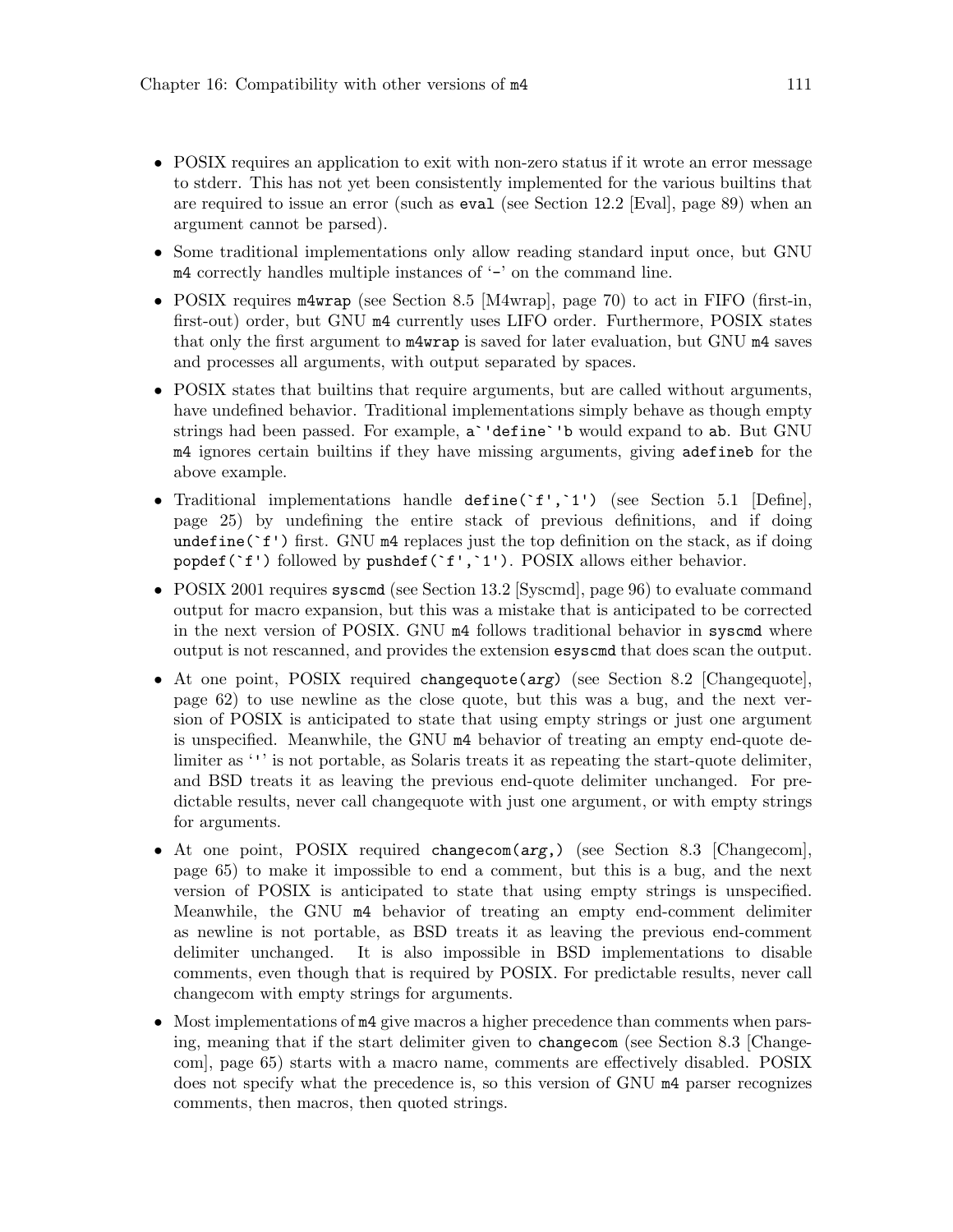- Traditional implementations allow argument collection, but not string and comment processing, to span file boundaries. Thus, if a.m4 contains 'len(', and b.m4 contains 'abc)', m4 a.m4 b.m4 outputs '3' with traditional m4, but gives an error message that the end of file was encountered inside a macro with GNU m4. On the other hand, traditional implementations do end of file processing for files included with include or sinclude (see [Section 9.1 \[Include\], page 73\)](#page-78-0), while GNU m4 seamlessly integrates the content of those files. Thus include(`a.m4')include(`b.m4') will output '3' instead of giving an error.
- Traditional m4 treats traceon (see [Section 7.2 \[Trace\], page 55\)](#page-60-0) without arguments as a global variable, independent of named macro tracing. Also, once a macro is undefined, named tracing of that macro is lost. On the other hand, when GNU m4 encounters traceon without arguments, it turns tracing on for all existing definitions at the time, but does not trace future definitions; traceoff without arguments turns tracing off for all definitions regardless of whether they were also traced by name; and tracing by name, such as with -tfoo at the command line or traceon( $\text{'foo'}$ ) in the input, is an attribute that is preserved even if the macro is currently undefined.

Additionally, while POSIX requires trace output, it makes no demands on the formatting of that output. Parsing trace output is not guaranteed to be reliable, even between different releases of GNU M4; however, the intent is that any future changes in trace output will only occur under the direction of additional debugmode flags (see [Section 7.3 \[Debug Levels\], page 58](#page-63-0)).

- POSIX requires eval (see [Section 12.2 \[Eval\], page 89](#page-94-0)) to treat all operators with the same precedence as C. However, earlier versions of GNU m4 followed the traditional behavior of other  $m4$  implementations, where bitwise and logical negation ( $\sim$ ) and '!') have lower precedence than equality operators; and where equality operators ('==' and  $'$ !=') had the same precedence as relational operators (such as  $'\zeta'$ ). Use explicit parentheses to ensure proper precedence. As extensions to POSIX, GNU m4 gives welldefined semantics to operations that C leaves undefined, such as when overflow occurs, when shifting negative numbers, or when performing division by zero. POSIX also requires '=' to cause an error, but many traditional implementations allowed it as an alias for  $'==$ .
- POSIX 2001 requires translit (see [Section 11.5 \[Translit\], page 83\)](#page-88-0) to treat each character of the second and third arguments literally. However, it is anticipated that the next version of POSIX will allow the GNU  $m4$  behavior of treating  $-$  as a range operator.
- POSIX requires  $m4$  to honor the locale environment variables of LANG, LC\_ALL, LC\_ CTYPE, LC\_MESSAGES, and NLSPATH, but this has not yet been implemented in GNU m4.
- POSIX states that only unquoted leading newlines and blanks (that is, space and tab) are ignored when collecting macro arguments. However, this appears to be a bug in POSIX, since most traditional implementations also ignore all whitespace (formfeed, carriage return, and vertical tab). GNU m4 follows tradition and ignores all leading unquoted whitespace.
- A strictly-compliant POSIX client is not allowed to use command-line arguments not specified by POSIX. However, since this version of M4 ignores POSIXLY\_CORRECT and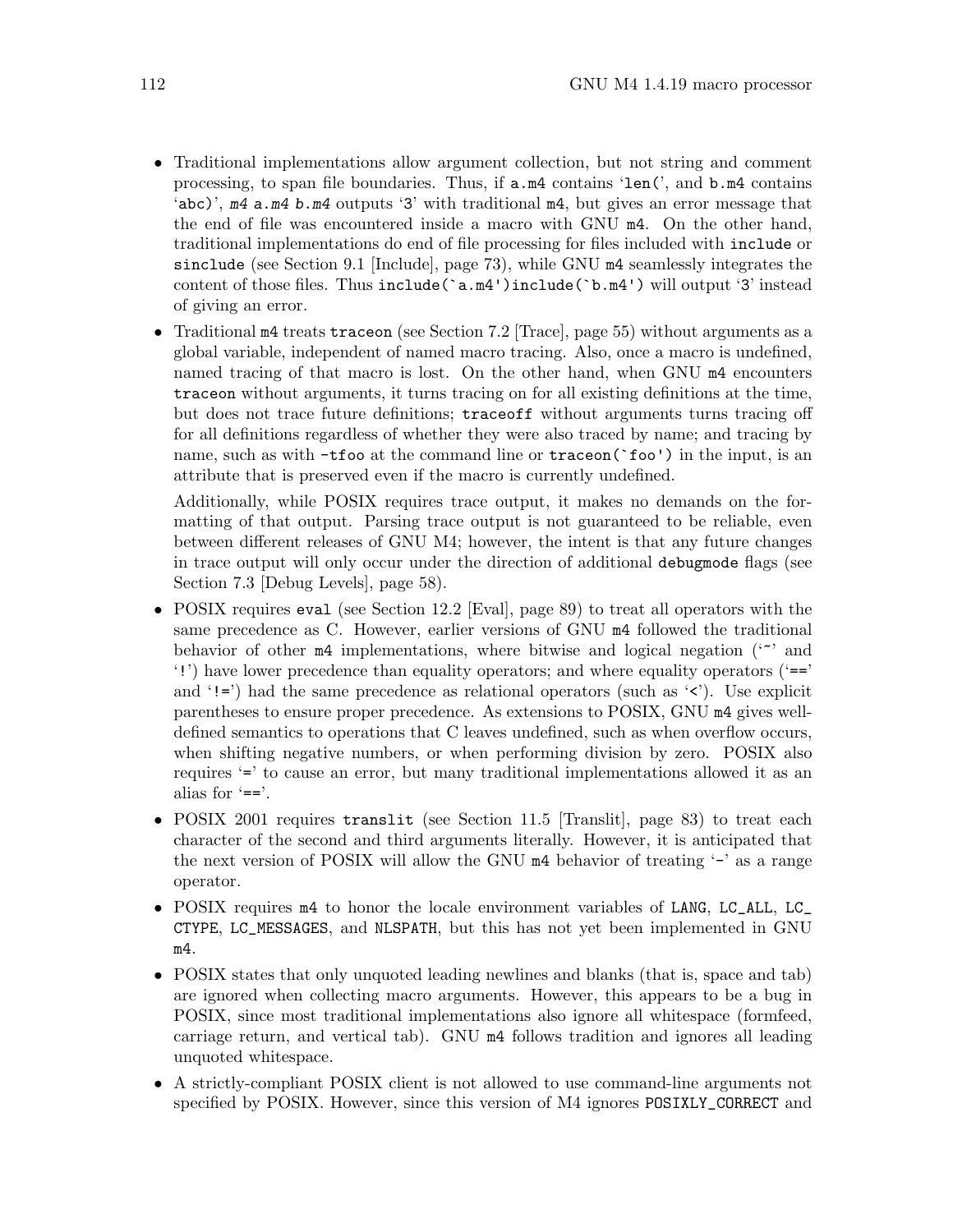enables the option  $-\text{gnu}$  by default (see [Section 2.3 \[Invoking m4\], page 10\)](#page-15-0), a client desiring to be strictly compliant has no way to disable GNU extensions that conflict with POSIX when directly invoking the compiled m4. A future version of GNU M4 will honor the environment variable POSIXLY\_CORRECT, implicitly enabling --traditional if it is set, in order to allow a strictly-compliant client. In the meantime, a client needing strict POSIX compliance can use the workaround of invoking a shell script wrapper, where the wrapper then adds  $-\text{traditional}$  to the arguments passed to the compiled m4.

## 16.3 Other incompatibilities

There are a few other incompatibilities between this implementation of m4, and the System V version.

• GNU m4 implements sync lines differently from System V m4, when text is being diverted. GNU m4 outputs the sync lines when the text is being diverted, and System V m4 when the diverted text is being brought back.

The problem is which lines and file names should be attached to text that is being, or has been, diverted. System V m4 regards all the diverted text as being generated by the source line containing the undivert call, whereas GNU m4 regards the diverted text as being generated at the time it is diverted.

The sync line option is used mostly when using m4 as a front end to a compiler. If a diverted line causes a compiler error, the error messages should most probably refer to the place where the diversion was made, and not where it was inserted again.

```
divert(2)2
divert(1)1
divert`'0
⇒#line 3 "stdin"
\Rightarrow 0
\hat{D}⇒#line 2 "stdin"
\Rightarrow 1
⇒#line 1 "stdin"
\Rightarrow 2
```
The current m4 implementation has a limitation that the syncline output at the start of each diversion occurs no matter what, even if the previous diversion did not end with a newline. This goes contrary to the claim that synclines appear on a line by themselves, so this limitation may be corrected in a future version of m4. In the meantime, when using -s, it is wisest to make sure all diversions end with newline.

• GNU m4 makes no attempt at prohibiting self-referential definitions like:

```
define('x', 'x')⇒
define('x', 'x')⇒
```
There is nothing inherently wrong with defining 'x' to return 'x'. The wrong thing is to expand 'x' unquoted, because that would cause an infinite rescan loop. In m4,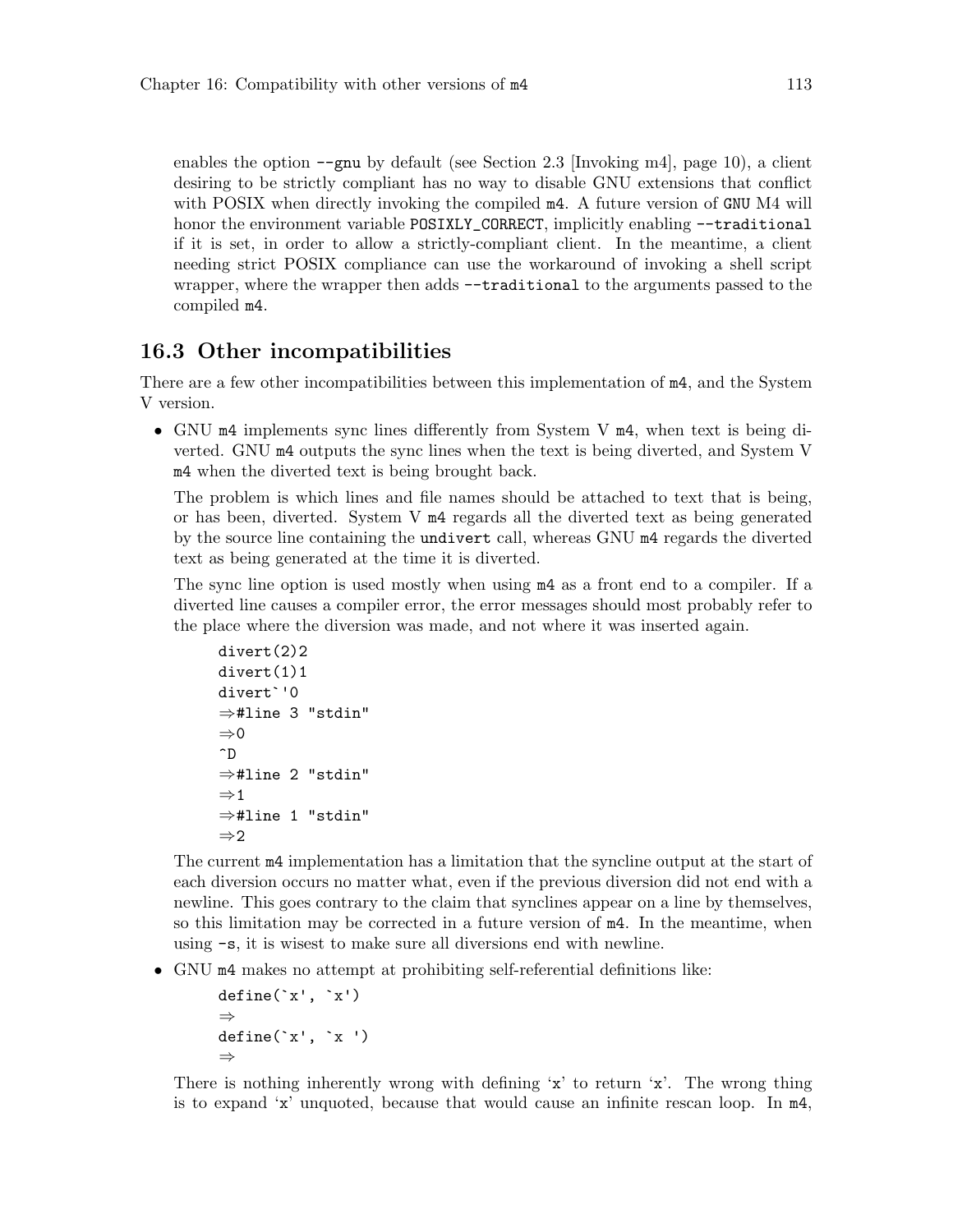one might use macros to hold strings, as we do for variables in other programming languages, further checking them with:

ifelse(defn(`holder'), `value', ...)

In cases like this one, an interdiction for a macro to hold its own name would be a useless limitation. Of course, this leaves more rope for the GNU m4 user to hang himself! Rescanning hangs may be avoided through careful programming, a little like for endless loops in traditional programming languages.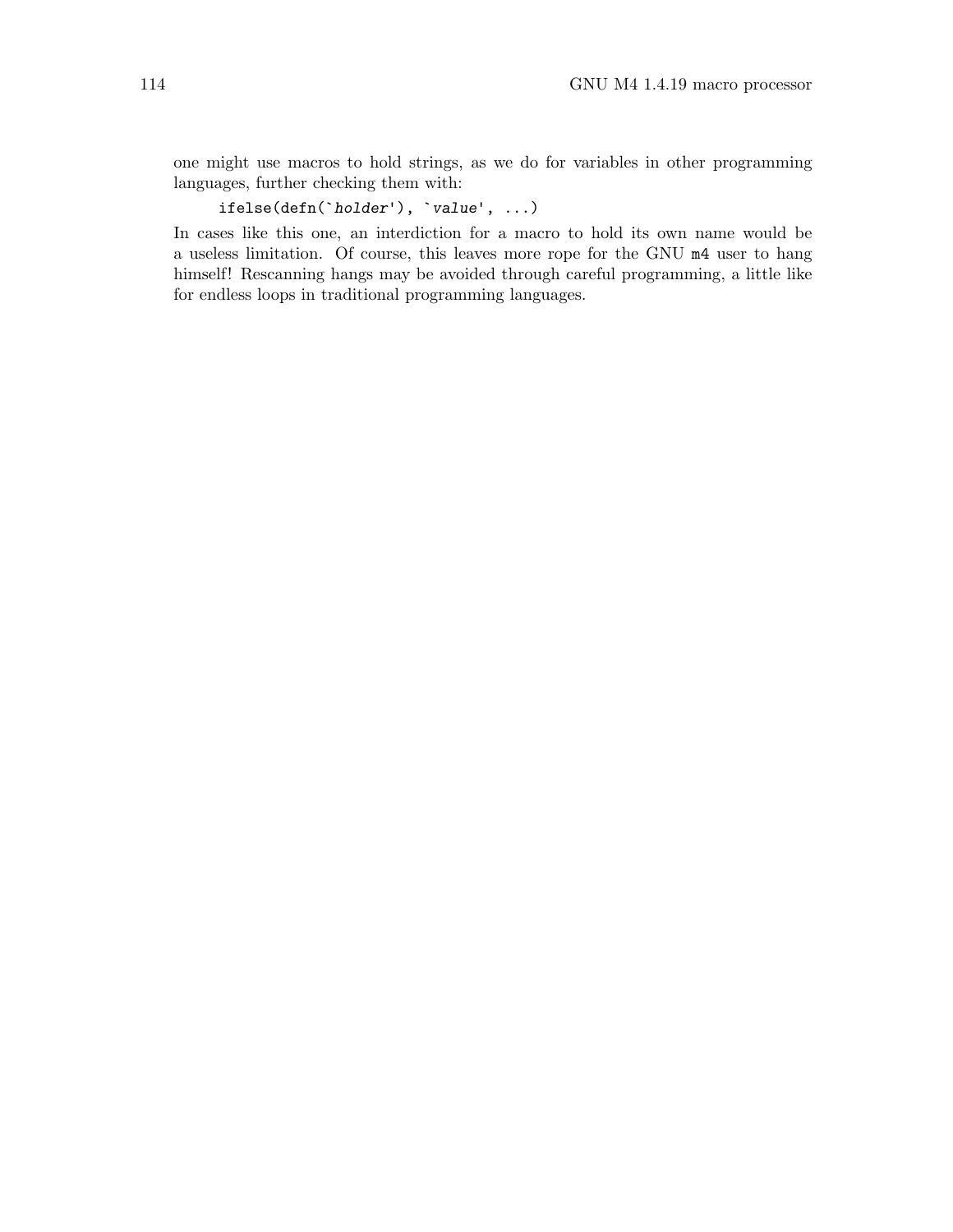# 17 Correct version of some examples

Some of the examples in this manuals are buggy or not very robust, for demonstration purposes. Improved versions of these composite macros are presented here.

# 17.1 Solution for exch

The exch macro (see [Section 5.2 \[Arguments\], page 26](#page-31-0)) as presented requires clients to double quote their arguments. A nicer definition, which lets clients follow the rule of thumb of one level of quoting per level of parentheses, involves adding quotes in the definition of exch, as follows:

```
define(`exch', ``$2', `$1'')
⇒
define(exch(`expansion text', `macro'))
⇒
macro
⇒expansion text
```
# 17.2 Solution for forloop

The forloop macro (see [Section 6.4 \[Forloop\], page 46\)](#page-51-0) as presented earlier can go into an infinite loop if given an iterator that is not parsed as a macro name. It does not do any sanity checking on its numeric bounds, and only permits decimal numbers for bounds. Here is an improved version, shipped as m4-1.4.19/examples/forloop2.m4; this version also optimizes overhead by calling four macros instead of six per iteration (excluding those in text), by not dereferencing the iterator in the helper \_forloop.

```
$ m4 -d -I examples
undivert(`forloop2.m4')dnl
⇒divert(`-1')
⇒# forloop(var, from, to, stmt) - improved version:
⇒# works even if VAR is not a strict macro name
⇒# performs sanity check that FROM is larger than TO
⇒# allows complex numerical expressions in TO and FROM
\Rightarrow define(`forloop', `ifelse(eval(`($2) <= ($3)'), `1',
\Rightarrow `pushdef(`$1')_$0(`$1', eval(`$2'),
⇒ eval(`$3'), `$4')popdef(`$1')')')
⇒define(`_forloop',
\Rightarrow `define(`$1', `$2')$4`'ifelse(`$2', `$3', `',
\Rightarrow `$0(`$1', incr(`$2'), `$3', `$4')')')
⇒divert`'dnl
include(`forloop2.m4')
⇒
forloop(`i', `2', `1', `no iteration occurs')
⇒
forloop(`', `1', `2', ` odd iterator name')
⇒ odd iterator name odd iterator name
for loop('i', '5 + 5', '0xc', '0x' 'eval(i, '16')')
```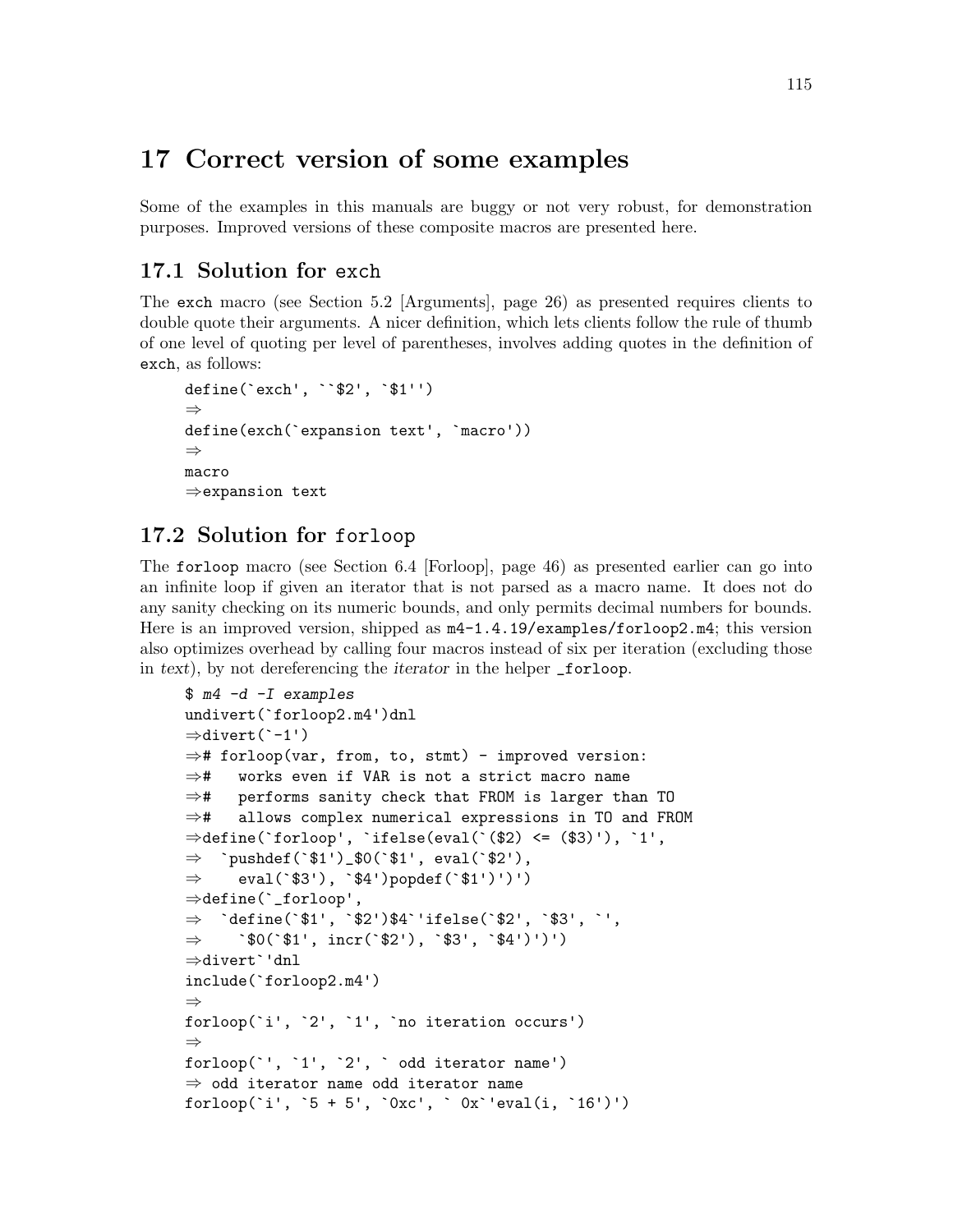```
⇒ 0xa 0xb 0xc
forloop(`i', `a', `b', `non-numeric bounds')
Ferror m4: stdin:6: bad expression in eval (bad input): (a) \leq (b)
⇒
```
One other change to notice is that the improved version used '\_\$0' rather than '\_foreach' to invoke the helper routine. In general, this is a good practice to follow, because then the set of macros can be uniformly transformed. The following example shows a transformation that doubles the current quoting and appends a suffix '2' to each transformed macro. If foreach refers to the literal '\_foreach', then foreach2 invokes \_foreach instead of the intended \_foreach2, and the mixing of quoting paradigms leads to an infinite recursion loop in this example.

```
$ m4 -d -L 9 -I examples
define(`arg1', `$1')include(`forloop2.m4')include(`quote.m4')
⇒
define(`double', `define(`$1'`2',
  arg1(patsubst(dquote(defn(`$1')), `[`']', `\&\&')))')
⇒
double(`forloop')double(`_forloop')defn(`forloop2')
\Rightarrowifelse(eval(``($2) <= ($3)''), ``1'',
⇒ ``pushdef(``$1'')_$0(``$1'', eval(``$2''),
\Rightarrow eval(``$3''), ``$4'')popdef(``$1'')'')
forloop(i, 1, 5, 'ifelse(') forloop(i, 1, 5, ')')⇒
changequote(`[', `]')changequote([``], [''])
⇒
for loop2(i, 1, 5, 'ifelse('')forloop2(i, 1, 5, '')'')⇒
changequote`'include(`forloop.m4')
⇒
double(`forloop')double(`_forloop')defn(`forloop2')
⇒pushdef(``$1'', ``$2'')_forloop($@)popdef(``$1'')
forloop(i, 1, 5, 'ifelse(') forloop(i, 1, 5, ')')⇒
changequote(`[', `]')changequote([``], [''])
⇒
forloop2(i, 1, 5, ``ifelse('')forloop2(i, 1, 5, ``)'')
error m4:stdin:12: recursion limit of 9 exceeded, use -L<N> to change it
```
One more optimization is still possible. Instead of repeatedly assigning a variable then invoking or dereferencing it, it is possible to pass the current iterator value as a single argument. Coupled with curry if other arguments are needed (see [Section 6.7 \[Composition\],](#page-56-0) [page 51\)](#page-56-0), or with helper macros if the argument is needed in more than one place in the expansion, the output can be generated with three, rather than four, macros of overhead per iteration. Notice how the file m4-1.4.19/examples/forloop3.m4 rearranges the arguments of the helper \_forloop to take two arguments that are placed around the current value. By splitting a balanced set of parantheses across multiple arguments, the helper macro can now be shared by forloop and the new forloop\_arg.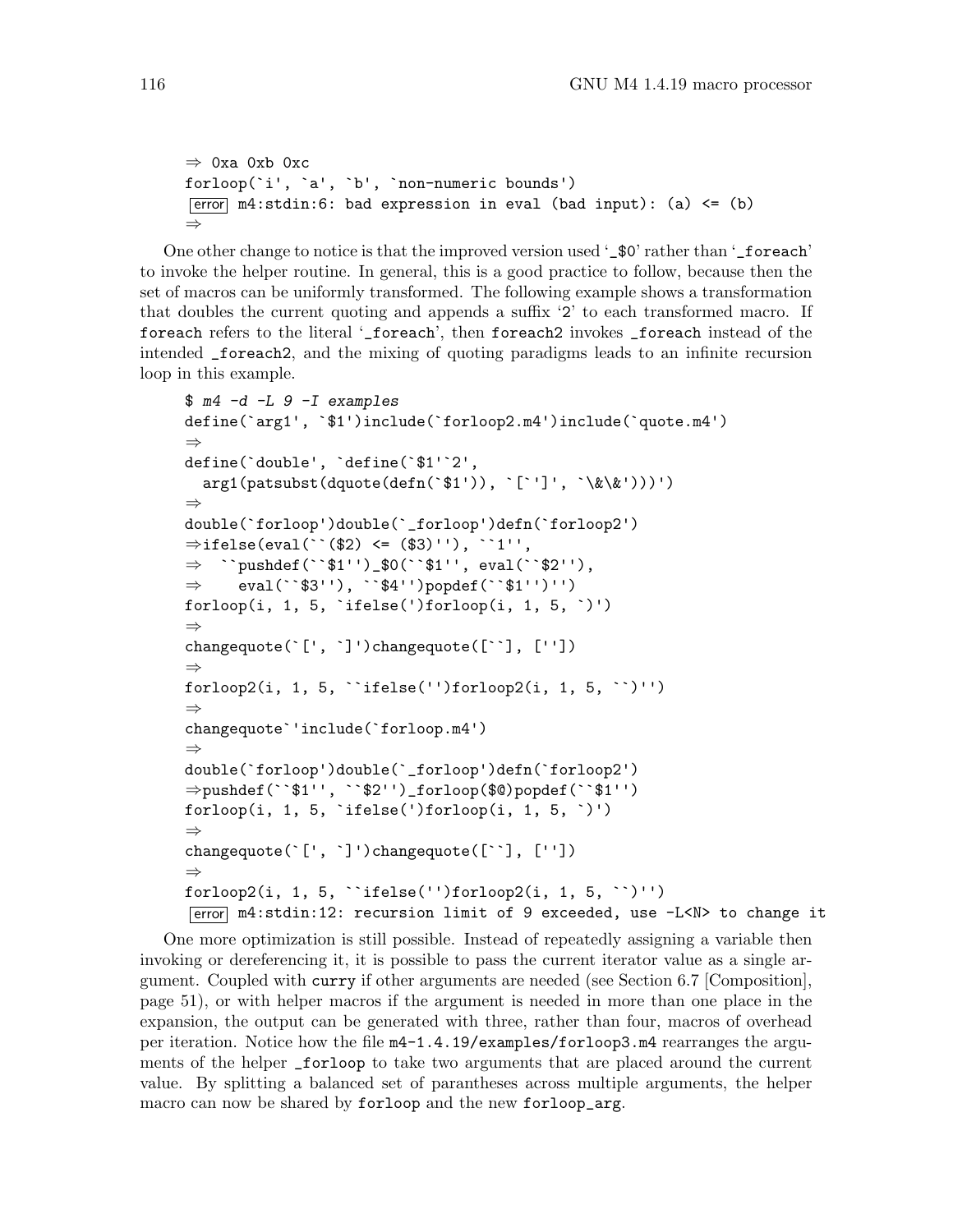```
$ m4 -I examples
include(`forloop3.m4')
⇒
undivert(`forloop3.m4')dnl
⇒divert(`-1')
⇒# forloop_arg(from, to, macro) - invoke MACRO(value) for
⇒# each value between FROM and TO, without define overhead
⇒define(`forloop_arg', `ifelse(eval(`($1) <= ($2)'), `1',
⇒ `_forloop(`$1', eval(`$2'), `$3(', `)')')')
⇒# forloop(var, from, to, stmt) - refactored to share code
⇒define(`forloop', `ifelse(eval(`($2) <= ($3)'), `1',
\Rightarrow `pushdef(`$1')_forloop(eval(`$2'), eval(`$3'),
\Rightarrow define(`$1',', `)$4')popdef(`$1')')')
⇒define(`_forloop',
\Rightarrow `$3`$1'$4`'ifelse(`$1', `$2', `',
⇒ \Rightarrow \text{\$0(incr('$1'), '$2', '$3', '$4')')')⇒divert`'dnl
forloop(`i', `1', `3', ` i')
\Rightarrow 1 2 3
define(`echo', `$@')
⇒
for loop_arg('1', '3', 'echo')\Rightarrow 1 2 3
include(`curry.m4')
⇒
forloop_arg(`1', `3', `curry(`pushdef', `a')')
⇒
a
⇒3
popdef(`a')a
\Rightarrow 2
popdef(`a')a
\Rightarrow 1
popdef(`a')a
⇒a
```
Of course, it is possible to make even more improvements, such as adding an optional step argument, or allowing iteration through descending sequences. GNU Autoconf provides some of these additional bells and whistles in its m4\_for macro.

## 17.3 Solution for foreach

The foreach and foreachq macros (see [Section 6.5 \[Foreach\], page 47](#page-52-0)) as presented earlier each have flaws. First, we will examine and fix the quadratic behavior of foreachq:

```
$ m4 -I examples
include(`foreachq.m4')
⇒
traceon(`shift')debugmode(`aq')
```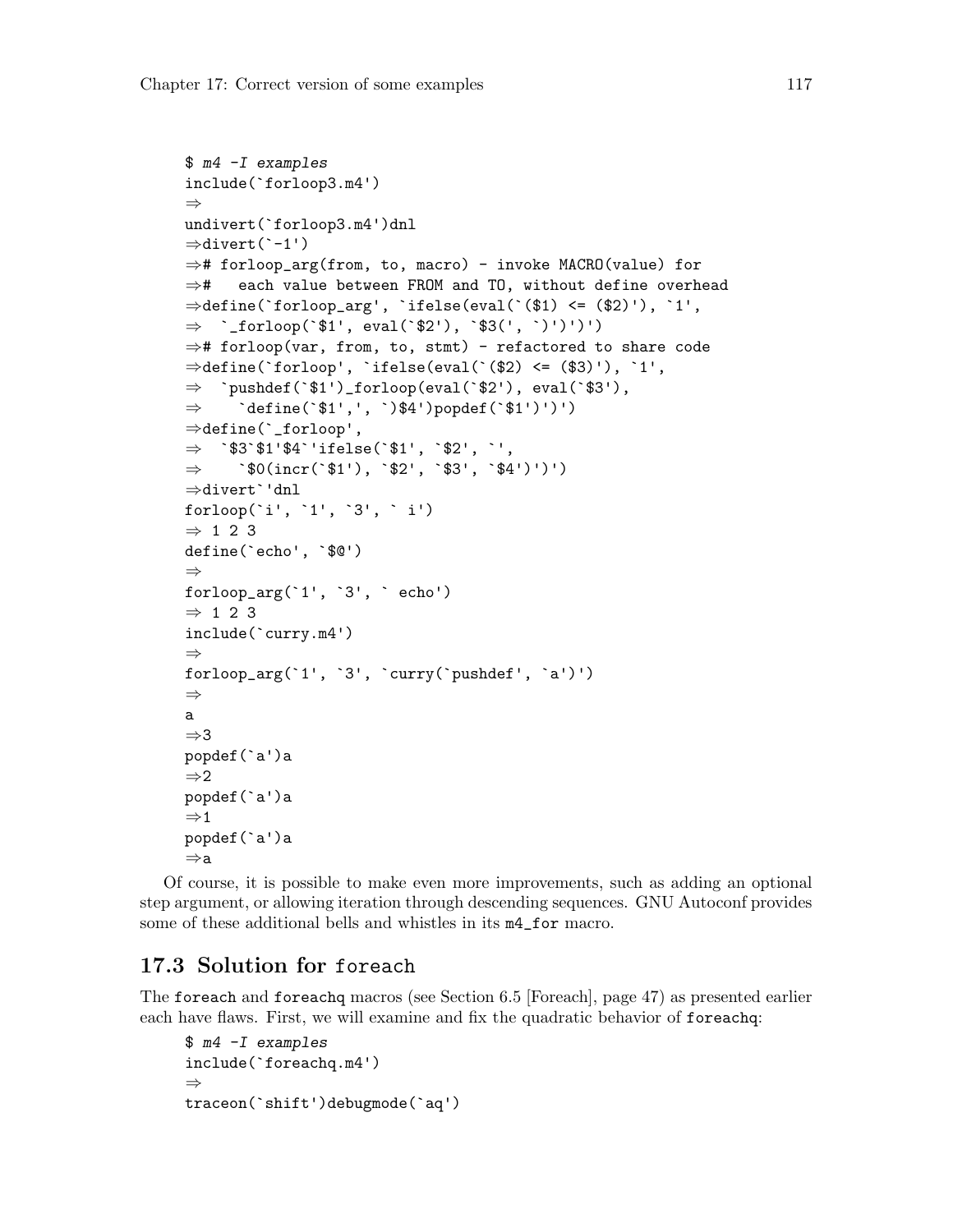```
⇒
foreachq(`x', ``1', `2', `3', `4'', `x
')dnl
\Rightarrow 1
error m4trace: -3- shift(`1', `2', `3', `4')
error m4trace: -2- shift(`1', `2', `3', `4')
\Rightarrow 2
error m4trace: -4- shift(`1', `2', `3', `4')
\boxed{\text{error}} m4trace: -3- shift('2', '3', '4')
error m4trace: -3- shift(`1', `2', `3', `4')
error m4trace: -2- shift(`2', `3', `4')
\Rightarrow3
[error] m4trace: -5- shift('1', '2', '3', '4')
\boxed{\text{error}} m4trace: -4- shift('2', '3', '4')
\boxed{\text{error}} m4trace: -3- shift(`3', `4')
error m4trace: -4- shift(`1', `2', `3', `4')
\boxed{\text{error}} m4trace: -3- shift(`2', `3', `4')
\boxed{\text{error}} m4trace: -2- shift(`3', `4')
\Rightarrow4
error m4trace: -6- shift(`1', `2', `3', `4')
error m4trace: -5- shift(`2', `3', `4')
\boxed{\text{error}} m4trace: -4- shift('3', '4')
\boxed{\text{error}} m4trace: -3- shift(`4')
```
Each successive iteration was adding more quoted shift invocations, and the entire list contents were passing through every iteration. In general, when recursing, it is a good idea to make the recursion use fewer arguments, rather than adding additional quoted uses of shift. By doing so, m4 uses less memory, invokes fewer macros, is less likely to run into machine limits, and most importantly, performs faster. The fixed version of foreachq can be found in m4-1.4.19/examples/foreachq2.m4:

```
$ m4 -I examples
include(`foreachq2.m4')
⇒
undivert(`foreachq2.m4')dnl
⇒include(`quote.m4')dnl
⇒divert(`-1')
\Rightarrow# foreachq(x, `item_1, item_2, ..., item_n', stmt)
⇒# quoted list, improved version
⇒define(`foreachq', `pushdef(`$1')_$0($@)popdef(`$1')')
\Rightarrow define(`_arg1q', ``$1'')
⇒define(`_rest', `ifelse(`$#', `1', `', `dquote(shift($@))')')
⇒define(`_foreachq', `ifelse(`$2', `', `',
⇒ `define(`$1', _arg1q($2))$3`'$0(`$1', _rest($2), `$3')')')
⇒divert`'dnl
traceon(`shift')debugmode(`aq')
⇒
foreachq(`x', ``1', `2', `3', `4'', `x
```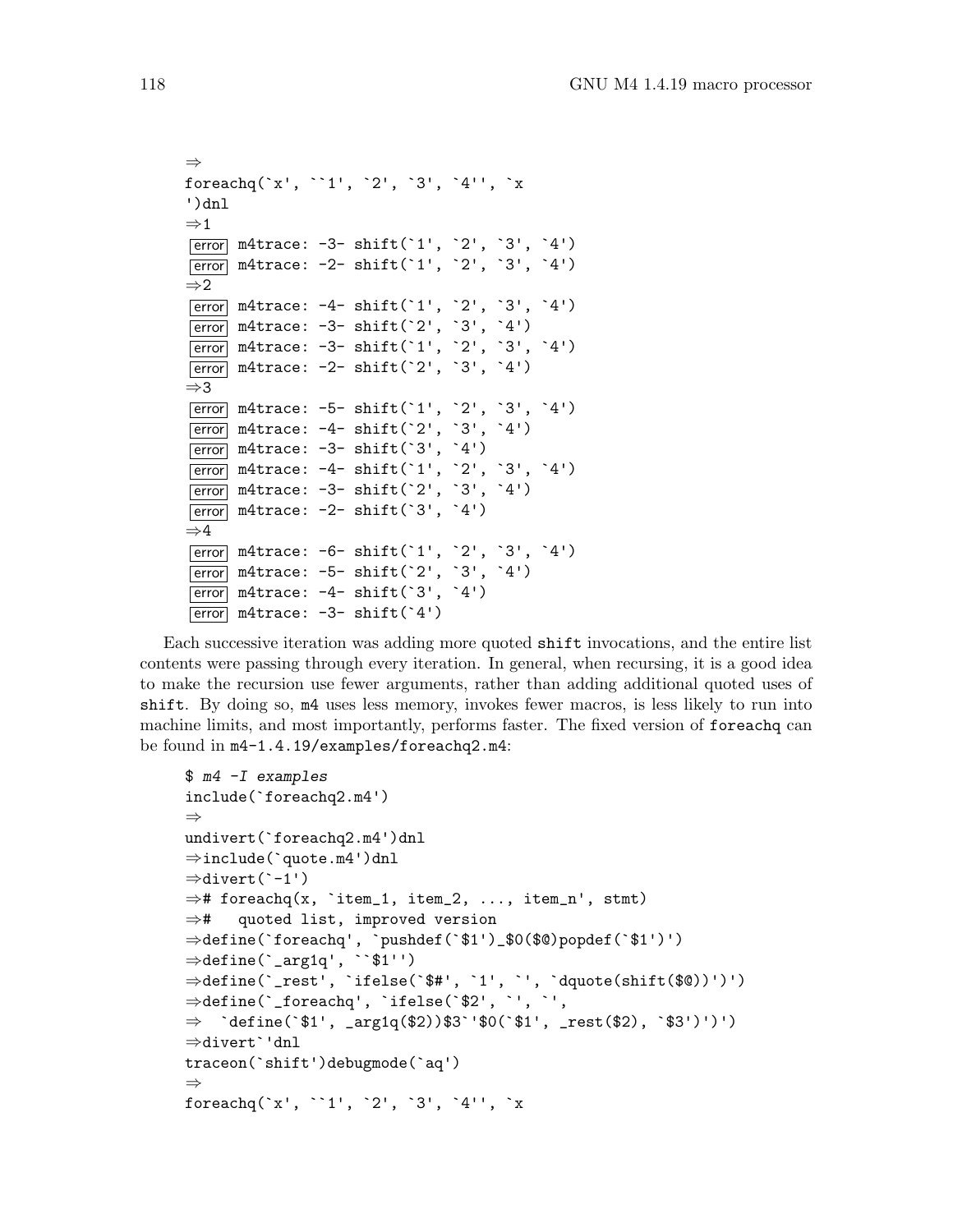```
')dnl
\Rightarrow 1
error m4trace: -3- shift(`1', `2', `3', `4')
\Rightarrow 2
\boxed{\text{error}} m4trace: -3- shift(`2', `3', `4')
⇒3
\boxed{\text{error}} m4trace: -3- shift(`3', `4')
⇒4
```
Note that the fixed version calls unquoted helper macros in \_foreachq to trim elements immediately; those helper macros in turn must re-supply the layer of quotes lost in the macro invocation. Contrast the use of \_arg1q, which quotes the first list element, with \_arg1 of the earlier implementation that returned the first list element directly. Additionally, by calling the helper method immediately, the 'defn('iterator')' no longer contains unexpanded macros.

The astute m4 programmer might notice that the solution above still uses more memory and macro invocations, and thus more time, than strictly necessary. Note that '\$2', which contains an arbitrarily long quoted list, is expanded and rescanned three times per iteration of \_foreachq. Furthermore, every iteration of the algorithm effectively unboxes then reboxes the list, which costs a couple of macro invocations. It is possible to rewrite the algorithm for a bit more speed by swapping the order of the arguments to \_foreachq in order to operate on an unboxed list in the first place, and by using the fixed-length '\$#' instead of an arbitrary length list as the key to end recursion. The result is an overhead of six macro invocations per loop (excluding any macros in text), instead of eight. This alternative approach is available as m4-1.4.19/examples/foreach3.m4:

```
$ m4 -I examples
include(`foreachq3.m4')
⇒
undivert(`foreachq3.m4')dnl
\Rightarrowdivert(`-1')
\Rightarrow# foreachq(x, `item_1, item_2, ..., item_n', stmt)
⇒# quoted list, alternate improved version
⇒define(`foreachq', `ifelse(`$2', `', `',
⇒ `pushdef(`$1')_$0(`$1', `$3', `', $2)popdef(`$1')')')
⇒define(`_foreachq', `ifelse(`$#', `3', `',
\Rightarrow 'define(`$1', `$4')$2`'$0(`$1', `$2',
\Rightarrow shift(shift(shift($0))))')')
⇒divert`'dnl
traceon(`shift')debugmode(`aq')
⇒
foreachq(`x', ``1', `2', `3', `4'', `x
')dnl
\Rightarrow 1
\overline{\text{error}} m4trace: -4- shift(`x', `x
error ', `', `1', `2', `3', `4')
\overline{\text{error}} m4trace: -3- shift('x
error ', `', `1', `2', `3', `4')
```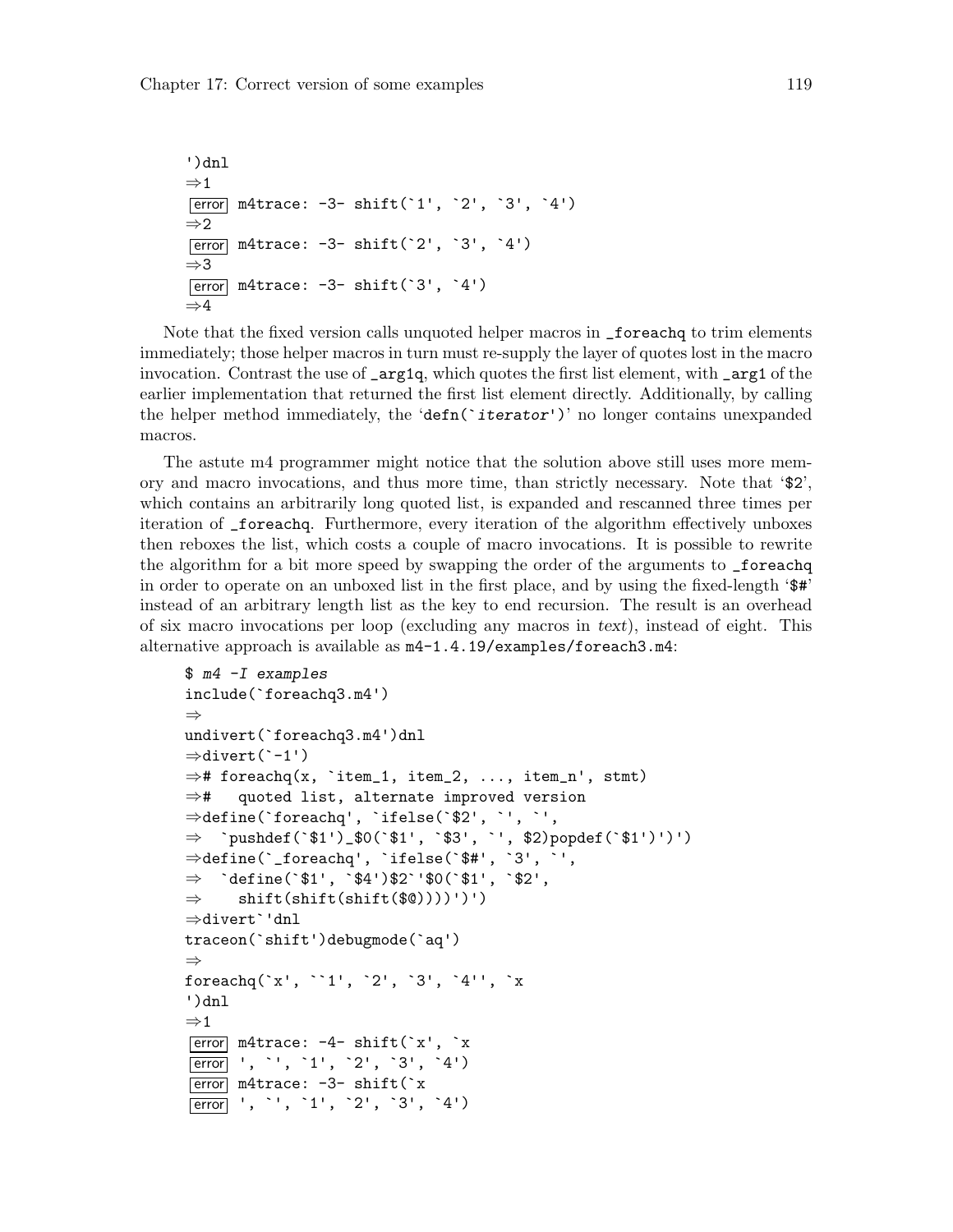```
error m4trace: -2- shift(`', `1', `2', `3', `4')
\Rightarrow 2
\boxed{\text{error}} m4trace: -4- shift(`x', `x
error ', `1', `2', `3', `4')
error m4trace: -3- shift(`x
error ', `1', `2', `3', `4')
error m4trace: -2- shift(`1', `2', `3', `4')
⇒3
\boxed{\text{error}} m4trace: -4- shift(`x', `x
error ', `2', `3', `4')
error m4trace: -3- shift(`x
error ', `2', `3', `4')
\boxed{\text{error}} m4trace: -2- shift(`2', `3', `4')
⇒4
\overline{\text{error}} m4trace: -4- shift('x', 'x
error ', `3', `4')
\overline{\text{error}} m4trace: -3- shift('x
error ', `3', `4')
\boxed{\text{error}} m4trace: -2- shift(`3', `4')
```
In the current version of M4, every instance of '\$@' is rescanned as it is encountered. Thus, the foreachq3.m4 alternative uses much less memory than foreachq2.m4, and executes as much as  $10\%$  faster, since each iteration encounters fewer ' $\mathcal{F}$ <sup>o</sup>. However, the implementation of rescanning every byte in '\$@' is quadratic in the number of bytes scanned (for example, making the broken version in foreachq.m4 cubic, rather than quadratic, in behavior). A future release of M4 will improve the underlying implementation by reusing results of previous scans, so that both styles of foreachq can become linear in the number of bytes scanned. Notice how the implementation injects an empty argument prior to expanding '\$2' within foreachq; the helper macro \_foreachq then ignores the third argument altogether, and ends recursion when there are three arguments left because there was nothing left to pass through shift. Thus, each iteration only needs one ifelse, rather than the two conditionals used in the version from foreachq2.m4.

So far, all of the implementations of foreachq presented have been quadratic with M4 1.4.x. But forloop is linear, because each iteration parses a constant amount of arguments. So, it is possible to design a variant that uses forloop to do the iteration, then uses '\$@' only once at the end, giving a linear result even with older M4 implementations. This implementation relies on the GNU extension that '\$10' expands to the tenth argument rather than the first argument concatenated with '0'. The trick is to define an intermediate macro that repeats the text  $m4$ -define(` $\$ 1', ` $\pi$ ') $\$ 2'', with 'n' set to successive integers corresponding to each argument. The helper macro \_foreachq\_ is needed in order to generate the literal sequences such as '\$1' into the intermediate macro, rather than expanding them as the arguments of \_foreachq. With this approach, no shift calls are even needed! Even though there are seven macros of overhead per iteration instead of six in foreachq3.m4, the linear scaling is apparent at relatively small list sizes. However, this approach will need adjustment when a future version of M4 follows POSIX by no longer treating '\$10' as the tenth argument; the anticipation is that '\${10}' can be used instead, although that alternative syntax is not yet supported.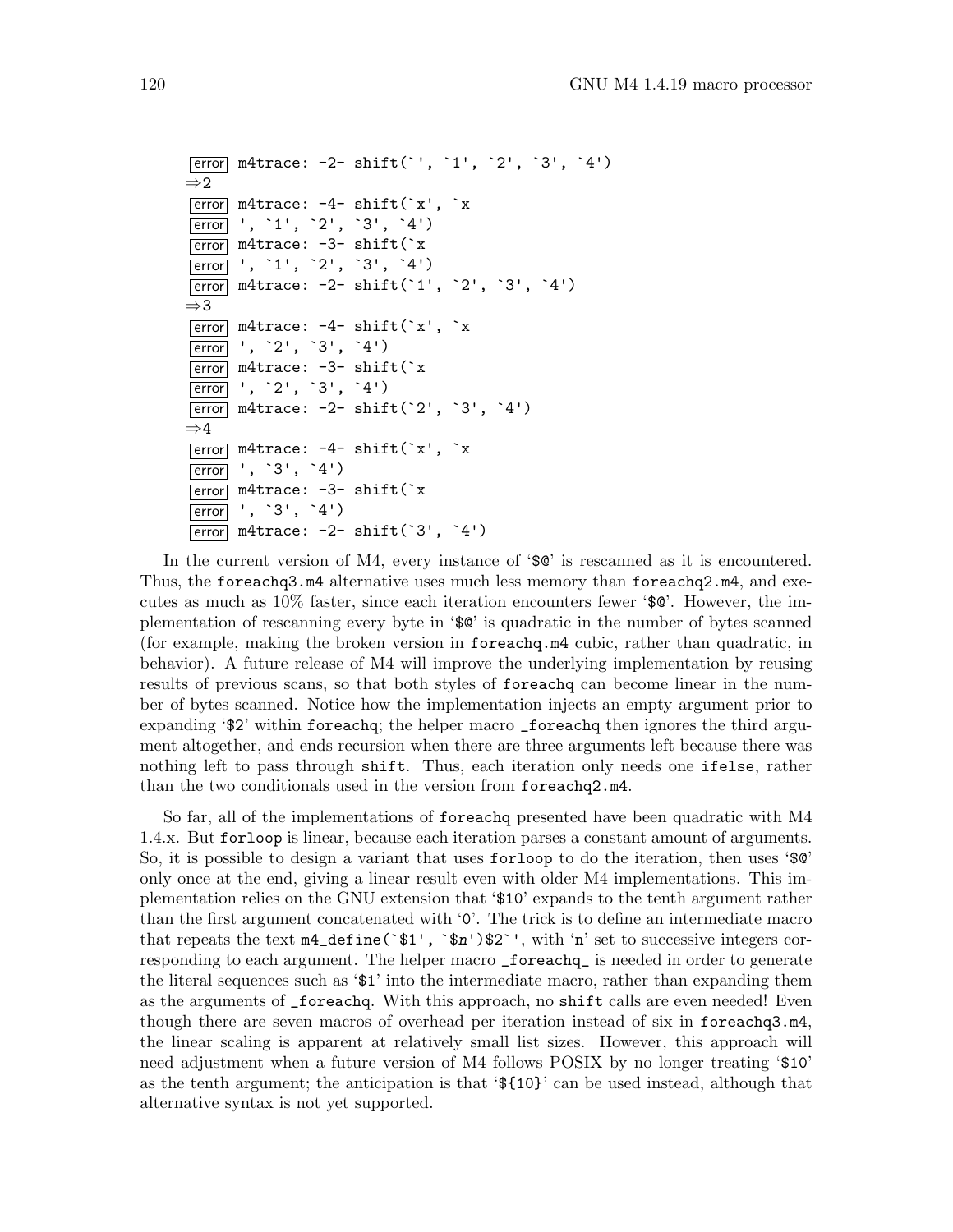```
$ m4 -I examples
include(`foreachq4.m4')
⇒
undivert(`foreachq4.m4')dnl
⇒include(`forloop2.m4')dnl
⇒divert(`-1')
\Rightarrow# foreachq(x, `item_1, item_2, ..., item_n', stmt)
⇒# quoted list, version based on forloop
⇒define(`foreachq',
⇒`ifelse(`$2', `', `', `_$0(`$1', `$3', $2)')')
⇒define(`_foreachq',
⇒`pushdef(`$1', forloop(`$1', `3', `$#',
\Rightarrow `$0_(`1', `2', indir(`$1'))')`popdef(
\Rightarrow `$1')')indir(`$1', $0)')
⇒define(`_foreachq_',
⇒``define(`$$1', `$$3')$$2`''')
⇒divert`'dnl
traceon(`shift')debugmode(`aq')
⇒
foreachq(`x', ``1', `2', `3', `4'', `x
')dnl
\Rightarrow 1
\Rightarrow 2
⇒3
\Rightarrow4
```
For yet another approach, the improved version of foreach, available in  $m4-1.4.19/$ examples/foreach2.m4, simply overquotes the arguments to \_foreach to begin with, using dquote\_elt. Then \_foreach can just use \_arg1 to remove the extra layer of quoting that was added up front:

```
$ m4 -I examples
include(`foreach2.m4')
⇒
undivert('foreach2.m4')dnl
⇒include(`quote.m4')dnl
⇒divert(`-1')
\Rightarrow# foreach(x, (item_1, item_2, ..., item_n), stmt)
⇒# parenthesized list, improved version
⇒define(`foreach', `pushdef(`$1')_$0(`$1',
\Rightarrow (dquote(dquote_elt$2)), `$3')popdef(`$1')')
\Rightarrow define(`_arg1', `$1')
⇒define(`_foreach', `ifelse(`$2', `(`')', `',
⇒ `define(`$1', _arg1$2)$3`'$0(`$1', (dquote(shift$2)), `$3')')')
⇒divert`'dnl
traceon(`shift')debugmode(`aq')
⇒
foreach(`x', `(`1', `2', `3', `4')', `x
```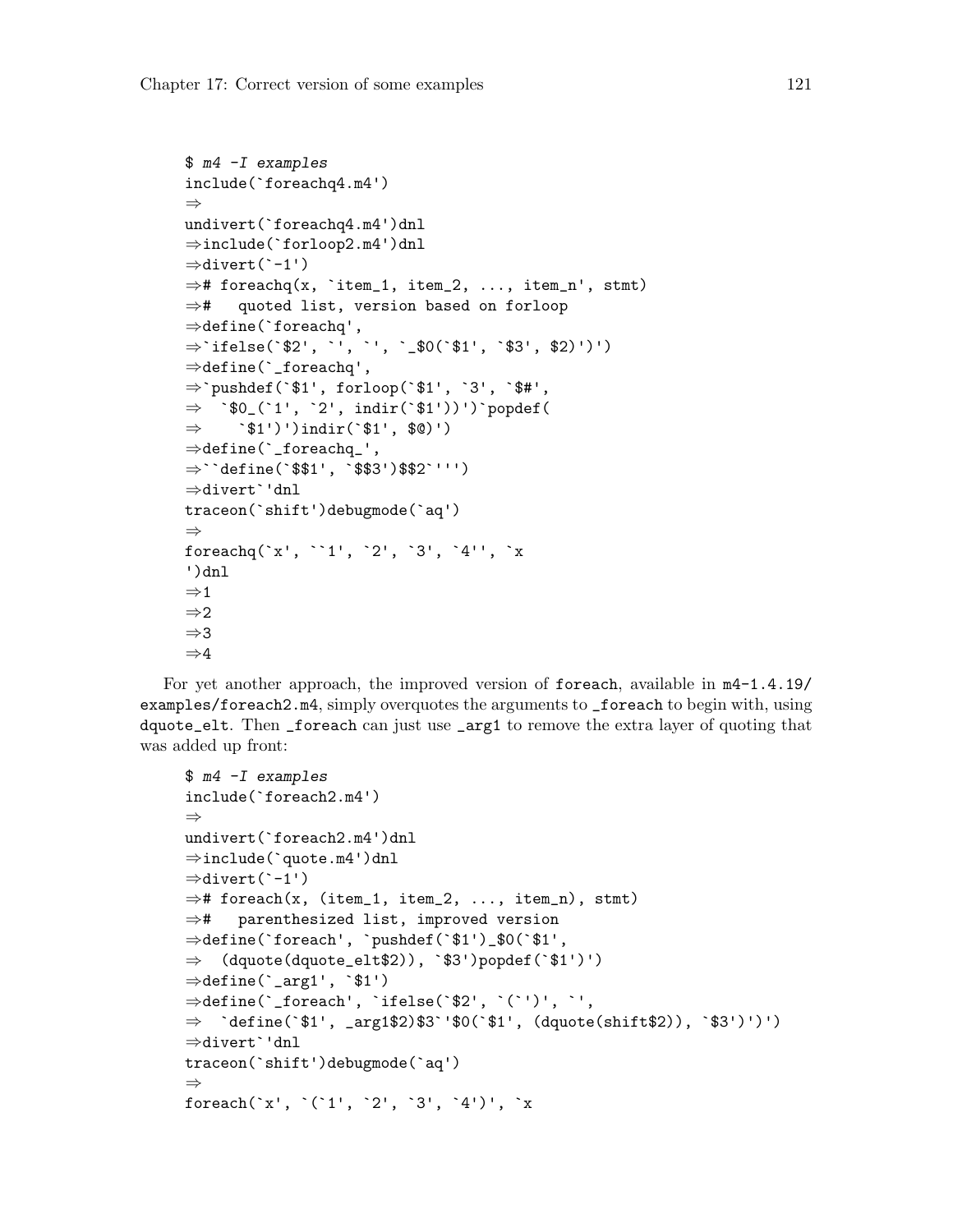```
')dnl
\boxed{\text{error}} m4trace: -4- shift(`1', `2', `3', `4')
\boxed{\text{error}} m4trace: -4- shift(`2', `3', `4')
\boxed{\text{error}} m4trace: -4- shift(`3', `4')
\Rightarrow 1
error m4trace: -3- shift(``1'', ``2'', ``3'', ``4'')
\Rightarrow 2
error m4trace: -3- shift(``2'', ``3'', ``4'')
⇒3
\boxed{\text{error}} m4trace: -3- shift(``3'', ``4'')
\Rightarrow4
\overline{\text{error}} m4trace: -3- shift(``4'')
```
It is likewise possible to write a variant of foreach that performs in linear time on M4 1.4.x; the easiest method is probably writing a version of foreach that unboxes its list, then invokes \_foreachq as previously defined in foreachq4.m4.

In summary, recursion over list elements is trickier than it appeared at first glance, but provides a powerful idiom within m4 processing. As a final demonstration, both list styles are now able to handle several scenarios that would wreak havoc on one or both of the original implementations. This points out one other difference between the list styles. foreach evaluates unquoted list elements only once, in preparation for calling \_foreach, similary for foreachq as provided by foreachq3.m4 or foreachq4.m4. But foreachq, as provided by foreachq2.m4, evaluates unquoted list elements twice while visiting the first list element, once in \_arg1q and once in \_rest. When deciding which list style to use, one must take into account whether repeating the side effects of unquoted list elements will have any detrimental effects.

```
$ m4 -I examples
include(`foreach2.m4')
⇒
include(`foreachq2.m4')
⇒
dnl 0-element list:
foreach(`x', `', `<x>') / foreachq(`x', `', `<x>')
⇒ /
dnl 1-element list of empty element
foreach(`x', `()', `<x>') / foreachq(`x', ``'', `<x>')
⇒<> / <>
dnl 2-element list of empty elements
foreach('x', '('',')', '<x)> foreachq('x', '''', '''', '<x>')⇒<><> / <><>
dnl 1-element list of a comma
foreach(`x', `(`,')', `<x>') / foreachq(`x', ``,'', `<x>')
⇒<,> / <,>
dnl 2-element list of unbalanced parentheses
foreach(`x', `(`(', `)')', `<x>') / foreachq(`x', ``(', `)'', `<x>')
⇒<(><)> / <(><)>
define(`ab', `oops')dnl using defn(`iterator')
```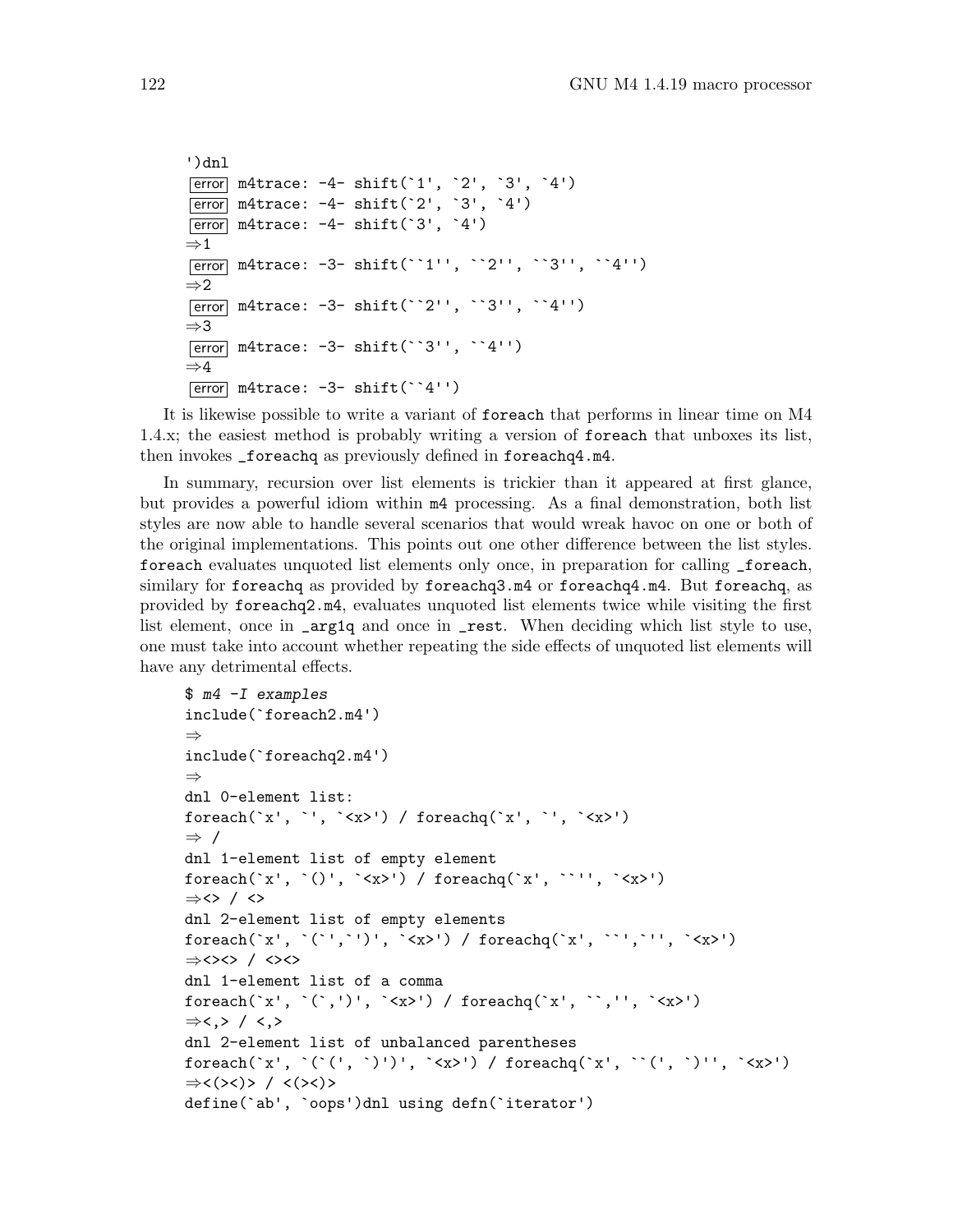```
foreach(`x', `(`a', `b')', `defn(`x')') /dnl
foreachq(x', 'a', 'b'', 'defn('x')')⇒ab / ab
define(`active', `ACT, IVE')
⇒
traceon(`active')
⇒
dnl list of unquoted macros; expansion occurs before recursion
foreach(`x', `(active, active)', `<x>
')dnl
\overline{\text{error}} m4trace: -4- active -> `ACT, IVE'
\overline{\text{error}} m4trace: -4- active -> `ACT, IVE'
⇒<ACT>
⇒<IVE>
⇒<ACT>
⇒<IVE>
foreachq(`x', `active, active', `<x>
')dnl
error m4trace: -3- active -> `ACT, IVE'
\overline{\text{error}} m4trace: -3- active -> `ACT, IVE'
⇒<ACT>
\overline{\text{error}} m4trace: -3- active -> `ACT, IVE'
\overline{\text{error}} m4trace: -3- active -> `ACT, IVE'
⇒<IVE>
⇒<ACT>
⇒<IVE>
dnl list of quoted macros; expansion occurs during recursion
foreach(`x', `(`active', `active')', `<x>
')dnl
\overline{\text{error}} m4trace: -1- active -> `ACT, IVE'
⇒<ACT, IVE>
\overline{\text{error}} m4trace: -1- active -> `ACT, IVE'
⇒<ACT, IVE>
foreachq(`x', ``active', `active'', `<x>
')dnl
\boxed{\text{error}} m4trace: -1- active -> `ACT, IVE'
⇒<ACT, IVE>
\overline{\text{error}} m4trace: -1- active -> `ACT, IVE'
⇒<ACT, IVE>
dnl list of double-quoted macro names; no expansion
foreach(`x', `(``active'', ``active'')', `<x>
')dnl
⇒<active>
⇒<active>
foreachq(`x', ```active'', ``active''', `<x>
')dnl
⇒<active>
```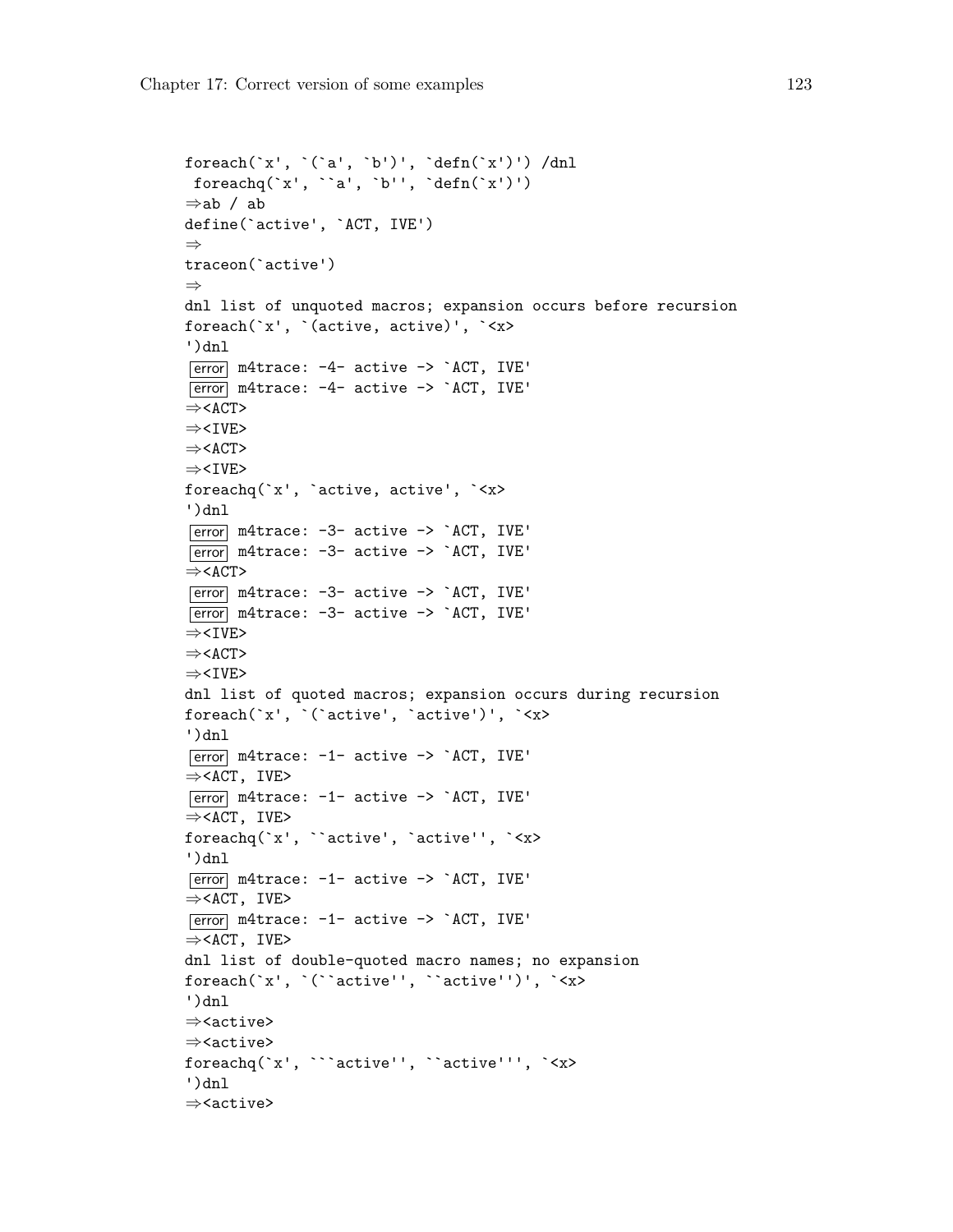⇒<active>

## 17.4 Solution for copy

The macro copy presented above is unable to handle builtin tokens with M4 1.4.x, because it tries to pass the builtin token through the macro curry, where it is silently flattened to an empty string (see [Section 6.7 \[Composition\], page 51\)](#page-56-0). Rather than using the problematic curry to work around the limitation that stack\_foreach expects to invoke a macro that takes exactly one argument, we can write a new macro that lets us form the exact twoargument pushdef call sequence needed, so that we are no longer passing a builtin token through a text macro.

stack\_foreach\_sep (macro, pre, post, sep) [Composite] stack\_foreach\_sep\_lifo (macro, pre, post, sep) [Composite] For each of the pushdef definitions associated with macro, expand the sequence 'pre`'definition`'post'. Additionally, expand sep between definitions. stack\_ foreach\_sep visits the oldest definition first, while stack\_foreach\_sep\_lifo visits the current definition first. The expansion may dereference macro, but should not modify it. There are a few special macros, such as defn, which cannot be used as the macro parameter.

Note that stack\_foreach(`macro', `action') is equivalent to stack\_foreach\_  $\text{sep}(\text{~macro}', \text{~action}(\text{~}, \text{~}))$ . By supplying explicit parentheses, split among the pre and post arguments to stack\_foreach\_sep, it is now possible to construct macro calls with more than one argument, without passing builtin tokens through a macro call. It is likewise possible to directly reference the stack definitions without a macro call, by leaving pre and post empty. Thus, in addition to fixing copy on builtin tokens, it also executes with fewer macro invocations.

The new macro also adds a separator that is only output after the first iteration of the helper \_stack\_reverse\_sep, implemented by prepending the original sep to pre and omitting a sep argument in subsequent iterations. Note that the empty string that separates sep from pre is provided as part of the fourth argument when originally calling \_stack\_ reverse\_sep, and not by writing \$4`'\$3 as the third argument in the recursive call; while the other approach would give the same output, it does so at the expense of increasing the argument size on each iteration of \_stack\_reverse\_sep, which results in quadratic instead of linear execution time. The improved stack walking macros are available in m4-1.4.19/ examples/stack\_sep.m4:

```
$ m4 -I examples
include(`stack_sep.m4')
⇒
define(`copy', `ifdef(`$2', `errprint(`$2 already defined
')m4exit(`1')',
   `stack_foreach_sep(`$1', `pushdef(`$2',', `)')')')dnl
pushdef(`a', `1')pushdef(`a', defn(`divnum'))
⇒
copy(`a', `b')
⇒
```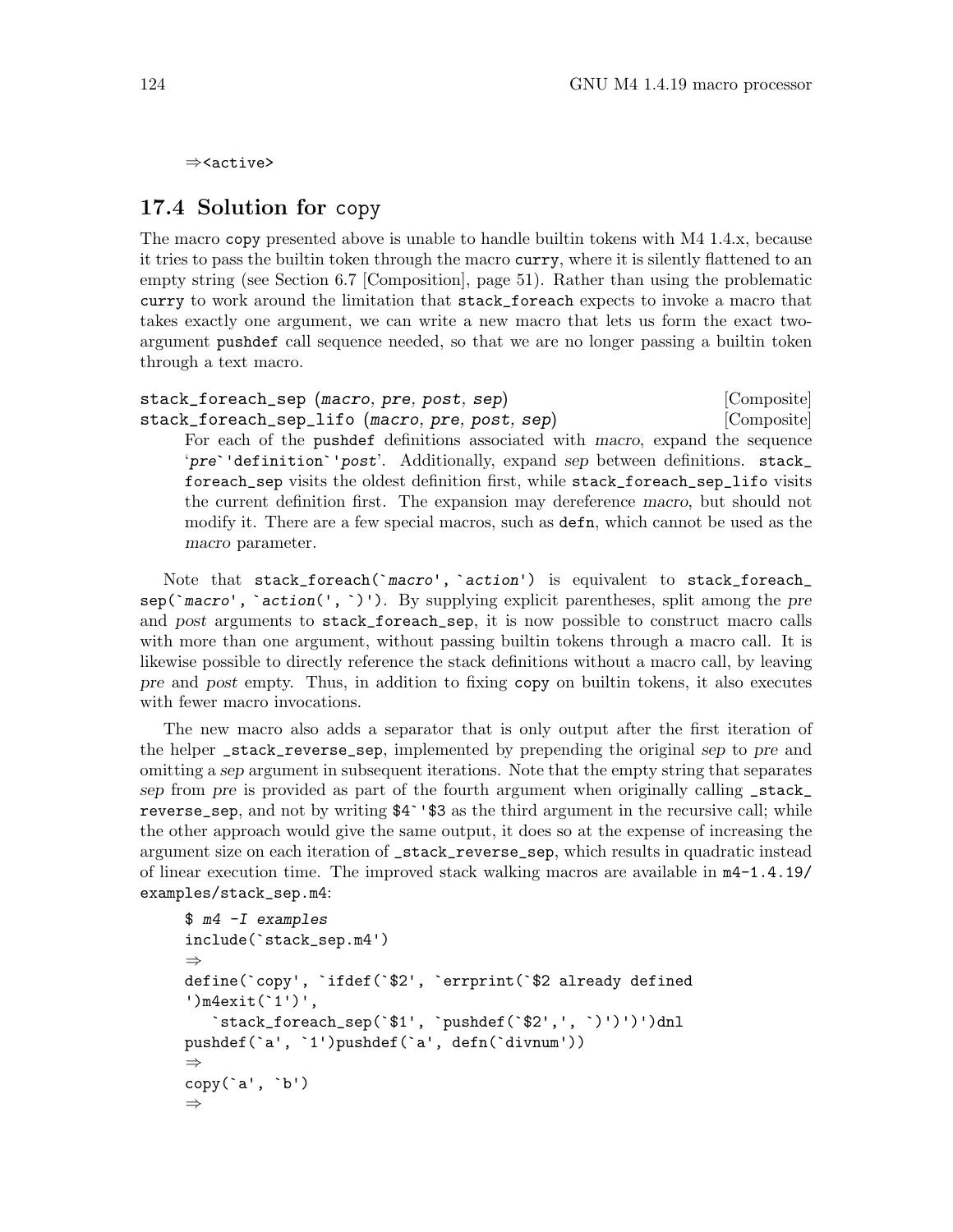```
b
\Rightarrow 0
popdef(`b')
⇒
b
⇒1
pushdef(`c', `1')pushdef(`c', `2')
⇒
stack_foreach_sep_lifo(`c', `', `', `, ')
⇒2, 1
undivert(`stack_sep.m4')dnl
⇒divert(`-1')
⇒# stack_foreach_sep(macro, pre, post, sep)
⇒# Invoke PRE`'defn`'POST with a single argument of each definition
⇒# from the definition stack of MACRO, starting with the oldest, and
⇒# separated by SEP between definitions.
⇒define(`stack_foreach_sep',
⇒`_stack_reverse_sep(`$1', `tmp-$1')'dnl
⇒`_stack_reverse_sep(`tmp-$1', `$1', `$2`'defn(`$1')$3', `$4`'')')
⇒# stack_foreach_sep_lifo(macro, pre, post, sep)
⇒# Like stack_foreach_sep, but starting with the newest definition.
⇒define(`stack_foreach_sep_lifo',
⇒`_stack_reverse_sep(`$1', `tmp-$1', `$2`'defn(`$1')$3', `$4`'')'dnl
⇒`_stack_reverse_sep(`tmp-$1', `$1')')
⇒define(`_stack_reverse_sep',
⇒`ifdef(`$1', `pushdef(`$2', defn(`$1'))$3`'popdef(`$1')$0(
\Rightarrow `$1', `$2', `$4$3')')')
⇒divert`'dnl
```
## 17.5 Solution for m4wrap

The replacement m4wrap versions presented above, designed to guarantee FIFO or LIFO order regardless of the underlying M4 implementation, share a bug when dealing with wrapped text that looks like parameter expansion. Note how the invocation of m4wrapn interprets these parameters, while using the builtin preserves them for their intended use.

```
$ m4 -I examples
include(`wraplifo.m4')
⇒
m4wrap(`define(`foo', ``$0:'-$1-$*-$#-')foo(`a', `b')
')
⇒
builtin(`m4wrap', ``'define(`bar', ``$0:'-$1-$*-$#-')bar(`a', `b')
')
⇒
\hat{D}\Rightarrowbar:-a-a,b-2-
\Rightarrowm4wrap0:---0-
```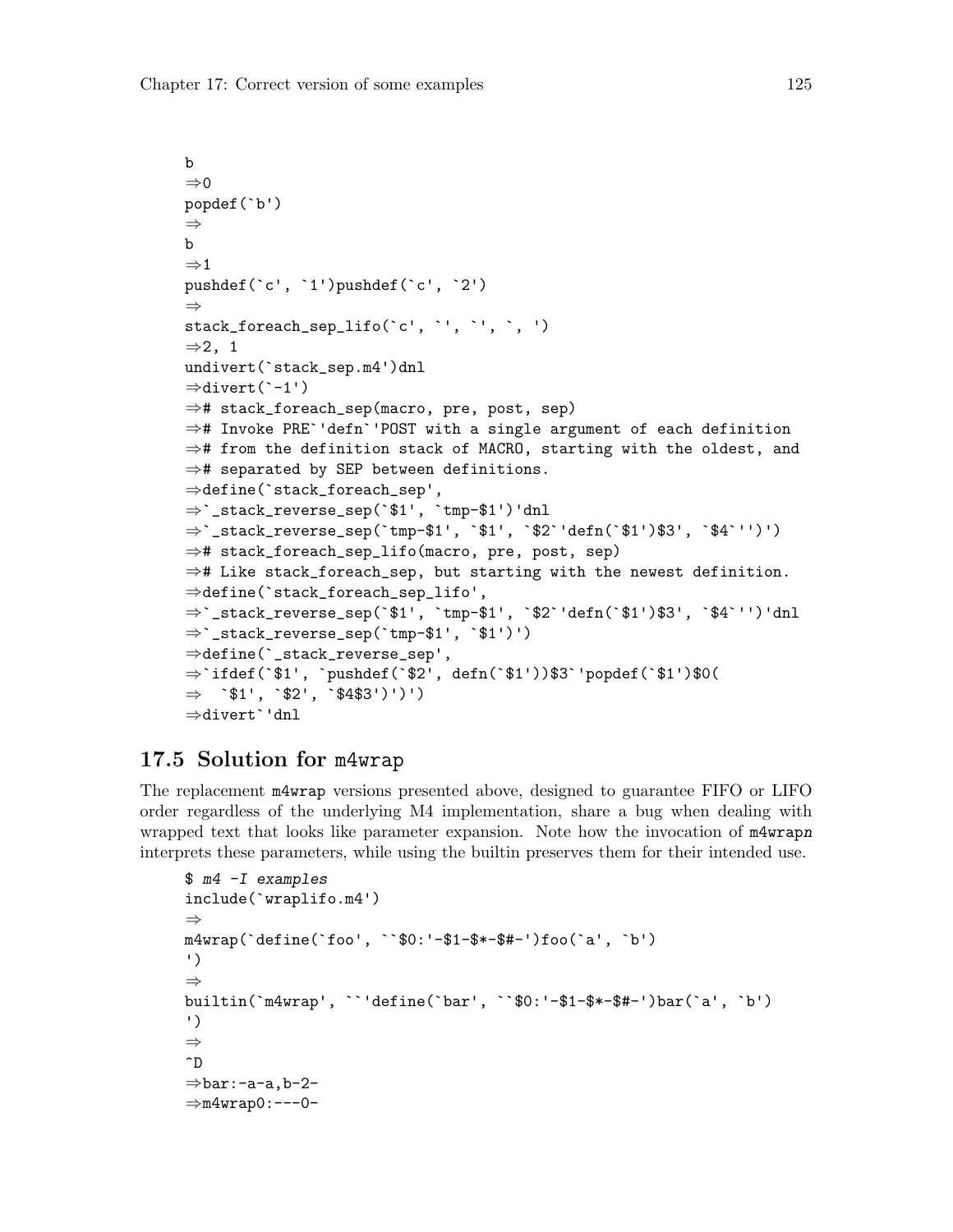Additionally, the computation of  $\texttt{\_m4wrap\_level}$  and creation of multiple  $\texttt{m4wrapn}$  placeholders in the original examples is more expensive in time and memory than strictly necessary. Notice how the improved version grabs the wrapped text via defn to avoid parameter expansion, then undefines  $\text{\_m4wrap\_text},$  before stripping a level of quotes with  $\text{\_arg1}$  to expand the text. That way, each level of wrapping reuses the single placeholder, which starts each nesting level in an undefined state.

Finally, it is worth emulating the GNU M4 extension of saving all arguments to m4wrap, separated by a space, rather than saving just the first argument. This is done with the join macro documented previously (see [Section 6.3 \[Shift\], page 41](#page-46-0)). The improved LIFO example is shipped as m4-1.4.19/examples/wraplifo2.m4, and can easily be converted to a FIFO solution by swapping the adjacent invocations of joinall and defn.

```
$ m4 -I examples
include(`wraplifo2.m4')
⇒
undivert(`wraplifo2.m4')dnl
⇒dnl Redefine m4wrap to have LIFO semantics, improved example.
⇒include(`join.m4')dnl
⇒define(`_m4wrap', defn(`m4wrap'))dnl
⇒define(`_arg1', `$1')dnl
\Rightarrowdefine(`m4wrap',
\Rightarrow ifdef('_$0_text',
\Rightarrow `define(`_$0_text', joinall(` ', $0)defn(`_$0_text'))',
⇒ `_$0(`_arg1(defn(`_$0_text')undefine(`_$0_text'))')dnl
⇒define(`_$0_text', joinall(` ', $@))')')dnl
m4wrap(`define(`foo', ``$0:'-$1-$*-$#-')foo(`a', `b')
')
⇒
m4wrap(`lifo text
m4wrap(`nested', `', `$@
')')
⇒
\hat{D}⇒lifo text
\Rightarrowfoo:-a-a,b-2-
⇒nested $@
```
#### 17.6 Solution for cleardivert

The cleardivert macro (see [Section 10.4 \[Cleardivert\], page 79\)](#page-84-0) cannot, as it stands, be called without arguments to clear all pending diversions. That is because using undivert with an empty string for an argument is different than using it with no arguments at all. Compare the earlier definition with one that takes the number of arguments into account:

```
define(`cleardivert',
  `pushdef(`_n', divnum)divert(`-1')undivert($@)divert(_n)popdef(`_n')')
⇒
divert(`1')one
divert
```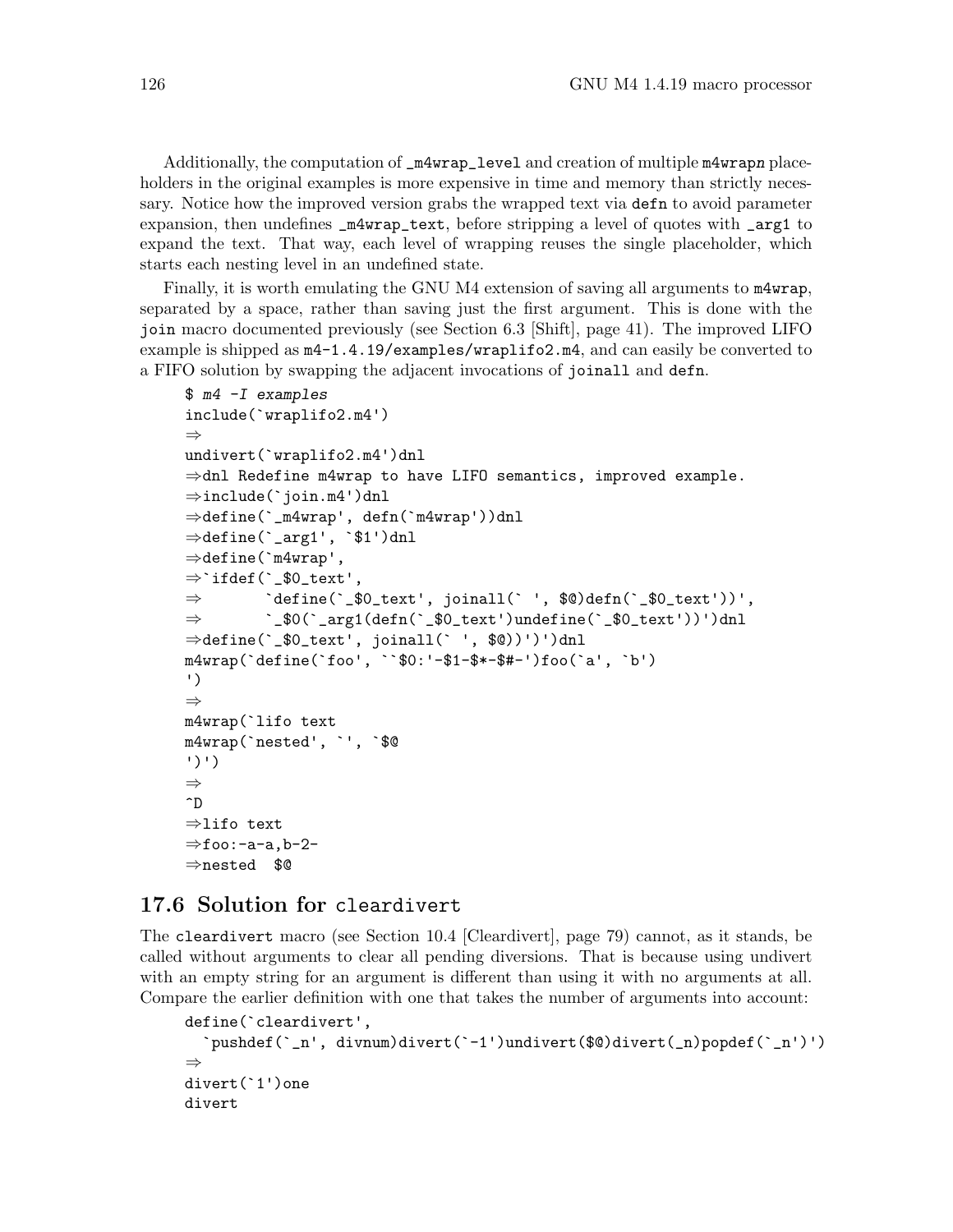```
⇒
cleardivert
⇒
undivert
⇒one
⇒
define(`cleardivert',
  `pushdef(`_num', divnum)divert(`-1')ifelse(`$#', `0',
    `undivert`'', `undivert($@)')divert(_num)popdef(`_num')')
⇒
divert(`2')two
divert
⇒
cleardivert
⇒
undivert
⇒
```
# 17.7 Solution for capitalize

The capitalize macro (see [Section 11.6 \[Patsubst\], page 84\)](#page-89-0) as presented earlier does not allow clients to follow the quoting rule of thumb. Consider the three macros active, Active, and ACTIVE, and the difference between calling capitalize with the expansion of a macro, expanding the result of a case change, and changing the case of a double-quoted string:

```
$ m4 -I examples
include(`capitalize.m4')dnl
define(`active', `act1, ive')dnl
define(`Active', `Act2, Ive')dnl
define(`ACTIVE', `ACT3, IVE')dnl
upcase(active)
\RightarrowACT1, IVE
upcase(`active')
⇒ACT3, IVE
upcase(``active'')
\RightarrowACTIVE
downcase(ACTIVE)
⇒act3,ive
downcase(`ACTIVE')
⇒act1, ive
downcase(``ACTIVE'')
⇒active
capitalize(active)
⇒Act1
capitalize(`active')
⇒Active
capitalize(``active'')
```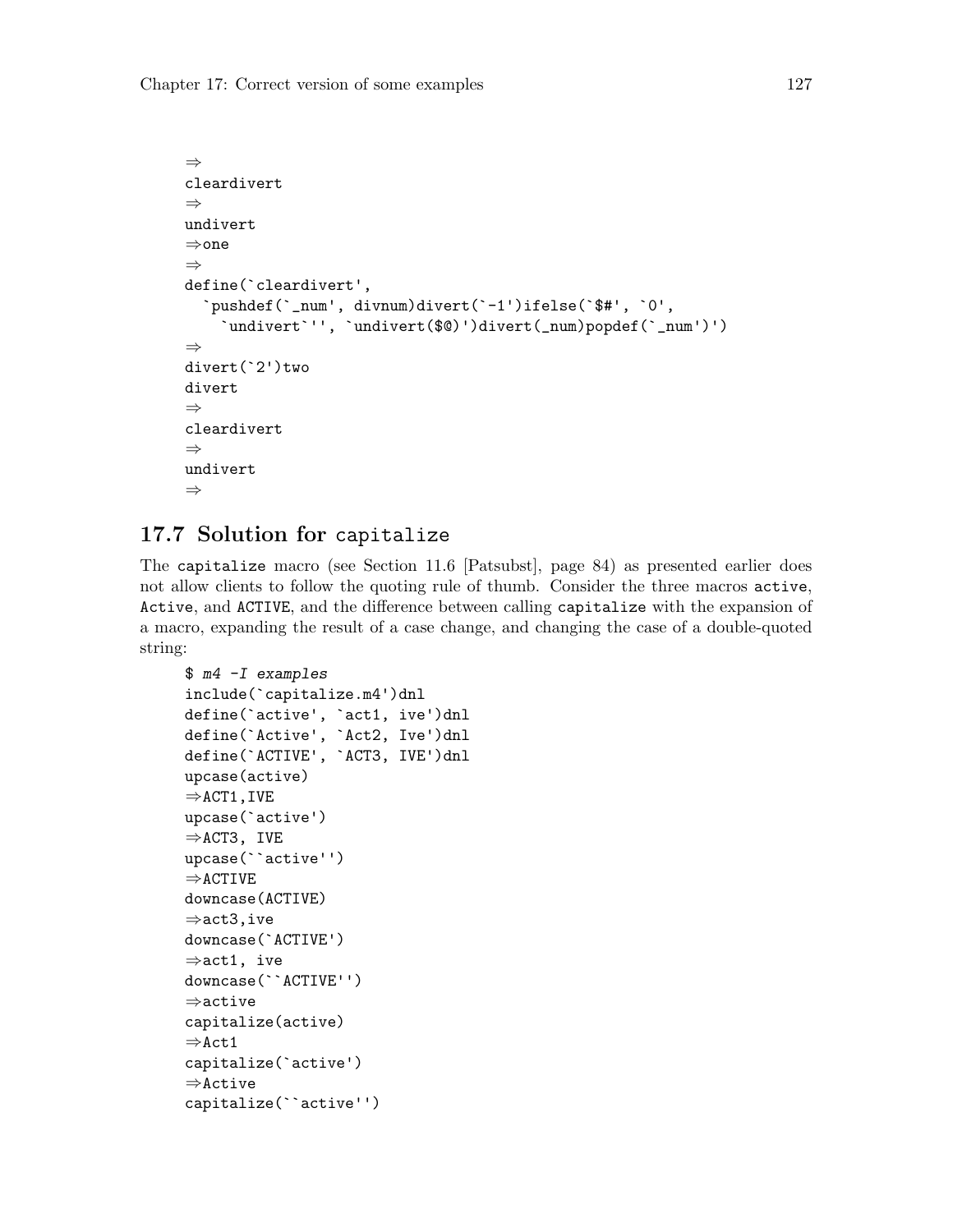```
⇒_capitalize(`active')
define(`A', `OOPS')
⇒
capitalize(active)
⇒OOPSct1
capitalize(`active')
⇒OOPSctive
```
First, when capitalize is called with more than one argument, it was throwing away later arguments, whereas upcase and downcase used '\$\*' to collect them all. The fix is simple: use ' $\ast\ast$ ' consistently.

Next, with single-quoting, capitalize outputs a single character, a set of quotes, then the rest of the characters, making it impossible to invoke Active after the fact, and allowing the alternate macro A to interfere. Here, the solution is to use additional quoting in the helper macros, then pass the final over-quoted output string through **\_arg1** to remove the extra quoting and finally invoke the concatenated portions as a single string.

Finally, when passed a double-quoted string, the nested macro \_capitalize is never invoked because it ended up nested inside quotes. This one is the toughest to fix. In short, we have no idea how many levels of quotes are in effect on the substring being altered by patsubst. If the replacement string cannot be expressed entirely in terms of literal text and backslash substitutions, then we need a mechanism to guarantee that the helper macros are invoked outside of quotes. In other words, this sounds like a job for changequote (see [Section 8.2 \[Changequote\], page 62\)](#page-67-0). By changing the active quoting characters, we can guarantee that replacement text injected by patsubst always occurs in the middle of a string that has exactly one level of over-quoting using alternate quotes; so the replacement text closes the quoted string, invokes the helper macros, then reopens the quoted string. In turn, that means the replacement text has unbalanced quotes, necessitating another round of changequote.

In the fixed version below, (also shipped as m4-1.4.19/examples/capitalize2.m4), capitalize uses the alternate quotes of ' $\langle \langle \cdot \rangle$ ' and ' $] \rangle$ ' (the longer strings are chosen so as to be less likely to appear in the text being converted). The helpers \_to\_alt and \_from\_ alt merely reduce the number of characters required to perform a changequote, since the definition changes twice. The outermost pair means that patsubst and \_capitalize\_alt are invoked with alternate quoting; the innermost pair is used so that the third argument to patsubst can contain an unbalanced ' $\rightarrow$ '/'<<[' pair. Note that upcase and downcase must be redefined as \_upcase\_alt and \_downcase\_alt, since they contain nested quotes but are invoked with the alternate quoting scheme in effect.

```
$ m4 -I examples
include(`capitalize2.m4')dnl
define(`active', `act1, ive')dnl
define(`Active', `Act2, Ive')dnl
define(`ACTIVE', `ACT3, IVE')dnl
define(`A', `OOPS')dnl
capitalize(active; `active'; ``active''; ```actIVE''')
⇒Act1,Ive; Act2, Ive; Active; `Active'
undivert(`capitalize2.m4')dnl
⇒divert(`-1')
```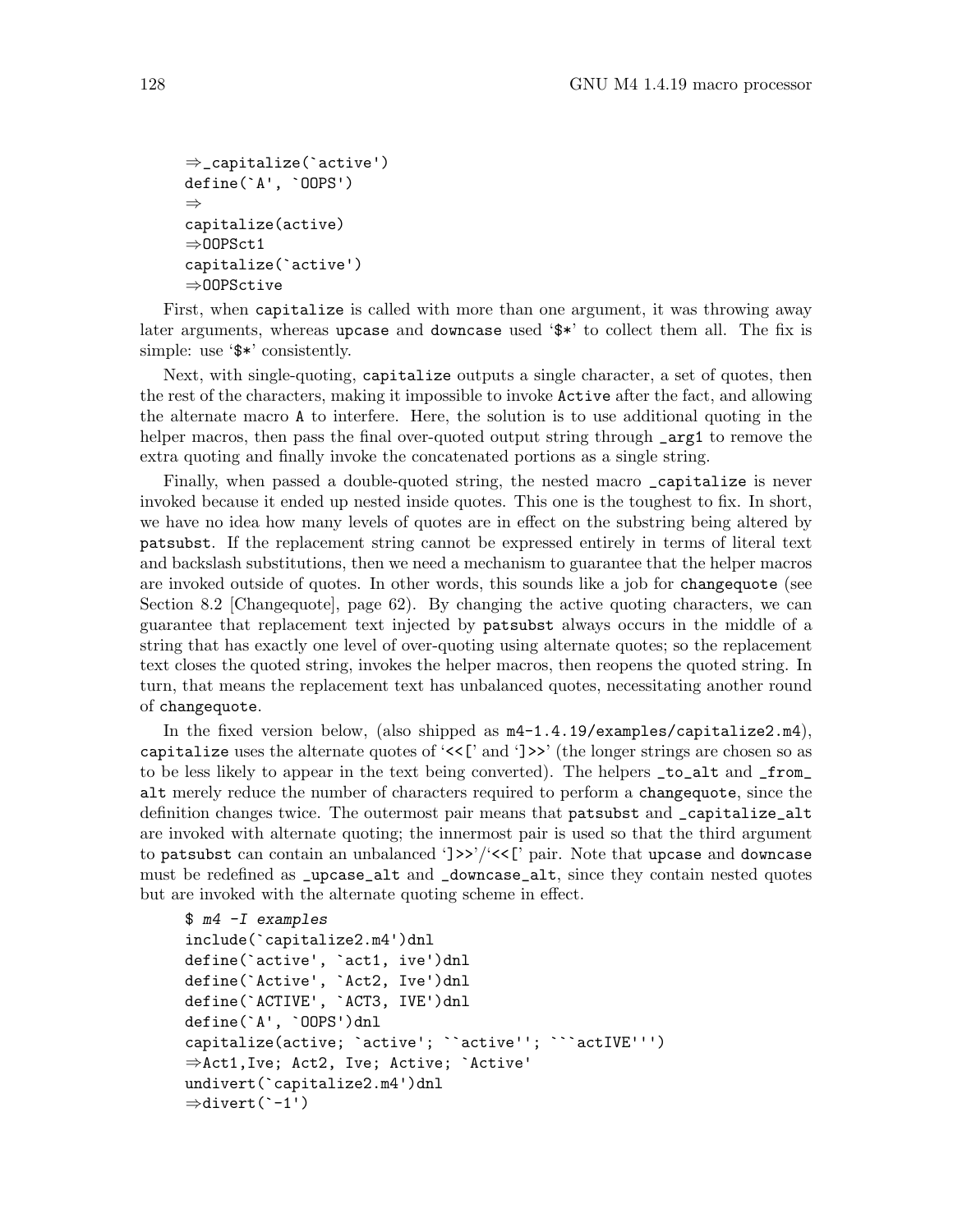```
⇒# upcase(text)
⇒# downcase(text)
⇒# capitalize(text)
⇒# change case of text, improved version
⇒define(`upcase', `translit(`$*', `a-z', `A-Z')')
⇒define(`downcase', `translit(`$*', `A-Z', `a-z')')
\Rightarrow define(`_arg1', `$1')
⇒define(`_to_alt', `changequote(`<<[', `]>>')')
⇒define(`_from_alt', `changequote(<<[`]>>, <<[']>>)')
⇒define(`_upcase_alt', `translit(<<[$*]>>, <<[a-z]>>, <<[A-Z]>>)')
⇒define(`_downcase_alt', `translit(<<[$*]>>, <<[A-Z]>>, <<[a-z]>>)')
⇒define(`_capitalize_alt',
\Rightarrow `regexp(<<[$1]>>, <<[^\(\w\)\(\w*\)]>>,
\Rightarrow <<[_upcase_alt(<<[<<[\1]>>)>>)_downcase_alt(<<[<<[\2]>>)}>>)]>>)')
⇒define(`capitalize',
⇒ `_arg1(_to_alt()patsubst(<<[<<[$*]>>]>>, <<[\w+]>>,
\Rightarrow _from_alt()`]>>_$0_alt(<<[\&]>>)<<['_to_alt())_from_alt())')
⇒divert`'dnl
```
#### <span id="page-134-0"></span>17.8 Solution for fatal\_error

The fatal\_error macro (see [Section 14.3 \[M4exit\], page 103\)](#page-108-0) is not robust to versions of GNU M4 earlier than 1.4.8, where invoking \_\_file\_\_ (see [Section 14.2 \[Location\],](#page-106-0) [page 101](#page-106-0)) inside m4wrap would result in an empty string, and \_\_line\_\_ resulted in '0' even though all files start at line 1. Furthermore, versions earlier than 1.4.6 did not support the \_\_program\_\_ macro. If you want fatal\_error to work across the entire 1.4.x release series, a better implementation would be:

```
define(`fatal_error',
  `errprint(ifdef(`__program__', `__program__', ``m4'')'dnl
\text{``ifelse}(\text{__line}_\text{__}, \text{ '0'}, \text{ '}',`__file__:__line__:')` fatal error: $*
')m4exit(`1')')
⇒
m4wrap(`divnum(`demo of internal message')
fatal_error(`inside wrapped text')')
⇒
\hat{D}error m4:stdin:6: Warning: excess arguments to builtin `divnum' ignored
⇒0
error m4:stdin:6: fatal error: inside wrapped text
```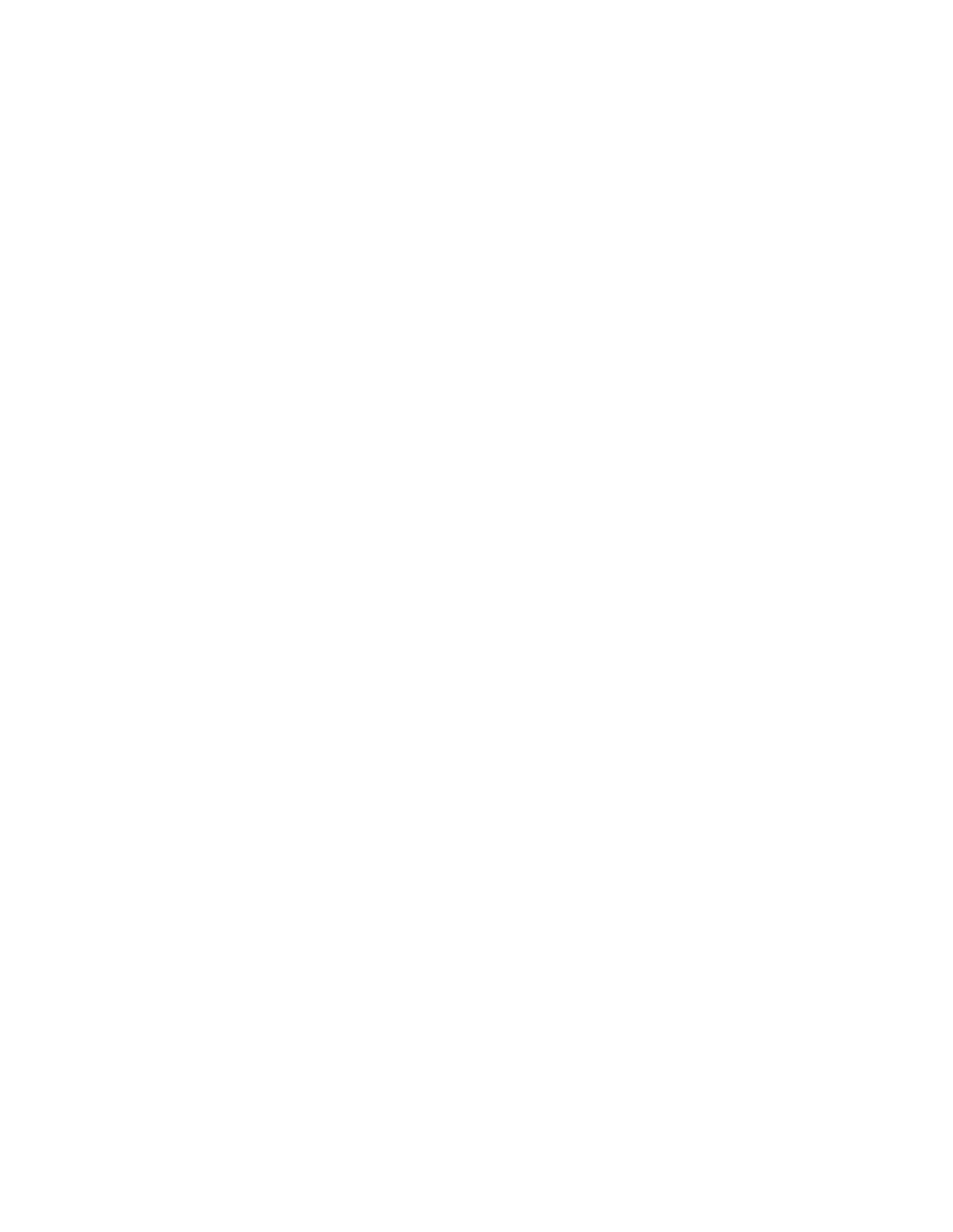# Appendix A How to make copies of the overall M4 package

This appendix covers the license for copying the source code of the overall M4 package. This manual is under a different set of restrictions, covered later (see [Appendix B \[Copying](#page-148-0) [This Manual\], page 143](#page-148-0)).

#### A.1 License for copying the M4 package

Version 3, 29 June 2007

Copyright C 2007 Free Software Foundation, Inc. <https://fsf.org/>

Everyone is permitted to copy and distribute verbatim copies of this license document, but changing it is not allowed.

## Preamble

The GNU General Public License is a free, copyleft license for software and other kinds of works.

The licenses for most software and other practical works are designed to take away your freedom to share and change the works. By contrast, the GNU General Public License is intended to guarantee your freedom to share and change all versions of a program—to make sure it remains free software for all its users. We, the Free Software Foundation, use the GNU General Public License for most of our software; it applies also to any other work released this way by its authors. You can apply it to your programs, too.

When we speak of free software, we are referring to freedom, not price. Our General Public Licenses are designed to make sure that you have the freedom to distribute copies of free software (and charge for them if you wish), that you receive source code or can get it if you want it, that you can change the software or use pieces of it in new free programs, and that you know you can do these things.

To protect your rights, we need to prevent others from denying you these rights or asking you to surrender the rights. Therefore, you have certain responsibilities if you distribute copies of the software, or if you modify it: responsibilities to respect the freedom of others.

For example, if you distribute copies of such a program, whether gratis or for a fee, you must pass on to the recipients the same freedoms that you received. You must make sure that they, too, receive or can get the source code. And you must show them these terms so they know their rights.

Developers that use the GNU GPL protect your rights with two steps: (1) assert copyright on the software, and (2) offer you this License giving you legal permission to copy, distribute and/or modify it.

For the developers' and authors' protection, the GPL clearly explains that there is no warranty for this free software. For both users' and authors' sake, the GPL requires that modified versions be marked as changed, so that their problems will not be attributed erroneously to authors of previous versions.

Some devices are designed to deny users access to install or run modified versions of the software inside them, although the manufacturer can do so. This is fundamentally incompatible with the aim of protecting users' freedom to change the software. The systematic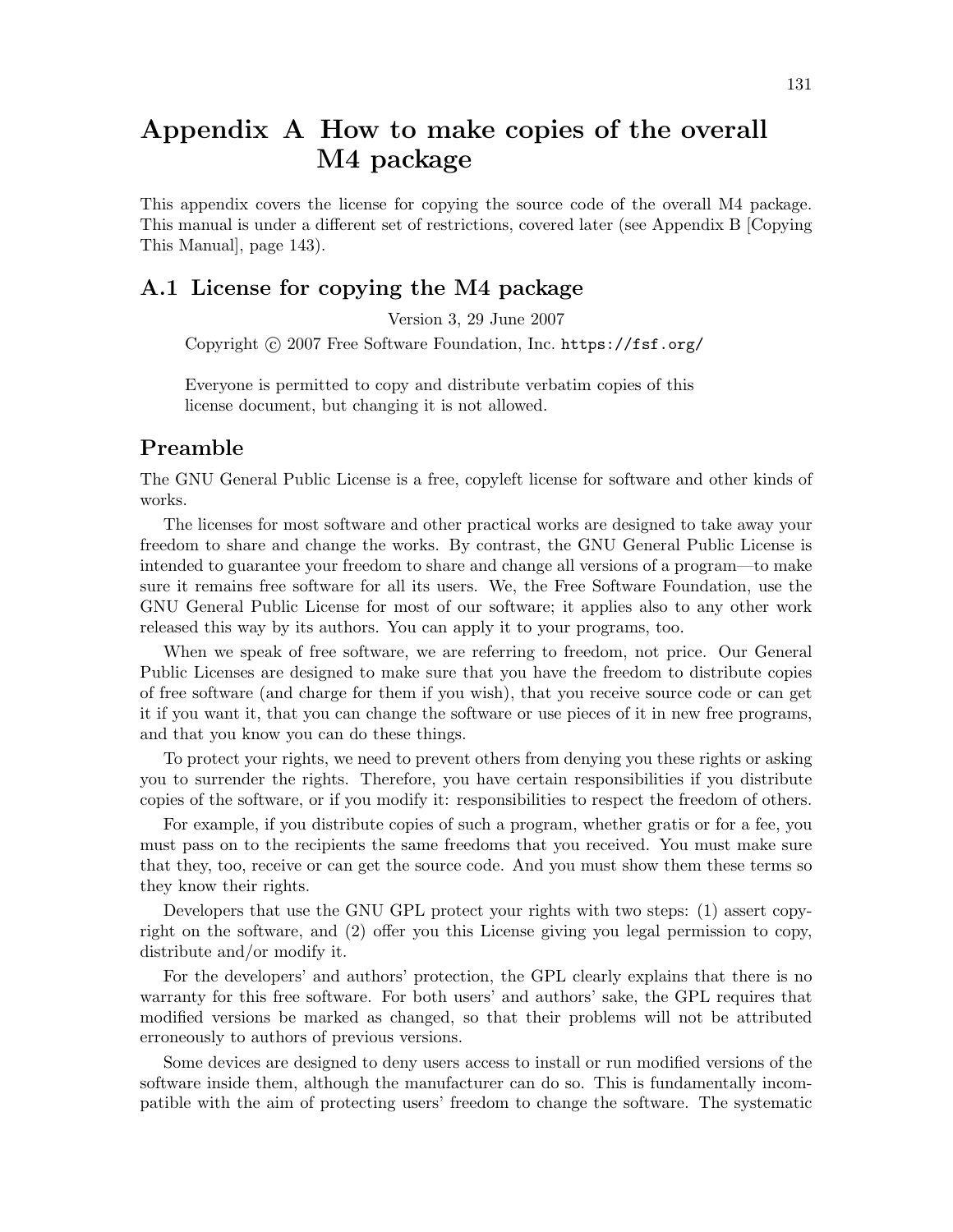pattern of such abuse occurs in the area of products for individuals to use, which is precisely where it is most unacceptable. Therefore, we have designed this version of the GPL to prohibit the practice for those products. If such problems arise substantially in other domains, we stand ready to extend this provision to those domains in future versions of the GPL, as needed to protect the freedom of users.

Finally, every program is threatened constantly by software patents. States should not allow patents to restrict development and use of software on general-purpose computers, but in those that do, we wish to avoid the special danger that patents applied to a free program could make it effectively proprietary. To prevent this, the GPL assures that patents cannot be used to render the program non-free.

The precise terms and conditions for copying, distribution and modification follow.

## TERMS AND CONDITIONS

0. Definitions.

"This License" refers to version 3 of the GNU General Public License.

"Copyright" also means copyright-like laws that apply to other kinds of works, such as semiconductor masks.

"The Program" refers to any copyrightable work licensed under this License. Each licensee is addressed as "you". "Licensees" and "recipients" may be individuals or organizations.

To "modify" a work means to copy from or adapt all or part of the work in a fashion requiring copyright permission, other than the making of an exact copy. The resulting work is called a "modified version" of the earlier work or a work "based on" the earlier work.

A "covered work" means either the unmodified Program or a work based on the Program.

To "propagate" a work means to do anything with it that, without permission, would make you directly or secondarily liable for infringement under applicable copyright law, except executing it on a computer or modifying a private copy. Propagation includes copying, distribution (with or without modification), making available to the public, and in some countries other activities as well.

To "convey" a work means any kind of propagation that enables other parties to make or receive copies. Mere interaction with a user through a computer network, with no transfer of a copy, is not conveying.

An interactive user interface displays "Appropriate Legal Notices" to the extent that it includes a convenient and prominently visible feature that (1) displays an appropriate copyright notice, and (2) tells the user that there is no warranty for the work (except to the extent that warranties are provided), that licensees may convey the work under this License, and how to view a copy of this License. If the interface presents a list of user commands or options, such as a menu, a prominent item in the list meets this criterion.

1. Source Code.

The "source code" for a work means the preferred form of the work for making modifications to it. "Object code" means any non-source form of a work.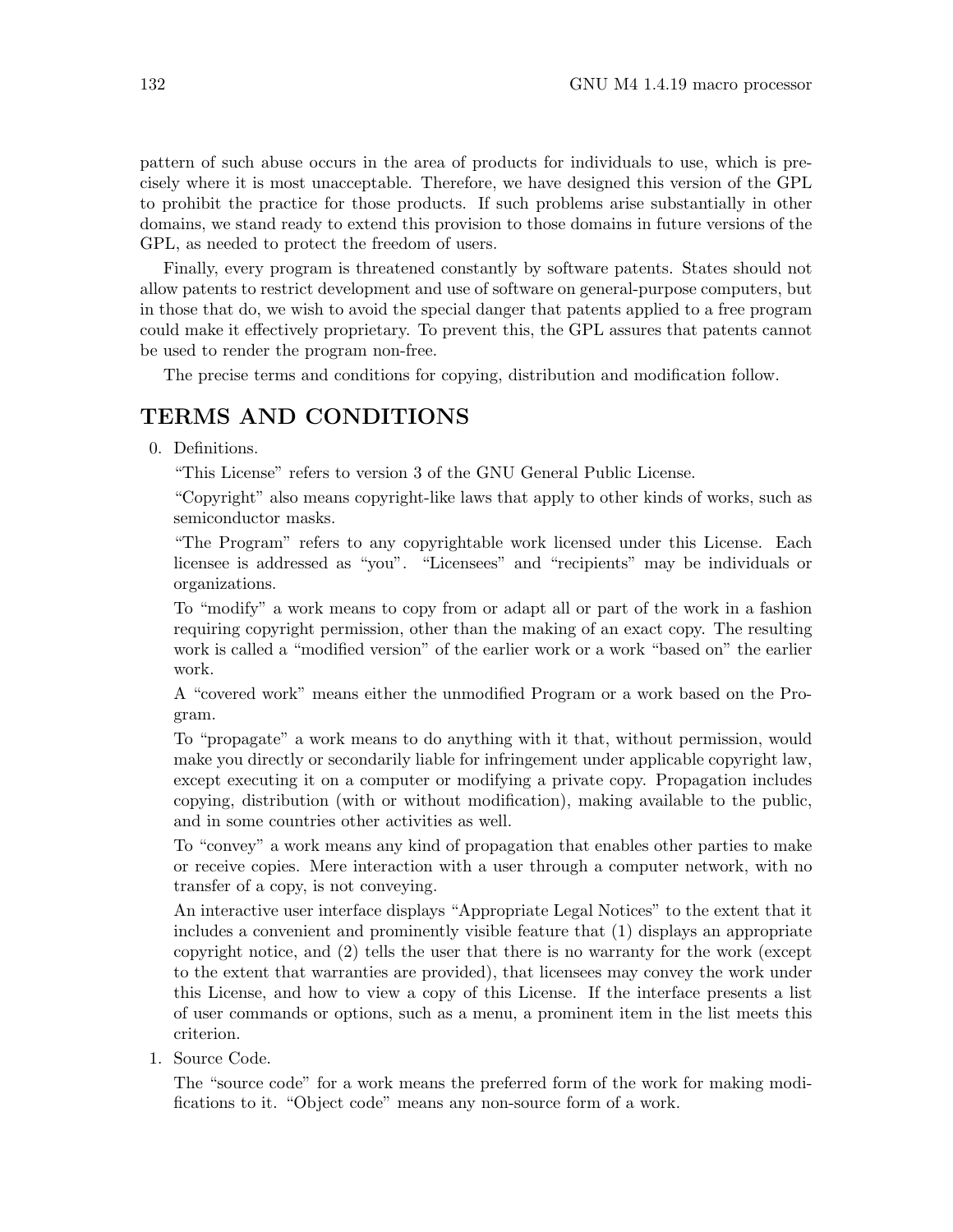A "Standard Interface" means an interface that either is an official standard defined by a recognized standards body, or, in the case of interfaces specified for a particular programming language, one that is widely used among developers working in that language.

The "System Libraries" of an executable work include anything, other than the work as a whole, that (a) is included in the normal form of packaging a Major Component, but which is not part of that Major Component, and (b) serves only to enable use of the work with that Major Component, or to implement a Standard Interface for which an implementation is available to the public in source code form. A "Major Component", in this context, means a major essential component (kernel, window system, and so on) of the specific operating system (if any) on which the executable work runs, or a compiler used to produce the work, or an object code interpreter used to run it.

The "Corresponding Source" for a work in object code form means all the source code needed to generate, install, and (for an executable work) run the object code and to modify the work, including scripts to control those activities. However, it does not include the work's System Libraries, or general-purpose tools or generally available free programs which are used unmodified in performing those activities but which are not part of the work. For example, Corresponding Source includes interface definition files associated with source files for the work, and the source code for shared libraries and dynamically linked subprograms that the work is specifically designed to require, such as by intimate data communication or control flow between those subprograms and other parts of the work.

The Corresponding Source need not include anything that users can regenerate automatically from other parts of the Corresponding Source.

The Corresponding Source for a work in source code form is that same work.

2. Basic Permissions.

All rights granted under this License are granted for the term of copyright on the Program, and are irrevocable provided the stated conditions are met. This License explicitly affirms your unlimited permission to run the unmodified Program. The output from running a covered work is covered by this License only if the output, given its content, constitutes a covered work. This License acknowledges your rights of fair use or other equivalent, as provided by copyright law.

You may make, run and propagate covered works that you do not convey, without conditions so long as your license otherwise remains in force. You may convey covered works to others for the sole purpose of having them make modifications exclusively for you, or provide you with facilities for running those works, provided that you comply with the terms of this License in conveying all material for which you do not control copyright. Those thus making or running the covered works for you must do so exclusively on your behalf, under your direction and control, on terms that prohibit them from making any copies of your copyrighted material outside their relationship with you.

Conveying under any other circumstances is permitted solely under the conditions stated below. Sublicensing is not allowed; section 10 makes it unnecessary.

3. Protecting Users' Legal Rights From Anti-Circumvention Law.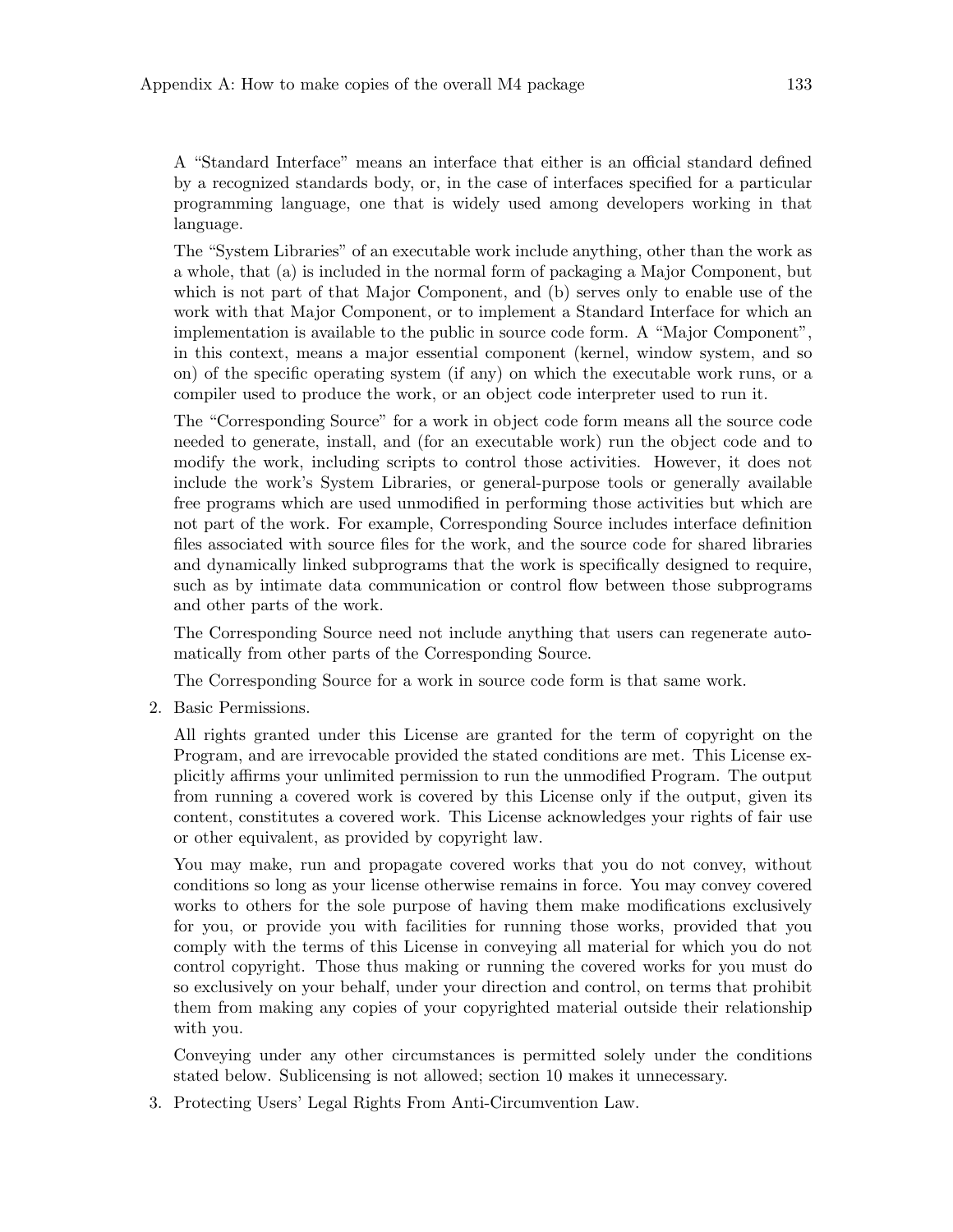No covered work shall be deemed part of an effective technological measure under any applicable law fulfilling obligations under article 11 of the WIPO copyright treaty adopted on 20 December 1996, or similar laws prohibiting or restricting circumvention of such measures.

When you convey a covered work, you waive any legal power to forbid circumvention of technological measures to the extent such circumvention is effected by exercising rights under this License with respect to the covered work, and you disclaim any intention to limit operation or modification of the work as a means of enforcing, against the work's users, your or third parties' legal rights to forbid circumvention of technological measures.

4. Conveying Verbatim Copies.

You may convey verbatim copies of the Program's source code as you receive it, in any medium, provided that you conspicuously and appropriately publish on each copy an appropriate copyright notice; keep intact all notices stating that this License and any non-permissive terms added in accord with section 7 apply to the code; keep intact all notices of the absence of any warranty; and give all recipients a copy of this License along with the Program.

You may charge any price or no price for each copy that you convey, and you may offer support or warranty protection for a fee.

5. Conveying Modified Source Versions.

You may convey a work based on the Program, or the modifications to produce it from the Program, in the form of source code under the terms of section 4, provided that you also meet all of these conditions:

- a. The work must carry prominent notices stating that you modified it, and giving a relevant date.
- b. The work must carry prominent notices stating that it is released under this License and any conditions added under section 7. This requirement modifies the requirement in section 4 to "keep intact all notices".
- c. You must license the entire work, as a whole, under this License to anyone who comes into possession of a copy. This License will therefore apply, along with any applicable section 7 additional terms, to the whole of the work, and all its parts, regardless of how they are packaged. This License gives no permission to license the work in any other way, but it does not invalidate such permission if you have separately received it.
- d. If the work has interactive user interfaces, each must display Appropriate Legal Notices; however, if the Program has interactive interfaces that do not display Appropriate Legal Notices, your work need not make them do so.

A compilation of a covered work with other separate and independent works, which are not by their nature extensions of the covered work, and which are not combined with it such as to form a larger program, in or on a volume of a storage or distribution medium, is called an "aggregate" if the compilation and its resulting copyright are not used to limit the access or legal rights of the compilation's users beyond what the individual works permit. Inclusion of a covered work in an aggregate does not cause this License to apply to the other parts of the aggregate.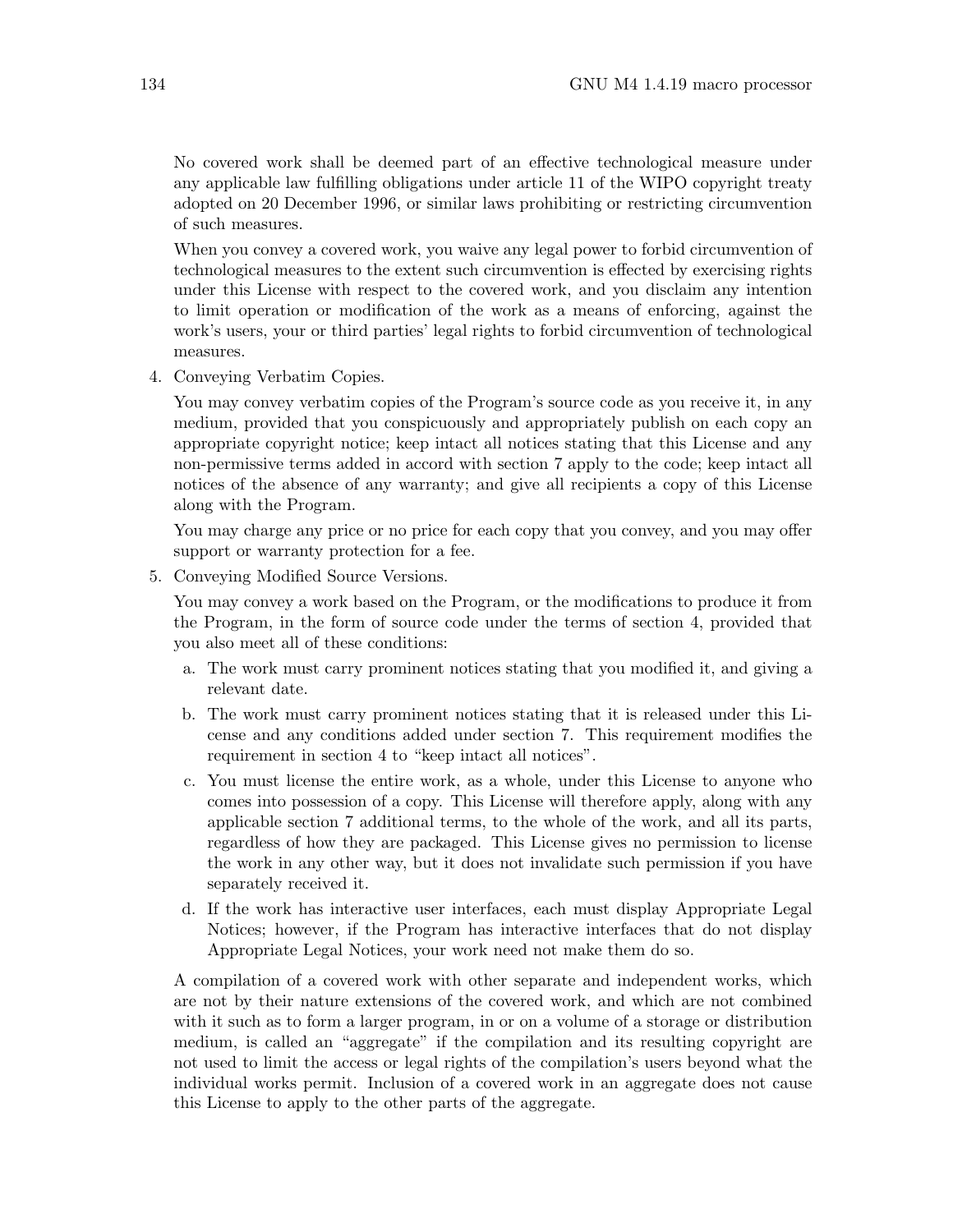6. Conveying Non-Source Forms.

You may convey a covered work in object code form under the terms of sections 4 and 5, provided that you also convey the machine-readable Corresponding Source under the terms of this License, in one of these ways:

- a. Convey the object code in, or embodied in, a physical product (including a physical distribution medium), accompanied by the Corresponding Source fixed on a durable physical medium customarily used for software interchange.
- b. Convey the object code in, or embodied in, a physical product (including a physical distribution medium), accompanied by a written offer, valid for at least three years and valid for as long as you offer spare parts or customer support for that product model, to give anyone who possesses the object code either (1) a copy of the Corresponding Source for all the software in the product that is covered by this License, on a durable physical medium customarily used for software interchange, for a price no more than your reasonable cost of physically performing this conveying of source, or (2) access to copy the Corresponding Source from a network server at no charge.
- c. Convey individual copies of the object code with a copy of the written offer to provide the Corresponding Source. This alternative is allowed only occasionally and noncommercially, and only if you received the object code with such an offer, in accord with subsection 6b.
- d. Convey the object code by offering access from a designated place (gratis or for a charge), and offer equivalent access to the Corresponding Source in the same way through the same place at no further charge. You need not require recipients to copy the Corresponding Source along with the object code. If the place to copy the object code is a network server, the Corresponding Source may be on a different server (operated by you or a third party) that supports equivalent copying facilities, provided you maintain clear directions next to the object code saying where to find the Corresponding Source. Regardless of what server hosts the Corresponding Source, you remain obligated to ensure that it is available for as long as needed to satisfy these requirements.
- e. Convey the object code using peer-to-peer transmission, provided you inform other peers where the object code and Corresponding Source of the work are being offered to the general public at no charge under subsection 6d.

A separable portion of the object code, whose source code is excluded from the Corresponding Source as a System Library, need not be included in conveying the object code work.

A "User Product" is either (1) a "consumer product", which means any tangible personal property which is normally used for personal, family, or household purposes, or (2) anything designed or sold for incorporation into a dwelling. In determining whether a product is a consumer product, doubtful cases shall be resolved in favor of coverage. For a particular product received by a particular user, "normally used" refers to a typical or common use of that class of product, regardless of the status of the particular user or of the way in which the particular user actually uses, or expects or is expected to use, the product. A product is a consumer product regardless of whether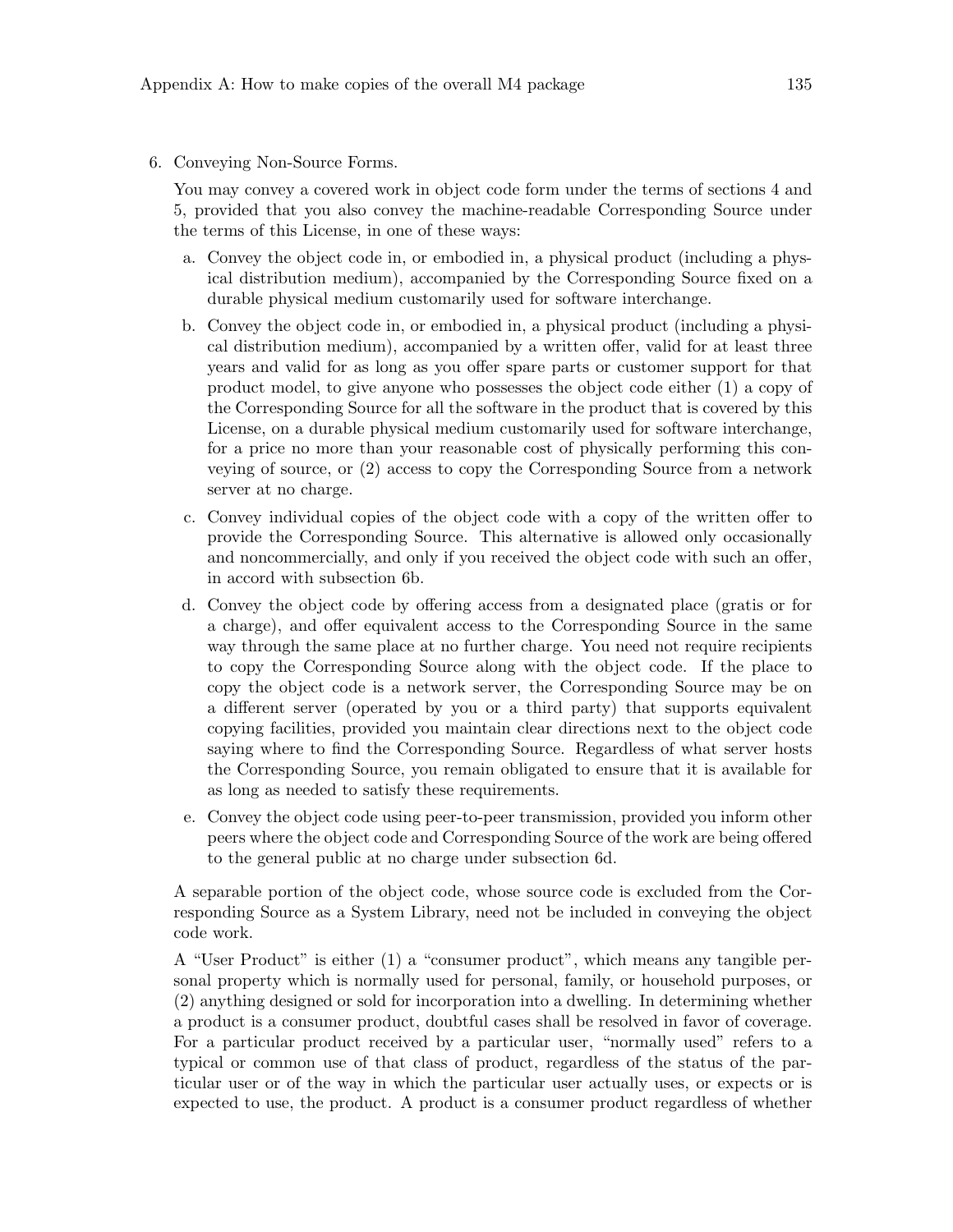the product has substantial commercial, industrial or non-consumer uses, unless such uses represent the only significant mode of use of the product.

"Installation Information" for a User Product means any methods, procedures, authorization keys, or other information required to install and execute modified versions of a covered work in that User Product from a modified version of its Corresponding Source. The information must suffice to ensure that the continued functioning of the modified object code is in no case prevented or interfered with solely because modification has been made.

If you convey an object code work under this section in, or with, or specifically for use in, a User Product, and the conveying occurs as part of a transaction in which the right of possession and use of the User Product is transferred to the recipient in perpetuity or for a fixed term (regardless of how the transaction is characterized), the Corresponding Source conveyed under this section must be accompanied by the Installation Information. But this requirement does not apply if neither you nor any third party retains the ability to install modified object code on the User Product (for example, the work has been installed in ROM).

The requirement to provide Installation Information does not include a requirement to continue to provide support service, warranty, or updates for a work that has been modified or installed by the recipient, or for the User Product in which it has been modified or installed. Access to a network may be denied when the modification itself materially and adversely affects the operation of the network or violates the rules and protocols for communication across the network.

Corresponding Source conveyed, and Installation Information provided, in accord with this section must be in a format that is publicly documented (and with an implementation available to the public in source code form), and must require no special password or key for unpacking, reading or copying.

7. Additional Terms.

"Additional permissions" are terms that supplement the terms of this License by making exceptions from one or more of its conditions. Additional permissions that are applicable to the entire Program shall be treated as though they were included in this License, to the extent that they are valid under applicable law. If additional permissions apply only to part of the Program, that part may be used separately under those permissions, but the entire Program remains governed by this License without regard to the additional permissions.

When you convey a copy of a covered work, you may at your option remove any additional permissions from that copy, or from any part of it. (Additional permissions may be written to require their own removal in certain cases when you modify the work.) You may place additional permissions on material, added by you to a covered work, for which you have or can give appropriate copyright permission.

Notwithstanding any other provision of this License, for material you add to a covered work, you may (if authorized by the copyright holders of that material) supplement the terms of this License with terms:

a. Disclaiming warranty or limiting liability differently from the terms of sections 15 and 16 of this License; or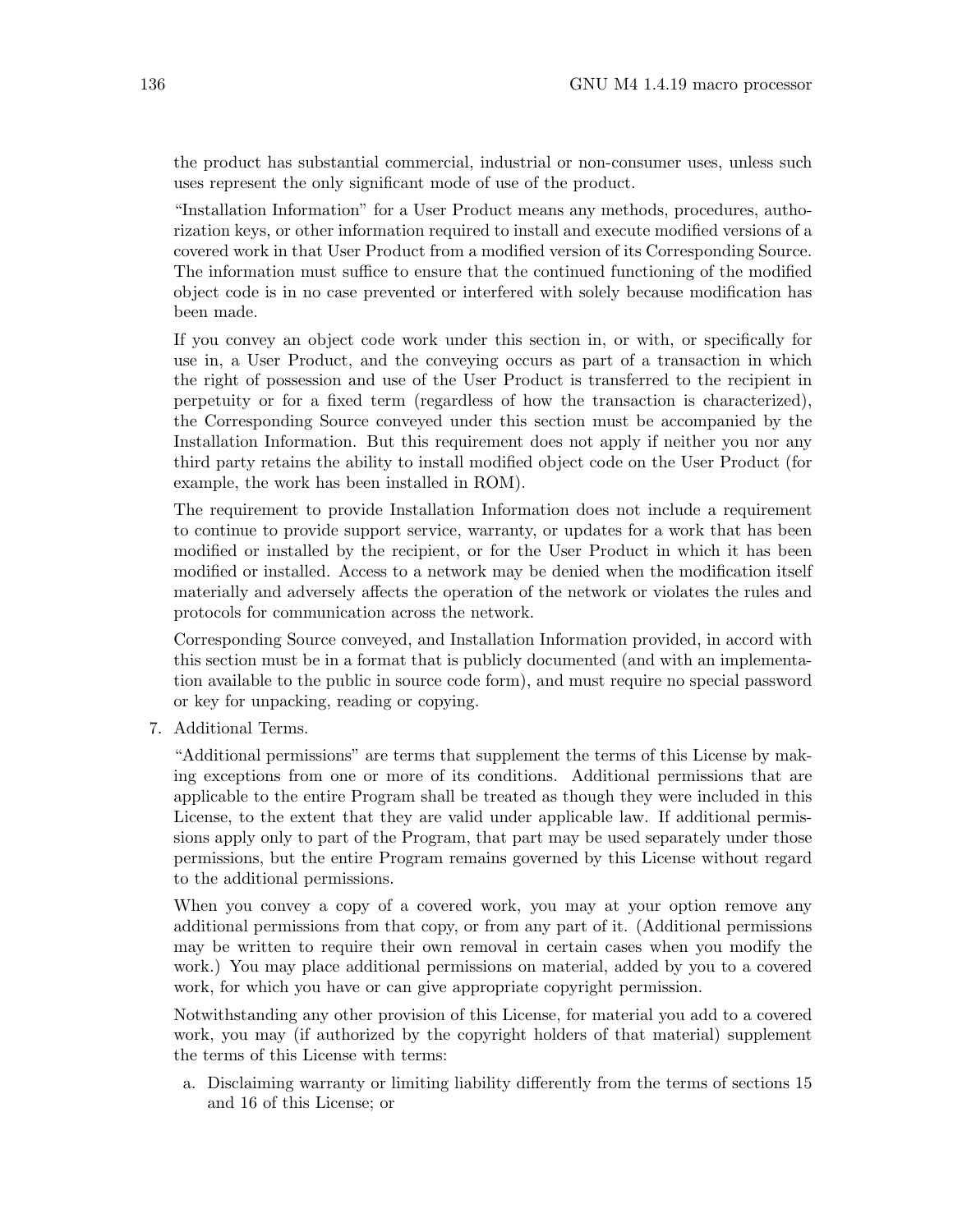- b. Requiring preservation of specified reasonable legal notices or author attributions in that material or in the Appropriate Legal Notices displayed by works containing it; or
- c. Prohibiting misrepresentation of the origin of that material, or requiring that modified versions of such material be marked in reasonable ways as different from the original version; or
- d. Limiting the use for publicity purposes of names of licensors or authors of the material; or
- e. Declining to grant rights under trademark law for use of some trade names, trademarks, or service marks; or
- f. Requiring indemnification of licensors and authors of that material by anyone who conveys the material (or modified versions of it) with contractual assumptions of liability to the recipient, for any liability that these contractual assumptions directly impose on those licensors and authors.

All other non-permissive additional terms are considered "further restrictions" within the meaning of section 10. If the Program as you received it, or any part of it, contains a notice stating that it is governed by this License along with a term that is a further restriction, you may remove that term. If a license document contains a further restriction but permits relicensing or conveying under this License, you may add to a covered work material governed by the terms of that license document, provided that the further restriction does not survive such relicensing or conveying.

If you add terms to a covered work in accord with this section, you must place, in the relevant source files, a statement of the additional terms that apply to those files, or a notice indicating where to find the applicable terms.

Additional terms, permissive or non-permissive, may be stated in the form of a separately written license, or stated as exceptions; the above requirements apply either way.

8. Termination.

You may not propagate or modify a covered work except as expressly provided under this License. Any attempt otherwise to propagate or modify it is void, and will automatically terminate your rights under this License (including any patent licenses granted under the third paragraph of section 11).

However, if you cease all violation of this License, then your license from a particular copyright holder is reinstated (a) provisionally, unless and until the copyright holder explicitly and finally terminates your license, and (b) permanently, if the copyright holder fails to notify you of the violation by some reasonable means prior to 60 days after the cessation.

Moreover, your license from a particular copyright holder is reinstated permanently if the copyright holder notifies you of the violation by some reasonable means, this is the first time you have received notice of violation of this License (for any work) from that copyright holder, and you cure the violation prior to 30 days after your receipt of the notice.

Termination of your rights under this section does not terminate the licenses of parties who have received copies or rights from you under this License. If your rights have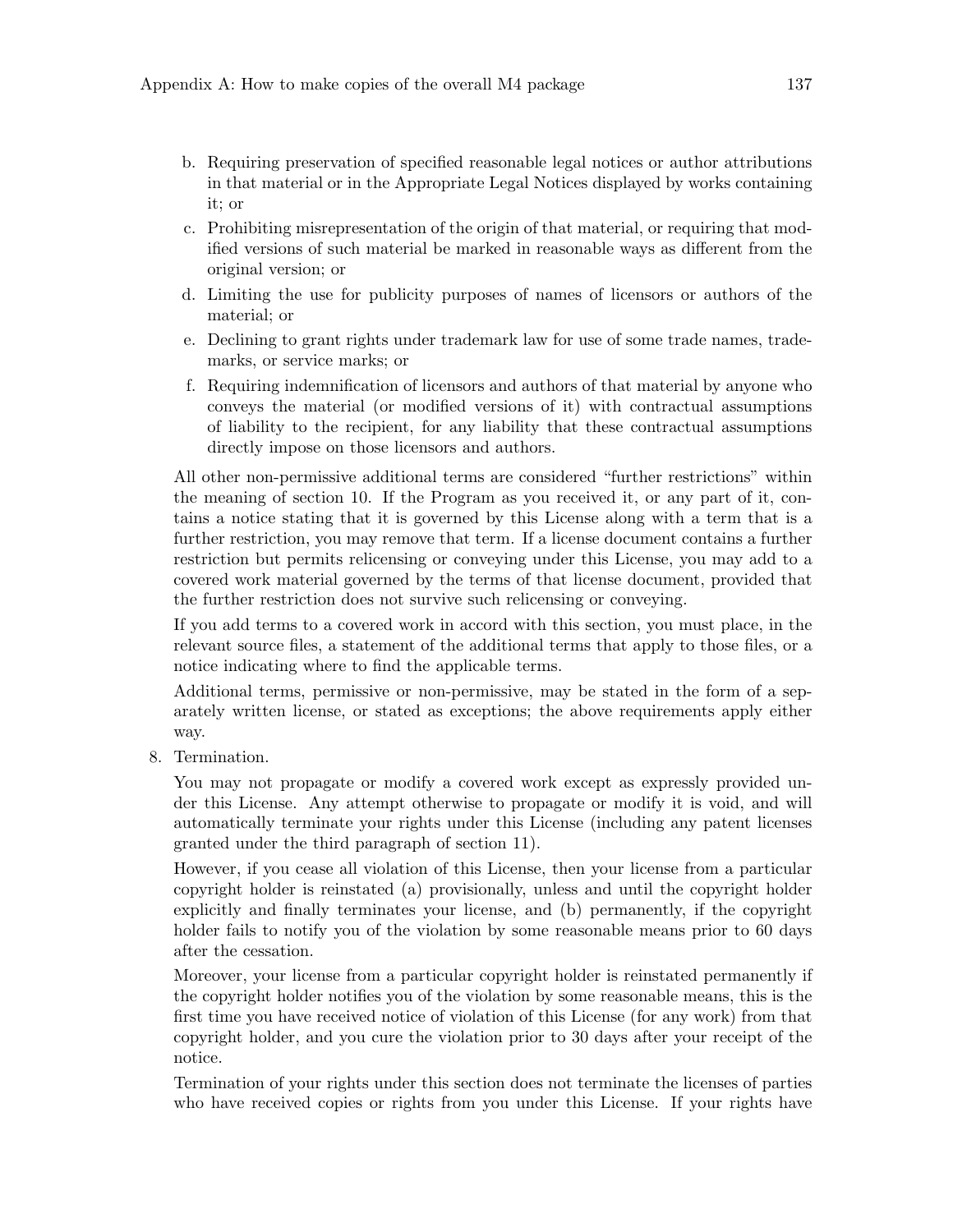been terminated and not permanently reinstated, you do not qualify to receive new licenses for the same material under section 10.

9. Acceptance Not Required for Having Copies.

You are not required to accept this License in order to receive or run a copy of the Program. Ancillary propagation of a covered work occurring solely as a consequence of using peer-to-peer transmission to receive a copy likewise does not require acceptance. However, nothing other than this License grants you permission to propagate or modify any covered work. These actions infringe copyright if you do not accept this License. Therefore, by modifying or propagating a covered work, you indicate your acceptance of this License to do so.

10. Automatic Licensing of Downstream Recipients.

Each time you convey a covered work, the recipient automatically receives a license from the original licensors, to run, modify and propagate that work, subject to this License. You are not responsible for enforcing compliance by third parties with this License.

An "entity transaction" is a transaction transferring control of an organization, or substantially all assets of one, or subdividing an organization, or merging organizations. If propagation of a covered work results from an entity transaction, each party to that transaction who receives a copy of the work also receives whatever licenses to the work the party's predecessor in interest had or could give under the previous paragraph, plus a right to possession of the Corresponding Source of the work from the predecessor in interest, if the predecessor has it or can get it with reasonable efforts.

You may not impose any further restrictions on the exercise of the rights granted or affirmed under this License. For example, you may not impose a license fee, royalty, or other charge for exercise of rights granted under this License, and you may not initiate litigation (including a cross-claim or counterclaim in a lawsuit) alleging that any patent claim is infringed by making, using, selling, offering for sale, or importing the Program or any portion of it.

11. Patents.

A "contributor" is a copyright holder who authorizes use under this License of the Program or a work on which the Program is based. The work thus licensed is called the contributor's "contributor version".

A contributor's "essential patent claims" are all patent claims owned or controlled by the contributor, whether already acquired or hereafter acquired, that would be infringed by some manner, permitted by this License, of making, using, or selling its contributor version, but do not include claims that would be infringed only as a consequence of further modification of the contributor version. For purposes of this definition, "control" includes the right to grant patent sublicenses in a manner consistent with the requirements of this License.

Each contributor grants you a non-exclusive, worldwide, royalty-free patent license under the contributor's essential patent claims, to make, use, sell, offer for sale, import and otherwise run, modify and propagate the contents of its contributor version.

In the following three paragraphs, a "patent license" is any express agreement or commitment, however denominated, not to enforce a patent (such as an express permission to practice a patent or covenant not to sue for patent infringement). To "grant" such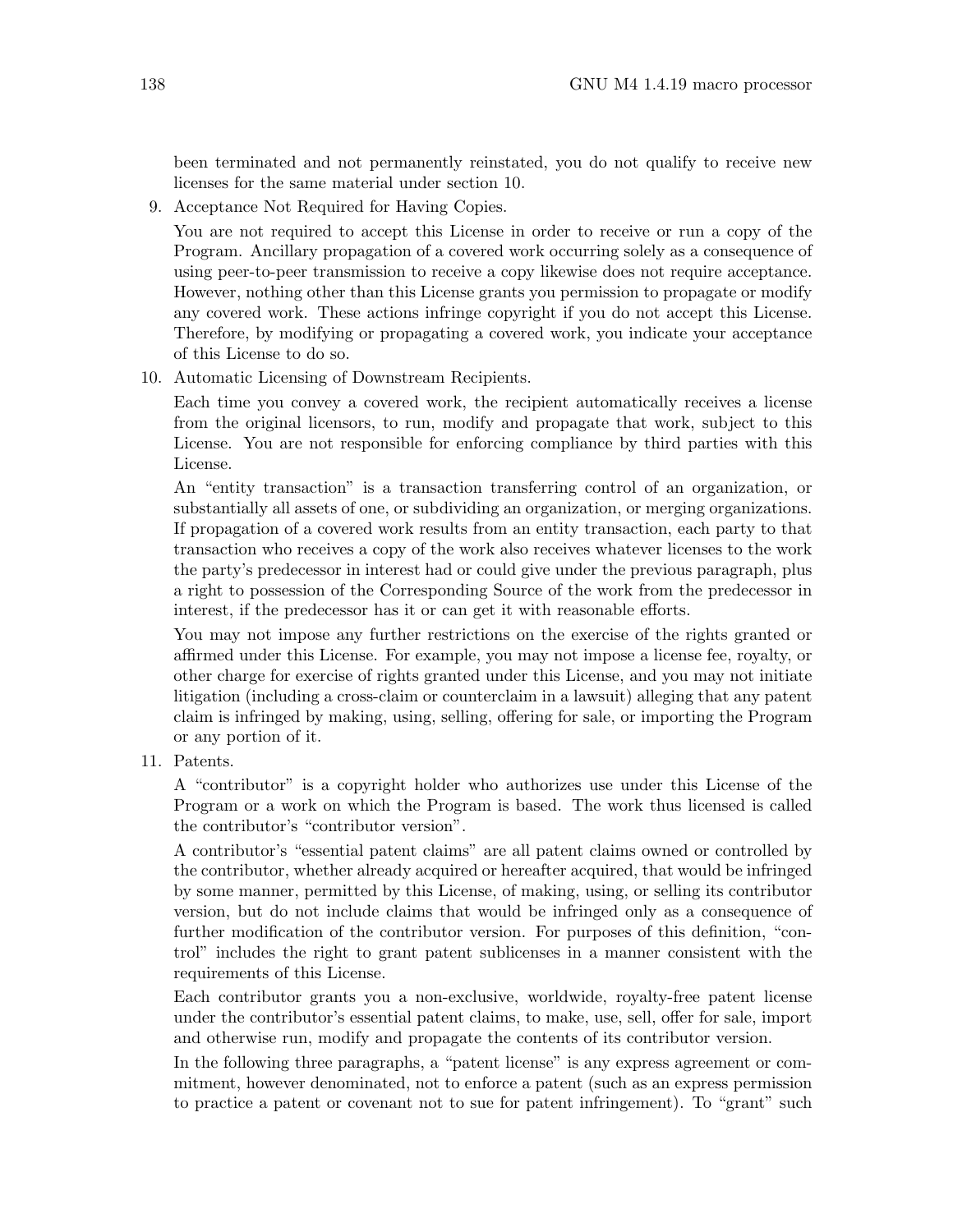a patent license to a party means to make such an agreement or commitment not to enforce a patent against the party.

If you convey a covered work, knowingly relying on a patent license, and the Corresponding Source of the work is not available for anyone to copy, free of charge and under the terms of this License, through a publicly available network server or other readily accessible means, then you must either (1) cause the Corresponding Source to be so available, or (2) arrange to deprive yourself of the benefit of the patent license for this particular work, or (3) arrange, in a manner consistent with the requirements of this License, to extend the patent license to downstream recipients. "Knowingly relying" means you have actual knowledge that, but for the patent license, your conveying the covered work in a country, or your recipient's use of the covered work in a country, would infringe one or more identifiable patents in that country that you have reason to believe are valid.

If, pursuant to or in connection with a single transaction or arrangement, you convey, or propagate by procuring conveyance of, a covered work, and grant a patent license to some of the parties receiving the covered work authorizing them to use, propagate, modify or convey a specific copy of the covered work, then the patent license you grant is automatically extended to all recipients of the covered work and works based on it.

A patent license is "discriminatory" if it does not include within the scope of its coverage, prohibits the exercise of, or is conditioned on the non-exercise of one or more of the rights that are specifically granted under this License. You may not convey a covered work if you are a party to an arrangement with a third party that is in the business of distributing software, under which you make payment to the third party based on the extent of your activity of conveying the work, and under which the third party grants, to any of the parties who would receive the covered work from you, a discriminatory patent license (a) in connection with copies of the covered work conveyed by you (or copies made from those copies), or (b) primarily for and in connection with specific products or compilations that contain the covered work, unless you entered into that arrangement, or that patent license was granted, prior to 28 March 2007.

Nothing in this License shall be construed as excluding or limiting any implied license or other defenses to infringement that may otherwise be available to you under applicable patent law.

12. No Surrender of Others' Freedom.

If conditions are imposed on you (whether by court order, agreement or otherwise) that contradict the conditions of this License, they do not excuse you from the conditions of this License. If you cannot convey a covered work so as to satisfy simultaneously your obligations under this License and any other pertinent obligations, then as a consequence you may not convey it at all. For example, if you agree to terms that obligate you to collect a royalty for further conveying from those to whom you convey the Program, the only way you could satisfy both those terms and this License would be to refrain entirely from conveying the Program.

13. Use with the GNU Affero General Public License.

Notwithstanding any other provision of this License, you have permission to link or combine any covered work with a work licensed under version 3 of the GNU Affero General Public License into a single combined work, and to convey the resulting work.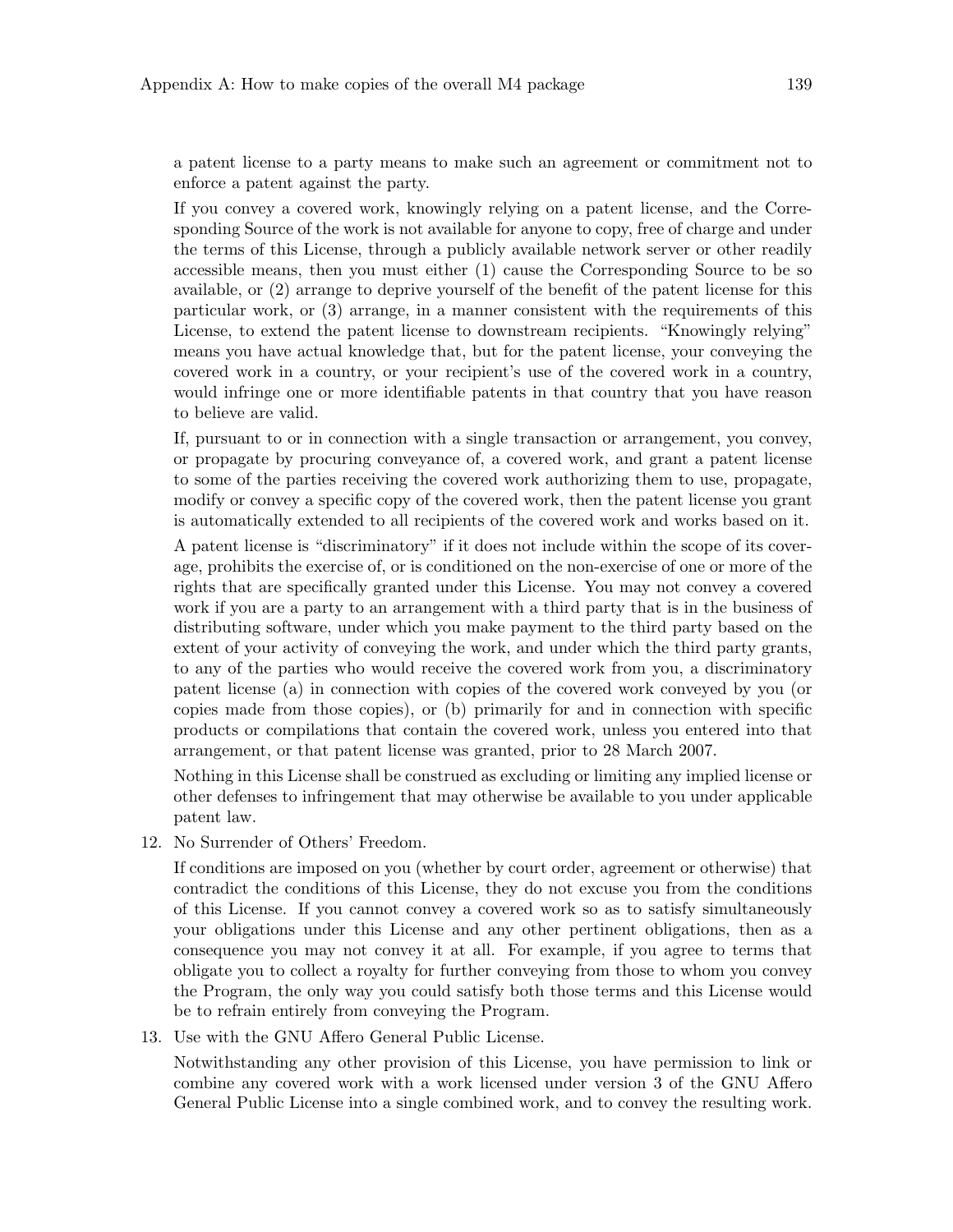The terms of this License will continue to apply to the part which is the covered work, but the special requirements of the GNU Affero General Public License, section 13, concerning interaction through a network will apply to the combination as such.

14. Revised Versions of this License.

The Free Software Foundation may publish revised and/or new versions of the GNU General Public License from time to time. Such new versions will be similar in spirit to the present version, but may differ in detail to address new problems or concerns.

Each version is given a distinguishing version number. If the Program specifies that a certain numbered version of the GNU General Public License "or any later version" applies to it, you have the option of following the terms and conditions either of that numbered version or of any later version published by the Free Software Foundation. If the Program does not specify a version number of the GNU General Public License, you may choose any version ever published by the Free Software Foundation.

If the Program specifies that a proxy can decide which future versions of the GNU General Public License can be used, that proxy's public statement of acceptance of a version permanently authorizes you to choose that version for the Program.

Later license versions may give you additional or different permissions. However, no additional obligations are imposed on any author or copyright holder as a result of your choosing to follow a later version.

15. Disclaimer of Warranty.

THERE IS NO WARRANTY FOR THE PROGRAM, TO THE EXTENT PER-MITTED BY APPLICABLE LAW. EXCEPT WHEN OTHERWISE STATED IN WRITING THE COPYRIGHT HOLDERS AND/OR OTHER PARTIES PROVIDE THE PROGRAM "AS IS" WITHOUT WARRANTY OF ANY KIND, EITHER EX-PRESSED OR IMPLIED, INCLUDING, BUT NOT LIMITED TO, THE IMPLIED WARRANTIES OF MERCHANTABILITY AND FITNESS FOR A PARTICULAR PURPOSE. THE ENTIRE RISK AS TO THE QUALITY AND PERFORMANCE OF THE PROGRAM IS WITH YOU. SHOULD THE PROGRAM PROVE DEFEC-TIVE, YOU ASSUME THE COST OF ALL NECESSARY SERVICING, REPAIR OR CORRECTION.

16. Limitation of Liability.

IN NO EVENT UNLESS REQUIRED BY APPLICABLE LAW OR AGREED TO IN WRITING WILL ANY COPYRIGHT HOLDER, OR ANY OTHER PARTY WHO MODIFIES AND/OR CONVEYS THE PROGRAM AS PERMITTED ABOVE, BE LIABLE TO YOU FOR DAMAGES, INCLUDING ANY GENERAL, SPECIAL, IN-CIDENTAL OR CONSEQUENTIAL DAMAGES ARISING OUT OF THE USE OR INABILITY TO USE THE PROGRAM (INCLUDING BUT NOT LIMITED TO LOSS OF DATA OR DATA BEING RENDERED INACCURATE OR LOSSES SUS-TAINED BY YOU OR THIRD PARTIES OR A FAILURE OF THE PROGRAM TO OPERATE WITH ANY OTHER PROGRAMS), EVEN IF SUCH HOLDER OR OTHER PARTY HAS BEEN ADVISED OF THE POSSIBILITY OF SUCH DAM-AGES.

17. Interpretation of Sections 15 and 16.

If the disclaimer of warranty and limitation of liability provided above cannot be given local legal effect according to their terms, reviewing courts shall apply local law that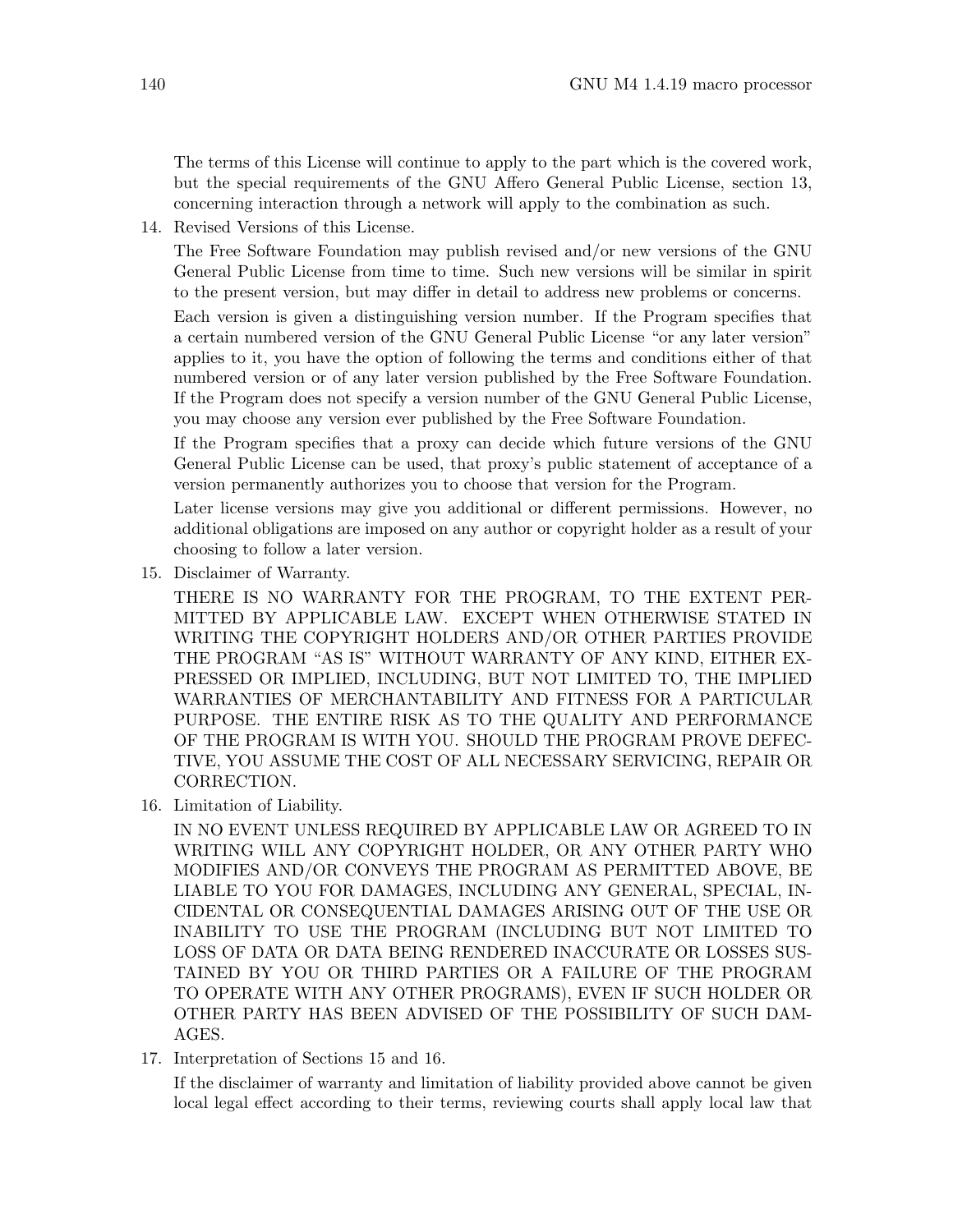most closely approximates an absolute waiver of all civil liability in connection with the Program, unless a warranty or assumption of liability accompanies a copy of the Program in return for a fee.

#### END OF TERMS AND CONDITIONS

#### How to Apply These Terms to Your New Programs

If you develop a new program, and you want it to be of the greatest possible use to the public, the best way to achieve this is to make it free software which everyone can redistribute and change under these terms.

To do so, attach the following notices to the program. It is safest to attach them to the start of each source file to most effectively state the exclusion of warranty; and each file should have at least the "copyright" line and a pointer to where the full notice is found.

one line to give the program's name and a brief idea of what it does. Copyright (C) year name of author

This program is free software: you can redistribute it and/or modify it under the terms of the GNU General Public License as published by the Free Software Foundation, either version 3 of the License, or (at your option) any later version.

This program is distributed in the hope that it will be useful, but WITHOUT ANY WARRANTY; without even the implied warranty of MERCHANTABILITY or FITNESS FOR A PARTICULAR PURPOSE. See the GNU General Public License for more details.

You should have received a copy of the GNU General Public License along with this program. If not, see <https://www.gnu.org/licenses/>.

Also add information on how to contact you by electronic and paper mail.

If the program does terminal interaction, make it output a short notice like this when it starts in an interactive mode:

program Copyright (C) year name of author This program comes with ABSOLUTELY NO WARRANTY; for details type 'show w'. This is free software, and you are welcome to redistribute it under certain conditions; type 'show c' for details.

The hypothetical commands 'show w' and 'show c' should show the appropriate parts of the General Public License. Of course, your program's commands might be different; for a GUI interface, you would use an "about box".

You should also get your employer (if you work as a programmer) or school, if any, to sign a "copyright disclaimer" for the program, if necessary. For more information on this, and how to apply and follow the GNU GPL, see <https://www.gnu.org/licenses/>.

The GNU General Public License does not permit incorporating your program into proprietary programs. If your program is a subroutine library, you may consider it more useful to permit linking proprietary applications with the library. If this is what you want to do, use the GNU Lesser General Public License instead of this License. But first, please read <https://www.gnu.org/licenses/why-not-lgpl.html>.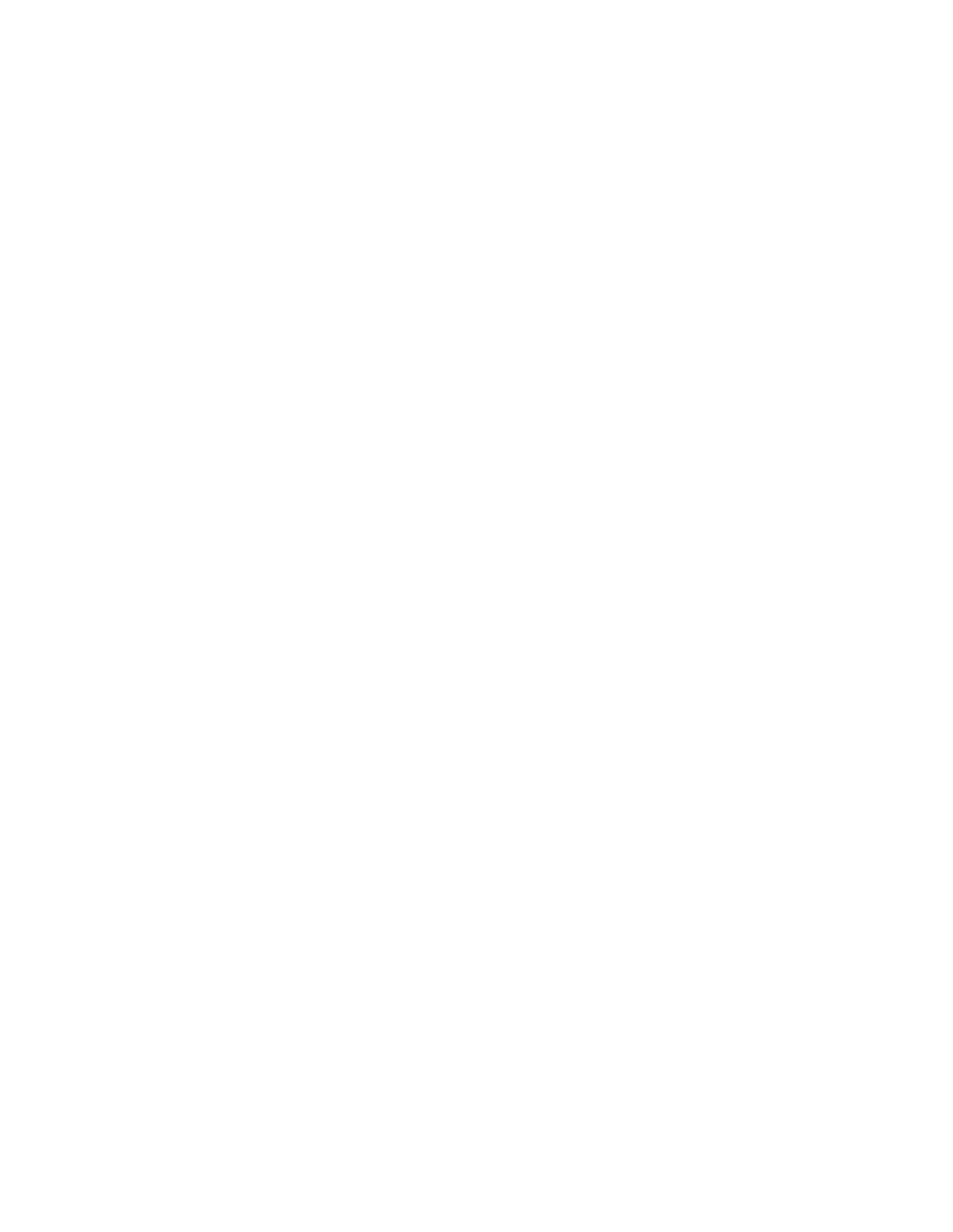## <span id="page-148-0"></span>Appendix B How to make copies of this manual

This appendix covers the license for copying this manual. Note that some of the longer examples in this manual are also distributed in the directory m4-1.4.19/examples/, where a more permissive license is in effect when copying just the examples.

#### B.1 License for copying this manual

Version 1.3, 3 November 2008

Copyright © 2000, 2001, 2002, 2007, 2008 Free Software Foundation, Inc. <https://fsf.org/>

Everyone is permitted to copy and distribute verbatim copies of this license document, but changing it is not allowed.

#### 0. PREAMBLE

The purpose of this License is to make a manual, textbook, or other functional and useful document free in the sense of freedom: to assure everyone the effective freedom to copy and redistribute it, with or without modifying it, either commercially or noncommercially. Secondarily, this License preserves for the author and publisher a way to get credit for their work, while not being considered responsible for modifications made by others.

This License is a kind of "copyleft", which means that derivative works of the document must themselves be free in the same sense. It complements the GNU General Public License, which is a copyleft license designed for free software.

We have designed this License in order to use it for manuals for free software, because free software needs free documentation: a free program should come with manuals providing the same freedoms that the software does. But this License is not limited to software manuals; it can be used for any textual work, regardless of subject matter or whether it is published as a printed book. We recommend this License principally for works whose purpose is instruction or reference.

#### 1. APPLICABILITY AND DEFINITIONS

This License applies to any manual or other work, in any medium, that contains a notice placed by the copyright holder saying it can be distributed under the terms of this License. Such a notice grants a world-wide, royalty-free license, unlimited in duration, to use that work under the conditions stated herein. The "Document", below, refers to any such manual or work. Any member of the public is a licensee, and is addressed as "you". You accept the license if you copy, modify or distribute the work in a way requiring permission under copyright law.

A "Modified Version" of the Document means any work containing the Document or a portion of it, either copied verbatim, or with modifications and/or translated into another language.

A "Secondary Section" is a named appendix or a front-matter section of the Document that deals exclusively with the relationship of the publishers or authors of the Document to the Document's overall subject (or to related matters) and contains nothing that could fall directly within that overall subject. (Thus, if the Document is in part a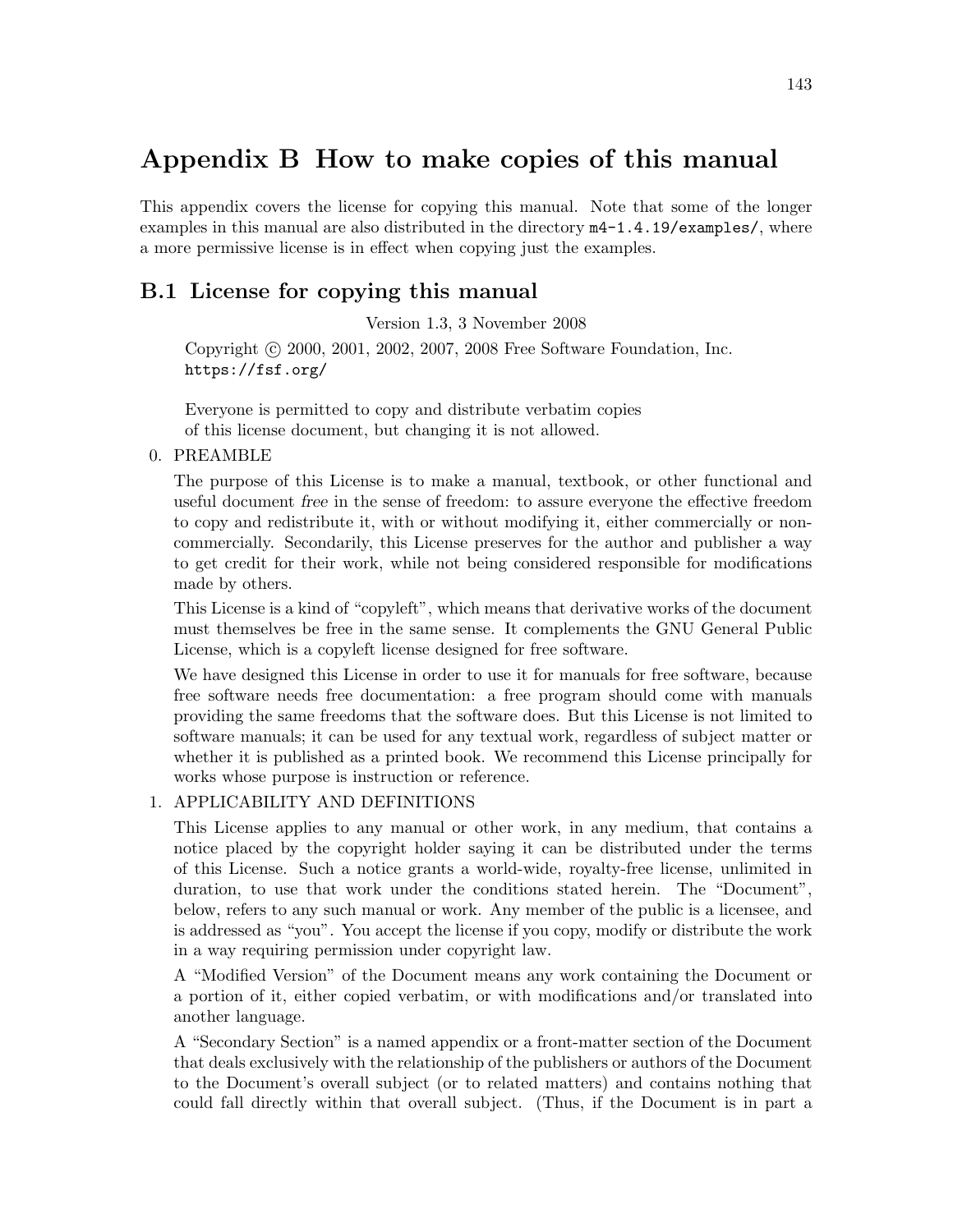textbook of mathematics, a Secondary Section may not explain any mathematics.) The relationship could be a matter of historical connection with the subject or with related matters, or of legal, commercial, philosophical, ethical or political position regarding them.

The "Invariant Sections" are certain Secondary Sections whose titles are designated, as being those of Invariant Sections, in the notice that says that the Document is released under this License. If a section does not fit the above definition of Secondary then it is not allowed to be designated as Invariant. The Document may contain zero Invariant Sections. If the Document does not identify any Invariant Sections then there are none.

The "Cover Texts" are certain short passages of text that are listed, as Front-Cover Texts or Back-Cover Texts, in the notice that says that the Document is released under this License. A Front-Cover Text may be at most 5 words, and a Back-Cover Text may be at most 25 words.

A "Transparent" copy of the Document means a machine-readable copy, represented in a format whose specification is available to the general public, that is suitable for revising the document straightforwardly with generic text editors or (for images composed of pixels) generic paint programs or (for drawings) some widely available drawing editor, and that is suitable for input to text formatters or for automatic translation to a variety of formats suitable for input to text formatters. A copy made in an otherwise Transparent file format whose markup, or absence of markup, has been arranged to thwart or discourage subsequent modification by readers is not Transparent. An image format is not Transparent if used for any substantial amount of text. A copy that is not "Transparent" is called "Opaque".

Examples of suitable formats for Transparent copies include plain ASCII without markup, Texinfo input format, LaT<sub>EX</sub> input format, SGML or XML using a publicly available DTD, and standard-conforming simple HTML, PostScript or PDF designed for human modification. Examples of transparent image formats include PNG, XCF and JPG. Opaque formats include proprietary formats that can be read and edited only by proprietary word processors, SGML or XML for which the DTD and/or processing tools are not generally available, and the machine-generated HTML, PostScript or PDF produced by some word processors for output purposes only.

The "Title Page" means, for a printed book, the title page itself, plus such following pages as are needed to hold, legibly, the material this License requires to appear in the title page. For works in formats which do not have any title page as such, "Title Page" means the text near the most prominent appearance of the work's title, preceding the beginning of the body of the text.

The "publisher" means any person or entity that distributes copies of the Document to the public.

A section "Entitled XYZ" means a named subunit of the Document whose title either is precisely XYZ or contains XYZ in parentheses following text that translates XYZ in another language. (Here XYZ stands for a specific section name mentioned below, such as "Acknowledgements", "Dedications", "Endorsements", or "History".) To "Preserve the Title" of such a section when you modify the Document means that it remains a section "Entitled XYZ" according to this definition.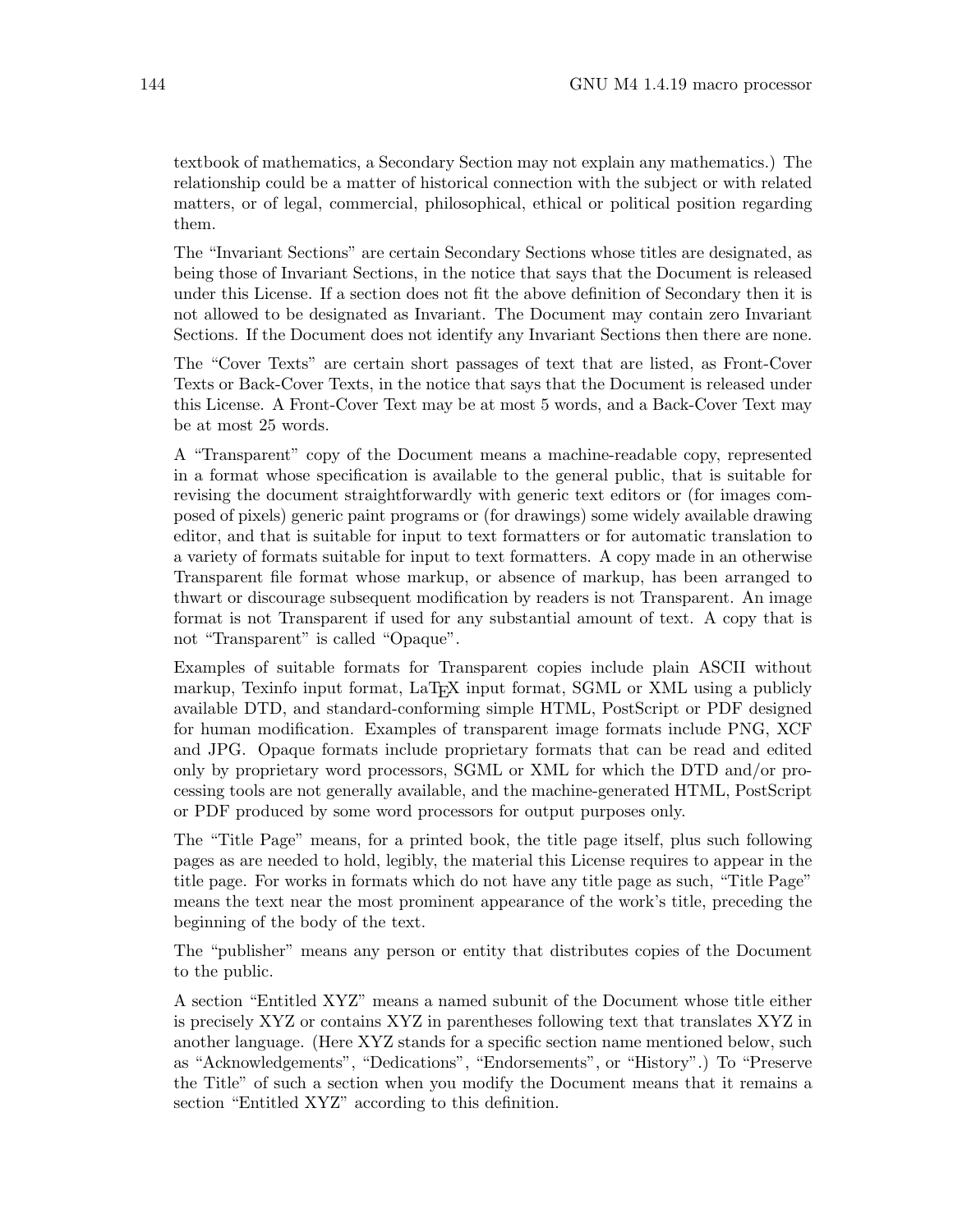The Document may include Warranty Disclaimers next to the notice which states that this License applies to the Document. These Warranty Disclaimers are considered to be included by reference in this License, but only as regards disclaiming warranties: any other implication that these Warranty Disclaimers may have is void and has no effect on the meaning of this License.

#### 2. VERBATIM COPYING

You may copy and distribute the Document in any medium, either commercially or noncommercially, provided that this License, the copyright notices, and the license notice saying this License applies to the Document are reproduced in all copies, and that you add no other conditions whatsoever to those of this License. You may not use technical measures to obstruct or control the reading or further copying of the copies you make or distribute. However, you may accept compensation in exchange for copies. If you distribute a large enough number of copies you must also follow the conditions in section 3.

You may also lend copies, under the same conditions stated above, and you may publicly display copies.

#### 3. COPYING IN QUANTITY

If you publish printed copies (or copies in media that commonly have printed covers) of the Document, numbering more than 100, and the Document's license notice requires Cover Texts, you must enclose the copies in covers that carry, clearly and legibly, all these Cover Texts: Front-Cover Texts on the front cover, and Back-Cover Texts on the back cover. Both covers must also clearly and legibly identify you as the publisher of these copies. The front cover must present the full title with all words of the title equally prominent and visible. You may add other material on the covers in addition. Copying with changes limited to the covers, as long as they preserve the title of the Document and satisfy these conditions, can be treated as verbatim copying in other respects.

If the required texts for either cover are too voluminous to fit legibly, you should put the first ones listed (as many as fit reasonably) on the actual cover, and continue the rest onto adjacent pages.

If you publish or distribute Opaque copies of the Document numbering more than 100, you must either include a machine-readable Transparent copy along with each Opaque copy, or state in or with each Opaque copy a computer-network location from which the general network-using public has access to download using public-standard network protocols a complete Transparent copy of the Document, free of added material. If you use the latter option, you must take reasonably prudent steps, when you begin distribution of Opaque copies in quantity, to ensure that this Transparent copy will remain thus accessible at the stated location until at least one year after the last time you distribute an Opaque copy (directly or through your agents or retailers) of that edition to the public.

It is requested, but not required, that you contact the authors of the Document well before redistributing any large number of copies, to give them a chance to provide you with an updated version of the Document.

#### 4. MODIFICATIONS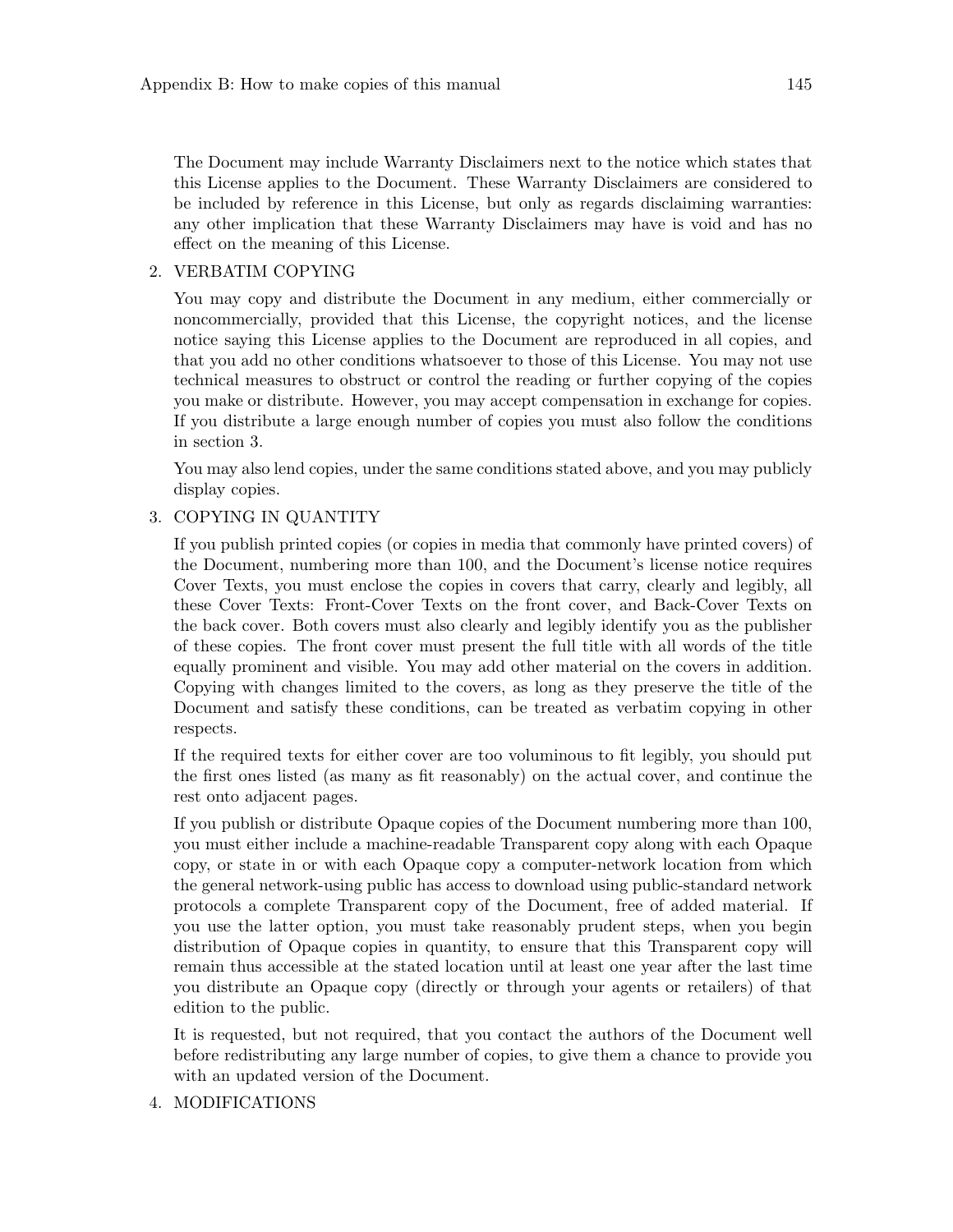You may copy and distribute a Modified Version of the Document under the conditions of sections 2 and 3 above, provided that you release the Modified Version under precisely this License, with the Modified Version filling the role of the Document, thus licensing distribution and modification of the Modified Version to whoever possesses a copy of it. In addition, you must do these things in the Modified Version:

- A. Use in the Title Page (and on the covers, if any) a title distinct from that of the Document, and from those of previous versions (which should, if there were any, be listed in the History section of the Document). You may use the same title as a previous version if the original publisher of that version gives permission.
- B. List on the Title Page, as authors, one or more persons or entities responsible for authorship of the modifications in the Modified Version, together with at least five of the principal authors of the Document (all of its principal authors, if it has fewer than five), unless they release you from this requirement.
- C. State on the Title page the name of the publisher of the Modified Version, as the publisher.
- D. Preserve all the copyright notices of the Document.
- E. Add an appropriate copyright notice for your modifications adjacent to the other copyright notices.
- F. Include, immediately after the copyright notices, a license notice giving the public permission to use the Modified Version under the terms of this License, in the form shown in the Addendum below.
- G. Preserve in that license notice the full lists of Invariant Sections and required Cover Texts given in the Document's license notice.
- H. Include an unaltered copy of this License.
- I. Preserve the section Entitled "History", Preserve its Title, and add to it an item stating at least the title, year, new authors, and publisher of the Modified Version as given on the Title Page. If there is no section Entitled "History" in the Document, create one stating the title, year, authors, and publisher of the Document as given on its Title Page, then add an item describing the Modified Version as stated in the previous sentence.
- J. Preserve the network location, if any, given in the Document for public access to a Transparent copy of the Document, and likewise the network locations given in the Document for previous versions it was based on. These may be placed in the "History" section. You may omit a network location for a work that was published at least four years before the Document itself, or if the original publisher of the version it refers to gives permission.
- K. For any section Entitled "Acknowledgements" or "Dedications", Preserve the Title of the section, and preserve in the section all the substance and tone of each of the contributor acknowledgements and/or dedications given therein.
- L. Preserve all the Invariant Sections of the Document, unaltered in their text and in their titles. Section numbers or the equivalent are not considered part of the section titles.
- M. Delete any section Entitled "Endorsements". Such a section may not be included in the Modified Version.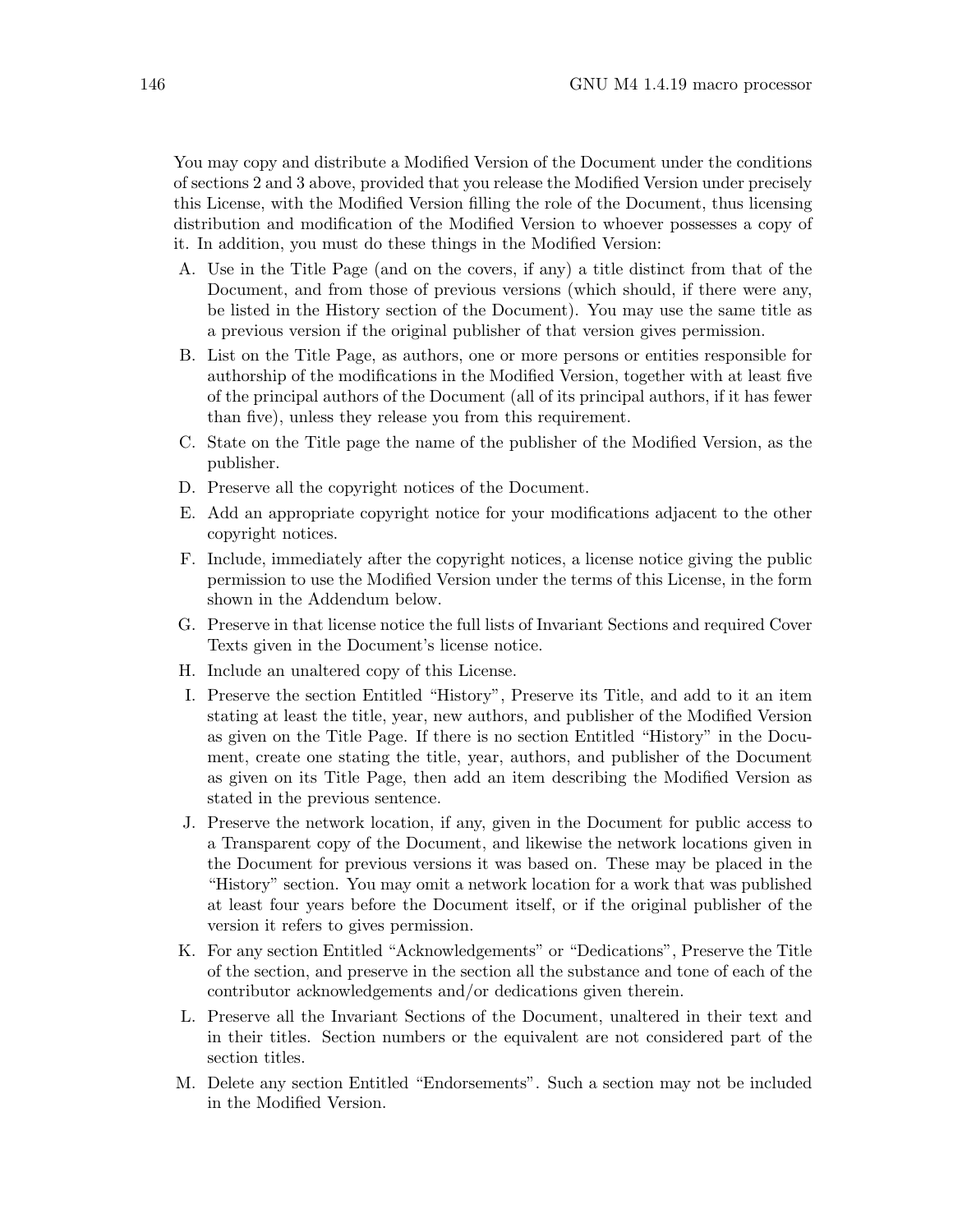- N. Do not retitle any existing section to be Entitled "Endorsements" or to conflict in title with any Invariant Section.
- O. Preserve any Warranty Disclaimers.

If the Modified Version includes new front-matter sections or appendices that qualify as Secondary Sections and contain no material copied from the Document, you may at your option designate some or all of these sections as invariant. To do this, add their titles to the list of Invariant Sections in the Modified Version's license notice. These titles must be distinct from any other section titles.

You may add a section Entitled "Endorsements", provided it contains nothing but endorsements of your Modified Version by various parties—for example, statements of peer review or that the text has been approved by an organization as the authoritative definition of a standard.

You may add a passage of up to five words as a Front-Cover Text, and a passage of up to 25 words as a Back-Cover Text, to the end of the list of Cover Texts in the Modified Version. Only one passage of Front-Cover Text and one of Back-Cover Text may be added by (or through arrangements made by) any one entity. If the Document already includes a cover text for the same cover, previously added by you or by arrangement made by the same entity you are acting on behalf of, you may not add another; but you may replace the old one, on explicit permission from the previous publisher that added the old one.

The author(s) and publisher(s) of the Document do not by this License give permission to use their names for publicity for or to assert or imply endorsement of any Modified Version.

#### 5. COMBINING DOCUMENTS

You may combine the Document with other documents released under this License, under the terms defined in section 4 above for modified versions, provided that you include in the combination all of the Invariant Sections of all of the original documents, unmodified, and list them all as Invariant Sections of your combined work in its license notice, and that you preserve all their Warranty Disclaimers.

The combined work need only contain one copy of this License, and multiple identical Invariant Sections may be replaced with a single copy. If there are multiple Invariant Sections with the same name but different contents, make the title of each such section unique by adding at the end of it, in parentheses, the name of the original author or publisher of that section if known, or else a unique number. Make the same adjustment to the section titles in the list of Invariant Sections in the license notice of the combined work.

In the combination, you must combine any sections Entitled "History" in the various original documents, forming one section Entitled "History"; likewise combine any sections Entitled "Acknowledgements", and any sections Entitled "Dedications". You must delete all sections Entitled "Endorsements."

#### 6. COLLECTIONS OF DOCUMENTS

You may make a collection consisting of the Document and other documents released under this License, and replace the individual copies of this License in the various documents with a single copy that is included in the collection, provided that you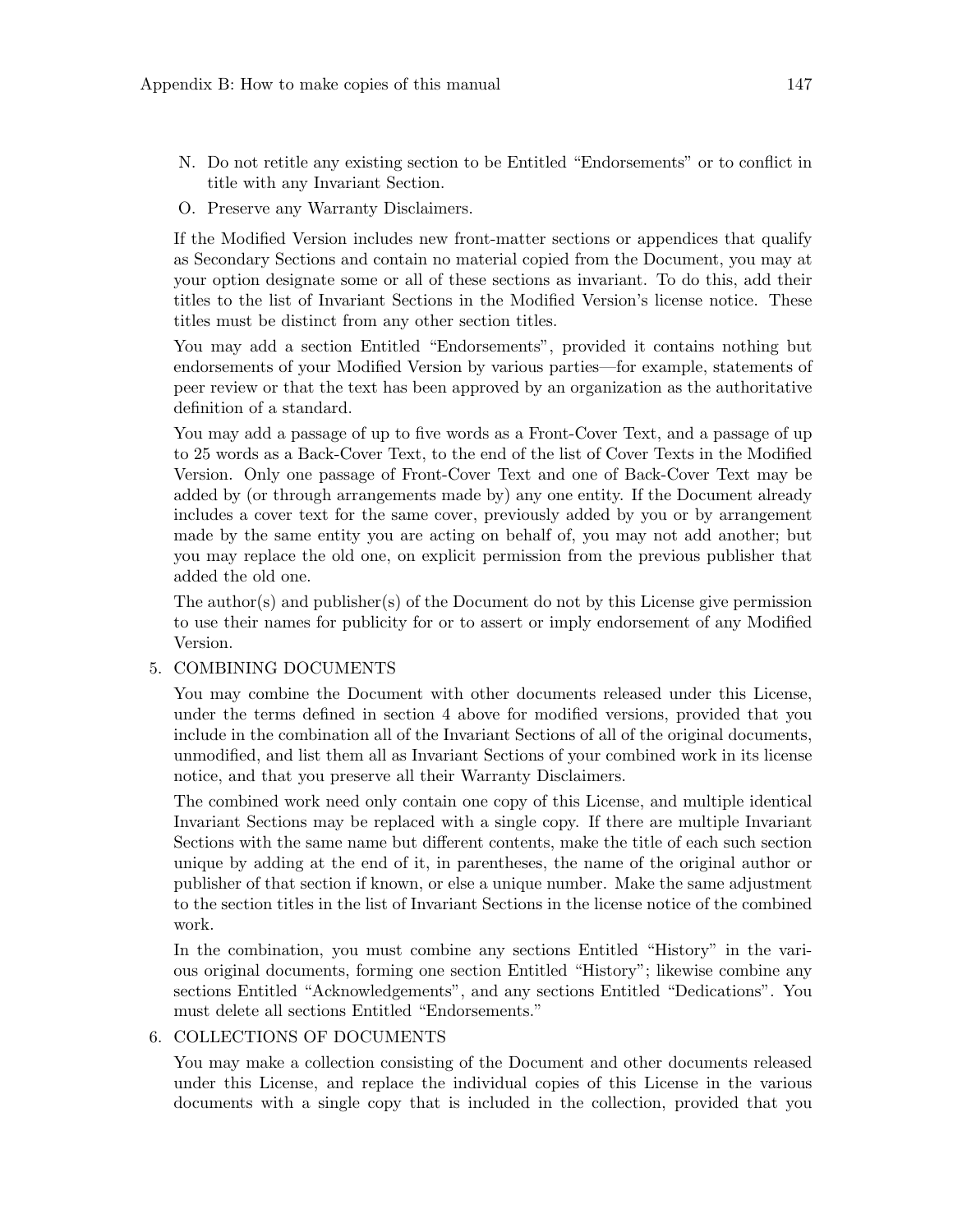follow the rules of this License for verbatim copying of each of the documents in all other respects.

You may extract a single document from such a collection, and distribute it individually under this License, provided you insert a copy of this License into the extracted document, and follow this License in all other respects regarding verbatim copying of that document.

#### 7. AGGREGATION WITH INDEPENDENT WORKS

A compilation of the Document or its derivatives with other separate and independent documents or works, in or on a volume of a storage or distribution medium, is called an "aggregate" if the copyright resulting from the compilation is not used to limit the legal rights of the compilation's users beyond what the individual works permit. When the Document is included in an aggregate, this License does not apply to the other works in the aggregate which are not themselves derivative works of the Document.

If the Cover Text requirement of section 3 is applicable to these copies of the Document, then if the Document is less than one half of the entire aggregate, the Document's Cover Texts may be placed on covers that bracket the Document within the aggregate, or the electronic equivalent of covers if the Document is in electronic form. Otherwise they must appear on printed covers that bracket the whole aggregate.

8. TRANSLATION

Translation is considered a kind of modification, so you may distribute translations of the Document under the terms of section 4. Replacing Invariant Sections with translations requires special permission from their copyright holders, but you may include translations of some or all Invariant Sections in addition to the original versions of these Invariant Sections. You may include a translation of this License, and all the license notices in the Document, and any Warranty Disclaimers, provided that you also include the original English version of this License and the original versions of those notices and disclaimers. In case of a disagreement between the translation and the original version of this License or a notice or disclaimer, the original version will prevail.

If a section in the Document is Entitled "Acknowledgements", "Dedications", or "History", the requirement (section 4) to Preserve its Title (section 1) will typically require changing the actual title.

9. TERMINATION

You may not copy, modify, sublicense, or distribute the Document except as expressly provided under this License. Any attempt otherwise to copy, modify, sublicense, or distribute it is void, and will automatically terminate your rights under this License.

However, if you cease all violation of this License, then your license from a particular copyright holder is reinstated (a) provisionally, unless and until the copyright holder explicitly and finally terminates your license, and (b) permanently, if the copyright holder fails to notify you of the violation by some reasonable means prior to 60 days after the cessation.

Moreover, your license from a particular copyright holder is reinstated permanently if the copyright holder notifies you of the violation by some reasonable means, this is the first time you have received notice of violation of this License (for any work) from that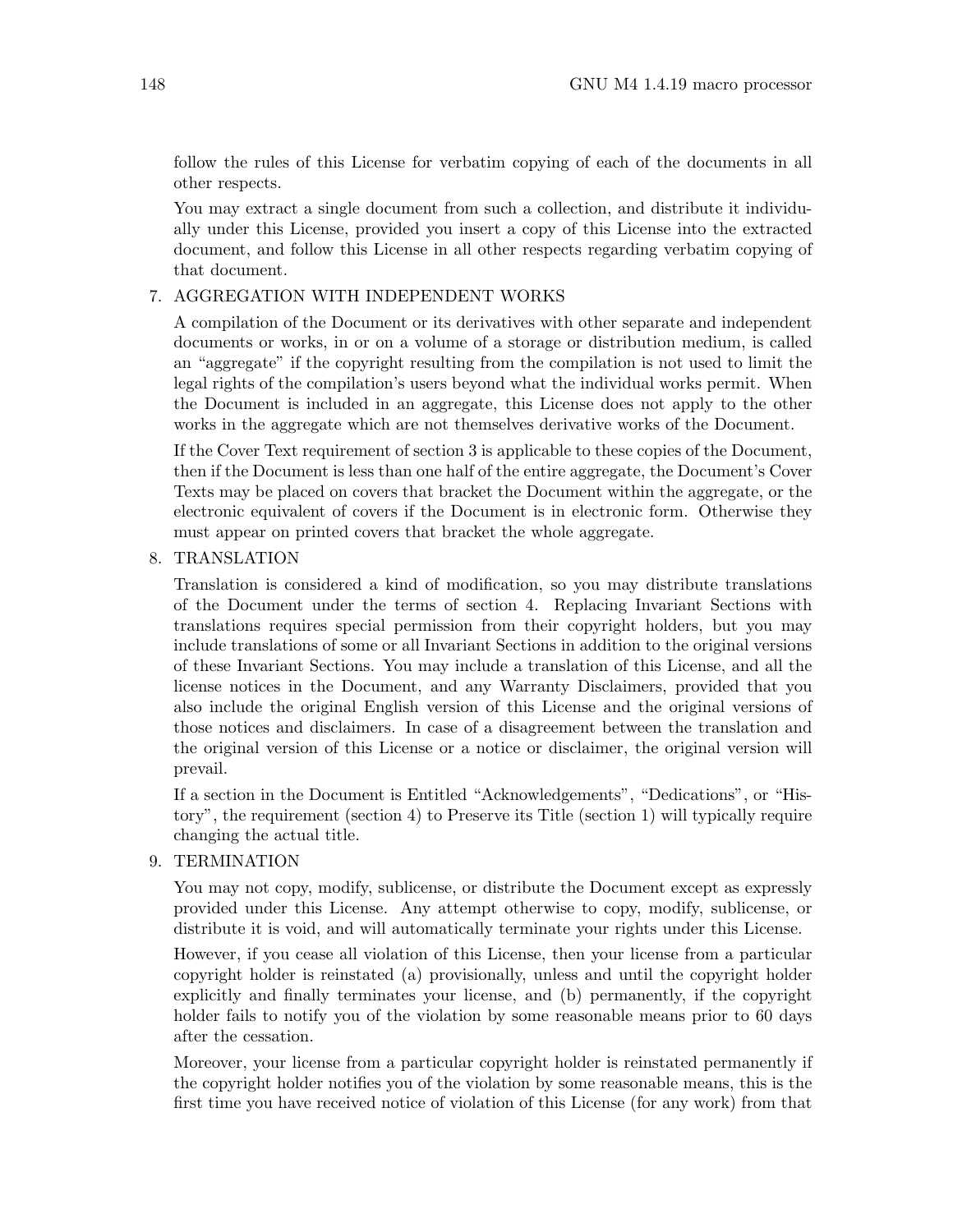copyright holder, and you cure the violation prior to 30 days after your receipt of the notice.

Termination of your rights under this section does not terminate the licenses of parties who have received copies or rights from you under this License. If your rights have been terminated and not permanently reinstated, receipt of a copy of some or all of the same material does not give you any rights to use it.

#### 10. FUTURE REVISIONS OF THIS LICENSE

The Free Software Foundation may publish new, revised versions of the GNU Free Documentation License from time to time. Such new versions will be similar in spirit to the present version, but may differ in detail to address new problems or concerns. See <https://www.gnu.org/licenses/>.

Each version of the License is given a distinguishing version number. If the Document specifies that a particular numbered version of this License "or any later version" applies to it, you have the option of following the terms and conditions either of that specified version or of any later version that has been published (not as a draft) by the Free Software Foundation. If the Document does not specify a version number of this License, you may choose any version ever published (not as a draft) by the Free Software Foundation. If the Document specifies that a proxy can decide which future versions of this License can be used, that proxy's public statement of acceptance of a version permanently authorizes you to choose that version for the Document.

#### 11. RELICENSING

"Massive Multiauthor Collaboration Site" (or "MMC Site") means any World Wide Web server that publishes copyrightable works and also provides prominent facilities for anybody to edit those works. A public wiki that anybody can edit is an example of such a server. A "Massive Multiauthor Collaboration" (or "MMC") contained in the site means any set of copyrightable works thus published on the MMC site.

"CC-BY-SA" means the Creative Commons Attribution-Share Alike 3.0 license published by Creative Commons Corporation, a not-for-profit corporation with a principal place of business in San Francisco, California, as well as future copyleft versions of that license published by that same organization.

"Incorporate" means to publish or republish a Document, in whole or in part, as part of another Document.

An MMC is "eligible for relicensing" if it is licensed under this License, and if all works that were first published under this License somewhere other than this MMC, and subsequently incorporated in whole or in part into the MMC, (1) had no cover texts or invariant sections, and (2) were thus incorporated prior to November 1, 2008.

The operator of an MMC Site may republish an MMC contained in the site under CC-BY-SA on the same site at any time before August 1, 2009, provided the MMC is eligible for relicensing.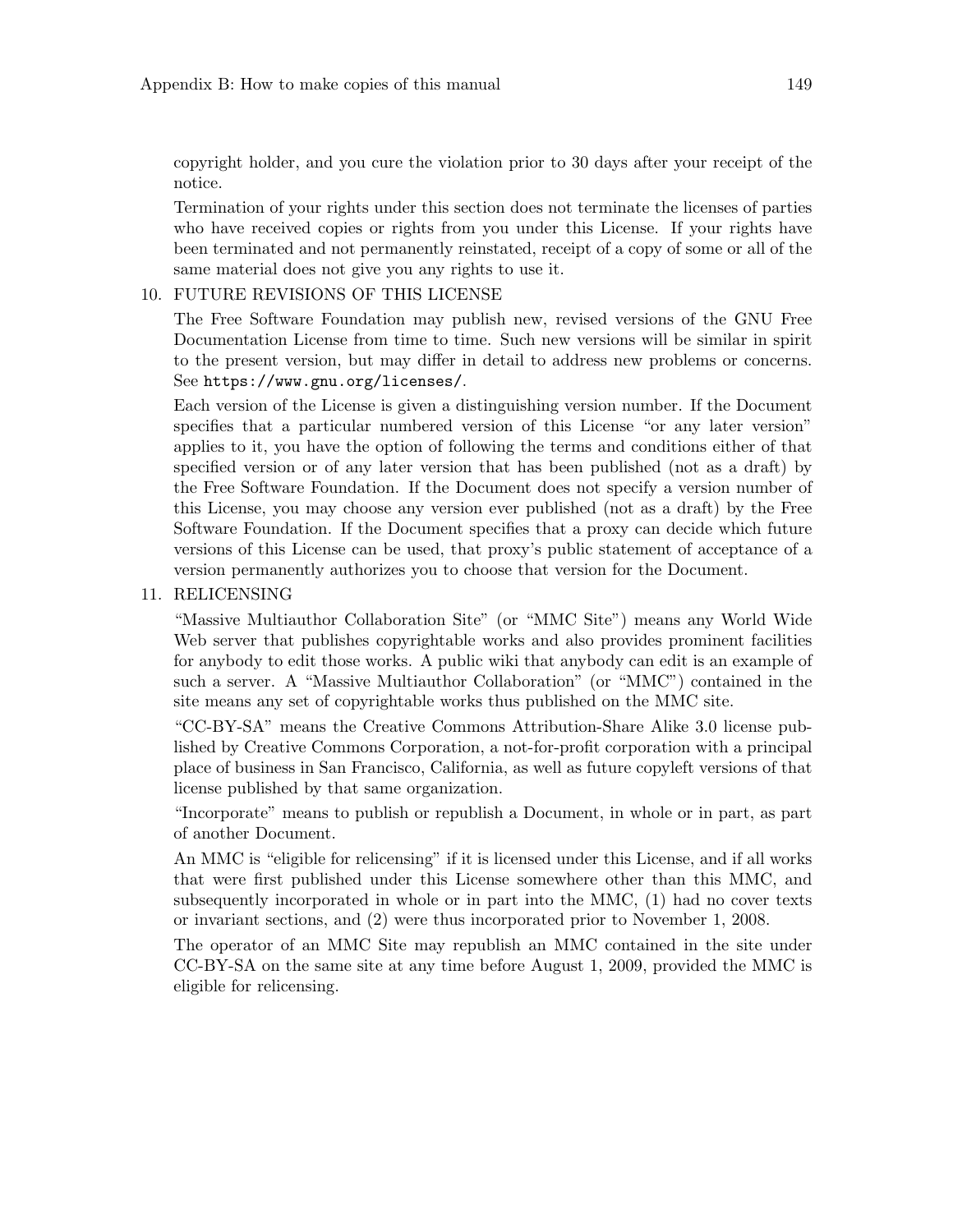#### ADDENDUM: How to use this License for your documents

To use this License in a document you have written, include a copy of the License in the document and put the following copyright and license notices just after the title page:

Copyright (C) year your name. Permission is granted to copy, distribute and/or modify this document under the terms of the GNU Free Documentation License, Version 1.3 or any later version published by the Free Software Foundation; with no Invariant Sections, no Front-Cover Texts, and no Back-Cover Texts. A copy of the license is included in the section entitled ``GNU Free Documentation License''.

If you have Invariant Sections, Front-Cover Texts and Back-Cover Texts, replace the "with. . . Texts." line with this:

> with the Invariant Sections being list their titles, with the Front-Cover Texts being list, and with the Back-Cover Texts being list.

If you have Invariant Sections without Cover Texts, or some other combination of the three, merge those two alternatives to suit the situation.

If your document contains nontrivial examples of program code, we recommend releasing these examples in parallel under your choice of free software license, such as the GNU General Public License, to permit their use in free software.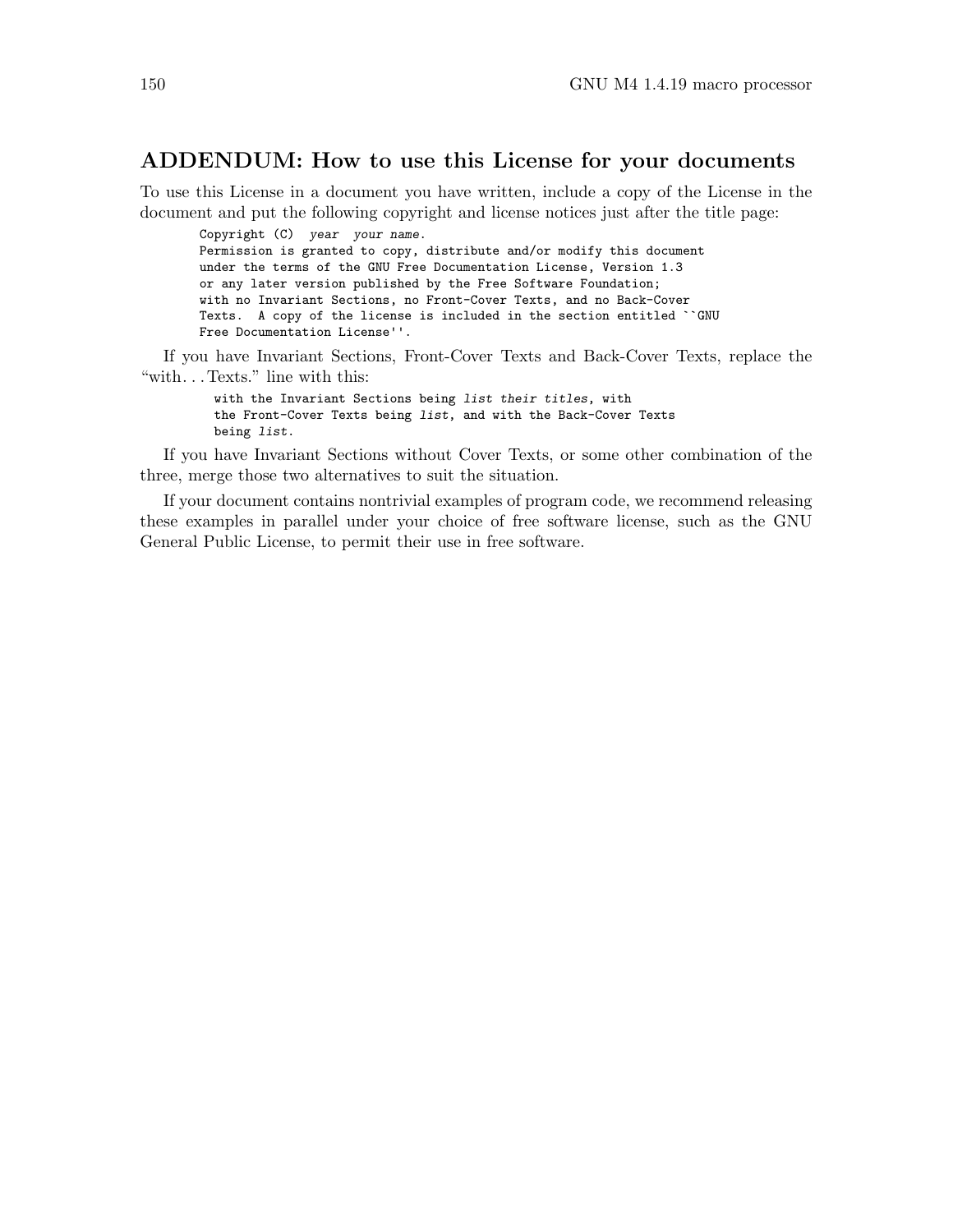# Appendix C Indices of concepts and macros

### C.1 Index for all m4 macros

This index covers all  $m4$  builtins, as well as several useful composite macros. References are exclusively to the places where a macro is introduced the first time.

#### $\overline{\phantom{0}}$  $\text{\_}unit \qquad \qquad 35$

#### $\mathbf{A}$

### $\bf{B}$

|--|

### $\mathbf C$

### D

#### E

#### $\mathbf{F}$

### $\bf{I}$

| $index \dots \dots \dots \dots \dots \dots \dots \dots \dots \dots \dots \dots \ 81$ |  |
|--------------------------------------------------------------------------------------|--|
|                                                                                      |  |

## $\mathbf{J}$

## $\mathbf{L}$

### $\mathbf{M}$

| ${\tt maketemp}\dots{\tt\dots}\dots{\tt\dots}\dots{\tt\dots}\dots{\tt\dots}\dots{\tt\dots}\ 99$ |  |
|-------------------------------------------------------------------------------------------------|--|
|                                                                                                 |  |

## $\mathbf N$

|--|--|

#### $\mathbf 0$ os

|--|--|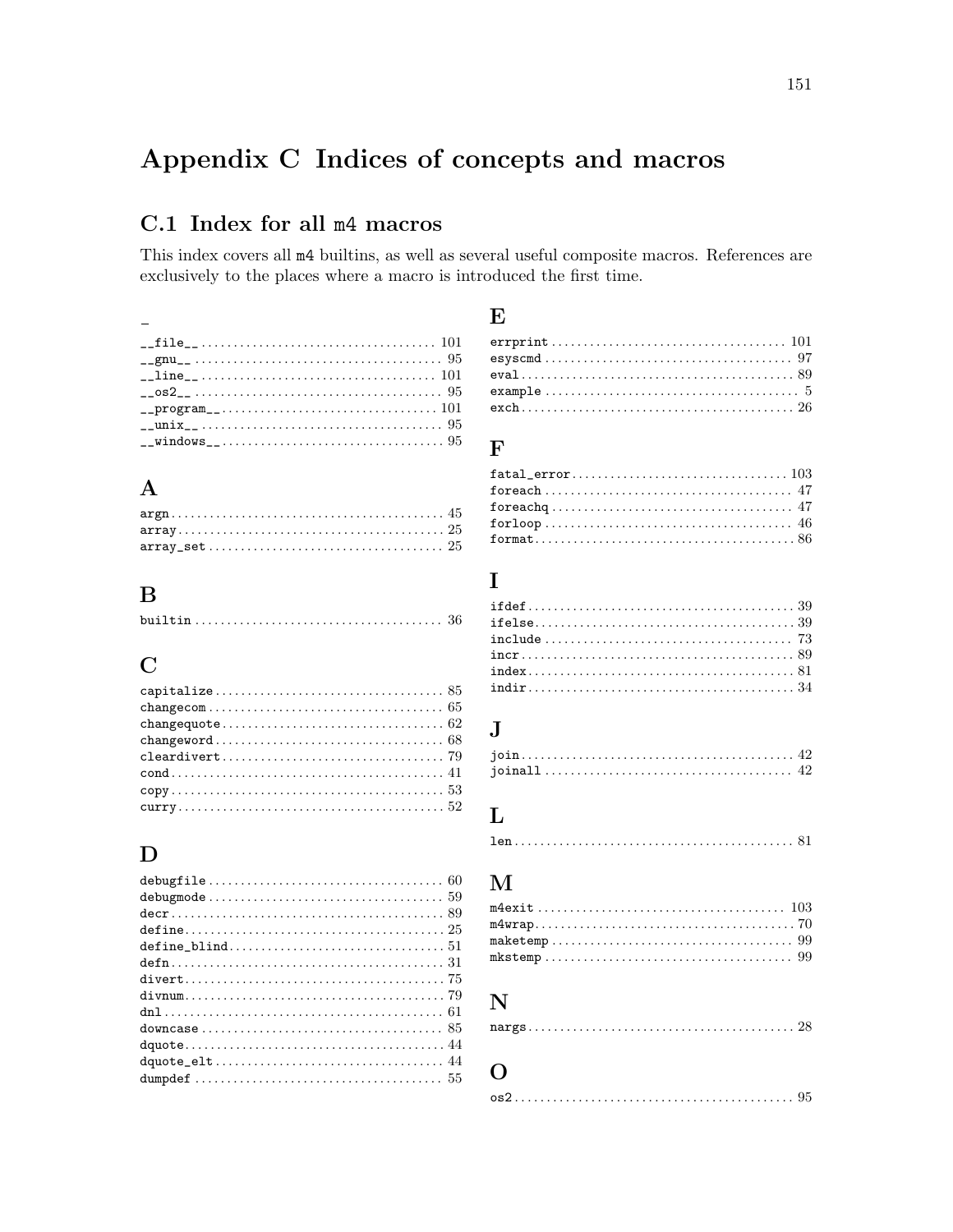## P

# Q

### R

## S

| $stack\_fore$ . $49$ |
|----------------------|
| $stack\_forec.$      |
| $stack\_forec124$    |
|                      |
|                      |
|                      |

# C.2 Index for many concepts

## A

| argument currying $\ldots \ldots \ldots \ldots \ldots \ldots \ldots \ldots 52$ |
|--------------------------------------------------------------------------------|
|                                                                                |
|                                                                                |
|                                                                                |
| arguments, more than nine $\ldots$ $\ldots$ $\ldots$ 27, 45, 120               |
|                                                                                |
|                                                                                |
|                                                                                |
|                                                                                |
|                                                                                |

# $\mathbf{B}$

| builtins, indirect call of $\dots \dots \dots \dots \dots \dots \dots$ 35 |  |
|---------------------------------------------------------------------------|--|
|                                                                           |  |

#### sysval. . . . . . . . . . . . . . . . . . . . . . . . . . . . . . . . . . . . . . . . . [97](#page-102-0)

### T

### $\mathbf U$

### W

|--|--|--|--|--|--|--|--|--|--|--|--|--|--|--|--|--|--|--|--|--|--|--|--|--|--|--|--|--|--|--|--|--|--|--|--|--|--|--|--|--|--|--|

## C

| changing quote delimiters $\dots\dots\dots\dots\dots\dots\dots$ 62                           |
|----------------------------------------------------------------------------------------------|
|                                                                                              |
|                                                                                              |
|                                                                                              |
| command line, file names on the 12                                                           |
| command line, macro definitions on the $\dots \dots \dots 8$                                 |
|                                                                                              |
|                                                                                              |
|                                                                                              |
|                                                                                              |
|                                                                                              |
|                                                                                              |
|                                                                                              |
|                                                                                              |
|                                                                                              |
|                                                                                              |
|                                                                                              |
| $conditions \ldots \ldots \ldots \ldots \ldots \ldots \ldots \ldots \ldots \ldots \ldots 39$ |
|                                                                                              |
|                                                                                              |
|                                                                                              |
|                                                                                              |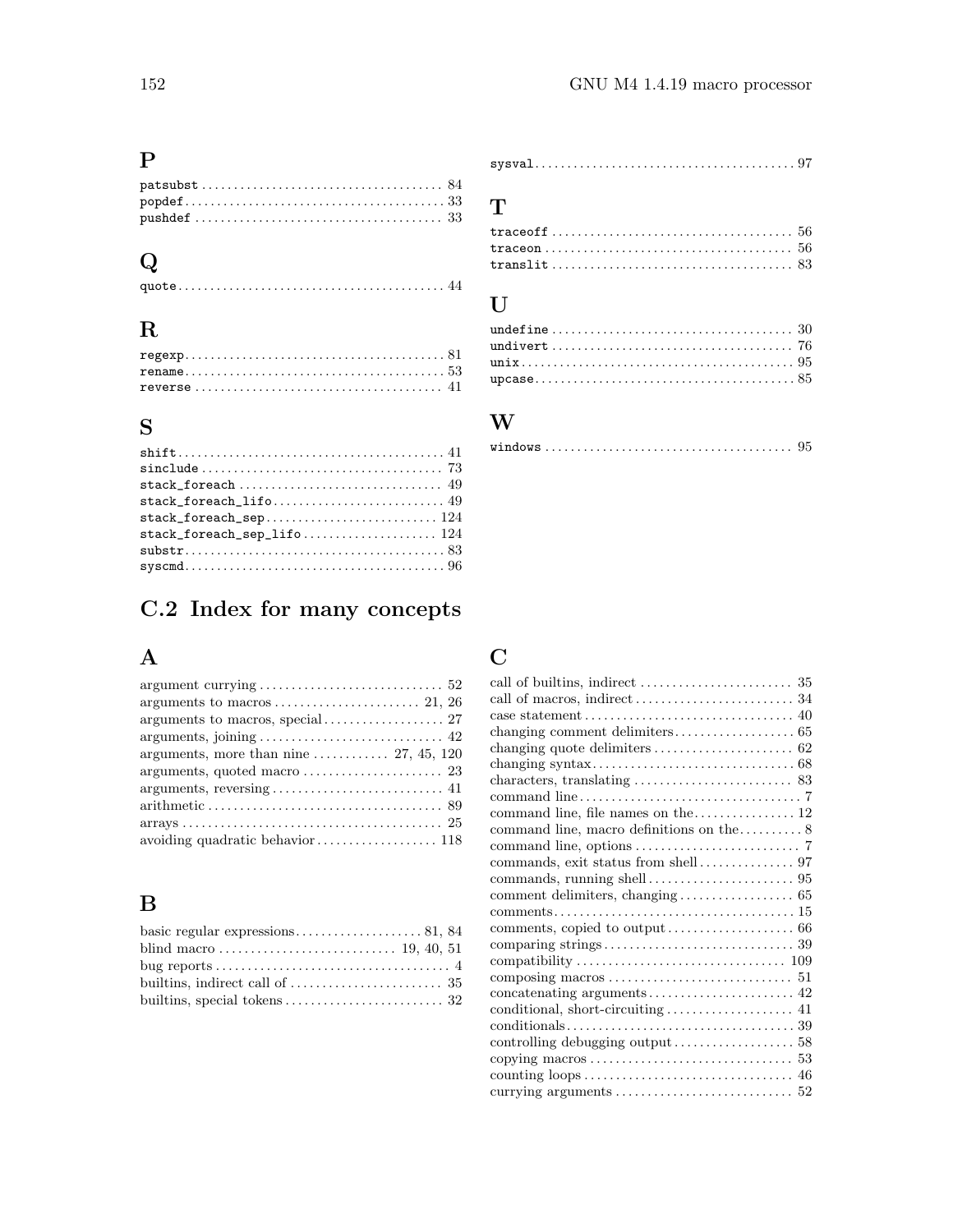# D

| delimiters, changing $\ldots \ldots \ldots \ldots \ldots \ldots \ldots \ldots$ 62, 65 |
|---------------------------------------------------------------------------------------|
|                                                                                       |
|                                                                                       |
|                                                                                       |
|                                                                                       |
|                                                                                       |
|                                                                                       |
|                                                                                       |

## E

| $expansion, deferring \ldots \ldots \ldots \ldots \ldots \ldots \ldots \ldots \ldots \ldots 70$ |
|-------------------------------------------------------------------------------------------------|
|                                                                                                 |
|                                                                                                 |
|                                                                                                 |
|                                                                                                 |
|                                                                                                 |

## F

| FDL, GNU Free Documentation License  143                                             |
|--------------------------------------------------------------------------------------|
| file format, frozen file $\dots\dots\dots\dots\dots\dots\dots\dots 106$              |
|                                                                                      |
|                                                                                      |
| files, diverting output to $\dots \dots \dots \dots \dots \dots \dots$ 75            |
|                                                                                      |
|                                                                                      |
|                                                                                      |
| formatted output $\ldots \ldots \ldots \ldots \ldots \ldots \ldots \ldots \ldots$ 86 |
| Free Documentation License (FDL), $GNU \ldots$ . 143                                 |
|                                                                                      |
|                                                                                      |
|                                                                                      |

# G

# $\mathbf H$

|--|--|--|

## I

# J

|--|--|--|--|

# L

| literal output $\ldots \ldots \ldots \ldots \ldots \ldots \ldots \ldots \ldots \ldots \ldots$ 29 |  |
|--------------------------------------------------------------------------------------------------|--|
|                                                                                                  |  |
|                                                                                                  |  |
|                                                                                                  |  |
|                                                                                                  |  |
|                                                                                                  |  |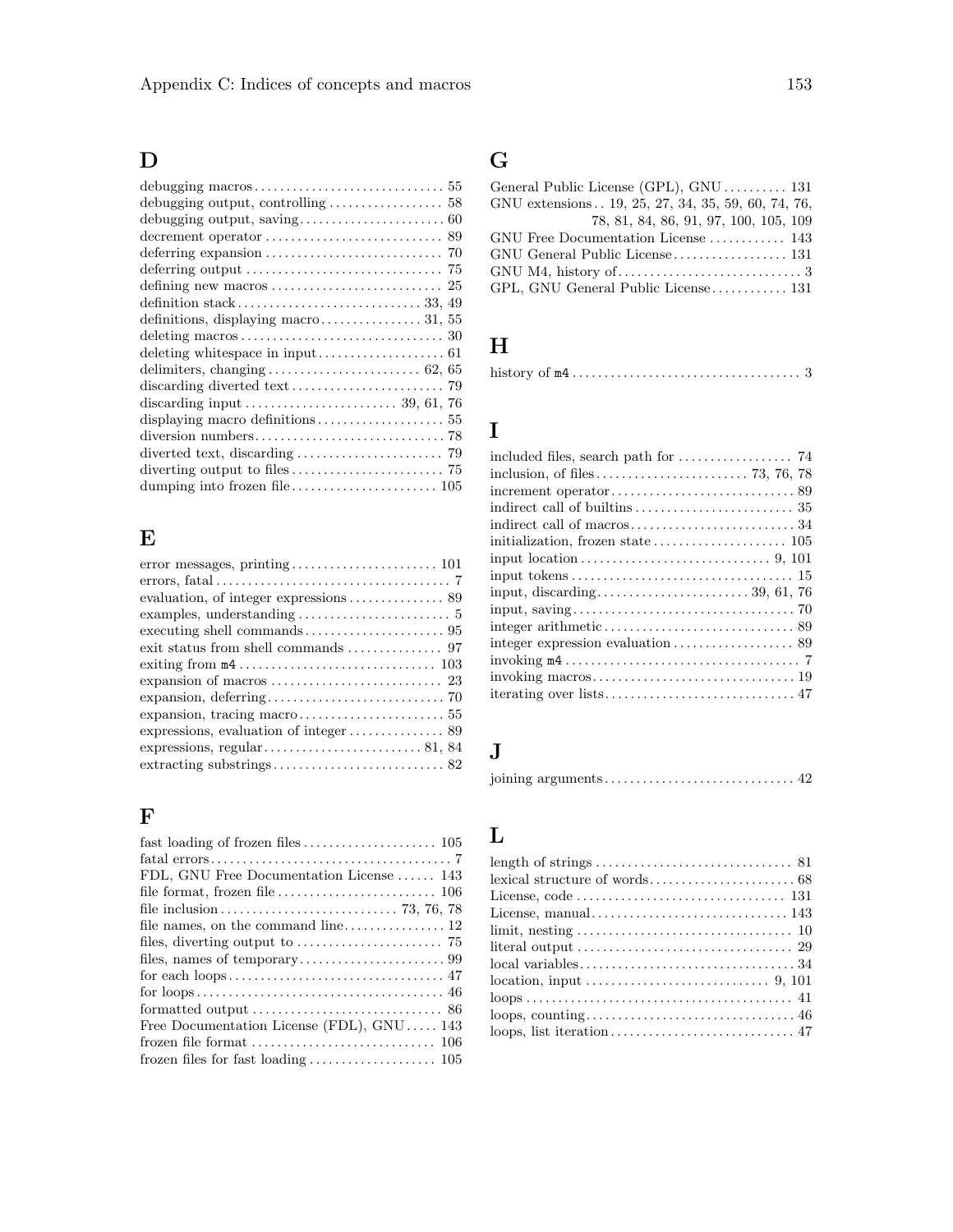# M

| macros, arguments to $\ldots$ $\ldots$ $21, 26$                |
|----------------------------------------------------------------|
|                                                                |
|                                                                |
| macros, displaying definitions 31, 55                          |
|                                                                |
|                                                                |
|                                                                |
|                                                                |
|                                                                |
| macros, quoted arguments to $\dots \dots \dots \dots \dots 23$ |
|                                                                |
|                                                                |
|                                                                |
|                                                                |
|                                                                |
| more than nine arguments  27, 45, 120                          |
|                                                                |

# N

| nine arguments, more than $\ldots$ $\ldots$ $\ldots$ 27, 45, 120 |  |
|------------------------------------------------------------------|--|
|                                                                  |  |

# O

## P

| $\mathit{platform}\,\,\text{macro}\,\,\ldots\,\,\ldots\,\,\ldots\,\,\ldots\,\,\ldots\,\,\ldots\,\,\ldots\,\,\,\,\,95$ |
|-----------------------------------------------------------------------------------------------------------------------|
|                                                                                                                       |
|                                                                                                                       |
|                                                                                                                       |
|                                                                                                                       |
|                                                                                                                       |
|                                                                                                                       |

# Q

# R

# S

| saving debugging output $\ldots \ldots \ldots \ldots \ldots \ldots \ldots$ 60                  |
|------------------------------------------------------------------------------------------------|
| saving input $\ldots \ldots \ldots \ldots \ldots \ldots \ldots \ldots \ldots \ldots \ldots$ 70 |
|                                                                                                |
|                                                                                                |
|                                                                                                |
|                                                                                                |
|                                                                                                |
| stack, macro definition $\ldots \ldots \ldots \ldots \ldots \ldots$ 33, 49                     |
| standard error, output to $\dots \dots \dots \dots \dots 55$ , 101                             |
|                                                                                                |
|                                                                                                |
|                                                                                                |
|                                                                                                |
| substitution by regular expression  84                                                         |
|                                                                                                |
|                                                                                                |
|                                                                                                |
|                                                                                                |
|                                                                                                |
|                                                                                                |
|                                                                                                |
|                                                                                                |

# T

| tracing macro expansion $\ldots \ldots \ldots \ldots \ldots \ldots \ldots 55$ |  |
|-------------------------------------------------------------------------------|--|
|                                                                               |  |